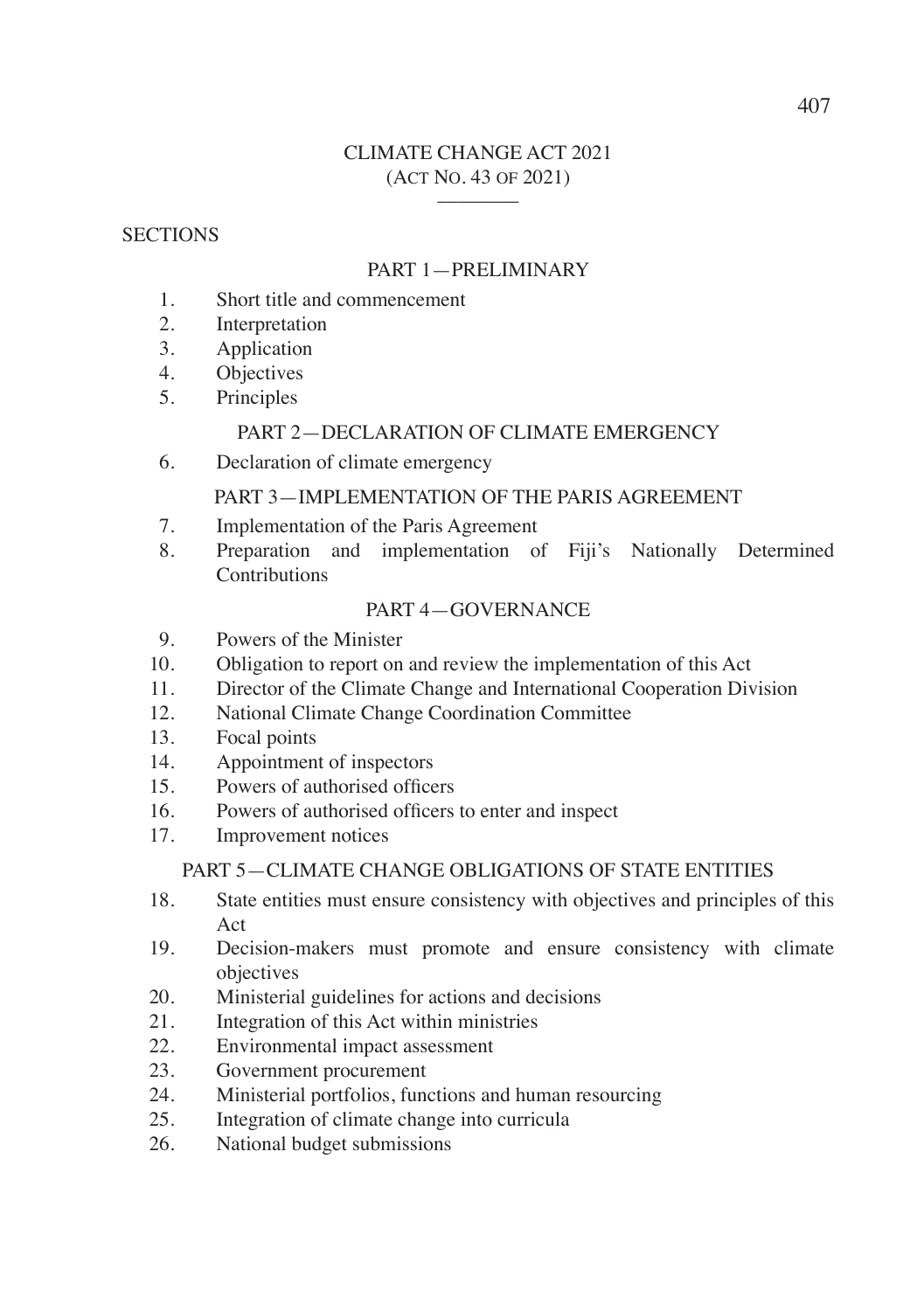# PART 6—DEVELOPMENT AND EVALUATION OF THE NATIONAL CLIMATE CHANGE POLICY

- 27. Development of the National Climate Change Policy
- 28. Review of the National Climate Change Policy

## PART 7—MEASUREMENT, REPORTING AND VERIFICATION OF EMISSIONS AND EMISSIONS REDUCTIONS

- 29. Fijian GHG Inventory
- 30. Sector-based collection of data and information needed to estimate emissions and emissions reduction data
- 31. Mandatory reporting on bulk sale of fuels
- 32. Voluntary facility-level reporting on emissions and emissions reduction data
- 33. National inventory report

## PART 8—RESEARCH, DATA COLLECTION, REPORTING AND COMMUNICATIONS

- 34. National climate change communications strategy
- 35. Collection of research from persons
- 36. Collection of research from organisations
- 37. Information Platform

## PART 9—CLIMATE CHANGE MITIGATION

- 38. Long term emissions reduction target
- 39. Carbon budgeting
- 40. Form of carbon budgets
- 41. Matters for consideration in determining carbon budgets
- 42. Amending carbon budgets
- 43. Minister has the power to introduce and implement regulations, measures and actions
- 44. Transport Decarbonisation Implementation Strategy

## PART 10—CARBON SEQUESTRATION PROPERTY RIGHTS AND EMISSIONS REDUCTION PROJECTS, PROGRAMMES AND ACTIVITIES

- 45. Carbon sequestration property rights
- 46. Registration of carbon sequestration property rights
- 47. Land over which a carbon sequestration property right is registered
- 48. REDD+ Policy
- 49. Fijian Emissions Reduction Methodologies
- 50. Fijian Emissions Reduction Projects, Programmes or Activities
- 51. Fijian Emissions Reduction Statement
- 52. Issue of Fijian Mitigation Outcome Units in respect of Fijian Emissions Reduction Projects, Programmes and Activities
- 53. Property in Fijian Mitigation Outcome Units
- 54. Requirement to cancel Fijian Mitigation Outcome Units where there has been a reversal of sequestration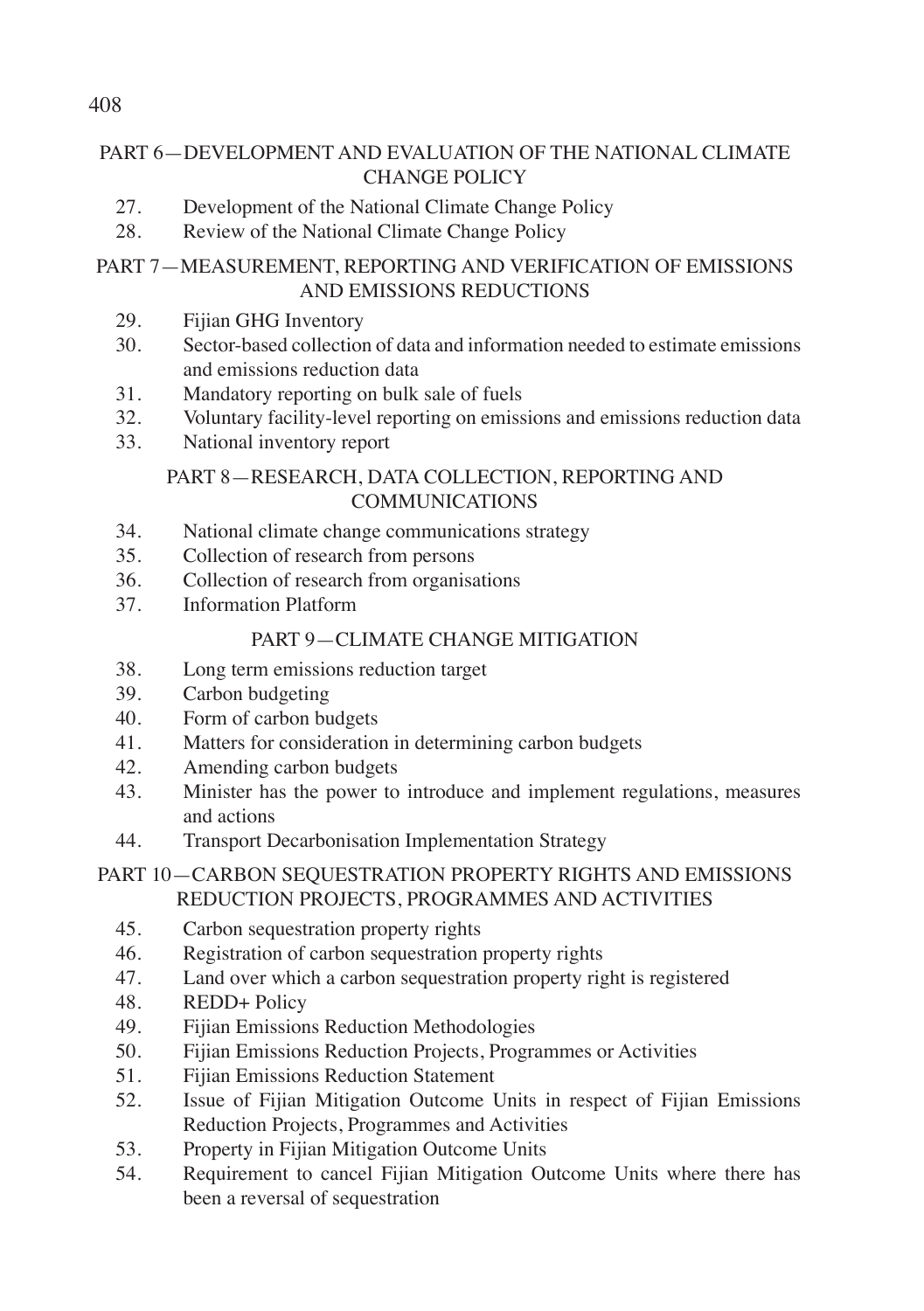- 55. Registration and conduct of emissions reduction projects, programmes and activities under approved international emissions reduction standards
- 56. Conversion of emission reduction units generated in Fiji under international emissions reduction standards to Fijian Mitigation Outcome Units
- 57. Emissions reduction projects, programmes and activities for the purposes of Article 6 of the Paris Agreement
- 58. International transfer of Fijian Mitigation Outcome Units
- 59. Emissions reduction projects, programmes or activities that are not designed to generate emissions reduction units
- 60. Transactions under international REDD+ programmes
- 61. Fijian Registry
- 62. Information-gathering powers
- 63. Audits
- 64. Fraudulent conduct

## PART 11—CLIMATE CHANGE ADAPTATION AND RESILIENT DEVELOPMENT

- 65. Climate change is a threat to the rights and freedom of Fijians
- 66. National Adaptation Plan Steering Committee
- 67. National Adaptation Plan
- 68. Minister has the power to introduce and implement regulations, policies, measures, adptation planning processes and actions
- 69. Integrated risk scenarios
- 70. Audit of public infrastructure and physical assets
- 71. Climate resilient buildings and infrastructure
- 72. National Building Code
- 73. Fijian Adaptation Registry
- 74. Voluntary reporting on adaptation projects

## PART 12—CLIMATE DISPLACEMENT AND RELOCATION

- 75. Fijian Taskforce on the Relocation and Displacement of Communities Vulnerable to the Impacts of Climate Change
- 76. Fijian Planned Relocation Guidelines
- 77. Relocation of at-risk communities
- 78. Trust Fund for the Planned Relocation of Communities in Fiji that are adversely affected by climate change

## PART 13—OCEANS AND CLIMATE CHANGE

- 79. Healthy oceans for a healthy climate
- 80. Permanence of Fiji's maritime boundaries and maritime zones
- 81. Ocean sustainability targets
- 82. National Ocean Policy Steering Committee
- 83. National Ocean Policy
- 84. Minister has the power to introduce and implement regulations, policies, measures and actions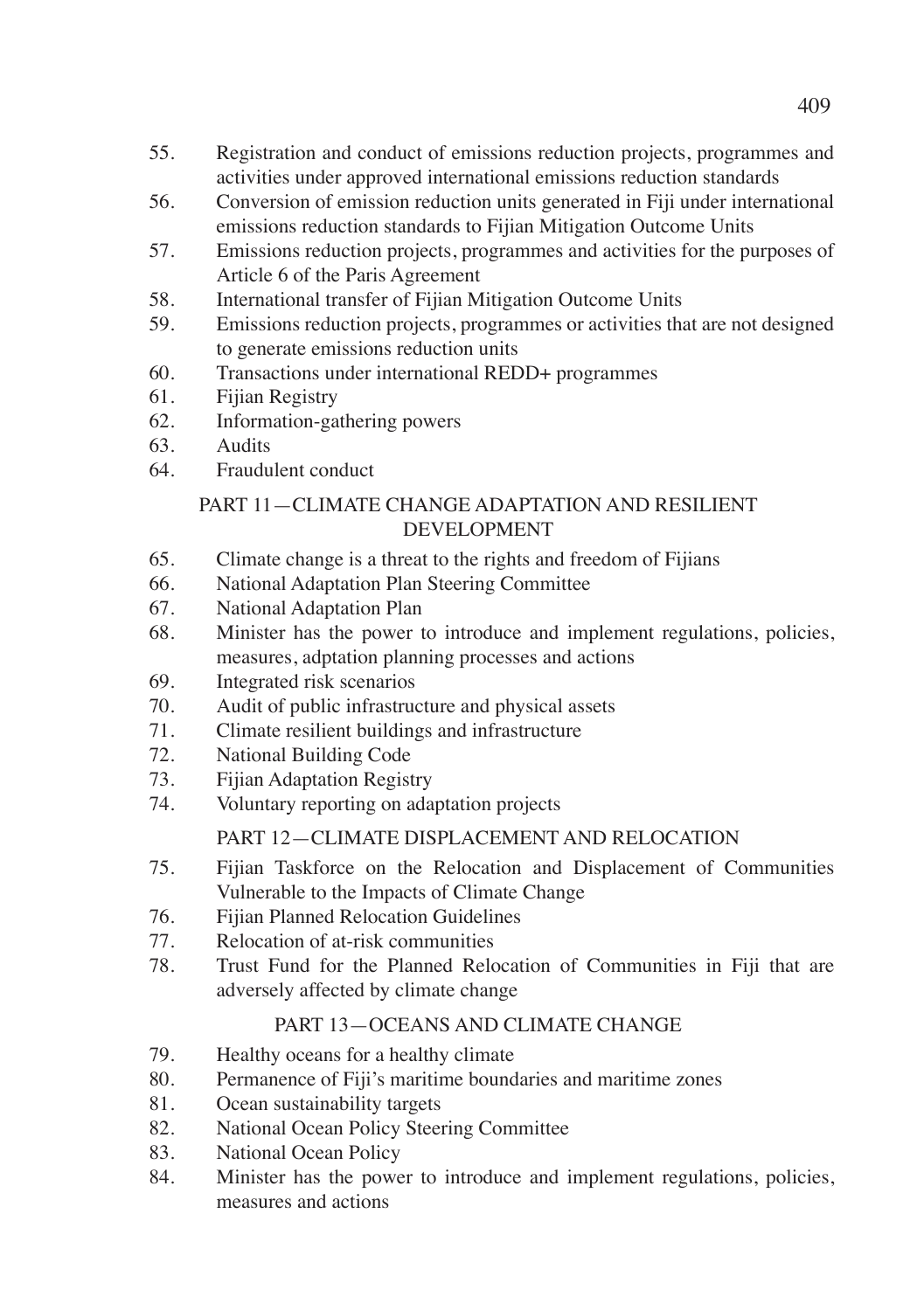- 85. Mitigation potential of oceans
- 86. Minister may direct Fiji Meteorological Service or any State entity to prepare studies

## PART 14—SUSTAINABLE FINANCING

- 87. Powers of the Minister responsible for finance
- 88. Incentives for the promotion of climate change initiatives
- 89. Accredited climate finance organisations
- 90. Mechanisms for climate finance
- 91. National climate finance strategies

# PART 15—PRIVATE SECTOR TRANSITION AND ENGAGEMENT

- 92. Private sector advisory committee
- 93. Guidance and adopting best practice
- 94. Directors must consider and evaluate climate change risks and opportunities
- 95. Fiji National Provident Fund Board must consider and evaluate climate change risks and opportunities
- 96. Disclosure of financial risks of climate change and measures adopted to reduce them by companies and managed investment schemes
- 97. Disclosure of financial risks of climate change and measures adopted to reduce them by the Fiji National Provident Fund Board
- 98. Disclosure of financial risks of climate change and measures adopted to reduce them by licensed financial institutions
- 99. Disclosure of financial risks of climate change and measures adopted to reduce them by the Reserve Bank
- 100. Application to entities that also carry on business in foreign jurisdictions

# PART 16—ENFORCEMENT

- 101. Limitation period for offences
- 102. Other offences
- 103. General penalties
- 104. Enforcement of this Act by third parties
- 105. Other orders
- 106. Employees protection
- 107. Civil claims and damages
- 108. Liability of companies and directors
- 109. Priority of penalty or damages in cases of bankruptcy

# PART 17—MISCELLANEOUS

- 110. Act to prevail
- 111. Regulations
- 112. Consequential amendments

## SCHEDULE 1 – LIST OF PRESCRIBED LAWS SCHEDULE 2 – CONSEQUENTIAL AMENDMENTS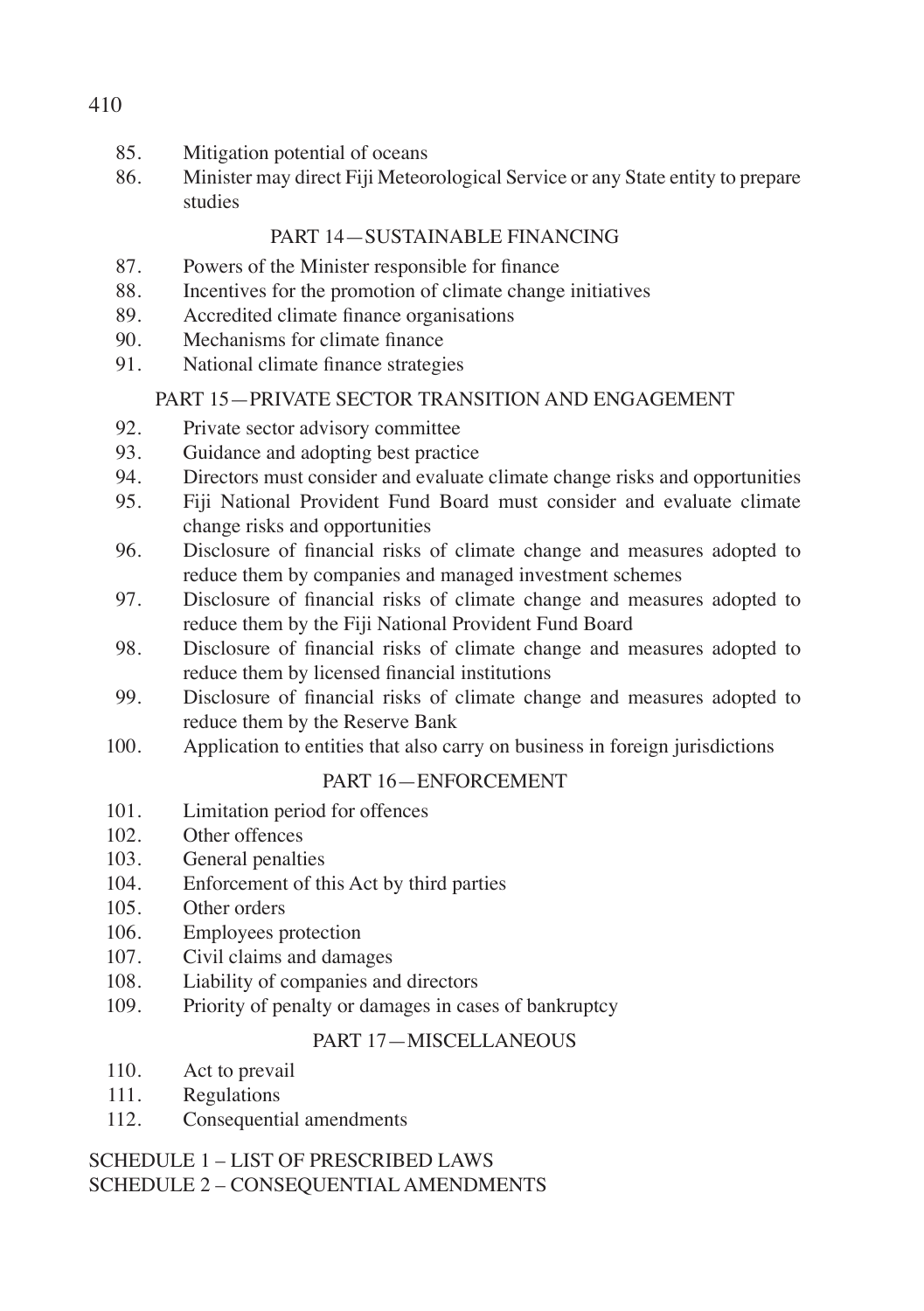# **ACT NO. 43 OF 2021**



I assent.

J. K. KONROTE President

[23 September 2021]

# **AN ACT**

## TO ESTABLISH A COMPREHENSIVE RESPONSE TO CLIMATE CHANGE, TO PROVIDE FOR THE REGULATION AND GOVERNANCE OF THE NATIONAL RESPONSE TO CLIMATE CHANGE, TO INTRODUCE A SYSTEM FOR THE MEASUREMENT, REPORTING AND VERIFICATION OF GREENHOUSE GAS EMISSIONS AND FOR RELATED MATTERS

ENACTED by the Parliament of the Republic of Fiji—

## PART 1—PRELIMINARY

*Short title and commencement*

**1.**—(1) This Act may be cited as the Climate Change Act 2021.

(2) This Act comes into force on a date or dates appointed by the Minister by notice in the Gazette.

#### *Interpretation*

**2.** In this Act, unless the context otherwise requires—

"adaptation" means adjustment in natural or human systems in response to actual or expected climatic stimuli or their effects, which moderates harm or exploits beneficial opportunities;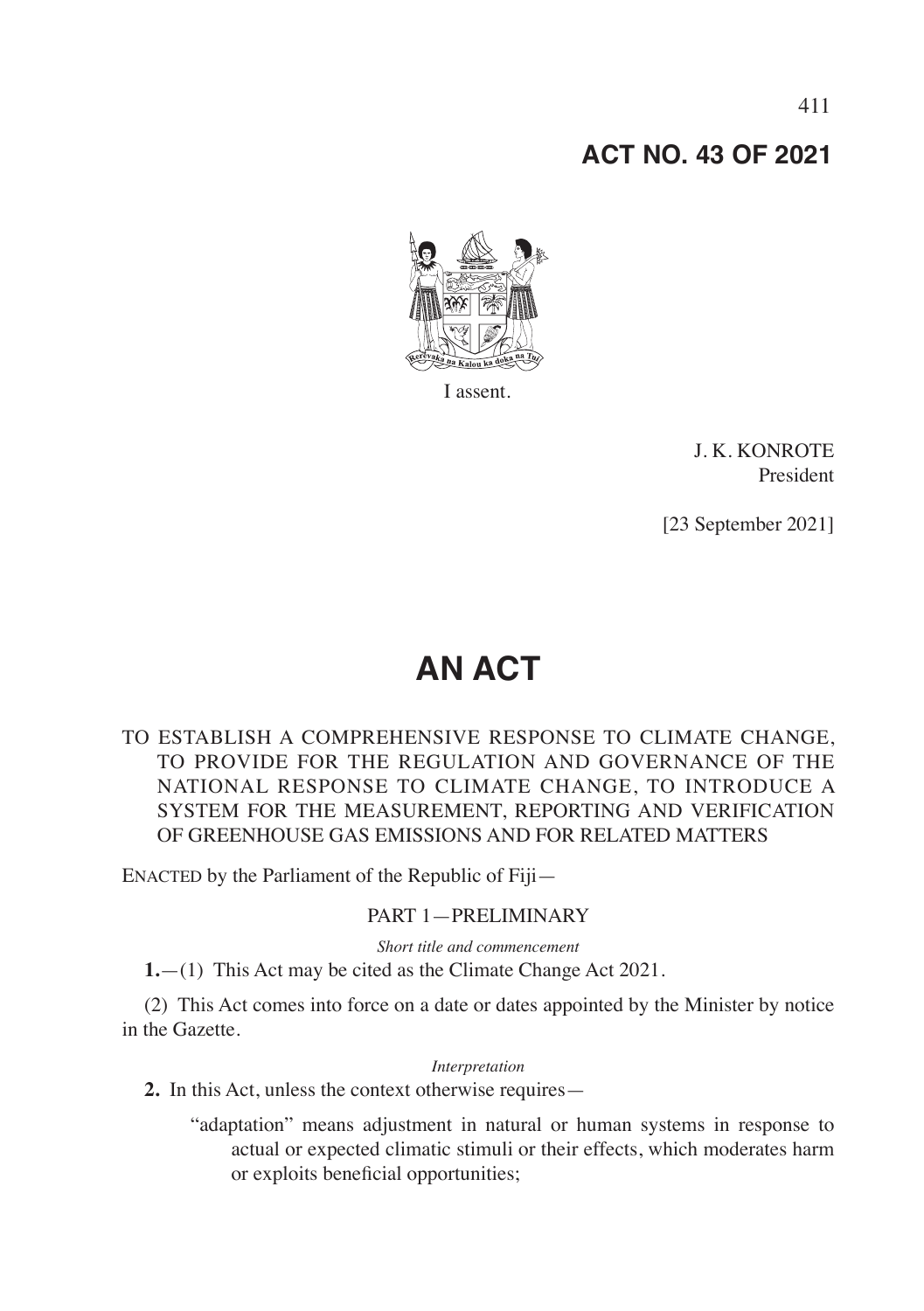- "adaptation communication" means the communication periodically submitted and updated in accordance with Article 7(10) of the Paris Agreement, which may include Fiji's adaptation priorities, implementation and support needs, plans and actions;
- "adaptation project" means a project in Fiji that contributes towards adaptation objectives in this Act and the National Adaptation Plan;
- "Adaptation Registry" means the Fijian Adaptation Registry established under section 73(1):
- "anthropogenic emissions" means emissions of greenhouse gases that are attributable to human activity;
- "anthropogenic removal" means the withdrawal of greenhouse gases from the atmosphere as a result of deliberate human activity;
- "approved international emissions reduction standard" means the Verified Carbon Standard, the Gold Standard or any other standard declared to be an approved international emissions reduction standard by regulations made under this Act;
- "archipelagic waters" has the meaning given in Article 49 of UNCLOS;
- "associated entity" has the meaning given in section 2(1) of the Financial Management Act 2004;
- "at-risk community" means a community that is acutely exposed and vulnerable to the adverse impacts of climate change, including sudden and slow-onset climatic events and processes;
- "authorised officer" means a person appointed as an authorised officer under section 9(2) and includes inspectors appointed under section 14(1);
- "baseline" means a level of emissions that serves as a reference level for determining the amount of emissions reductions achieved by an emission reduction project, programme or activity;
- "biogeochemical" means the cycle in which chemical elements and simple substances are transferred between living systems and the environment, including the carbon cycle and atmospheric  $CO<sub>2</sub>$  concentration;
- "biogeophysical" means the composite of biological, geological, and physical processes operating in an area such as physical properties of the land surface, such as albedo, roughness, and evapotranspiration;
- "blue carbon" means the carbon sequestered by coastal and marine ecosystems and stored in the form of biomass and sediments, including mangroves, salt marshes and sea grasses;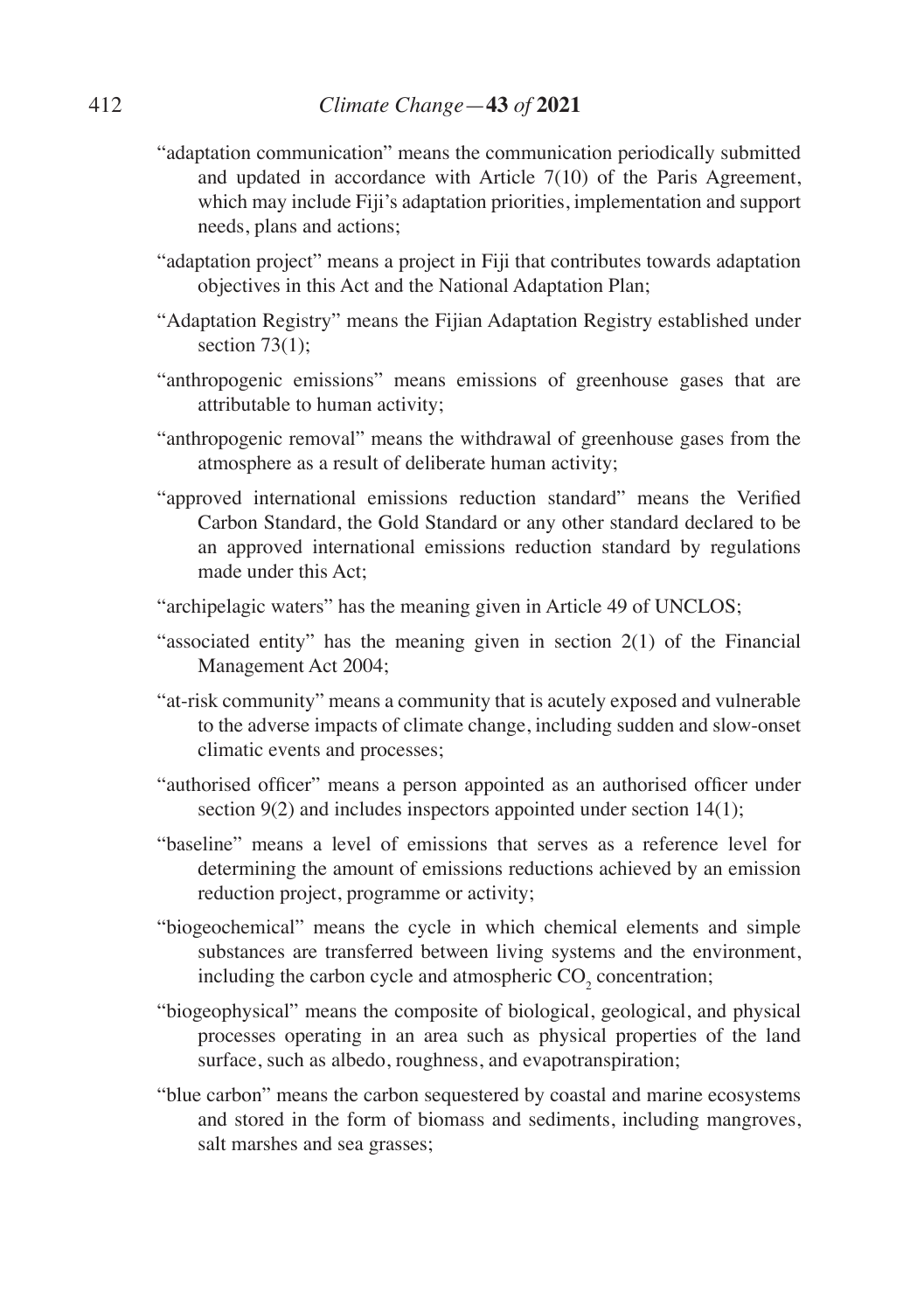- "budget coding and tracking system" means a system dedicated to tracking and reporting on climate change related expenditure in Fiji which uses national budget codes to isolate climate-relevant expenditure;
- "cancel" or "cancellation", in relation to an emissions reduction unit, means the cancellation of that unit from a Registry account or a foreign account;
- "carbon dioxide equivalent" means, in relation to an amount of greenhouse gas, the amount of the gas multiplied by the global warming potential of that greenhouse gas as prescribed by regulations;
- "carbon sequestration" means the process of removing carbon from the atmosphere and storing it, including in soil and vegetation other than harvested wood products or other vegetation that has been harvested, lopped or felled;
- "carbon sequestration property right" has the meaning given in section 45;
- "carbon stocks" means the amount of carbon that is stored in living biomass, dead organic matter, soil or sediment but does not include harvested wood products or other vegetation that has been harvested, lopped or felled;
- "climate change" means a change of climate that is attributed directly or indirectly to human activity that alters the composition of the global atmosphere and which is in addition to natural climate variability observed over comparable time periods;
- "climate displacement" means the displacement of people as a result of the direct or indirect impacts of climate change, including sudden and slowonset climatic events and processes occurring either alone or in combination with other economic, social and political factors;
- "climate finance" means money available for or mobilised by State or non-State entities to finance climate change mitigation and adaptation programmes, actions and interventions;
- "climate resilience" means the capability of communities, the built environment and ecosystems to respond to, withstand and recover from the adverse impacts of climate change;
- "CMA" means the Conference of the Parties serving as the Meeting of the Parties to the Paris Agreement;
- "Committee" means the National Climate Change Coordination Committee established under section 12;
- "company" has the meaning given in section 3 of the Companies Act 2015;
- "competitive neutrality" means that State-owned commercial entities and private businesses compete on a level playing field;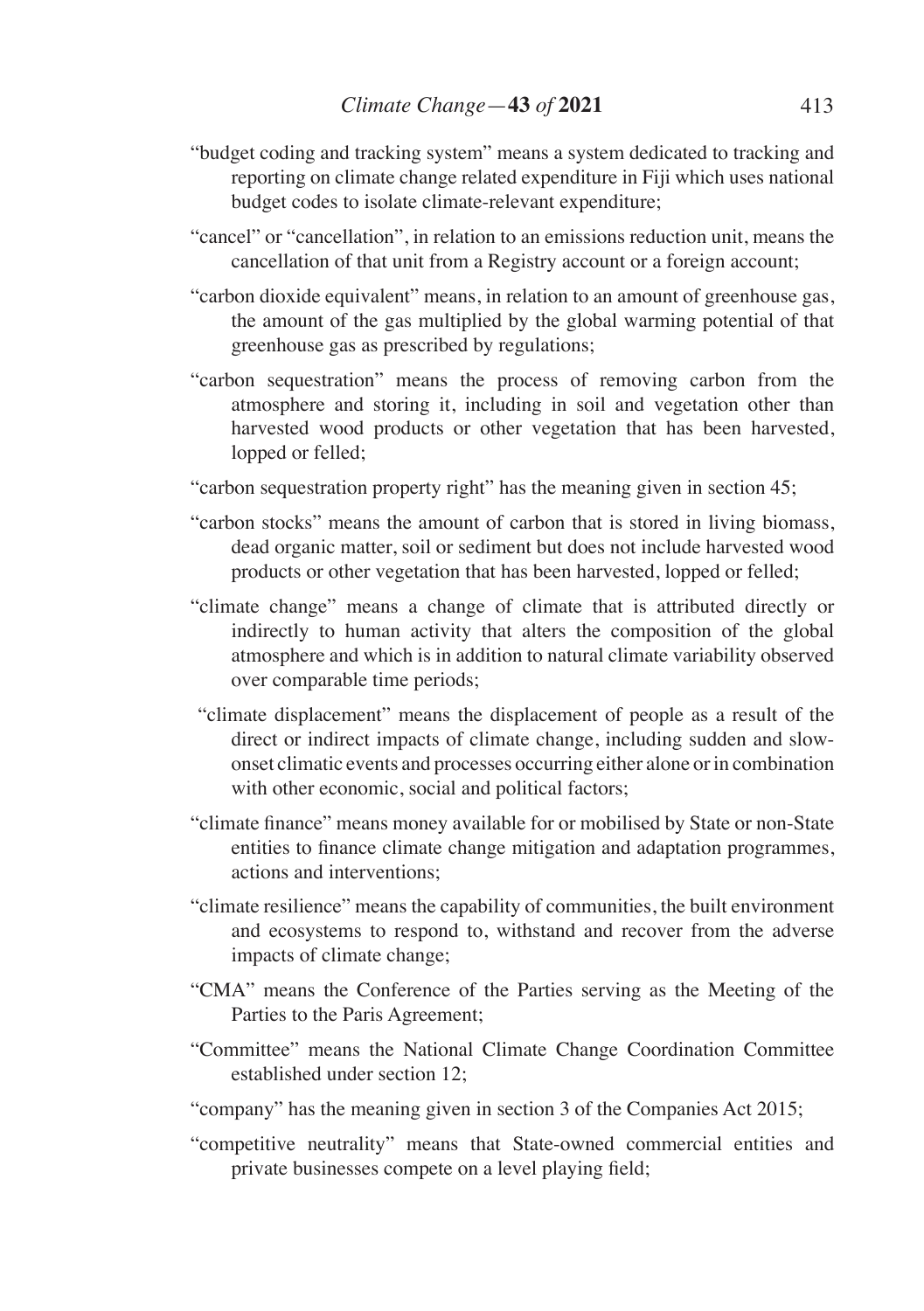- "Conference of the Parties" means the Conference of the Parties to the Convention;
- "Conservator of Forests" means the conservator of forests appointed under section 3 of the Forest Act 1992;
- "Constitution" means the Constitution of the Republic of Fiji;
- "constitutional body" means a body created or continued under the Constitution;
- "contiguous zone" has the meaning given in Article 33 of UNCLOS;
- "continental shelf" has the meaning given in Article 76 of UNCLOS;
- "Convention" means the United Nations Framework Convention on Climate Change, adopted in New York on 9 May 1992 and as subsequently adjusted and amended;
- "conversion statement" means a statement issued in accordance with section 56(6);

"Court" means the High Court of Fiji;

- "crediting period" means the period of time that is specified in an emissions reductions methodology, regulations made under this Act or a declaration made in accordance with section 50 during which an emissions reduction project, programme or activity can generate emissions reduction units;
- "Director" means the Director of the Climate Change and International Cooperation Division appointed under section 11;
- "Division" means the Climate Change and International Cooperation Division;
- "double counting" means the counting of a single emission reduction more than once towards achieving climate change mitigation by entities or jurisdictions;
- "ECAL" means the Environment and Climate Adaptation Levy imposed under the Environment and Climate Adaptation Levy Act 2015;
- "emissions" means the release of greenhouse gases or their precursors into the atmosphere over a specified area and period of time and includes for the purposes of measurement, reporting and verification Scope 1, Scope 2 and Scope 3 emissions;

"emissions reduction" means—

- *(a)* the anthropogenic removal or sequestration of one or more greenhouse gases from the atmosphere; or
- *(b)* the avoidance or reduction of emissions of one or more greenhouse gases;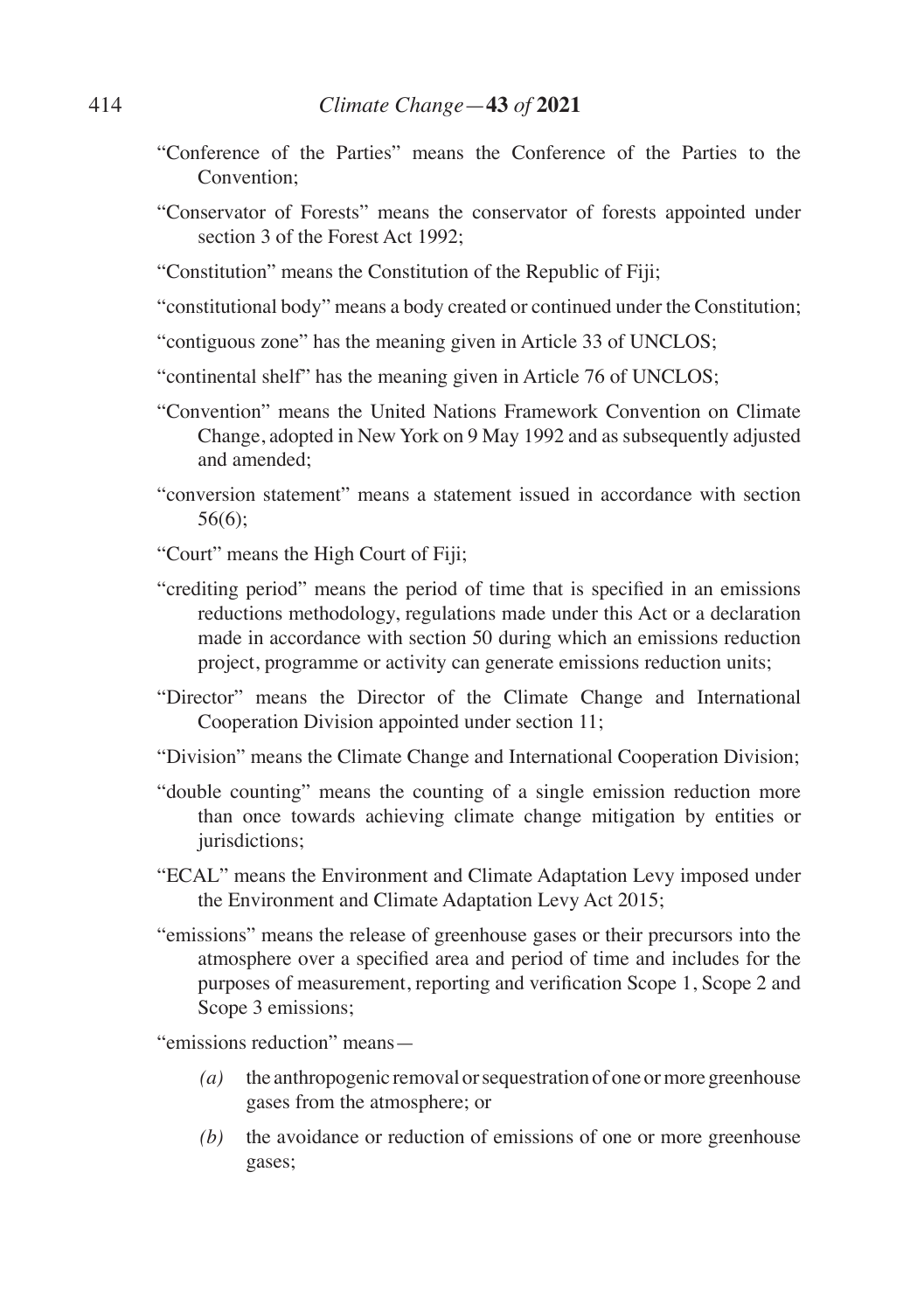- "emissions reduction activity" means an activity that is intended to generate verified emissions reductions;
- "emissions reduction methodology" means the scientific approach and method that provides the basis upon which different types of emissions reduction projects, programmes and activities are developed and emission reductions estimated;
- "emissions reduction programme" means a programme that is intended to generate verified emissions reductions;
- "emissions reduction project" means a project that is intended to generate verified emissions reductions;
- "emissions reduction standard" means a standard or scheme under which emissions reduction programmes, projects and activities can be registered and generate verified emissions reductions and for which emissions reduction units are issued;
- "emissions reduction unit" means a tradable certificate or permit that represents one tonne of carbon dioxide equivalent verified emissions reductions;
- "energy consumption" means the amount and energy content of each energy type that an entity consumes;
- "energy production" means the amount and energy content of each energy type that an entity produces;
- "exclusive economic zone" has the meaning given in Article 57 of UNCLOS;
- "facility" means an activity or a series of activities that involve the release of greenhouse gas emissions, the production of energy or the consumption of energy and that form a single undertaking or enterprise;
- "Fiji National Provident Fund Board" means the board continued in existence by section 5 of the Fiji National Provident Fund Act 2011;
- "Fijian Emissions Reduction Activity" means an emissions reduction activity that has been declared a Fijian Emissions Reduction Activity by the Director under section 50;
- "Fijian Emissions Reduction Methodology" means an emissions reduction methodology approved in accordance with section 49;
- "Fijian Emissions Reduction Programme" means an emissions reduction programme that has been declared a Fijian Emissions Reduction Programme by the Director under section 50;
- "Fijian Emissions Reduction Project" means an emissions reduction project that has been declared a Fijian Emissions Reduction Project by the Director under section 50;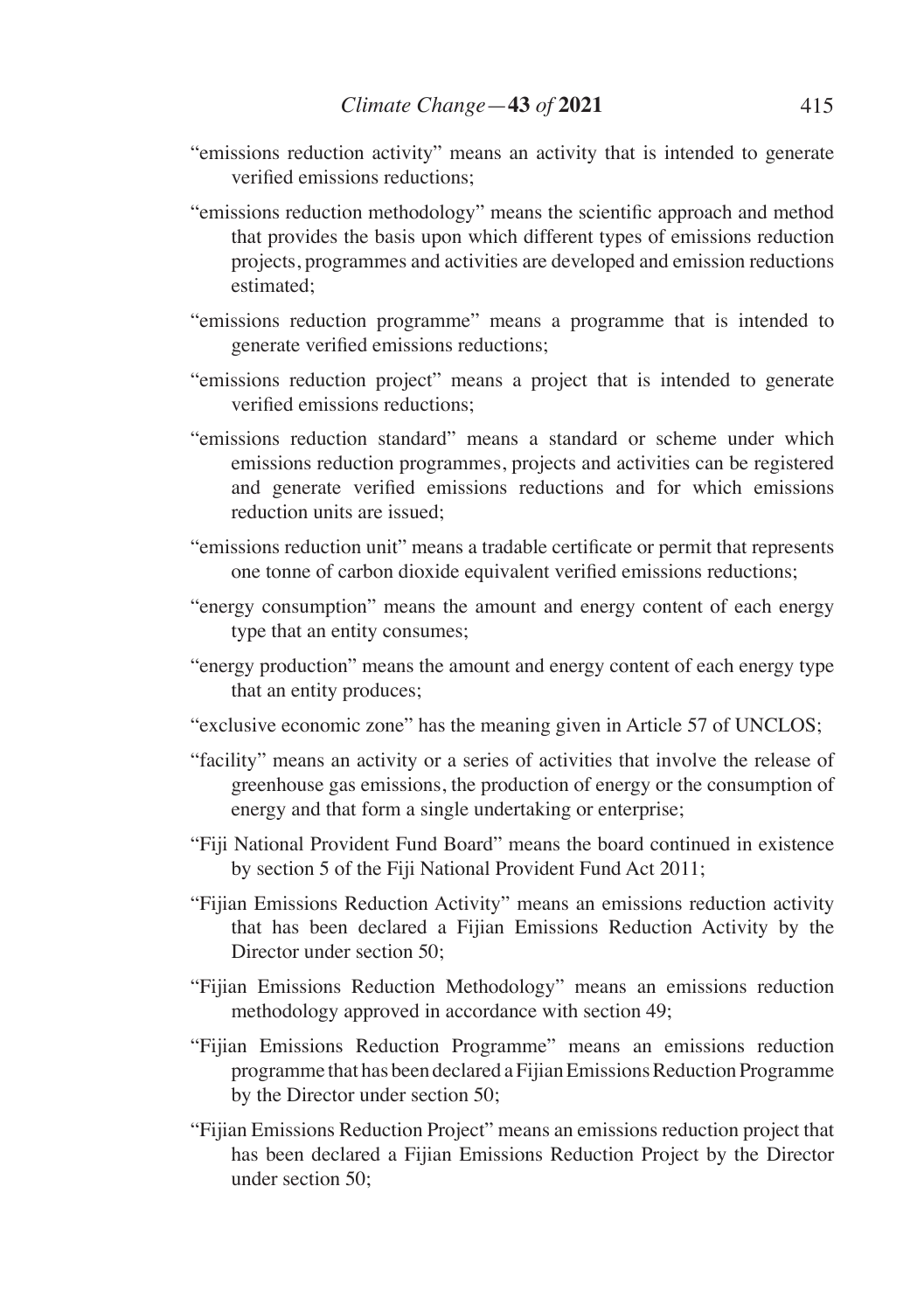- "Fijian Emissions Reduction Statement" means a statement issued in accordance with section 51;
- "Fijian GHG Inventory" means the Fijian GHG Inventory established under section 29:
- "Fijian Mitigation Outcome Unit" means an emissions reduction unit issued in accordance with this Act and having a unique serial number;
- "Fijian Planned Relocation Guidelines" means guidelines prepared in accordance with section 76:
- "Fijian Taskforce on Relocation and Displacement" means the Fijian Taskforce on the Relocation and Displacement of Communities Vulnerable to the Impacts of Climate Change established under section 75(1);
- "Fijian Taskforce on Relocation and Displacement's Terms of Reference" means the Fijian Taskforce on Relocation and Displacement's Terms of Reference set out in Annex 3 of the Fijian Planned Relocation Guidelines and as amended from time to time;
- "focal point" means a focal point appointed by a permanent secretary in accordance with section 13;
- "foreign account" means an account kept within a registry that is located in or relates to a foreign country or group of countries and includes an account in any foreign registry established for the purposes of the Paris Agreement, the Verified Carbon Standard and the Gold Standard;
- "foreign emissions trading scheme" means a mandatory or voluntary regional, national, State or provincial law, scheme, programme, fund, facility, system, initiative or other framework in a jurisdiction other than Fiji under which verified emissions reductions are created and traded;

"forest" includes—

- *(a)* land spanning more than 0.5 hectares with trees higher than 5 metres and a canopy cover of more than 10 %, or trees able to reach these thresholds *in situ*;
- *(b)* areas with bamboo and forest palms provided that the height and canopy cover criteria in paragraph *(a)* are met;
- *(c)* forest road, fire breaks and other small open areas;
- *(d)* areas defined by both the presence of trees and the absence of other predominant land uses; and
- *(e)* mangrove forest,

 but excludes tree stands in agricultural production systems;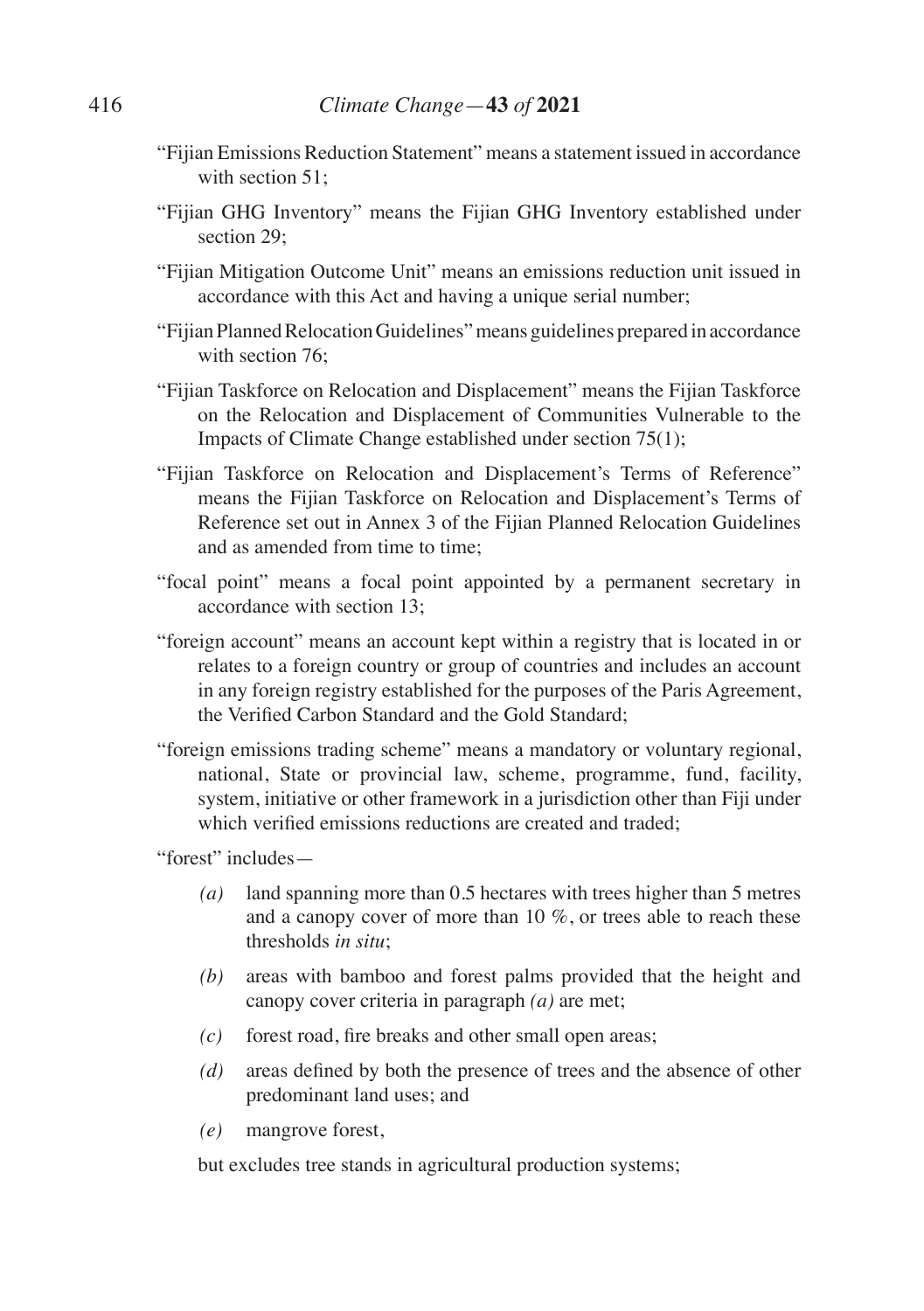- "forest biomass" means all organic matter in a forest, such as leaves, branches, trunks, roots, litter, and soil organic matter, irrespective if dead or alive;
- "global stocktake" means the global stocktake carried out in accordance with Article 14 of the Paris Agreement;
- "Government company" has the meaning given in section 2 of the Financial Management Act 2004;
- "greenhouse gas" or "GHG" means carbon dioxide  $(CO_2)$ , methane  $(CH_4)$ , nitrous oxide  $(N_2O)$ , hydrofluorocarbons (HFCs), perfluorocarbons (PFCs), sulphur hexafluoride (SF<sub>6</sub>) and nitrogen trifluoride (NF<sub>3</sub>);
- "holding" means, in relation to an emissions reduction unit, the holding of that unit in a Registry account or a foreign account;
- "Information Platform" means the information platform established in accordance with section 37;
- "inspector" means an inspector appointed in accordance with section 18 of the Environment Management Act 2005;
- "integrated risk scenarios" means scenarios that model physical climate change impacts and their potential socio-economic implications alongside other projected risks;
- "internal waters" has the meaning given in Article 8 of UNCLOS;
- "IPCC" means the Intergovernmental Panel on Climate Change;
- "issuance" means, in relation to an emissions reduction unit, the issue of an emissions reduction unit in accordance with an emissions reduction standard;
- "iTaukei land" has the meaning given in section 2 of the iTaukei Lands Act 1905;
- "iTaukei Land Trust Board" means the iTaukei Land Trust Board established under section 3 of the iTaukei Land Trust Act 1940;
- "iTaukei owners" has the meaning given to that term in section 2 of the iTaukei Land Trust Act 1940;
- "ITMO" means an internationally transferred mitigation outcome, which is an emissions reduction developed in accordance with Article 6 of the Paris Agreement and includes—
	- *(a)* Fijian Mitigation Outcome Units transferred internationally in accordance with section 58; and
	- *(b)* emissions reductions generated outside of Fiji and approved for international transfer to the Government or entities operating within Fiji in accordance with this Act and regulations made under this Act;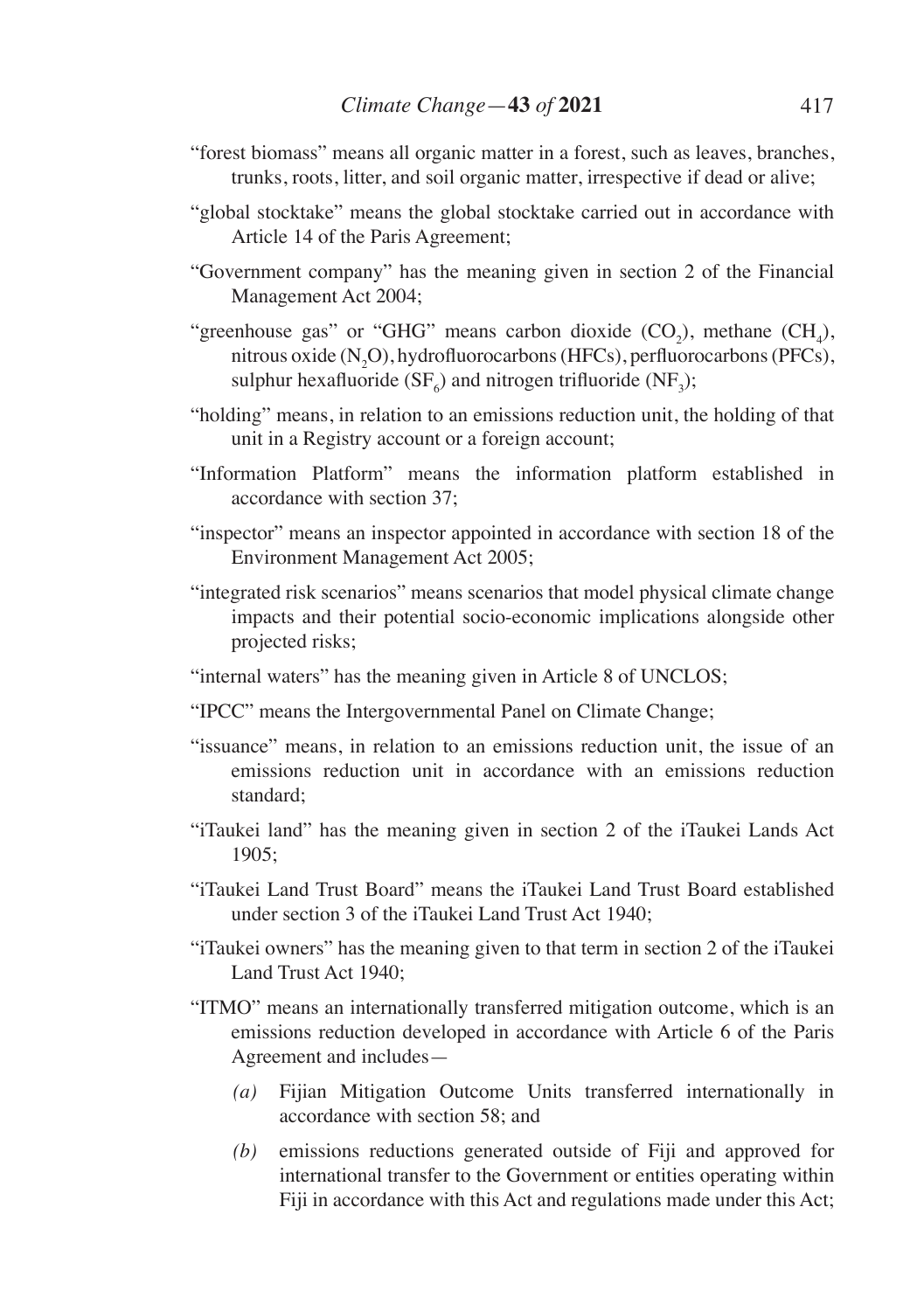"Kyoto Protocol" means the Kyoto Protocol to the United Nations Framework Convention on Climate Change adopted on 11 December 1997 and as subsequently adjusted and amended;

"landowner" means—

- *(a)* in the case of State land, the State represented by the Director of Lands;
- *(b)* in the case of freehold land, the registered proprietor of the freehold land;
- *(c)* in the case of iTaukei land, the registered iTaukei landowner;
- *(d)* in the case of Rotuman land, the owner of the land in accordance with the Rotuma Lands Act 1959; or
- *(e)* in the case of land on Rabi Island, the owner of the land in accordance with the Banaban Lands Act 1965;

"long term emissions reduction target" has the meaning given in section 38;

- "long term ocean sustainability target" has the meaning given in section  $81(1)$ ;
- "Low Emission Development Strategy" or "LEDS" means Fiji's Low Emission Development Strategy 2018-2050 as updated from time to time;
- "managed investment scheme" has the meaning given in section 3 of the Companies Act 2015;
- "mangrove forest" means a forest type predominantly made up of tree and shrub species that grow in saline and tidal tropical and subtropical coastal habitats;
- "Minister" means the Minister responsible for climate change;
- "ministry" or "department" means a ministry or department of the civil service for the management of which a person is responsible under section 127 of the Constitution, whether the ministry or department is titled or referred to as a ministry, department or office or in some other way;
- "mitigation" means efforts that seek to prevent or slow down the increase of atmospheric greenhouse gas concentrations by limiting current or future emissions and enhancing potential sinks for greenhouse gases;
- "Montreal Protocol" means the Montreal Protocol on Substances that Deplete the Ozone Layer, adopted in Montreal on 16 September 1987 and as subsequently adjusted and amended;
- "National Adaptation Plan" or "NAP" means a plan prepared in accordance with section 67.
- "National Adaptation Plan Steering Committee" or "NAP Steering Committee" means the steering committee established under section 66;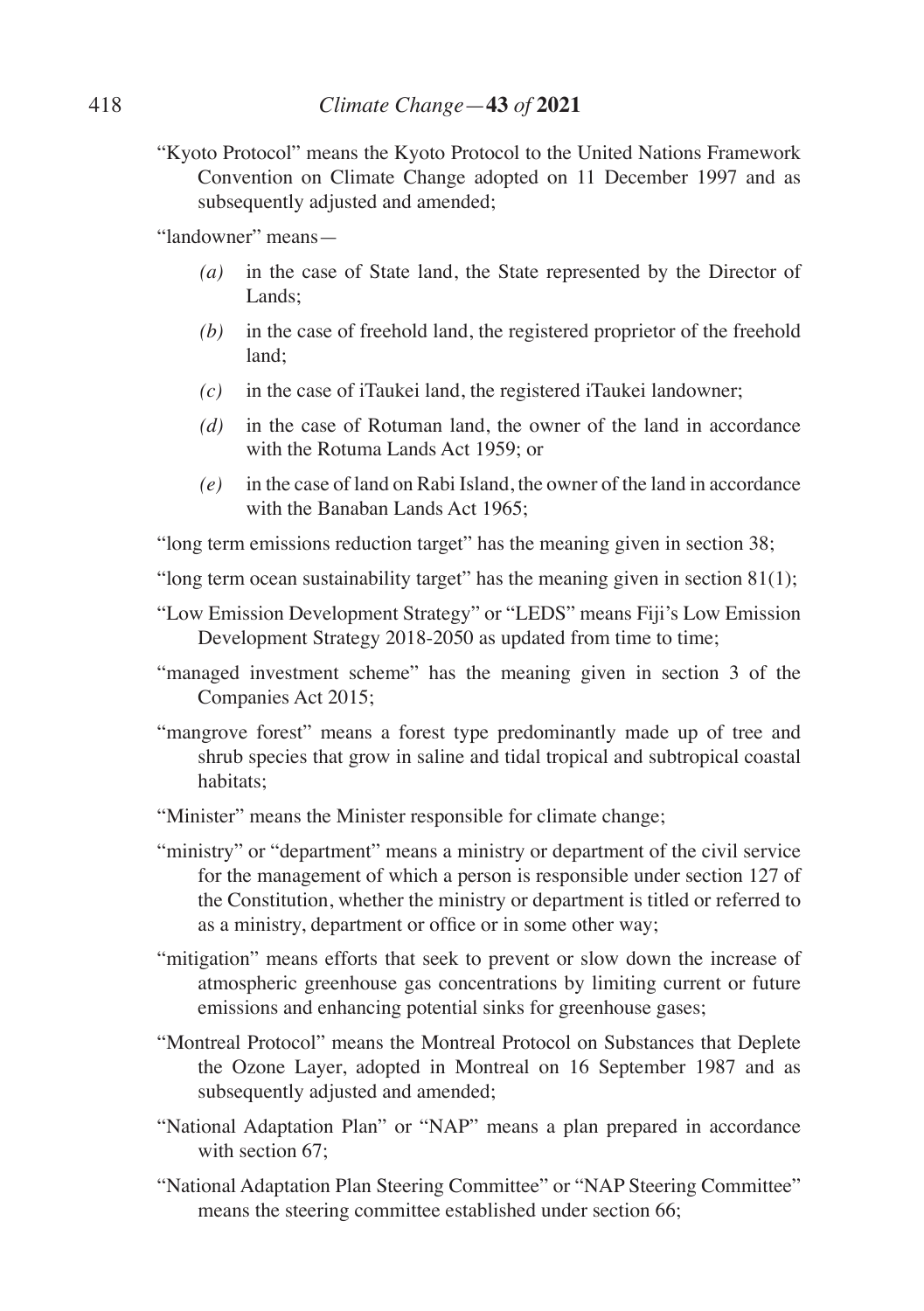- "NAP Steering Committee Terms of Reference" means the NAP Steering Committee Terms of Reference published by the Ministry reponsible for finance in January 2018 and as amended from time to time;
- "National Building Code" means the National Building Code 1990 set out in the schedule to the Public Health (National Building Code) Regulations 2004;
- "National Climate Change Policy" or "NCCP" means a policy prepared in accordance with section 27;
- "National Development Plan" means Fiji's National Development Plan as amended or replaced from time to time;
- "National Environment Council" means the National Environment Council established under section 7 of the Environment Management Act 2005;
- "national inventory report" means the report of anthropogenic emissions by sources and anthropogenic removals by sinks of greenhouse gases required under Article 13, paragraph 7*(a)* of the Paris Agreement;
- "National Ocean Policy Steering Committee" means the steering committee established under section 82(1);
- "Nationally Determined Contribution" or "NDC" means the efforts by Fiji to address climate change communicated in accordance with Article 4 of the Paris Agreement;
- "non-biodegradable material" means a type of material that air, sunlight, water, and ground soil cannot break down;
- "non-eco-friendly material" means a type of material that is not earth-friendly or that is harmful to the environment;
- "National Ocean Policy" or "NOP" means the National Ocean Policy prepared in accordance with section 83;
- "Paris Agreement" means the Paris Agreement to the United Nations Framework Convention on Climate Change adopted on 12 December 2015 and which entered into force on 4 November 2016 as may be adjusted or amended from time to time, as further elaborated on by relevant decisions of the Conference of the Parties and the CMA;
- "permanence period" means the period specified in a Fijian Emissions Reduction Methodology for which carbon sequestered in accordance with the methodology must remain sequestered to be considered a permanent emissions reduction, or as otherwise may be prescribed by regulations made under this Act;
- "person" includes any individual, State entity, company or association or body of persons, corporate or unincorporated;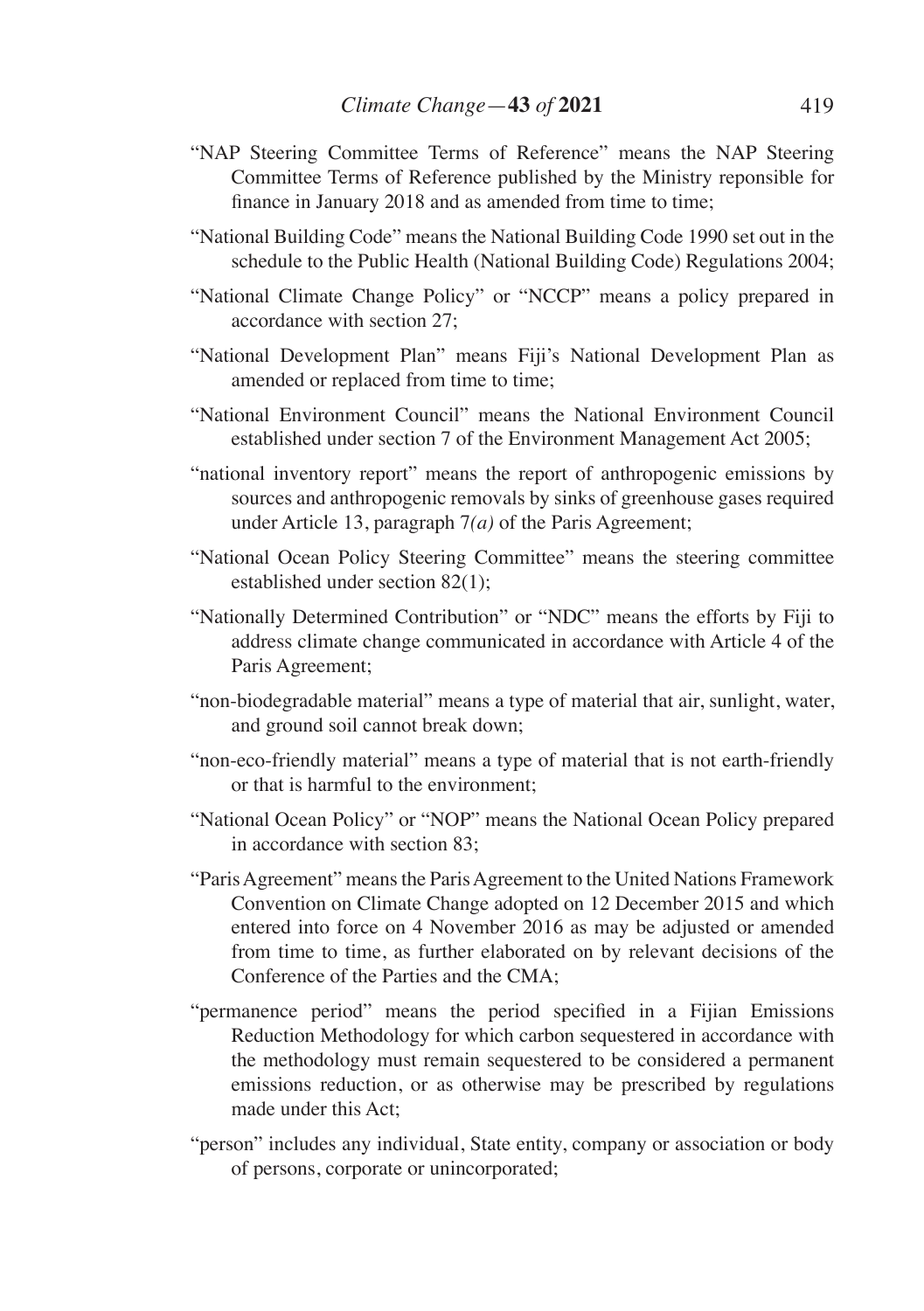- "planned relocation" means the action undertaken to permanently relocate or resettle a community or group;
- "proponent", in relation to an emissions reduction project, programme or activity, means the person who—
	- *(a)* is responsible for carrying out the project, programme or activity; and
	- *(b)* has the legal right to carry out the project, programme or activity;
- "protection order" means an order made by the Director that is designed to prevent losses of sequestered carbon;
- "qualifying member" in relation to an iTaukei landowner means a member of the land owning unit as verified by the iTaukei Land Commission, who permanently resides in Fiji and is over the age of 18 years;
- "REDD+" means reducing emissions from deforestation and forest degradation in developing countries and the conservation of forest carbon stocks, sustainable management of forests and enhancement of forest carbon stocks as established under decision 1/CP.16 and all associated decisions of the Conference of the Parties;
- "Register of State Leases" means the Register of State Leases kept by the Registrar of Titles under section 12 of the State Lands Act 1945;
- "registered holder" means, in relation to an emissions reduction unit, the person in whose Registry account or foreign account there is an entry for the unit;
- "Registry" means the Fijian Registry established under section 61;
- "Registry account" means an account identified in accordance with section 61(6) and kept in accordance with regulations made under this Act;
- "renewable energy" means energy that is produced by renewable resources, including solar energy, wind energy, biomass, tidal energy, wave energy, geothermal energy and hydropower;
- "reporting period" means the period of time that is specified in an emissions reductions methodology or regulations made under this Act to be the reporting period for an emissions reduction project, programme or activity;
- "research" means any study, investigation, inquiry, scientific analysis or similar activity into any matter relating to climate change which may assist with the implementation of this Act;
- "research findings" includes the analysis, conclusions and data associated with any research;
- "Reserve Bank" means the Reserve Bank of Fiji established under section 3 of the Reserve Bank of Fiji Act 1983;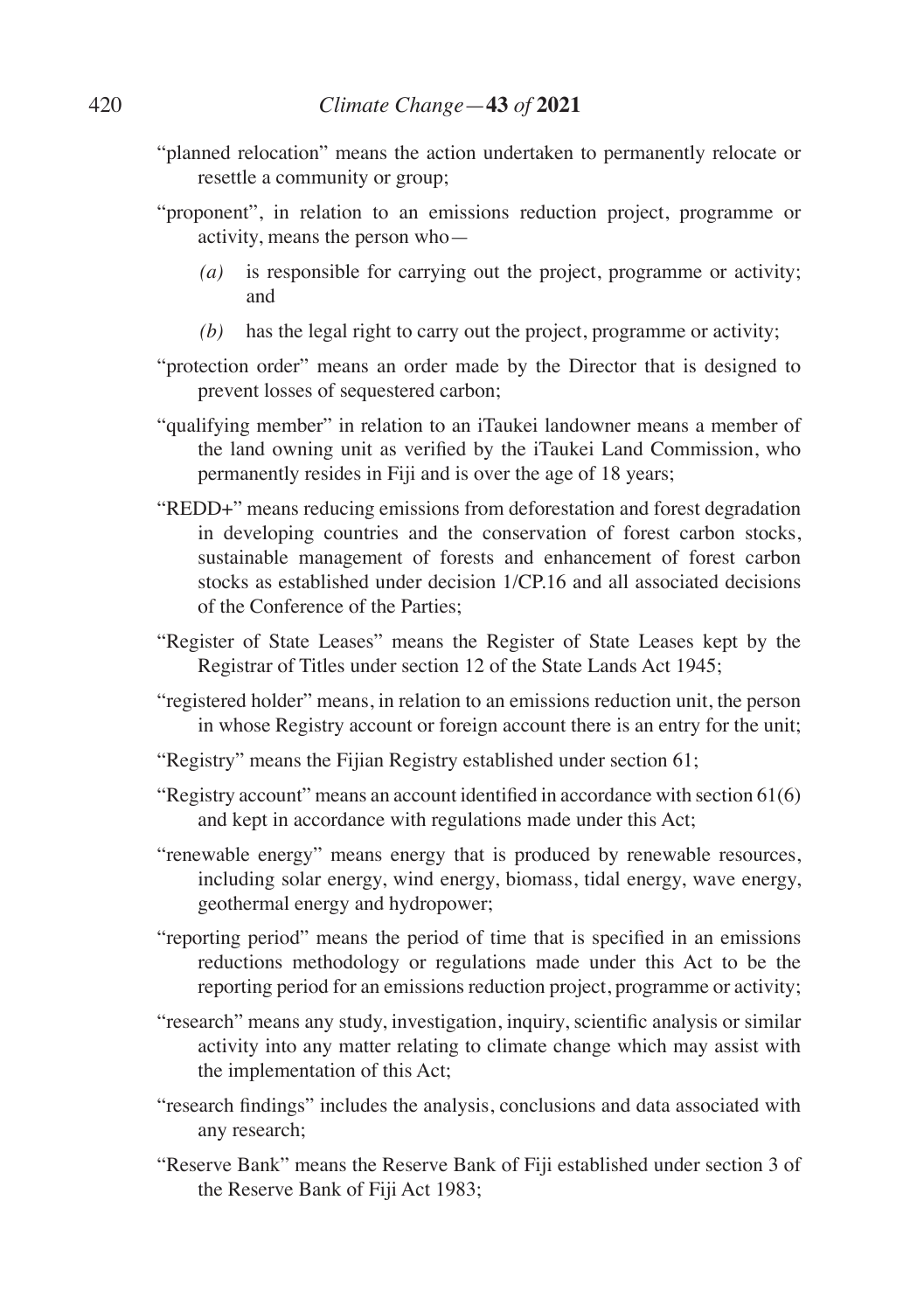"reversal" means the reversal of emissions reductions;

- "scope 1 emissions" means the emissions released to the atmosphere as a direct result of an activity, or series of activities at a facility level;
- "scope 2 emissions" means the emissions released to the atmosphere from the indirect consumption of an energy commodity;
- "scope 3 emissions" means the emissions other than scope 2 emissions that are generated in the wider economy, and that occur as a consequence of the activities of a facility but from sources not owned or controlled by that facility's business;
- "sink" means any process, activity or mechanism which removes a greenhouse gas, an aerosol or a precursor of a greenhouse gas from the atmosphere;
- "source" means any process or activity which releases a greenhouse gas, an aerosol or a precursor of a greenhouse gas into the atmosphere;
- "State entity" means a ministry, department, constitutional body, statutory authority, Government company or associated entity;
- "State land" has the meaning given in section 2 of the State Lands Act 1945;
- "statutory authority" has the meaning given in section 2 of the Financial Management Act 2004;
- "sustainable development" means development that meets the needs of the present without compromising the ability of future generations to meet their own needs and includes achieving the following principles and ideals of sustainable development—
	- *(a)* the precautionary principle—where there are threats of serious or irreversible damage, lack of full scientific certainty should not be used as a reason for postponing measures to anticipate, prevent or minimise the causes of climate change and mitigate its effects, taking into account that such measures should be cost-effective;
	- *(b)* the principle of intergenerational equity—the wellbeing of current and future generations is supported and protected by a socially inclusive, equitable, environmentally sustainable, net zero emissions economy and the health, diversity and productivity of the environment is protected and enhanced for the benefit of future generations;
	- *(c)* the conservation of communities, infrastructure, biological diversity and ecological integrity should be a fundamental consideration in decision-making;
	- *(d)* decision-making processes should effectively integrate both longterm and short-term environmental, economic, social and equitable considerations; and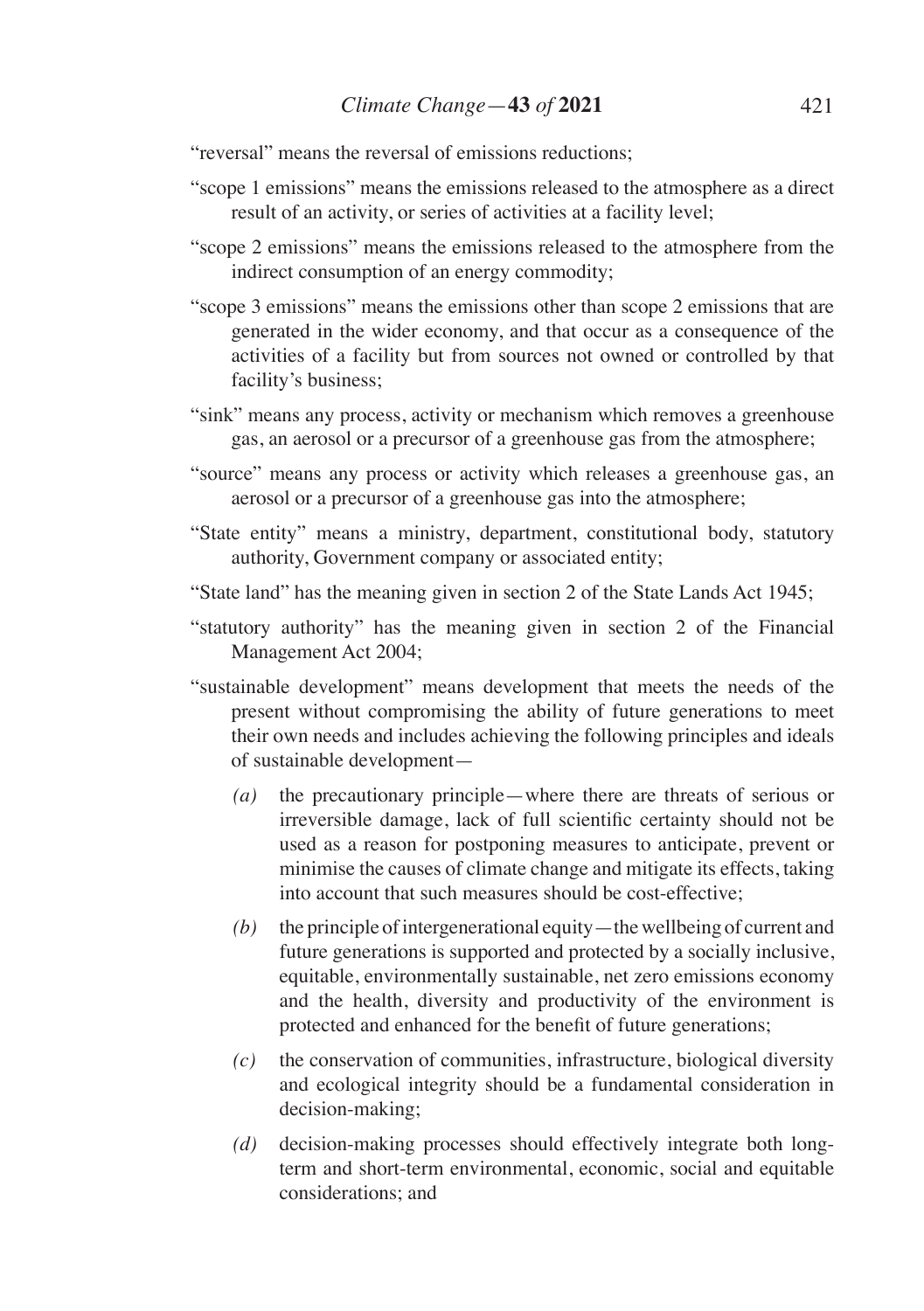## 422 *Climate Change*—**43** *of* **2021**

- *(e)* improved valuation, pricing and incentive mechanisms including the polluter pays principle should be promoted;
- "Sustainable Development Goals" or "SDGs" means the United Nations Sustainable Development Goals adopted in Resolution 70/1 of the United Nations General Assembly for the year 2030, and any subsequent sustainable development goals agreed by the United Nations to replace the existing goals;
- "Suva Declaration on Climate Change" means the Suva Declaration on Climate Change approved at the Third Pacific Islands Development Forum Summit of Leaders;
- "*Talanoa*" means the process of inclusive, participatory and transparent dialogue with the purpose of sharing stories, building empathy and making wise decisions for the collective good;
- "territorial seas" has the meaning given in Article 3 of UNCLOS;
- "transfer" means, in relation to an emissions reduction unit, the transfer of a unit from one Registry account or foreign account to another Registry account or foreign account;
- "UNCLOS" means the United Nations Convention on the Law of the Sea 1982;
- "UNFCCC Secretariat" means the secretariat established under Article 8 of the Convention and serving as the secretariat of the Kyoto Protocol and the Paris Agreement;
- "verified emissions reduction" means an emissions reduction that has been verified in accordance with an emissions reduction standard;
- "verification report" means a report, prepared by an independent auditor who is certified under an emissions reduction standard, that verifies that a quantity of emission reductions have been generated by an emissions reduction project, programme or activity that is registered under that emissions reduction standard;
- "vulnerability" means the degree to which a system is susceptible or unable to withstand the adverse effects of climate change, including climate variability and extreme phenomena; and
- "2030 marine protected area target" has the meaning given in section 81(2).

*Application*

**3.**—(1) This Act binds the State.

(2) This Act applies to all things done in, on, above or below Fiji's land and airspace, including its internal waters, territorial seas, archipelagic waters, the contiguous zone, exclusive economic zone, continental shelf and the seabed and subsoil underlying those waters.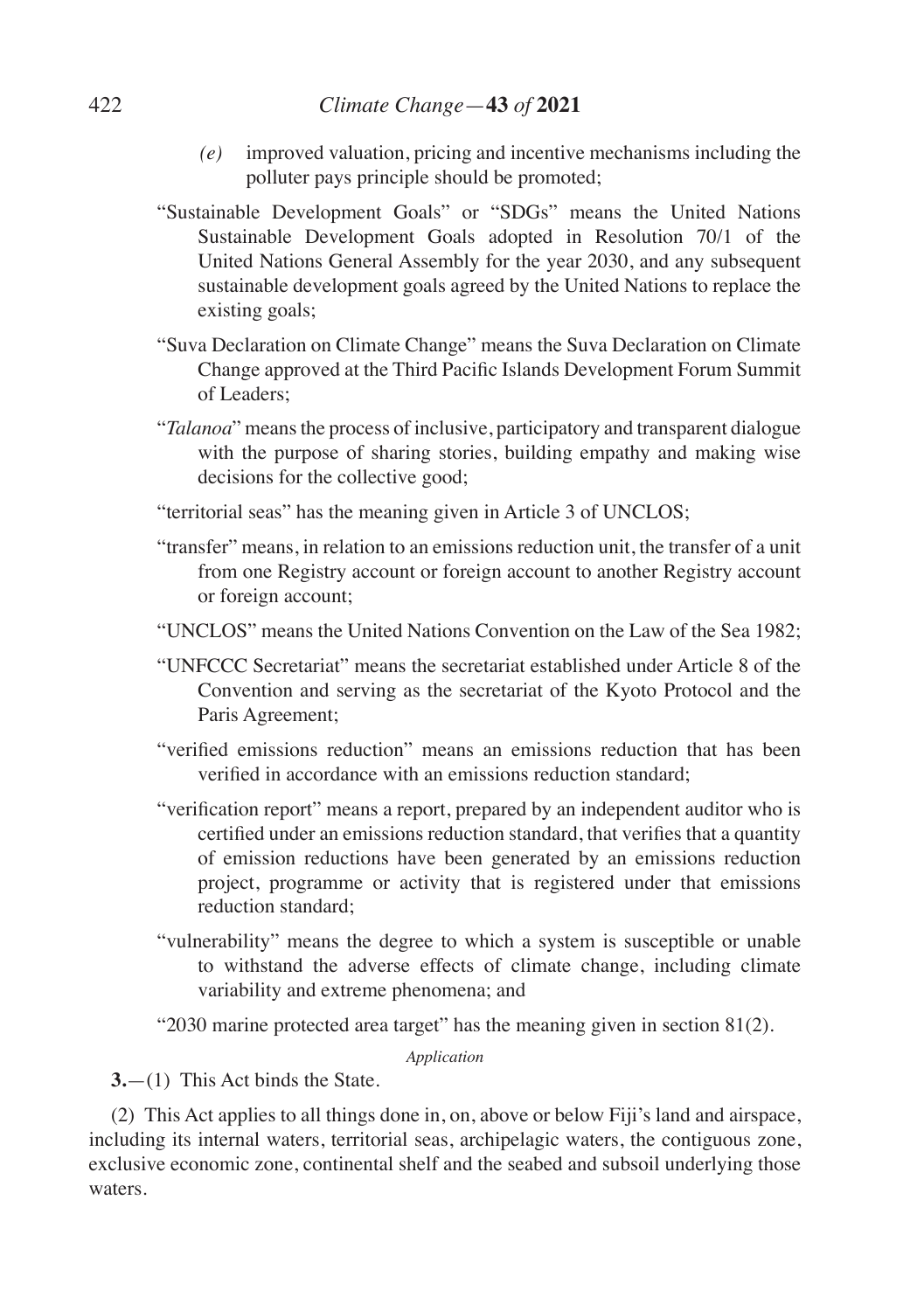(3) Emissions from international aviation or international shipping are not emissions from sources in Fiji for the purposes of this Act.

#### *Objectives*

- **4.** The objectives of this Act are to—
	- *(a)* provide a framework by which Fiji can develop and implement clear and long term climate change measures and policies that will safeguard the future of Fiji and its people, ecosystems and biodiversity in the face of the climate emergency;
	- *(b)* enable Fiji to meet its international obligations under the Convention and the Paris Agreement and to implement Fiji's NDC;
	- *(c)* facilitate the achievement of regional commitments and aspirations relating to climate change including the Suva Declaration on Climate Change;
	- *(d)* establish institutional and governance structures for the implementation of this Act;
	- *(e)* facilitate the evidence-based consideration of climate change issues in specified areas of government and private sector decision-making;
	- *(f)* integrate the consideration of climate change projections, articulation of risk reduction responsibilities and formulation of resilience-building objectives across all sector plans and strategies;
	- *(g)* provide for the development, implementation and review of the NCCP, NAP, National Ocean Policy and any other climate change policies;
	- *(h)* establish a transparent framework for the monitoring, reporting and verification of anthropogenic emissions by sources and anthropogenic removals by sinks of greenhouse gases;
	- *(i)* enhance government transparency and enable informed private and civil sector decision-making and risk management through the establishment of data management systems and the publicly accessible Information Platform that contains data relating to Fiji's greenhouse gas emissions, climate change projections and vulnerability;
	- *(j)* set a long term emissions reduction target and carbon budgets, and reduce Fiji's greenhouse gas emissions consistently with the aim of achieving each carbon budget and the long term emissions reduction target;
	- *(k)* provide for a strategic response to the climate emergency through the implementation, operation and administration of regulations, measures and actions that aim to reduce Fiji's greenhouse gas emissions;
	- *(l)* provide for the development of emissions reduction projects, programmes and activities and facilitate access to international carbon markets;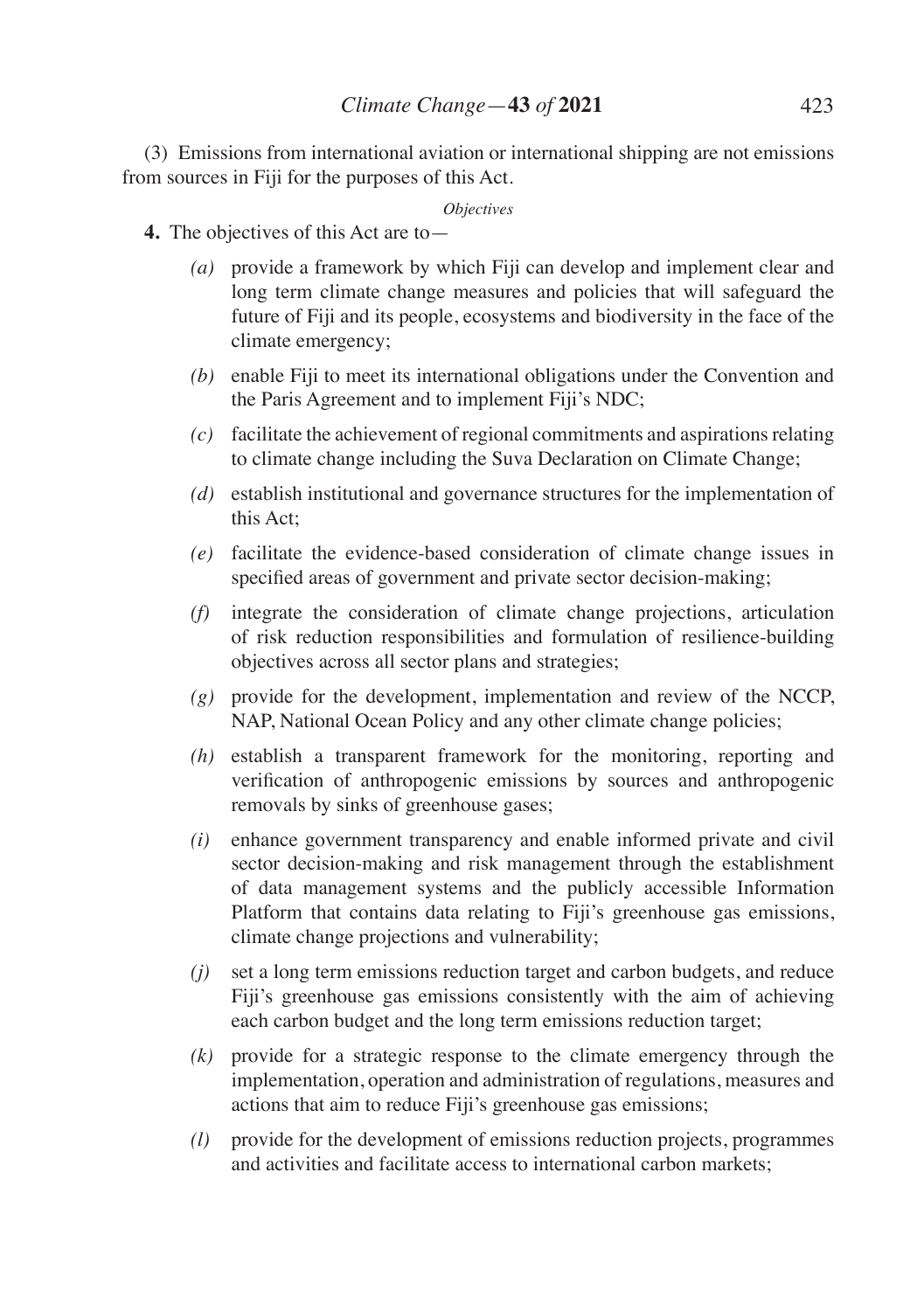- *(m)* provide for the implementation, operation and administration of regulations, measures and actions that build climate resilience and enhance adaptive capacity to the impacts of climate change, with respect to Fiji's communities, built environment and ecosystems;
- *(n)* provide for the relocation of at-risk communities and safeguard their rights;
- *(o)* ensure that climate-related policies and measures adequately integrate consideration of oceans through safeguarding and enhancing the ability of oceans to respond to the adverse impacts of climate change and taking advantage of the mitigation potential of oceans;
- *(p)* safeguard Fiji's national security and sovereignty including with respect to Fiji's sovereignty over its maritime zones such as internal waters, archipelagic waters, territorial seas, contiguous zone and exclusive economic zone within the meaning of UNCLOS and in the alignment with the Declaration on Preserving Maritime Zones in the Face of Climate Change Related Sea Level Rise;
- *(q)* establish a framework for securing nationally and internationally derived finance for the implementation of this Act; and
- *(r)* require companies, managed investment schemes, the Fiji National Provident Fund Board, licensed financial institutions and the Reserve Bank to disclose the financial risks that climate change presents to their businesses and measures adopted to reduce these risks, and require company directors and the Fiji National Provident Fund Board to consider climate change risks to the extent that they present foreseeable opportunities or risks to the entity.

#### *Principles*

- **5.** This Act must be implemented in accordance with the following principles—
	- *(a)* when taking action to address climate change, Fiji will respect, promote and consider the rights and freedoms recognised in Chapter 2 of the Constitution;
	- *(b)* that Fiji and the Earth are facing a climate emergency that requires a rapid and ambitious transformation towards a net zero emissions global economy;
	- *(c)* the principle of intergenerational equity, in which the wellbeing of current and future generations is supported and protected by a socially and gender inclusive, equitable, environmentally sustainable, net zero emissions economy and the health, diversity and productivity of the environment is protected and enhanced for the benefit of current and future generations;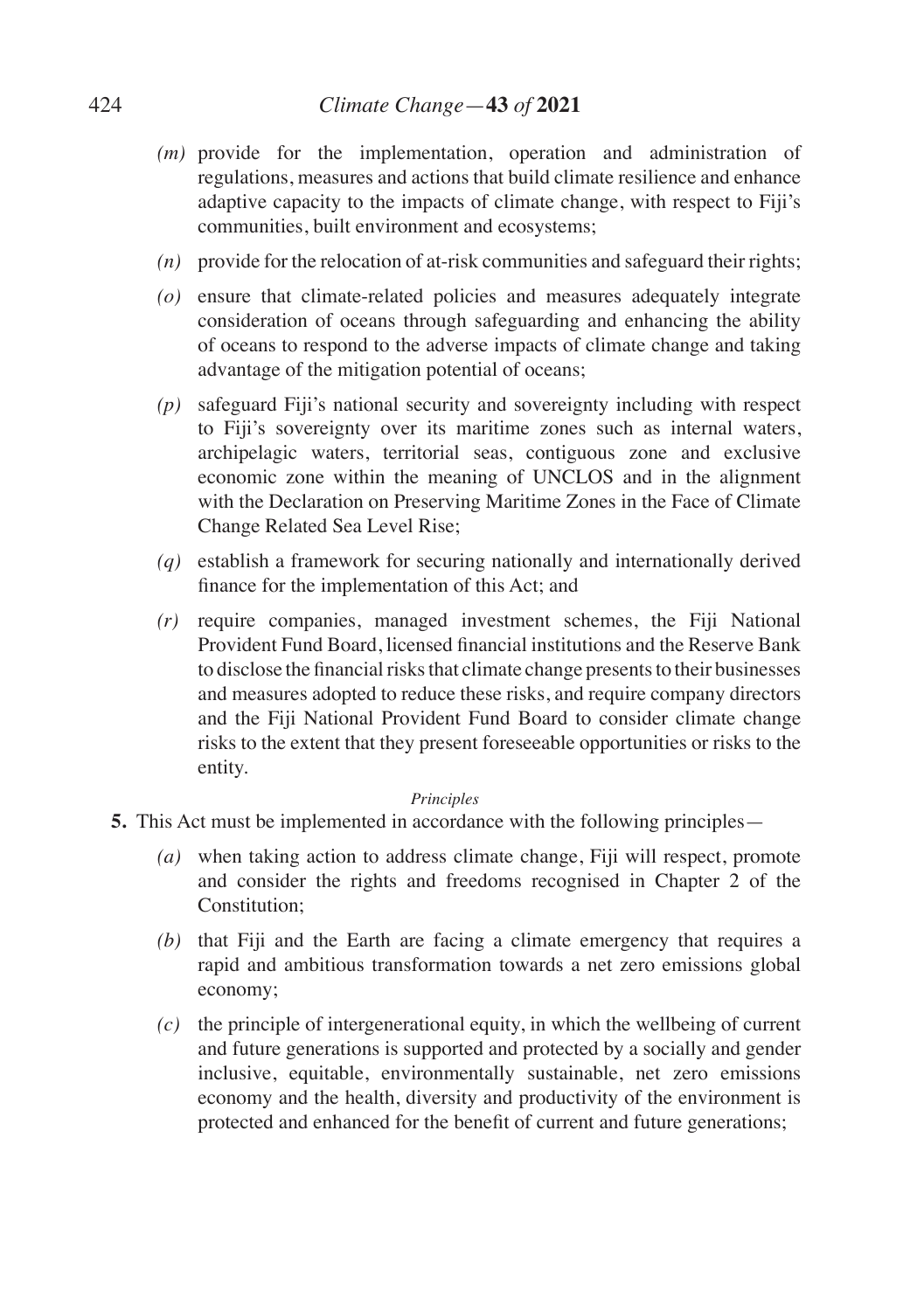- *(d)* the precautionary principle and the taking of precautionary measures to anticipate, prevent or minimise the causes of climate change and mitigate its effects, and where there are threats of serious or irreversible damage, lack of full scientific certainty should not be used as a reason for postponing such measures, taking into account that policies and measures to deal with climate change should be cost-effective;
- *(e)* that sustainable development, including the importance of achieving a sustainable, prosperous and peaceful future through the implementation of the Sustainable Development Goals, the Sendai Framework for Disaster Risk Reduction and the Addis Ababa Action Agenda, and also that domestic policies and measures to protect the climate system against anthropogenic climate change should be appropriate for Fiji's specific conditions and integrated with national development programmes, taking into account that economic development is essential for adopting measures to address climate change;
- *(f)* that climate change, and actions to address climate change, may have adverse effects on the workforce and people's livelihoods, and Fiji will take steps to avoid or mitigate any such loss of income or livelihoods, and promote a just transition of the workforce and the creation of decent work and quality jobs in accordance with Fiji's development priorities;
- *(g)* the principle of common but differentiated responsibilities and capabilities in light of Fiji's national circumstances, in particular that Fiji is a small island developing State that is highly vulnerable to the impacts of climate change and makes a very small contribution to global greenhouse gas levels;
- *(h)* the importance of averting, minimising and addressing loss and damage associated with the adverse effects of climate change in light of Fiji's national circumstances as a small island developing State that is highly vulnerable to the impacts of climate change;
- *(i)* there are inextricable links between gender equity, social inclusion and the Sustainable Development Goals including the pledge that no one will be left behind, and when taking action to address climate change, Fiji will respect, promote and consider the Sustainable Development Goals, gender equality and responsiveness, women's human rights and the empowerment of women, rights of people living with disabilities and disability inclusive approaches, the elderly, children's inalienable right to a healthy environment, youth, and vulnerable and marginalised groups and communities, including in the areas of formal sector employment and livelihoods, participation in decision-making and access to services, health, education, water, sanitation, housing and transport;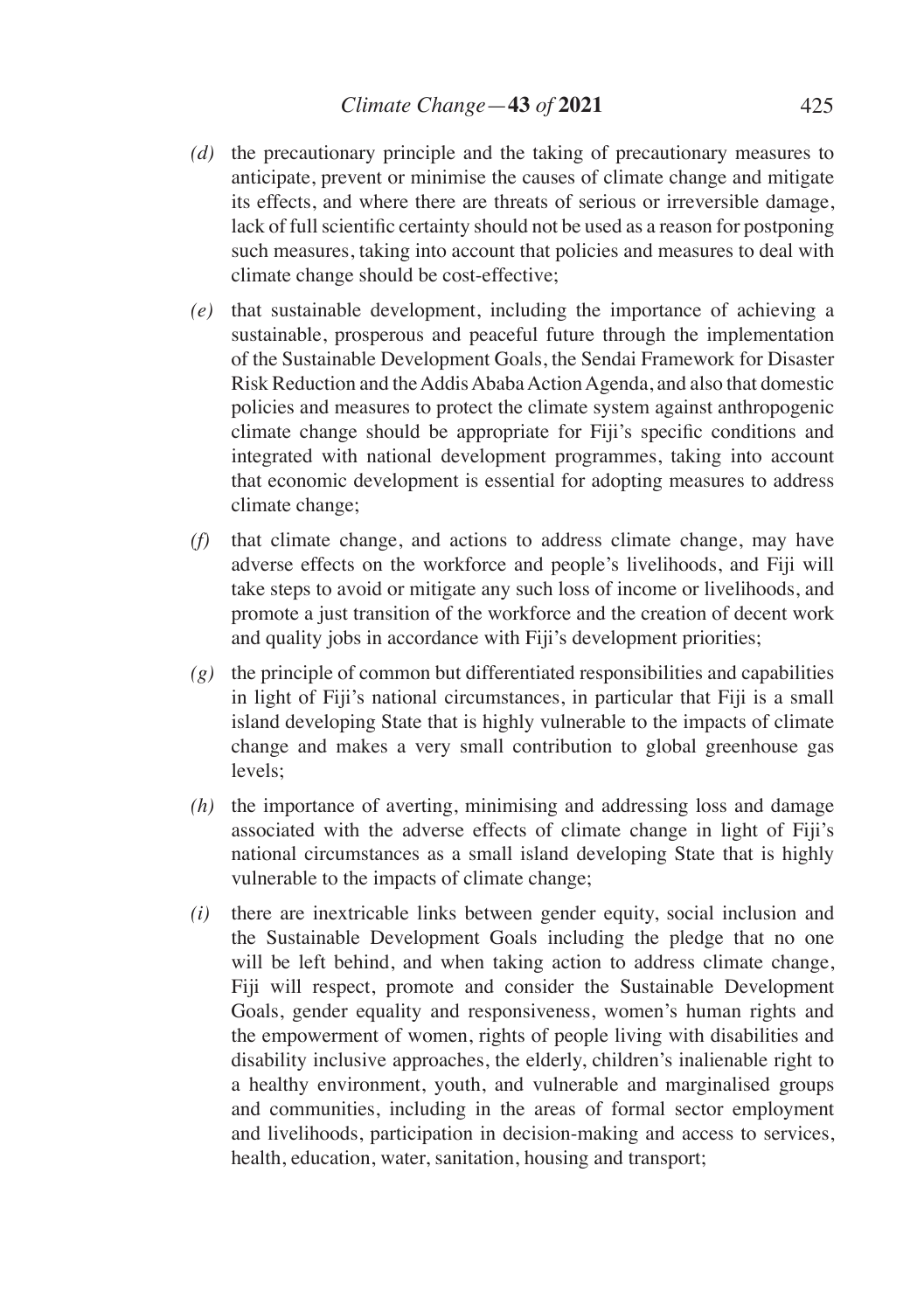- *(j)* when taking action to address climate change, Fiji must take into consideration the impacts on competitive neutrality;
- *(k)* recognising indigenous people or the iTaukei and the Rotumans from the island of Rotuma, their respective ownership of iTaukei lands and Rotuman lands, and their unique cultures, customs, traditions and languages;
- *(l)* oceans are both critical to the identity and livelihoods of Fijians and the Pacific island peoples and play an important role in climate change adaptation and mitigation and healthy oceans are necessary to delivering a healthy climate - oceans must be protected through urgent and ambitious action on climate change and the reduction of other anthropogenic stressors such as plastics pollution and other forms of pollution and waste; and
- *(m)* climate change remains the single greatest threat to the livelihoods, security and wellbeing of the peoples of Fiji and the Pacific, and therefore enhancing Fiji's engagement in the UNFCCC process in the spirit of *Talanoa* and progressing the implementation of the Paris Agreement and the Boe Declaration on Regional Security with urgency is critical to safeguarding Fiji's national security and sovereignty.

## PART 2—DECLARATION OF CLIMATE EMERGENCY

## *Declaration of climate emergency*

**6.**—(1) This Act recognises and declares that Fiji and the Earth are facing a climate emergency.

(2) This Act is a response to the current and future risks of climate change, informed by the best available science published by the IPCC to date, which emphasises the urgent need to limit global average temperature increase to 1.5°C above pre-industrial levels.

(3) Fiji is already experiencing, and will continue to experience, the impacts of the climate emergency, including increasingly volatile and extreme weather events, sea-level rise and increasing susceptibility to food and water-borne diseases, which—

- *(a)* is already having and will continue to have a devastating impact on food production, water availability, public health, infrastructure, communities and the economy, and
- *(b)* has already forced and will continue to force communities to relocate to higher ground.

(4) Fiji is particularly vulnerable to the climate emergency and there is an urgent need to enhance the climate resilience of Fiji's economy, natural and built environment, and people.

(5) A rapid and ambitious transformation to a net zero emissions global economy is necessary to address and mitigate the climate emergency, and Fiji will contribute to this transformation by achieving net zero greenhouse gas emissions by 2050.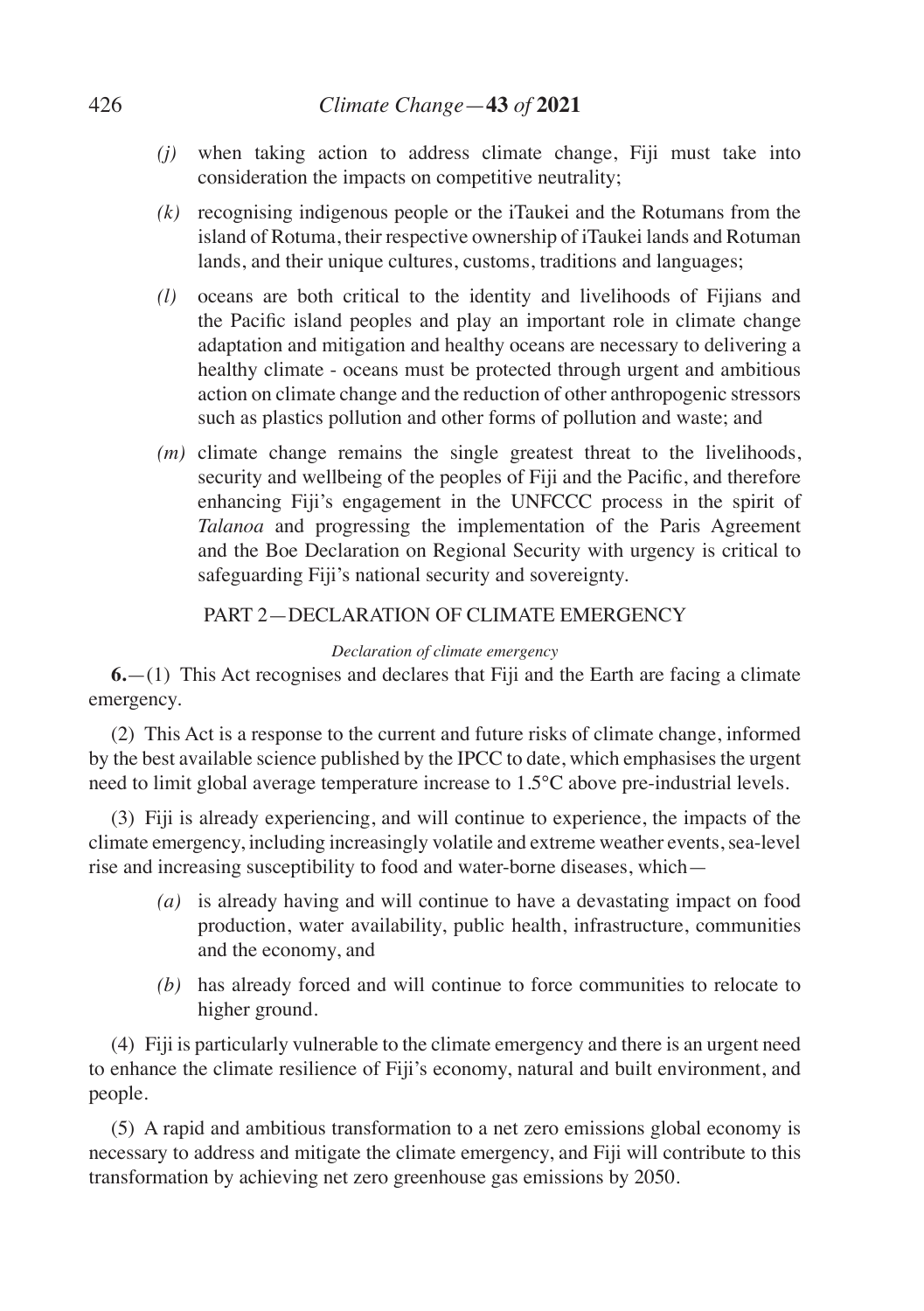(6) The purpose of this Act is to set out a detailed framework for a whole of government approach to addressing the climate emergency in Fiji.

PART 3—IMPLEMENTATION OF THE PARIS AGREEMENT

*Implementation of the Paris Agreement*

**7.**—(1) The purpose of this Part is to give full effect to Fiji's obligations under the Paris Agreement.

 (2) The Minister must, in consultation with the Committee and in accordance with the Paris Agreement, noting the flexibility afforded to Fiji as a small island developing State, take all reasonable steps to—

- *(a)* prepare, communicate and maintain successive NDCs that the Minister intends Fiji to achieve;
- *(b)* pursue domestic mitigation measures, with the aim of achieving the objectives of Fiji's NDC;
- *(c)* be informed by the global stocktake, communicate a NDC every 5 years which represents a progression beyond Fiji's then current NDC and reflects Fiji's highest possible ambition, reflecting its common but differentiated responsibilities and capabilities in light of its national circumstances;
- *(d)* in communicating Fiji's NDC, provide the information necessary for clarity, transparency and understanding;
- *(e)* in communicating Fiji's NDC, adhere to any common time frames agreed to by the CMA;
- *(f)* account for Fiji's NDC, and in accounting for anthropogenic emissions by sources and anthropogenic removals by sinks of greenhouse gases corresponding to Fiji's NDC, promote environmental integrity, transparency, accuracy, completeness, comparability and consistency, and ensure the avoidance of double counting;
- *(g)* as appropriate, engage in adaptation planning processes and the implementation of actions, including the development or enhancement of relevant plans, policies or contributions;
- *(h)* provide the following information—
	- (i) a national inventory report of anthropogenic emissions by sources and anthropogenic removals by sinks of greenhouse gases, prepared using good practice guidelines and methodologies accepted by the IPCC and agreed upon by the CMA; and
	- (ii) information necessary to track progress made in implementing and achieving its NDC.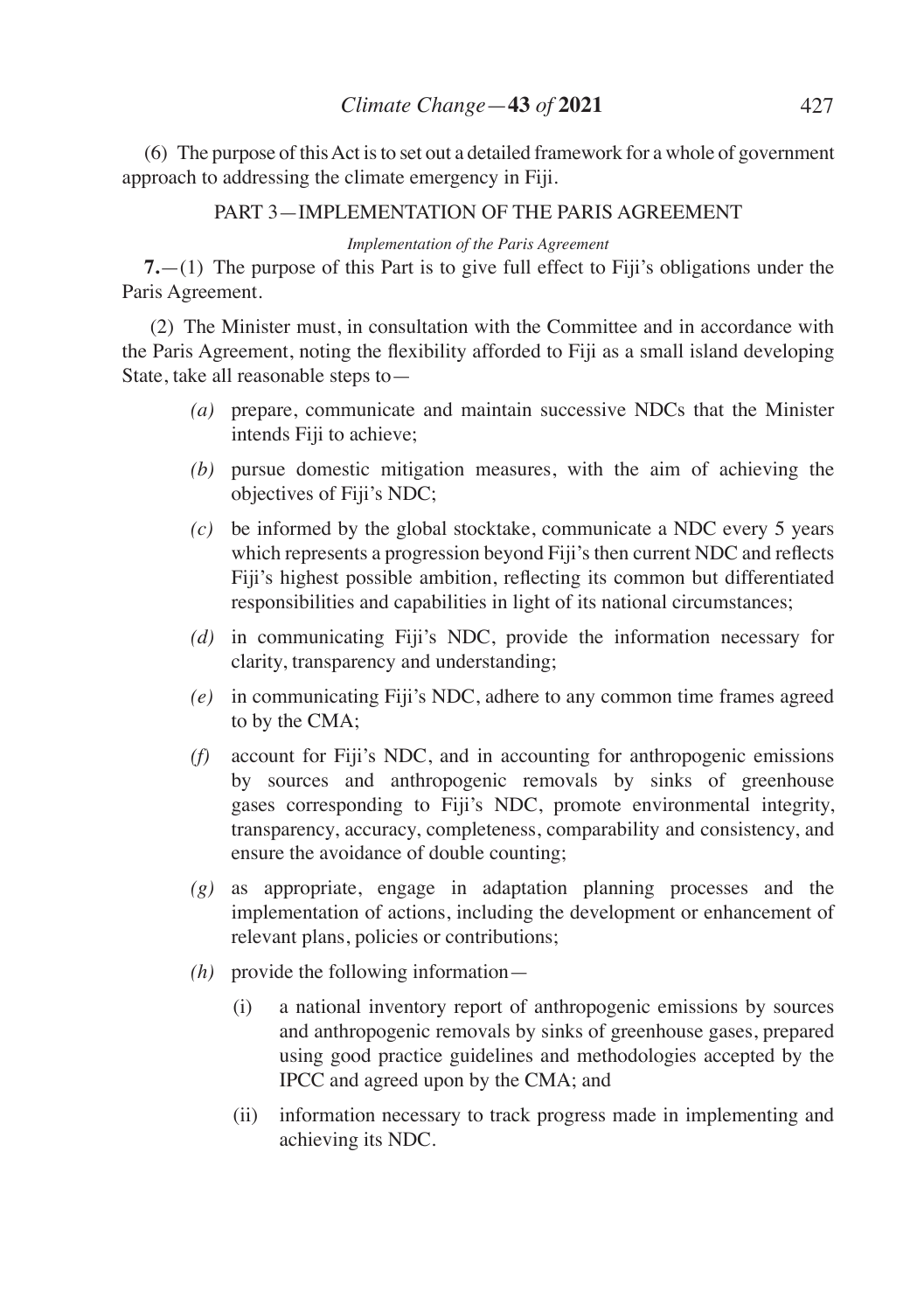(3) The Minister may, with the assistance of the Director and in accordance with the Paris Agreement, submit and update periodically an adaptation communication or a NAP, which may include Fiji's adaptation priorities, implementation and support needs, plans and actions.

## *Preparation and implementation of Fiji's Nationally Determined Contributions*

**8.**—(1) All ministers must, where relevant and with the assistance of the Committee, take all reasonable steps within their portfolio to promote the achievement of any sectoral emissions reduction or limitation targets in Fiji's NDC.

(2) The Minister must, when preparing successive NDCs in consultation with the Committee, consider—

- *(a)* the National Development Plan, NCCP, LEDS, NAP, National Ocean Policy and any other relevant policies;
- *(b)* the long term emissions reduction target and carbon budgets;
- *(c)* national inventory reports; and
- *(d)* statements of Fiji's greenhouse gas emissions over the 5-year period, progress towards achieving Fiji's NDC and progress towards achieving the long term emissions reduction target with reference to the carbon budgets made in accordance with Part 9.

### PART 4—GOVERNANCE

*Powers of the Minister*

- **9.**—(1) The Minister has the power to—
	- *(a)* oversee the implementation of and promote compliance with this Act, including by—
		- (i) taking all reasonable steps to ensure Fiji complies with the Paris Agreement;
		- (ii) formulating, implementing and reviewing Fiji's national climate change policies and guidelines; and
		- (iii) formulating, implementing and reviewing measures and actions, including economic, fiscal, financial and market-based instruments as required, on climate change mitigation, adaptation, climate displacement, planned relocation and oceans in accordance with this Act, the Paris Agreement, and other international treaties that Fiji has ratified relating to climate change;
	- *(b)* implement measures to encourage scientific and technological research, the development, transfer and deployment of technologies, equipment and processes for climate change mitigation and adaptation that are centred around the needs of end-users, with particular regard to marginalised and disadvantaged people;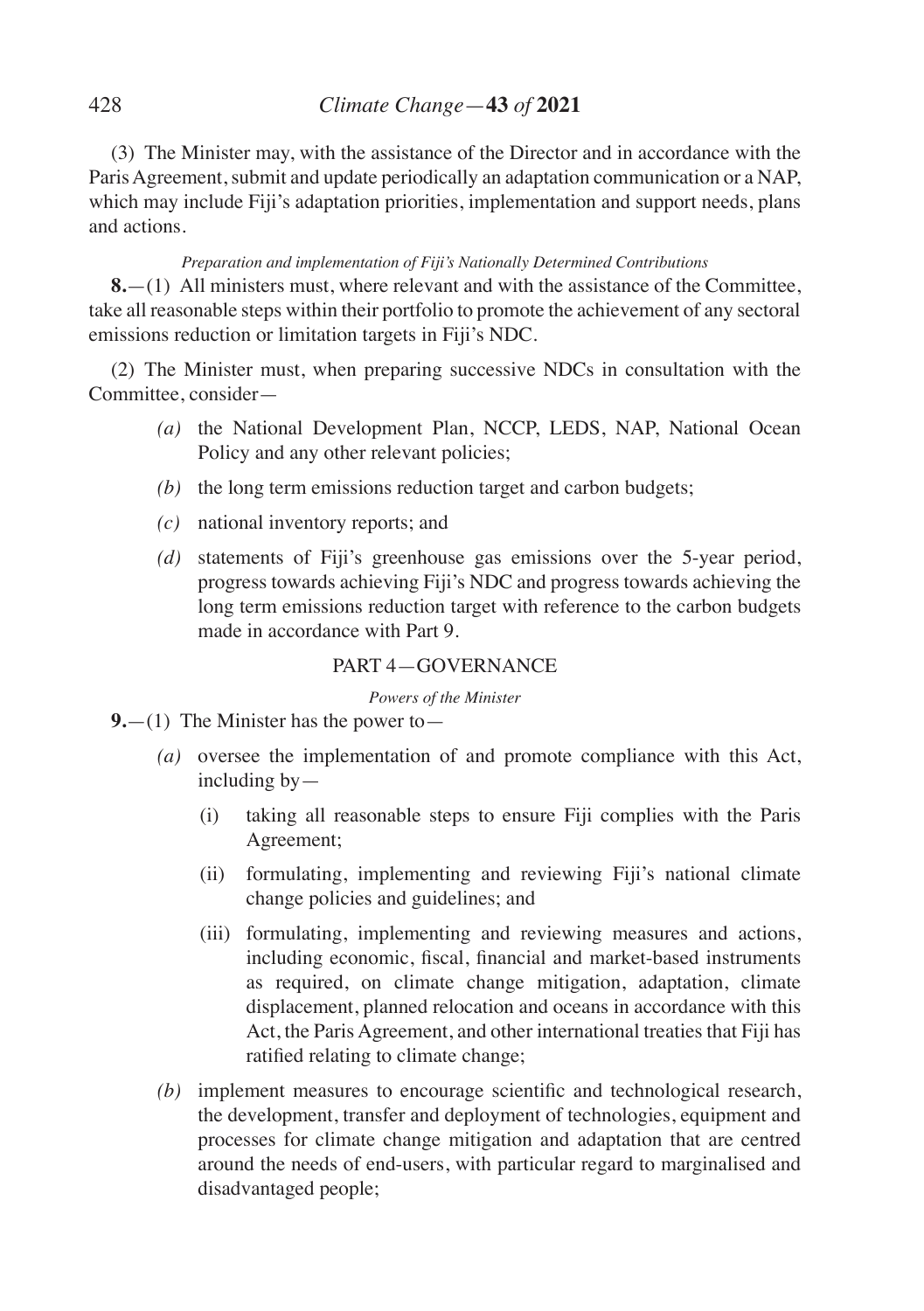- *(c)* convene other ministries to support national efforts to mainstream climate change mitigation, adaptation, climate displacement and planned relocation into development planning, decision-making and policy;
- *(d)* appoint experts and establish an independent advisory board to assist with providing advice in relation to any aspect of the implementation of this Act;
- *(e)* establish procedures for and hold public consultations on matters relating to the implementation of this Act;
- *(f)* draft and propose budget provisions for the implementation of this Act; and
- *(g)* perform any other functions that are necessary to fulfil the objectives of this Act and respond to climate change.

(2) The Minister may, by written instrument, appoint a person or a class of persons, to be an authorised officer or authorised officers for the purpose of—

- *(a)* the exercise by that person or those persons of the powers of an authorised officer under this Act or of such of those powers as are specified in the instrument; or
- *(b)* the performance by that person or those persons of the functions of an authorised officer under this Act or of such of those functions as are specified in the instrument.

(3) Without limiting subsection (2), the Minister may, by written instrument, appoint suitably skilled officers or inspectors appointed under the Local Government Act 1972 to be authorised officers under this Act.

(4) The Minister may, in consultation with the relevant minister, develop standards and codes of practice as required to accelerate Fiji's response to climate change in accordance with the objectives and principles of this Act, Fiji's current NDC and other relevant legislative and policy instruments.

#### *Obligation to report on and review the implementation of this Act*

**10.**—(1) The Minister must review the implementation of this Act every 5 years, including with regard to progress made towards achieving the objectives and principles of this Act, and report to Parliament on the findings of the review.

(2) The Minister must establish effectiveness and performance indicators that are gender, age and disability sensitive and, where possible, disaggregated to facilitate the evaluation of the results of the implementation of this Act.

- (3) When reviewing the implementation of this Act, the Minister must consult—
	- *(a)* all ministers with powers or duties under this Act, including the ministers responsible for the economy, forests, lands, the environment, education, fisheries and local government;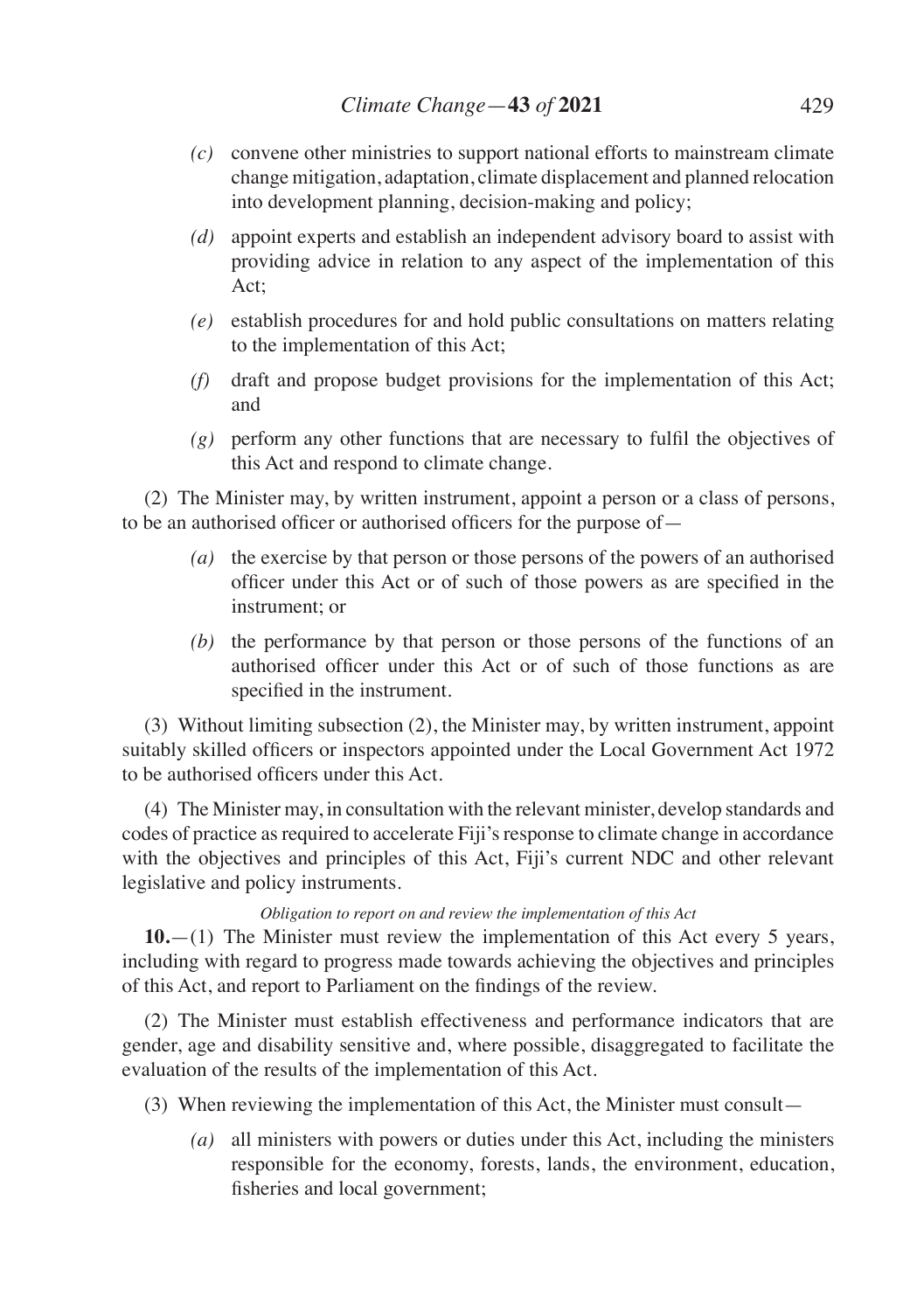- *(b)* the Minister responsible for women on the extent to which gender principles are adhered to in all aspects of implementation; and
- *(c)* the Committee.

(4) The Minister must report annually to Parliament on the status of implementation of international and national obligations to respond to climate change and progress towards the attainment of net zero emissions and climate resilient development.

*Director of the Climate Change and International Cooperation Division* 

**11.**—(1) The Minister must ensure that the Director of the Climate Change and International Cooperation Division is appointed.

- (2) The Director has the following functions—
	- *(a)* to assist the Minister with the implementation and enforcement of this Act;
	- *(b)* to prepare reports as required under this Act, the Convention and the Paris Agreement;
	- *(c)* to develop and maintain the Information Platform and the Adaptation Registry;
	- *(d)* to assess and determine applications for—
		- (i) approval to carry out emissions reduction projects, programmes and activities developed in accordance with emissions reduction methodologies;
		- (ii) the issuance of Fijian Mitigation Outcome Units generated by approved projects, programmes and activities; and
		- (iii) the international transfer of Fijian Mitigation Outcome Units in accordance with the Paris Agreement and other market mechanisms;
	- *(e)* to develop, coordinate and facilitate policies, guidelines and standards for the international transfer of Fijian Mitigation Outcome Units;
	- *(f)* to develop standards to ensure there is no double counting of emissions reductions achieved by approved projects, programmes and activities; and
	- *(g)* to establish and maintain the Registry, including establishing and maintaining accounts and ensuring emissions reduction projects, programmes and activities and the issuance, holding, transfer, surrender or cancellation of emissions reduction units are accurately and transparently recorded in the Registry.

(3) The Director must exercise any other function or authority as prescribed by regulations made under this Act or directed by the Minister.

(4) At the request of the Director, a State entity must assist the Director to the extent possible within the capacity constraints of the relevant State entity.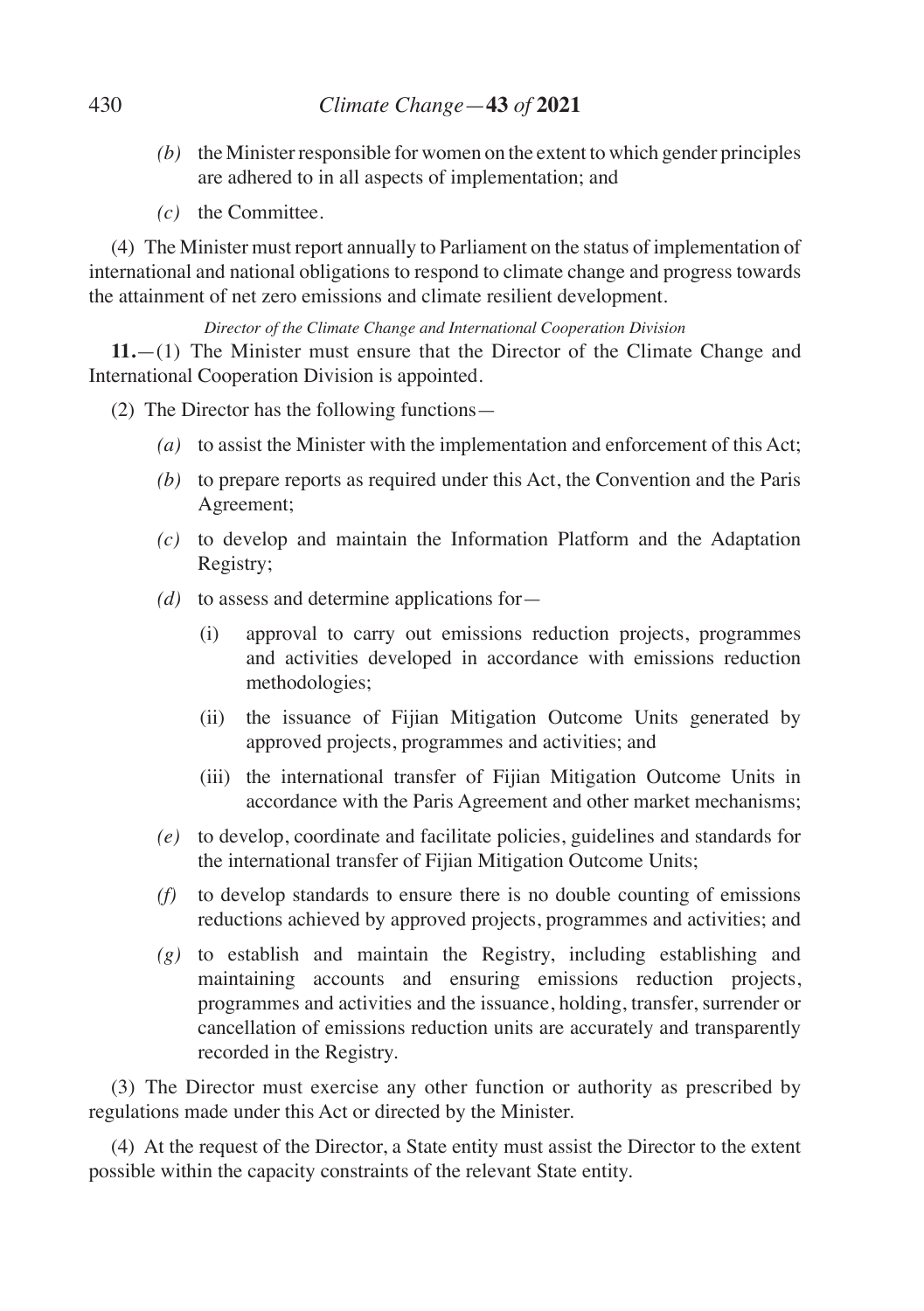#### *National Climate Change Coordination Committee*

**12.**—(1) This section establishes the National Climate Change Coordination Committee.

(2) The Committee established under subsection (1) consists of the permanent secretaries, the Director and other members nominated under subsection (3).

(3) The permanent secretary responsible for climate change may nominate representatives from State entities to be members of the Committee.

(4) The permanent secretary responsible for climate change is to be the chairperson of the Committee and the Director is to be the deputy chairperson of the Committee.

(5) The Committee must meet at least once a year, with at least 75% of members present.

(6) The chairperson must preside at all meetings of the Committee, and if the chairperson is absent for any reason, the deputy chairperson must preside at that meeting.

(7) A member of the Committee may nominate an alternative person from their ministry or State entity to represent them at meetings of the Committee.

(8) The Committee must meet with the National Environment Council and the council, committee or representatives from the State entity responsible for national security annually.

(9) The Committee has the following functions—

- *(a)* to receive and respond to requests for support from its members in relation to responding to climate change and the implementation of this Act within their respective portfolios;
- *(b)* to promote the creation, implementation and monitoring of cross-cutting policies that support the implementation of this Act;
- *(c)* to ensure the alignment of ministerial and departmental activities with policies and frameworks to support the implementation of this Act;
- *(d)* to ensure the creation, implementation, monitoring and evaluation of relevant sector plans, with reference to performance indicators, and report back to the Minister;
- *(e)* to assist with resolving strategic level issues and risks related to climate change and the implementation of this Act by providing advice and guidance to ministers, ministries and departments;
- *(f)* to ensure the mainstreaming of the consideration of and action on climate change by the national and local governments including the provincial administrations;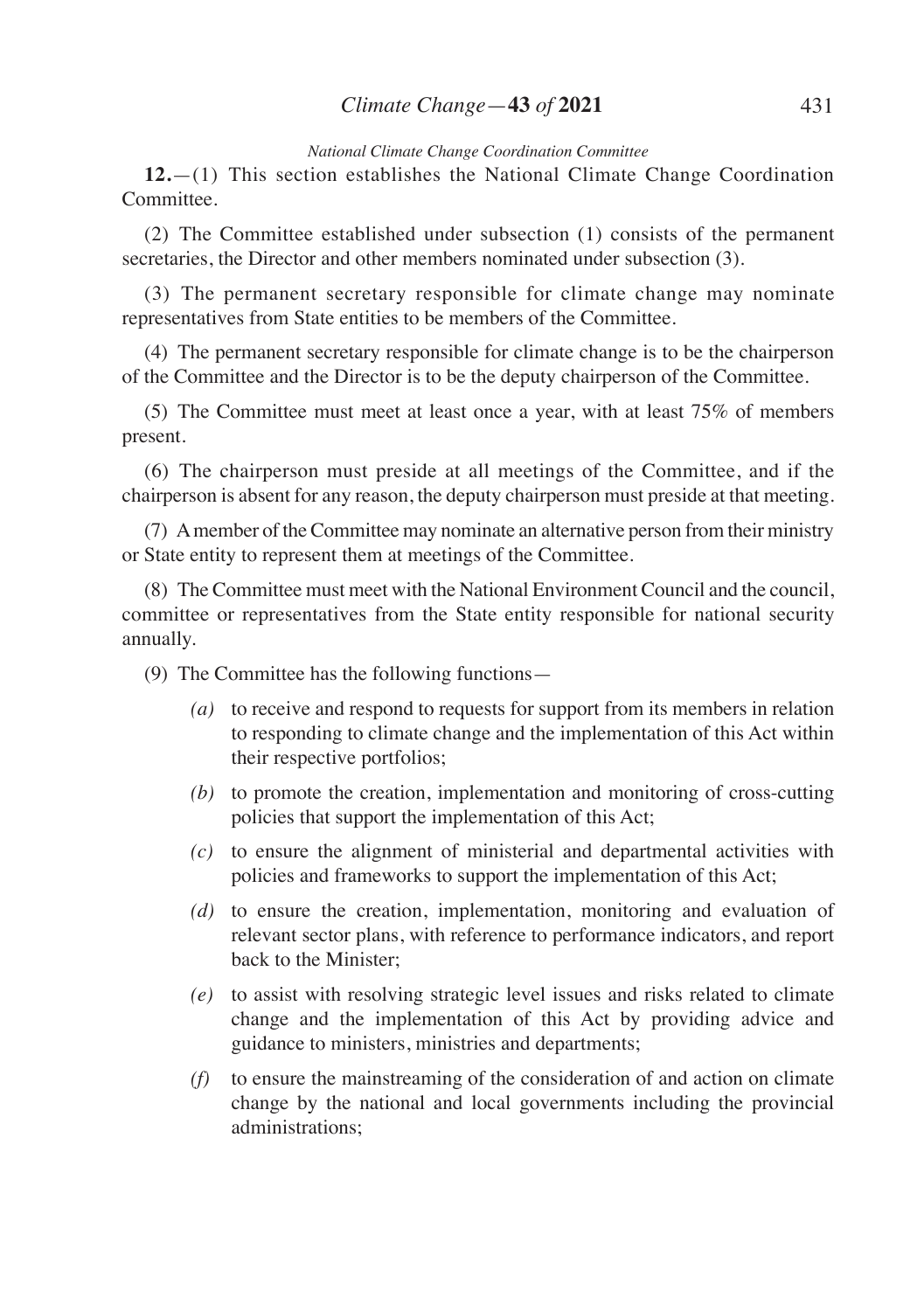- *(g)* to advise the national and local governments including the provincial administrations on policy and other measures necessary for responding to climate change and promoting net zero emissions and climate resilient development;
- *(h)* to provide guidance on the review, amendment and harmonisation of sectoral laws and policies in order to achieve the objectives of this Act;
- *(i)* to consider and endorse education programmes for industry groups or the general public related to the implementation of this Act or the National Climate Change Policy;
- *(j)* to provide advice, analysis, information or other assistance at the request of the Minister in connection with the progress made towards meeting the objectives set under this Act or any other matter relating to climate change; and
- *(k)* to perform any other functions requested by the Minister.
- (10) The Committee has the power to—
	- *(a)* request assistance from any State entity in carrying out any of its powers under this Act;
	- *(b)* form technical working groups for the purpose of assisting the Committee carry out its functions under this Act; and
	- *(c)* form consultative groups with meaningful participation of relevant experts and stakeholders, including the private sector, civil society organisations, youth organisations or representatives, and vulnerable and at-risk groups and communities.

(11) The Committee must keep proper records of its proceedings.

(12) The Committee must prepare an annual report of its operations.

(13) The Minister must cause the annual report of the Committee to be laid before Parliament as soon as practicable after receiving it.

(14) The Minister must develop and publish terms of reference for the Committee which are to set out the powers, duties and functions of the Committee in accordance with this section and to further support the implementation of this Act and other matters relating to climate change.

(15) The Minister must review and if necessary, update the terms of reference of the Committee at least every 5 years.

(16) The Committee must act in accordance with this section and its terms of reference.

### *Focal points*

**13.**—(1) The permanent secretary for each ministry must, in consultation with the Director, appoint a person from within their ministry as a focal point.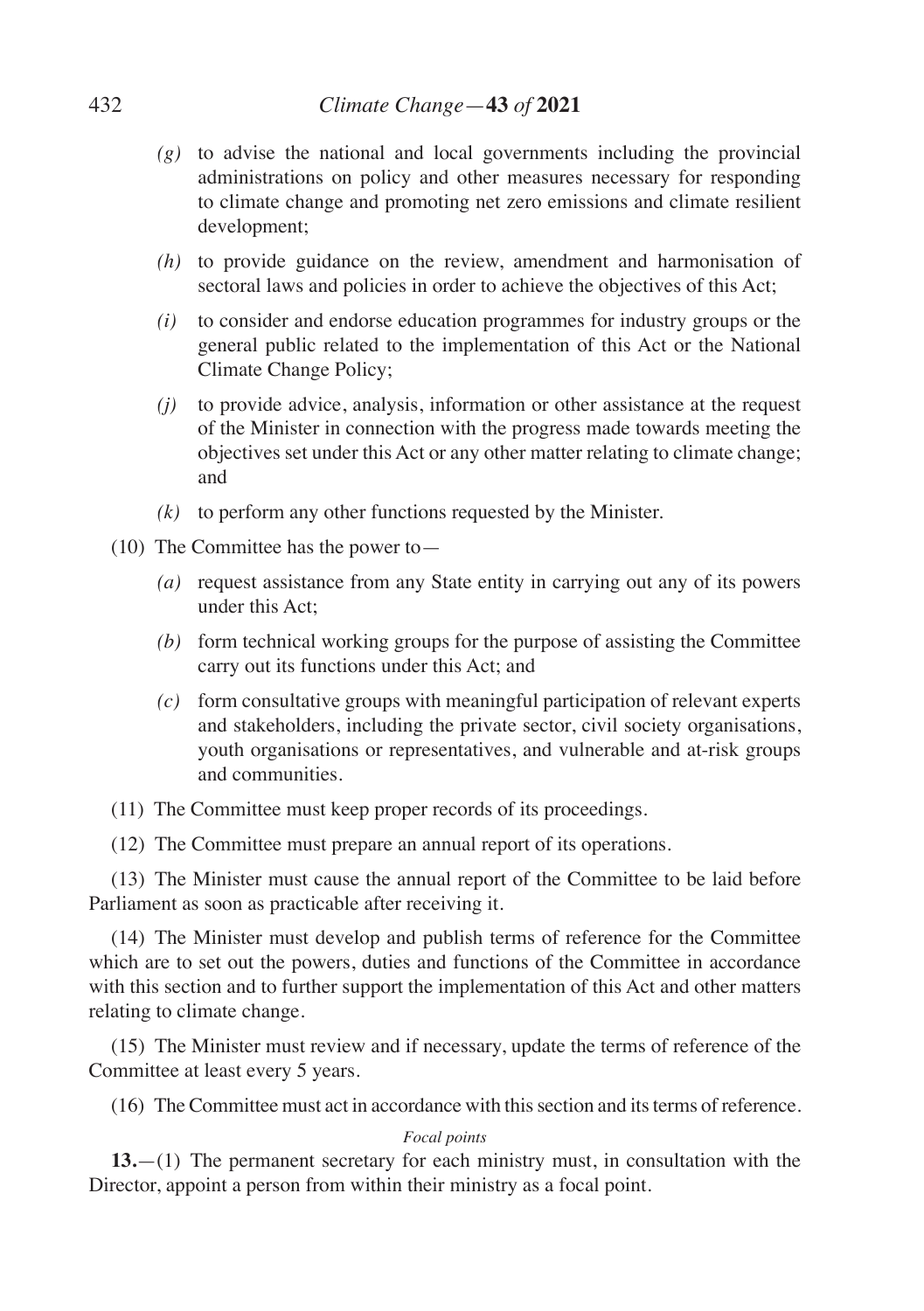(2) Each focal point is responsible for promoting the objectives and principles of this Act within their Ministry, and must report to the Director bi-annually on the implementation of this Act within their ministry.

#### *Appointment of inspectors*

**14.**—(1) Inspectors appointed in accordance with section 18 of the Environment Management Act 2005 are also inspectors for the purposes of this Act, including by collecting information in relation to emissions reduction projects, programmes and activities.

- (2) Inspectors are authorised officers for the purposes of this Act.
- (3) Inspectors must carry an identification card while on inspection.

(4) A person who forges or counterfeits an identification card under subsection (3) or uses any forged, counterfeit or false identification card or impersonates the inspector or authorised officer named in an identification card commits an offence and is liable on conviction to a fine not exceeding \$5,000 or a term of imprisonment not exceeding 12 months or both.

#### *Powers of authorised officers*

**15.**—(1) An authorised officer has the following powers—

- *(a)* to conduct any examination or inquiry, including the examination of any plant, substance or thing, to ascertain whether there has been compliance with or a breach of this Act<sup>-</sup>
- *(b)* to take or remove samples of any matter, substance or thing required for analysis in accordance with any regulations made for the purposes of this section;
- *(c)* to take possession of any machinery, equipment, plant or other thing for further examination or testing or for use as evidence;
- *(d)* to take pictures, photographs or measurements or make sketches or recordings in any form;
- *(e)* to examine any document or business records, in any form, and to make and take copies of such document;
- *(f)* to order the operation of the whole or part of a ministry, department, statutory authority, local authority or facility to be stopped for the purposes of inspection;
- *(g)* to interview any person for the purpose of inspection; and
- *(h)* to exercise any other powers conferred under this Act or any other written law.
- (2) At the conclusion of an inspection, the authorised officer must—
	- *(a)* prepare a report on the inspection; and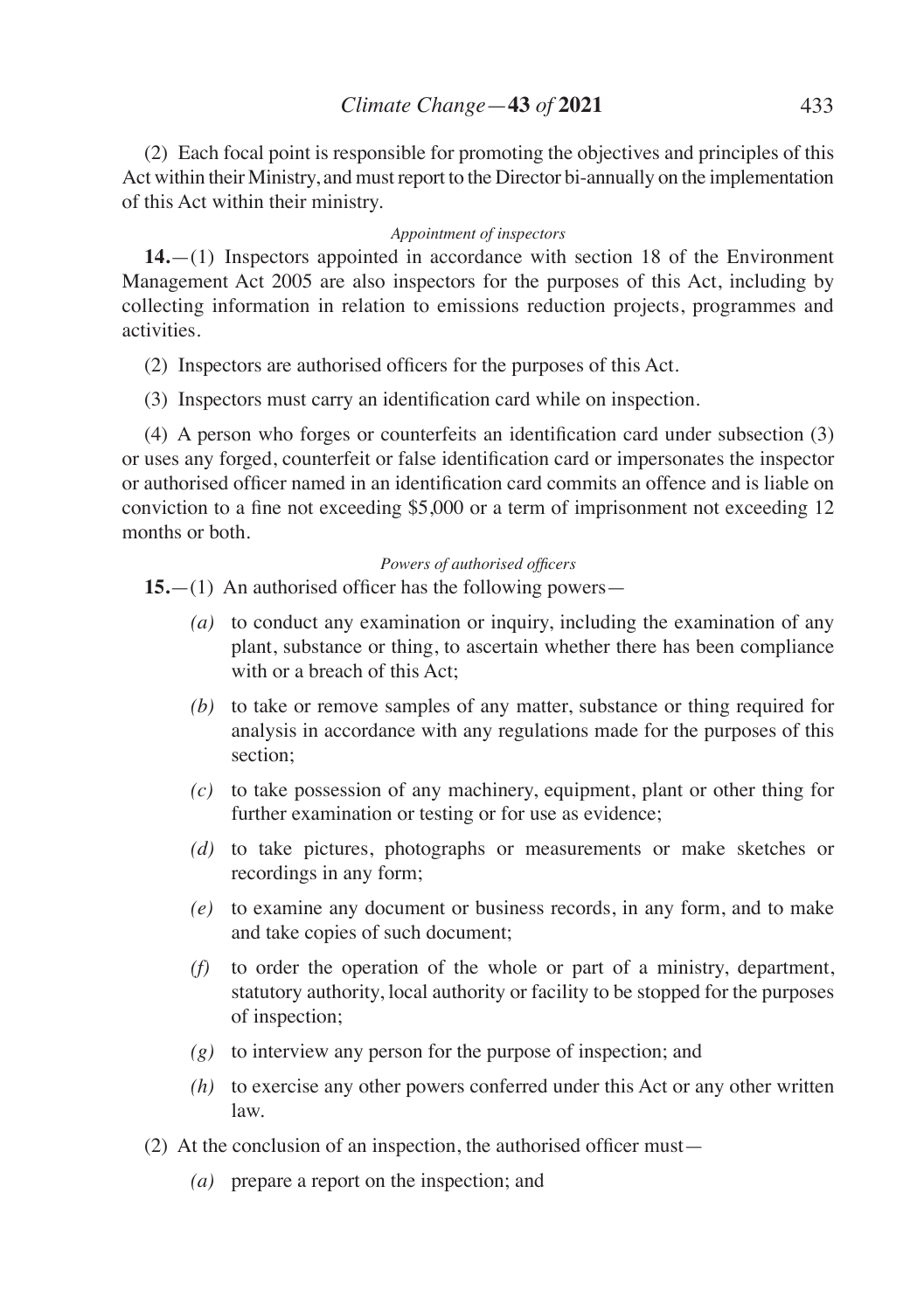*(b)* provide a copy of the report to the ministry, department, statutory authority, local authority or facility.

(3) In exercising the powers under thisAct, an authorised officer may be accompanied by a police officer, technical specialist or any other person for the purposes of inspection.

(4) If an authorised officer takes possession of a matter, substance, plant machinery or other item or thing from a ministry, department, statutory authority, local authority or facility, the ministry, department, statutory authority, local authority or responsible entity for the facility may request the Director to make a decision for the return of the matter, substance, plant machinery or other item or thing.

(5) Any document or information collected for the purposes of inspection must not be disclosed unless the document or information is disclosed—

- *(a)* for official purposes;
- *(b)* with the consent of the person who provided the document or information or to whom the information relates;
- *(c)* in a court or tribunal; or
- *(d)* in the public interest.

(6) An authorised officer or any person assisting an authorised officer in accordance with subsection (3) is not personally liable for any act done in good faith in the exercise of any power under this section.

### *Powers of authorised officers to enter and inspect*

**16.**—(1) For the purposes of this Act, an authorised officer may, at any reasonable time—

- *(a)* enter and inspect any facility, land or premises in respect of which a permit or approval has been issued under this Act to determine whether any activity or undertaking is being carried out in contravention of the permit or approval or a condition of the permit or approval;
- *(b)* enter and inspect any facility, land or premises in respect of which a permit, approval or mitigation outcome statement has been issued under this Act to carry out surveys, investigations, tests, or measurements (including those that involve leaving measuring equipment on the land or premises);
- *(c)* enter and inspect any facility, land or premises where the authorised officer has reasonable grounds to believe documents or information pertaining to an offence under this Act can be found;
- *(d)* if the authorised officer has reasonable grounds to believe that a vessel or aircraft is contravening this Act, stop and inspect the aircraft or vessel; and
- *(e)* require the production of any document or information required to be kept under this Act or any other document or information related to the purpose for which the authorised officer is exercising a power under this Act.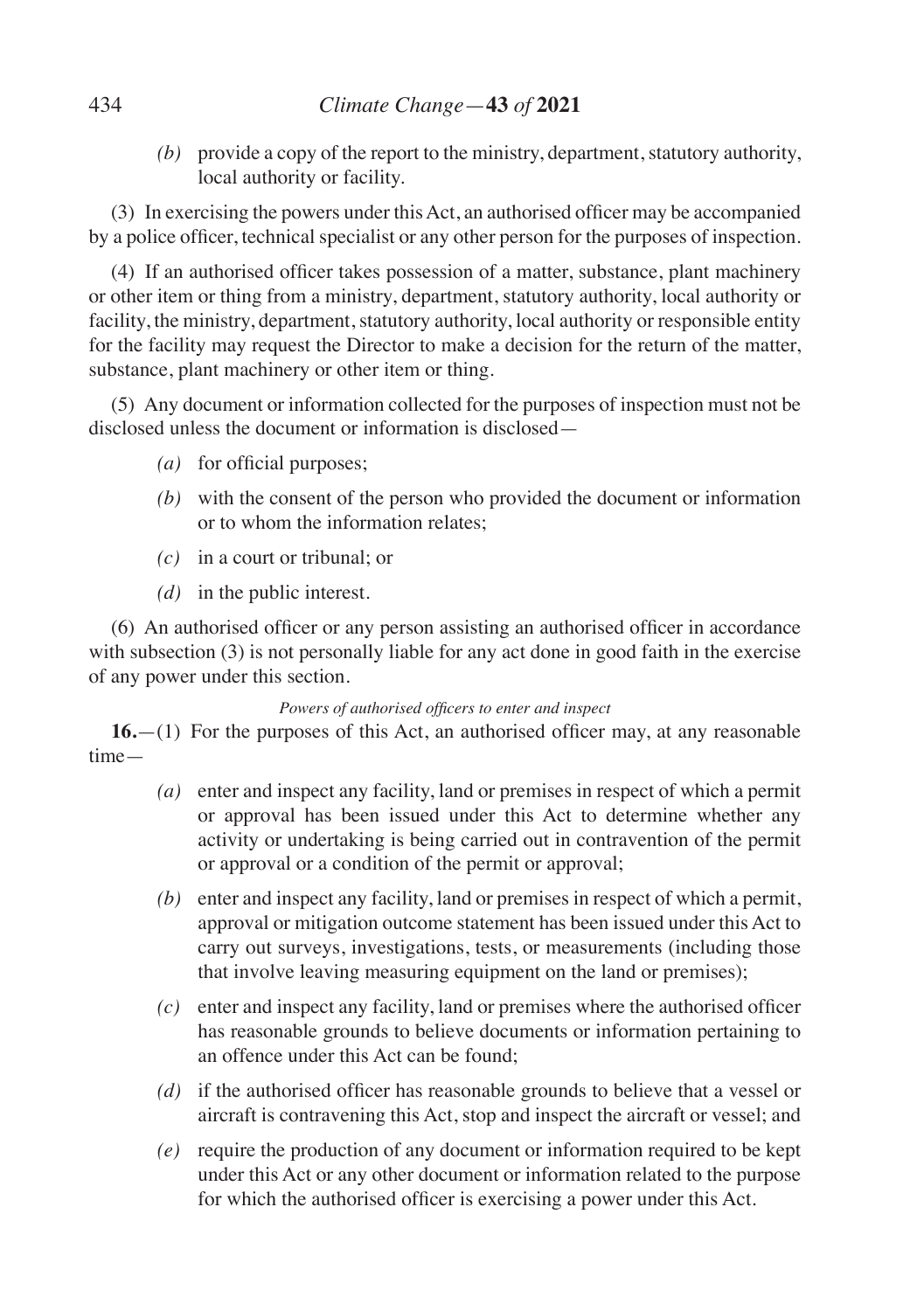(2) It is a condition of every permit, approval or mitigation outcome statement issued under this Act that the holder must permit authorised officers to carry out inspections required or authorised by this Act of any facility, land or premises, other than residential premises, to which the permit, approval or mitigation outcome statement relates.

(3) An employee of a ministry, department, statutory authority or local authority or the responsible entity for a facility, land or premises in respect of which an authorised officer is exercising powers under this Act must—

- *(a)* give the authorised officer any assistance to enable the authorised officer to exercise their powers and functions under this Act; and
- *(b)* provide any document or information required by the authorised officer for the purpose of this Act.

(4) A person commits an offence and is liable on conviction to a fine not exceeding \$10,000 if that person knowingly or deliberately—

- *(a)* conceals the location or existence of any matter, substance or plant machinery from an authorised officer;
- *(b)* wilfully obstructs access to an authorised officer to carry out the activities permitted in accordance with section 15 and this section; or
- *(c)* interferes with the collection of information and data by an authorised officer permitted in accordance with section 15 and this section.

### *Improvement notices*

**17.**—(1) If an authorised officer has reason to believe that a State entity or the responsible entity for a facility, land or premises is contravening or has contravened this Act, the authorised officer may issue an improvement notice, in the prescribed form, to the State entity or responsible entity.

(2) A person who fails to comply with an improvement notice commits an offence and is liable on conviction to a fine not exceeding \$750,000.

## PART 5—CLIMATE CHANGE OBLIGATIONS OF STATE ENTITIES

### *State entities must ensure consistency with objectives and principles of this Act*

**18.**—(1) All State entities must ensure that any decision made and any policy, programme or process developed or implemented by the State entity after the commencement of this section is consistent with the guidelines published by the Minister in accordance with subsection (4), to the extent that the guidelines are applicable to the decision, policy, programme or process.

(2) All State entities must review and update relevant decisions made and policies, programmes and processes developed by the State entity prior to the commencement of this section for the purpose of ensuring that the decision, policy, programme or process is consistent with achieving the objectives and the principles of this Act if relevant to the decision, policy, programme or process.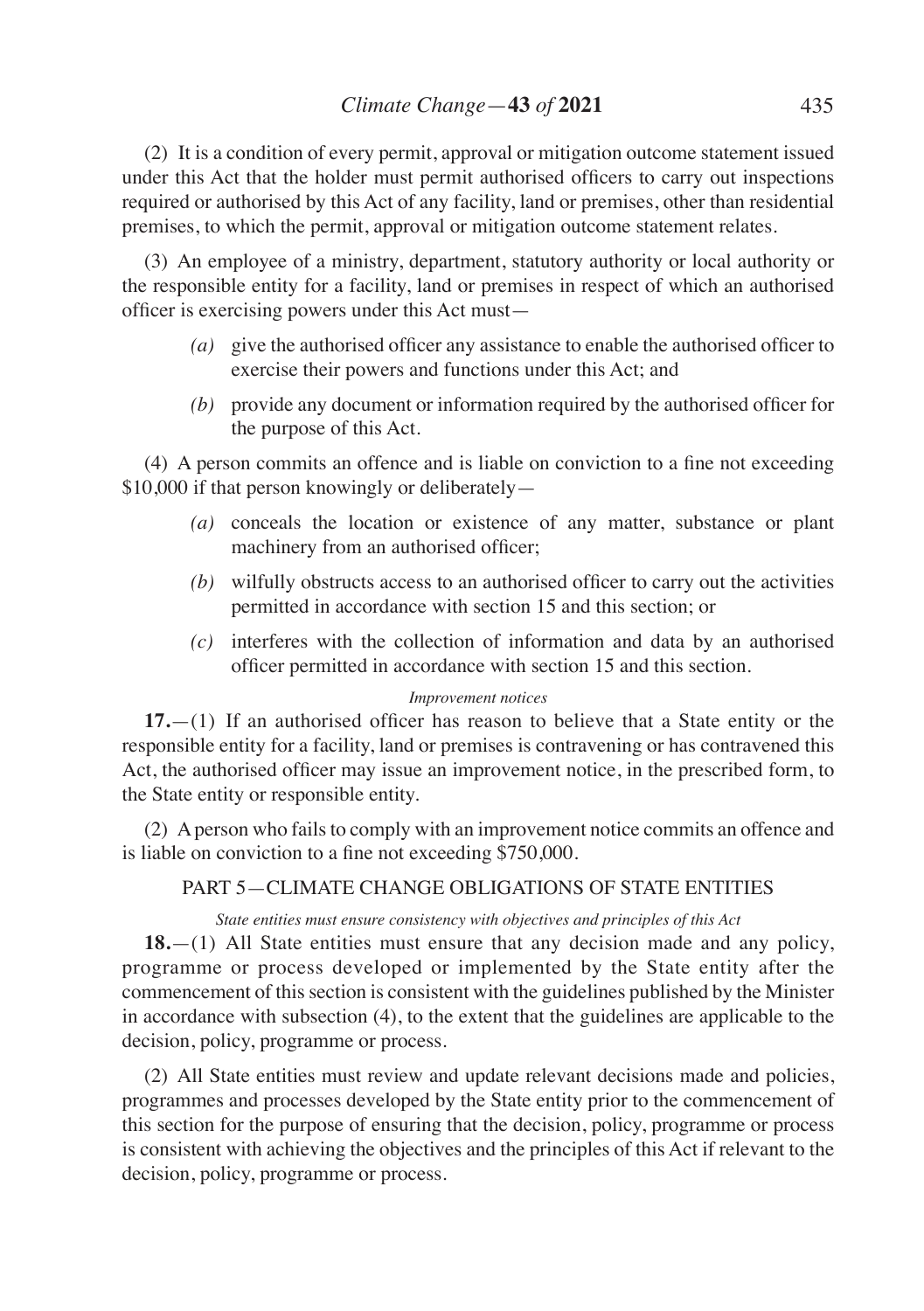(3) If the Court finds that climate change was relevant to a decision, policy, programme or process made, developed or implemented by a State entity after the commencement of this section, and also finds that the decision, policy, programme or process is not consistent with achieving the objectives and the principles of this Act, the Court may make an order—

- *(a)* setting aside the decision, policy, programme or process and requiring that the decision, policy, programme or process must be remade in accordance with subsection  $(2)$ ; or
- *(b)* any other such order that the Court sees fit to make.

(4) Within 12 months of the commencement of this section, the Minister, in consultation with the Committee, must prepare and issue guidelines on how State entities must ensure consistency with achieving the objectives and principles of this Act when making a decision or developing or implementing a policy, programme or process.

- (5) The guidelines may—
	- *(a)* apply to all decisions, policies, programmes or processes; or
	- *(b)* apply to a specified class of decision, policy, programme or process.
- (6) Without limiting subsection  $(4)$ , the guidelines may—
	- *(a)* provide practical guidance on the application of the objectives and the principles of this Act;
	- *(b)* provide guidance on when the objectives and principles of this Act must be taken into account; or
	- *(c)* provide guidance on how the obligation to consider the objectives and principles under this Act may be discharged.

*Decision-makers must promote and ensure consistency with climate objectives*

**19.**—(1) This section applies to any decision made or action taken under any of the laws prescribed in Schedule 1 that could be affected by or contribute to climate change.

(2) A person making a decision referred to in subsection (1) must make a decision or take an action that promotes and is consistent with achieving—

- *(a)* the objectives and principles of this Act;
- *(b)* the mitigation of and adaptation to the potential impacts of climate change relevant to the decision or action, including the potential to increase climate vulnerability and with reference to relevant integrated risk scenarios developed in accordance with this Act;
- *(c)* the mitigation of the potential contribution to Fiji's greenhouse gas emissions of the decision or action;
- *(d)* the NCCP;
- *(e)* Fiji's national security and sovereignty; and
- *(f)* any guidelines issued by the Minister.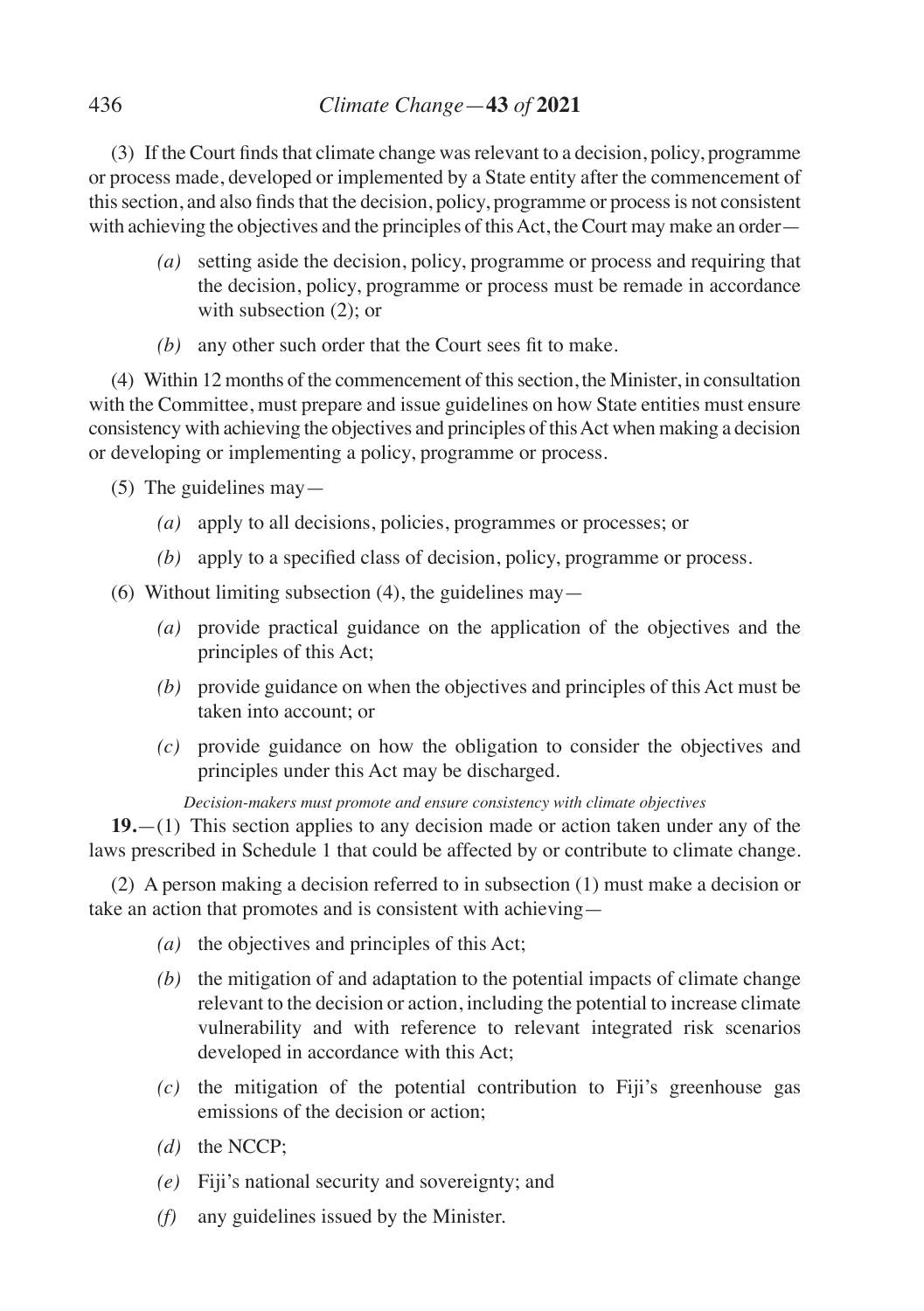(3) The potential impacts of climate change relevant to the decision under subsection  $(2)(b)$  include—

- *(a)* potential biogeochemical and biogeophysical impacts;
- *(b)* potential long and short term economic, environmental, health and other social impacts;
- *(c)* potential contributions to climate resilience;
- *(d)* potential beneficial and detrimental impacts;
- *(e)* potential direct and indirect impacts; and
- *(f)* potential cumulative impacts.

(4) The potential contribution to Fiji's emissions of the decision under subsection(2) *(c)* includes—

- *(a)* potential short term and long term emissions;
- *(b)* potential scope 1, scope 2 and scope 3 emissions;
- *(c)* potential increases and decreases in emissions; and
- *(d)* potential cumulative impacts of emissions.

(5) The requirements of this section apply in addition to and without limiting the power or duty of a person making a decision referred to in subsection (1) to consider any other matter.

(6) Nothing in this section limits the power of a person making a decision not referred to in subsection (1) to consider any potential impacts of climate change or potential contributions to Fiji's greenhouse gas emissions in making any other decision or taking any other action under any other written law.

(7) The Minister may by notice in the Gazette amend the list of laws prescribed in Schedule 1.

#### *Ministerial guidelines for actions and decisions*

**20.**—(1) The Minister must issue guidelines for a person making a decision referred to in section 19(1) as to the scope and application of the factors that the person is required to consider under section 19(2) when making that decision or taking that action.

(2) The Minister must consult with the minister administering a law specified in Schedule 1 before making a guideline that relates to a decision under that law.

(3) The Minister must publish guidelines issued in accordance with this section in the Gazette.

#### *Integration of this Act within ministries*

**21.**—(1) Each focal point appointed in accordance with section 13 must take all reasonable steps to support the implementation of this Act within their ministry.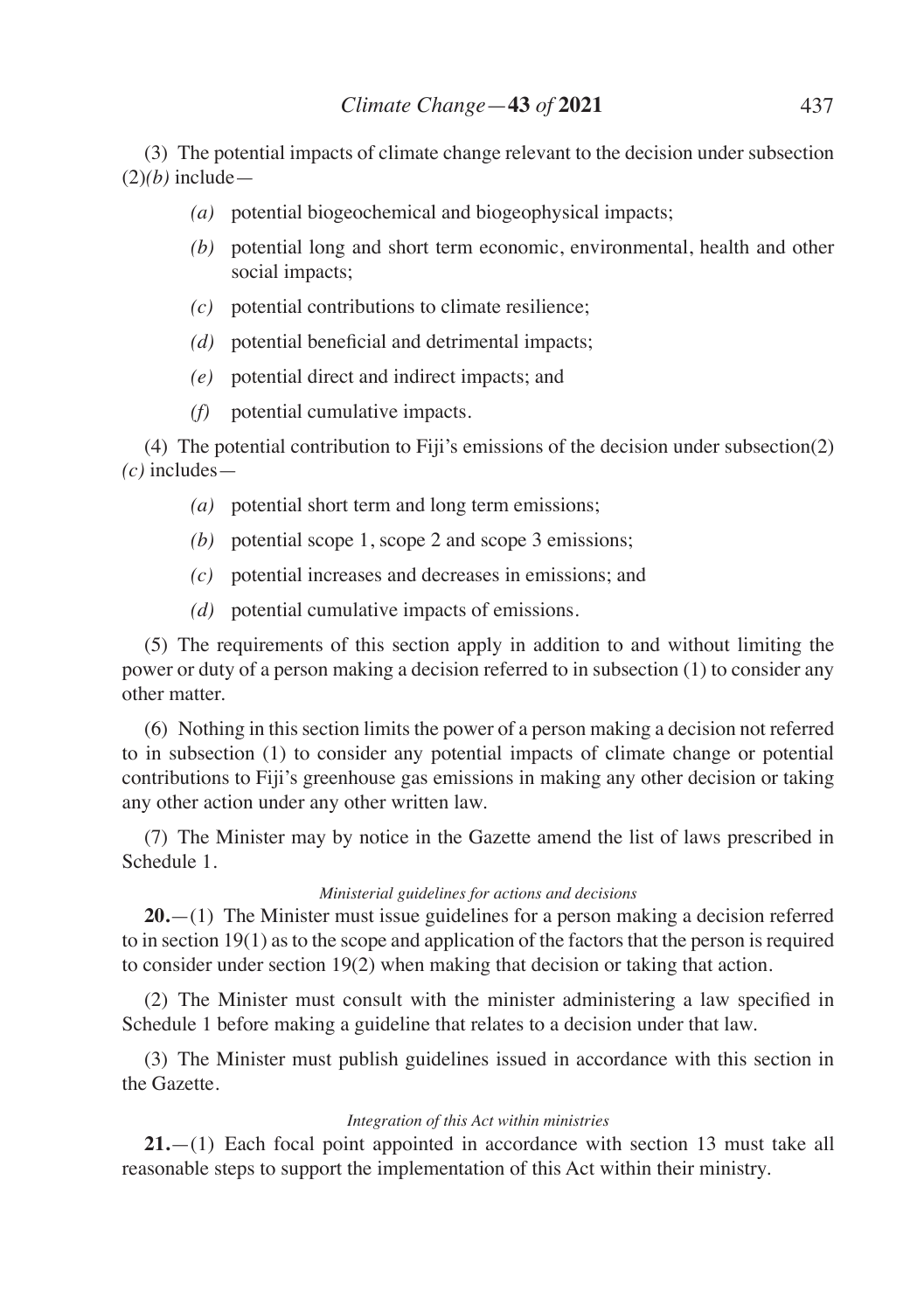(2) Each ministry must report annually to the Director on the implementation of this Act within their ministry, including on the implementation of any duties, functions and obligations assigned to a minister or department under this Act or regulations made under this Act.

#### *Environmental impact assessment*

**22.** Where an environmental impact assessment is required under the Environment Management Act 2005 for a proposed activity or undertaking, and that proposed activity or undertaking may result in material greenhouse gas emissions, increased climate vulnerability of the surrounding area including upstream or downstream impacts, or could be adversely affected by the impacts of climate change, the environmental impact assessment must include an assessment of those matters and measures to address them.

#### *Government procurement*

**23.**—(1) The Fijian Procurement Office established by the Procurement Regulations 2010 must formulate procurement policies that are consistent with, or review and update existing procurement policies to ensure they are consistent with, the objectives and principles of this Act and the implementation of Fiji's NDC, NCCP, LEDS, NAP and National Ocean Policy and where possible, these procurement policies are to set minimum standards for—

- *(a)* promoting adaptation and climate resilience; and
- *(b)* sourcing zero or low emissions products, vehicles or energy sources.

(2) The Fijian Procurement Office may request information and guidance from the Committee in carrying out their respective obligations under this section.

### *Ministerial portfolios, functions and human resourcing*

**24.**—(1) All ministers must, where relevant, annually review and assess ministerial portfolios and functions in relation to climate risks and make adjustments and changes to key performance indicators with the aim of ensuring climate change considerations are able to be adequately addressed.

(2) All ministers must ensure that the permanent secretary in their Ministry, in consultation with their minister, where relevant, reviews and revises key performance indicators and job descriptions for civil servants within their ministry with the aim of ensuring that civil servants are increasingly equipped with relevant specialist skills to support the implementation of this Act.

(3) Any minister may request information and guidance from the Committee in carrying out their respective obligations under this section.

#### *Integration of climate change into curricula*

**25.**—(1) In accordance with section 31(4) of the Constitution, the minister responsible for education must, in consultation with the Minister, integrate evidence-based learning about climate change into a variety of subjects of the Fiji National Curriculum Framework at all levels of the curriculum.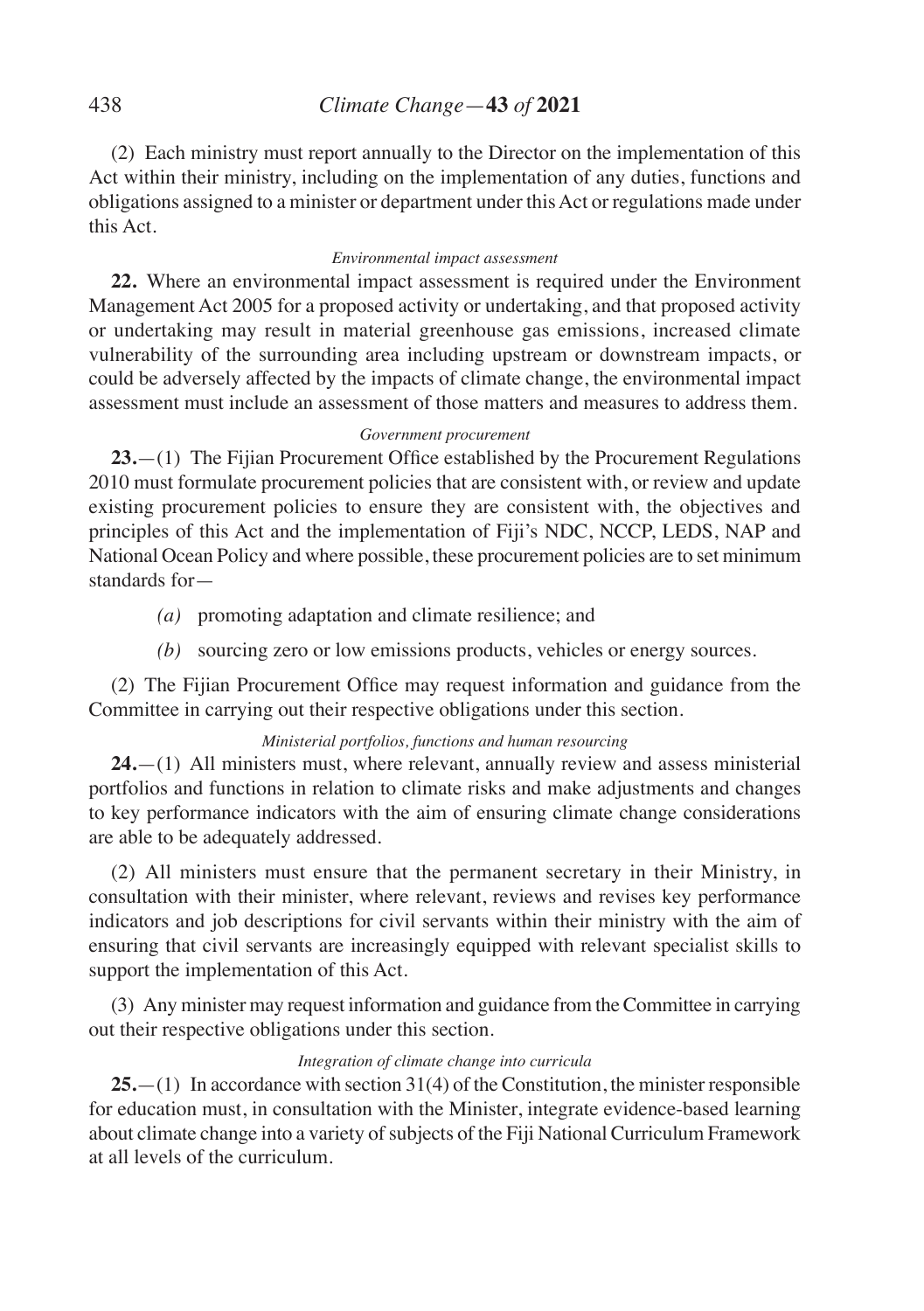(2) The Minister may advise State entities responsible for universities and tertiary institutions on the integration of evidence-based learning about climate change into their curricula.

#### *National budget submissions*

**26.**—(1) The minister responsible for finance must provide information on the economic implications of climate change in the supplement to the national budget.

(2) All State entities must include in their budget submissions—

- *(a)* actual and estimated details of climate-relevant expenditure for the purposes of the national budget and budget estimates document along with the financial impacts of climate change on the State entity; and
- *(b)* information on support needed and received in relation to finance, technology transfer and capacity-building under Articles 9, 10 and 11 of the Paris Agreement.

(3) The Minister, with the assistance of the Committee, must prepare and publish guidelines for the purpose of assisting State entities to comply with their obligations under subsection (2).

## PART 6—DEVELOPMENT AND EVALUATION OF THE NATIONAL CLIMATE CHANGE POLICY

### *Development of the National Climate Change Policy*

**27.**—(1) The Minister must, with the assistance of the Committee, develop and implement a NCCP for the period until 2030 and for successive periods of 10 years.

(2) The Minister must publish the NCCP online prior to the commencement of each successive period.

(3) The Minister must, when developing the NCCP and with the assistance of the Committee, conduct public consultations in a manner that encourages the participation of a diverse range of stakeholders, including the private sector, civil society organisations, youth organisations or representatives, and vulnerable and at-risk groups and communities.

(4) The Minister, in developing and implementing the NCCP, is to be informed by—

- *(a)* the objectives, principles, rights, powers and obligations established under this Act;
- *(b)* the data collated and submitted in satisfaction of monitoring and reporting requirements under the Convention, the Paris Agreement, the Convention on Biological Diversity and any voluntary reporting in relation to the SDGs;
- *(c)* the best available scientific knowledge about climate change, including relevant information published by the IPCC;
- *(d)* clean technology and technological innovations relevant to climate change;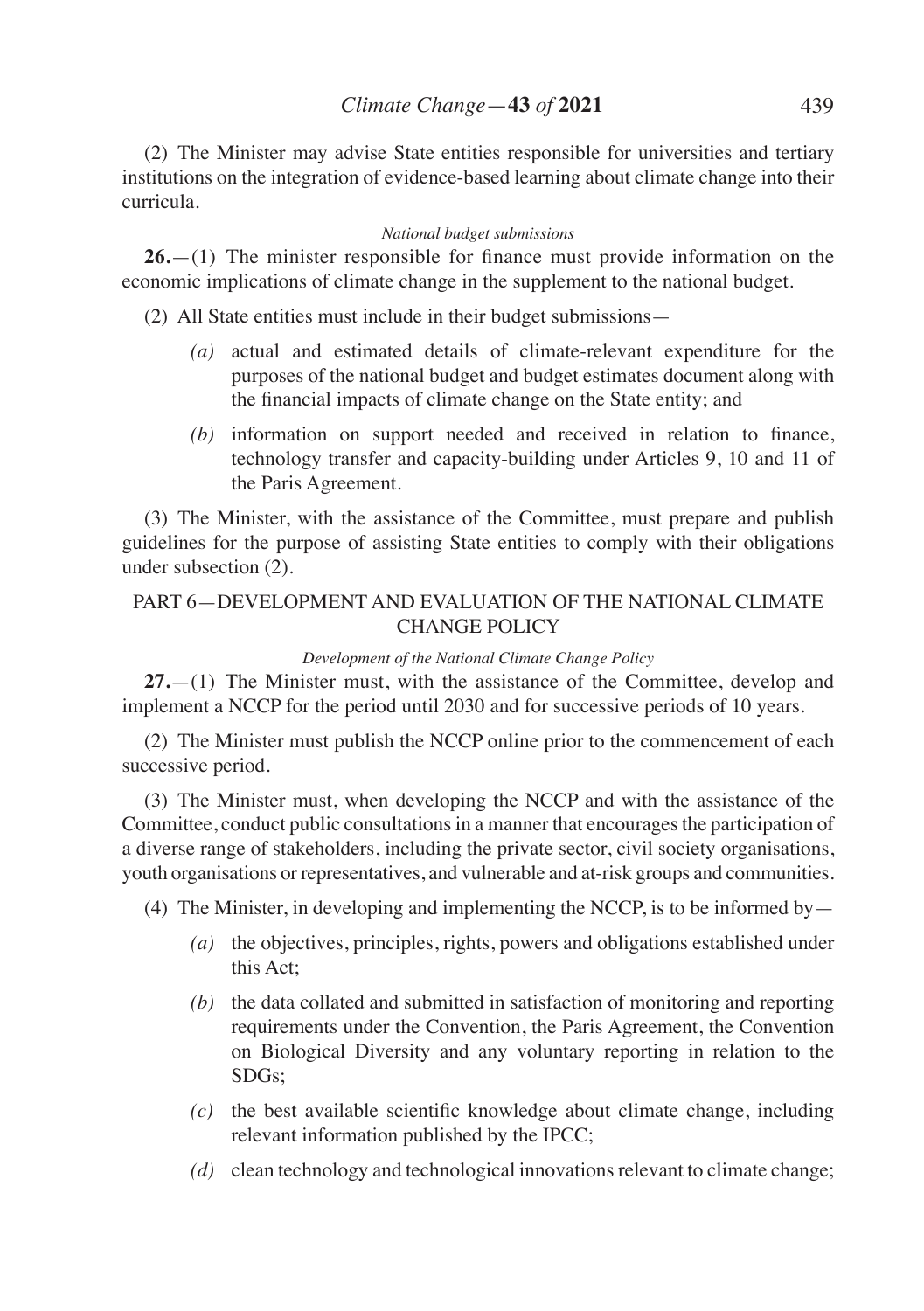- *(e)* economic circumstances, in particular the likely impact of the NCCP on the following—
	- (i) the economy;
	- (ii) the maintenance of competition in particular sectors of the economy;
	- (iii) small and medium enterprises;
	- (iv) employment opportunities; and
	- (v) the socio-economic well-being of any segment or part of the population;
- *(f)* social circumstances, in particular the likely impact of strategies and policies on the marginalised and disadvantaged communities;
- *(g)* fiscal impacts especially in relation to the avoidance of future costs;
- *(h)* environmental circumstances, in particular the likely impact of the NCCP on the health and integrity of land and ocean biodiversity and ecosystem services<sup>.</sup>
- *(i)* international law and policy relating to climate change;
- *(j)* traditional knowledge of all Fijians relating to climate change adaptation and mitigation; and
- *(k)* matters raised during public consultations conducted for the purpose of this Part.
- (5) The NCCP must—
	- *(a)* state clear objectives and appropriate targets to achieve those objectives;
	- *(b)* be explicitly in line with this Act and the Paris Agreement, and enhance synergies with other relevant national, regional and international policies, strategies and frameworks;
	- *(c)* provide clear policy guidelines, and related strategic actions, to meet the overall objectives of the policy; and
	- *(d)* embed gender, human-rights, and social and cultural issues.

(6) The NCCP must address all sectors of the economy and provide mechanisms for the mainstreaming of the NCCP into those sectors.

(7) The Minister must develop and implement monitoring and evaluation frameworks and systems to monitor, in relation to the NCCP—

- *(a)* delivery time-frames for results;
- *(b)* institutional performance and knowledge retention; and
- *(c)* progress made against development objectives.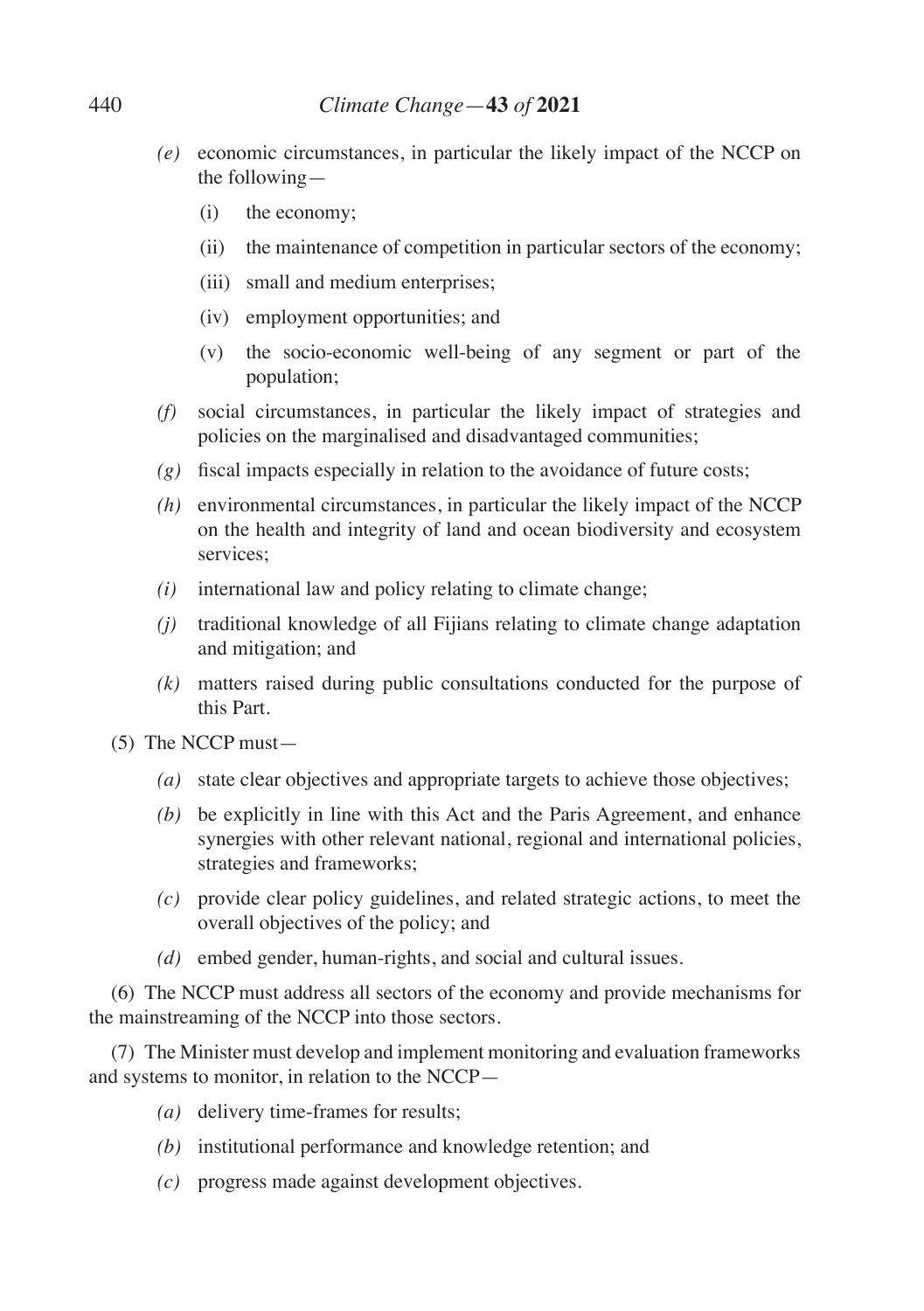## *Climate Change*—**43** *of* **2021** 441

#### *Review of the National Climate Change Policy*

**28.**—(1) The Minister must, with the assistance of the Committee, review and amend the NCCP for successive 10-year periods in alignment with the review and enhancement of Fiji's successive NDCs under Part 3.

(2) The Minister, when reviewing the NCCP and with the assistance of the Committee, is to conduct public consultations in accordance with section 27(3) and be informed by the matters listed in section 27(4).

(3) The Minister must prepare a report which outlinesthe findings of the review of the NCCP and contains recommendations for the plan to be amended and must—

- *(a)* present the report to Parliament; and
- *(b)* publish the report online including on the Information Platform.

(4) Parliament must consider the report and proposed amendments to the plan as set out in subsection (3) and must either approve, amend or reject the Minister's proposed amendments to the NCCP.

## PART 7—MEASUREMENT, REPORTING AND VERIFICATION OF EMISSIONS AND EMISSIONS REDUCTIONS

### *Fijian GHG Inventory*

**29.**—(1) The Minister must develop the Fijian GHG Inventory in accordance with the good practice guidelines and methodologies established under the Convention, accepted by the IPCC and agreed upon by the CMA.

(2) The Minister must make the Fijian GHG Inventory publicly available online on the Information Platform.

*Sector-based collection of data and information needed to estimate emissions and emissions reduction data*

**30**.—(1) The following permanent secretaries must biennially estimate and compile data related to emissions and emissions reductions activities from within their portfolio and submit it to the Committe—

- *(a)* the permanent secretary or permanent secretaries responsible for energy and transport in relation to the energy and transport sectors;
- *(b)* the permanent secretary or permanent secretaries responsible for industrial processes and product use in relation to the industrial processes and product use sector;
- *(c)* the permanent secretary or permanent secretaries responsible for agriculture, forestry and other land use in relation to the agriculture, forestry and other land use sector; and
- *(d)* the permanent secretary or permanent secretaries responsible for waste in relation to the waste sector.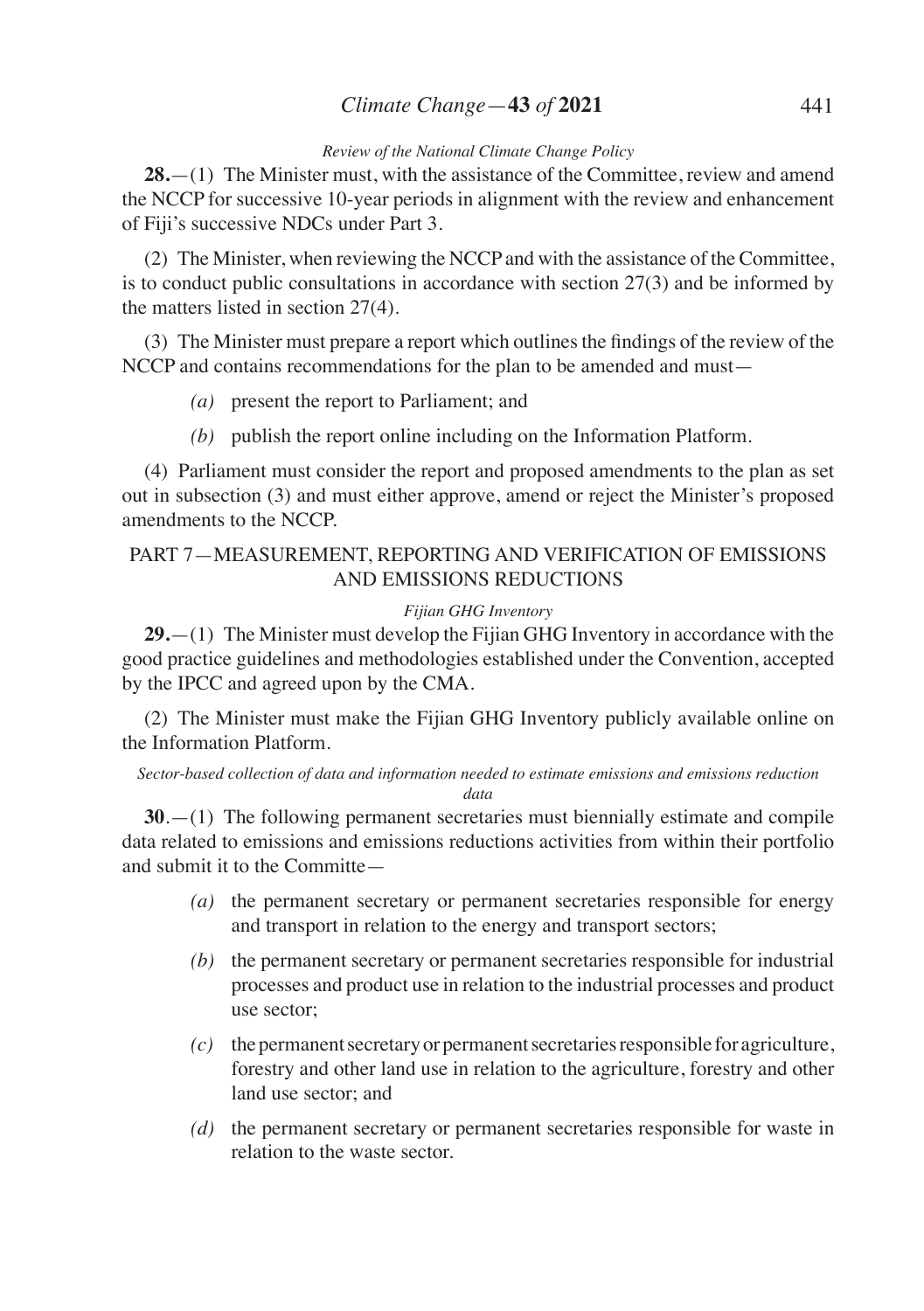(2) The Director must compile the emissions and emissions reductions data reported in relation to each sector, take all reasonable steps to ensure the data is consistent and accurate, and submit the compiled emissions and emissions reduction data to the Committee.

(3) The Director may request the assistance of technical working groups convened in accordance with section 12(10)*(b)* to support carrying out its functions under subsection (2) and to support the permanent secretaries in carrying out their responsibilities under subsection  $(1)$ .

(4) The Minister, in consultation with the Committee, may establish a body, agency, working group (or work with technical working groups convened in accordance with section  $12(10)(b)$ ) to support, advise and carry out an administrative function for the compilation of emissions and emissions reductions data for the purpose of supporting the Director to carry out its functions under this section.

(5) The permanent secretaries referred to in subsection (1) may request that—

- *(a)* a State entity provide emissions and emissions reduction data and related information in relation to the State entity's portfolio or operations; and
- *(b)* a person who operates a facility or facilities in Fiji that emit in excess of an amount of carbon dioxide equivalent per financial year as prescribed by regulations made under this Act, provide emissions and emissions reduction data and related information in relation to the facility for the previous financial years.

(6) State entities, and persons who operate a facility or facilities in Fiji that emit in excess of an amount of carbon dioxide equivalent per financial year as prescribed by regulations made under this Act, must—

- *(a)* promptly respond to any requests for data and information made by a permanent secretary in accordance with this section; and
- *(b)* provide the requested data and information where possible.

(7) The Minister must consult with relevant stakeholders to determine the quantity prescribed in accordance with subsections (5) and (6).

(8) The Minister may develop and publish guidelines for the purpose of enhancing the accuracy, consistency and coverage of data estimated and compiled for the purpose of this section.

### *Mandatory reporting on bulk sale of fuels*

**31.**—(1) A person who imports fuels into Fiji for the purposes of distributing or selling fuel to companies or individuals must keep and biennially provide information to the permanent secretary responsible for transport on the amount of fuel sold for the financial year.

(2) The Minister must develop and publish guidelines on the content and form of the information that is to be kept and provided to the relevant permanent secretary for transport, including with respect to the type of fuels that must be reported on.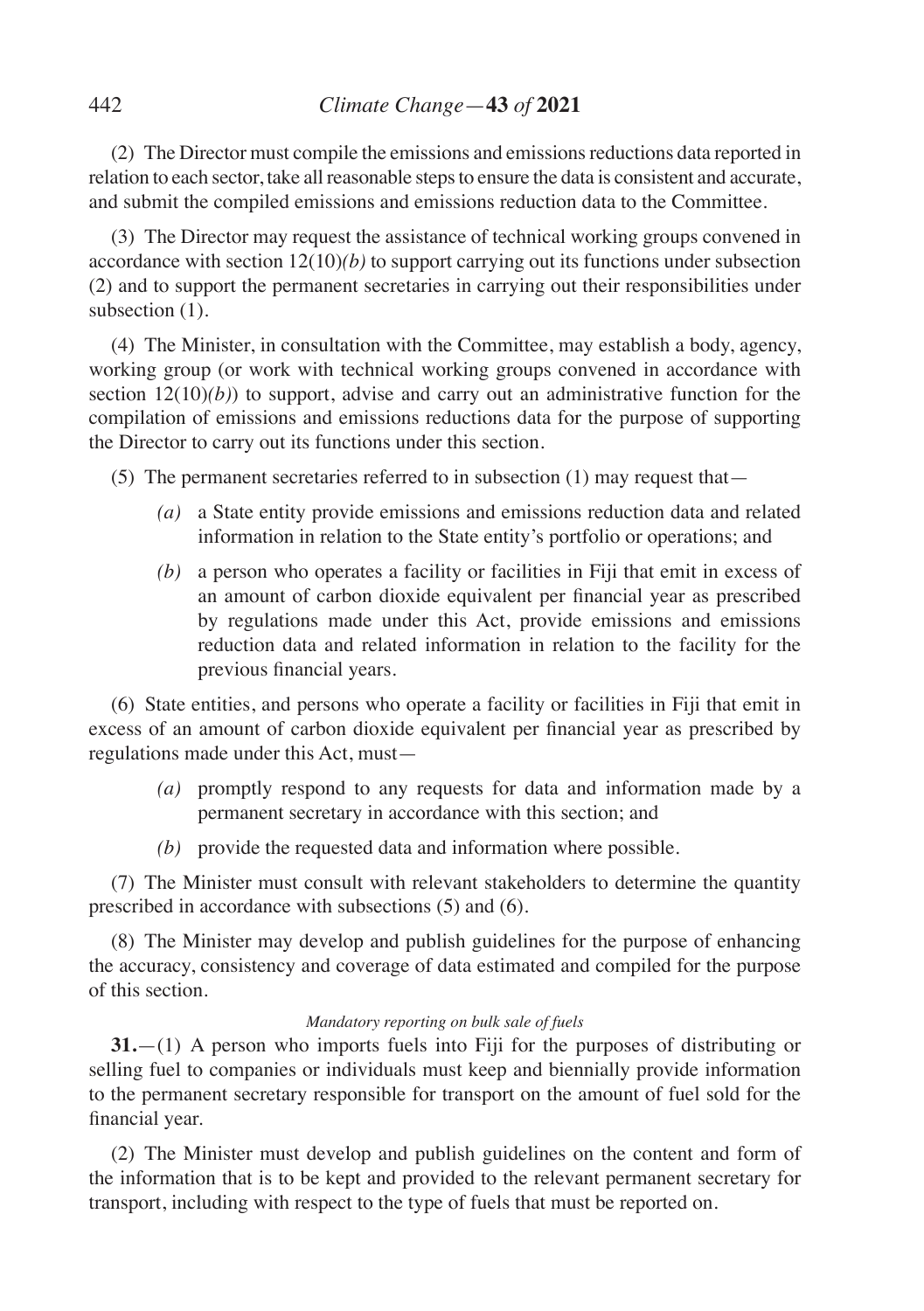# *Climate Change*—**43** *of* **2021** 443

#### *Voluntary facility-level reporting on emissions and emissions reduction data*

**32.**—(1) A person who operates a facility in Fiji that collectively emits in excess of a quantity of carbon dioxide equivalent as specified by regulations per financial year may keep and biennially provide information to the relevant permanent secretary as prescribed by regulations made under this Act on their net greenhouse gas emissions for the financial year, including emissions by sources and anthropogenic removals by sinks of greenhouse gases and any emission reductions transferred internationally under Article 6 of the Paris Agreement or for any other purpose.

(2) The Minister must consult with relevant stakeholders to determine the quantity prescribed in accordance with subsection (1).

(3) The Minister may develop and publish guidelines which provide guidance on the content and form of the information that may be kept and provided to the relevant permanent secretary, including with respect to—

- *(a)* industrial processes, including by-products from industrial processes;
- *(b)* emissions of greenhouse gases into the atmosphere;
- *(c)* composition of vehicle fleets and use of vehicles, including distances travelled;
- *(d)* waste composition and weight, dimensional characteristics of landfills and dumps, and volume of landfill and dump gases extracted and combusted;
- *(e)* numbers of ruminants and other farmed livestock and their emissions;
- *(f)* areas of crops and amounts produced;
- *(g)* amount of urea, organic fertilisers and nitrogenous and lime fertilisers used;
- *(h)* native and planted trees, the amount of harvesting, the area of land in scrub, and the area of land in other land uses that are necessary to determine land use change under the Convention or the Paris Agreement;
- *(i)* imports and exports of greenhouse gases controlled by the Montreal Protocol; and
- *(j)* imports, exports, manufacture, sales, and the nature of the use of products that contain hydrofluorocarbons, perfluorocarbons, and sulphur hexafluoride.
- (4) The guidelines may specify—
	- *(a)* methodologies for calculating anthropogenic emissions by sources and anthropogenic removals by sinks of greenhouse gases;
	- *(b)* the system for monitoring, reporting and verification so as to ensure the accuracy and integrity of reports; and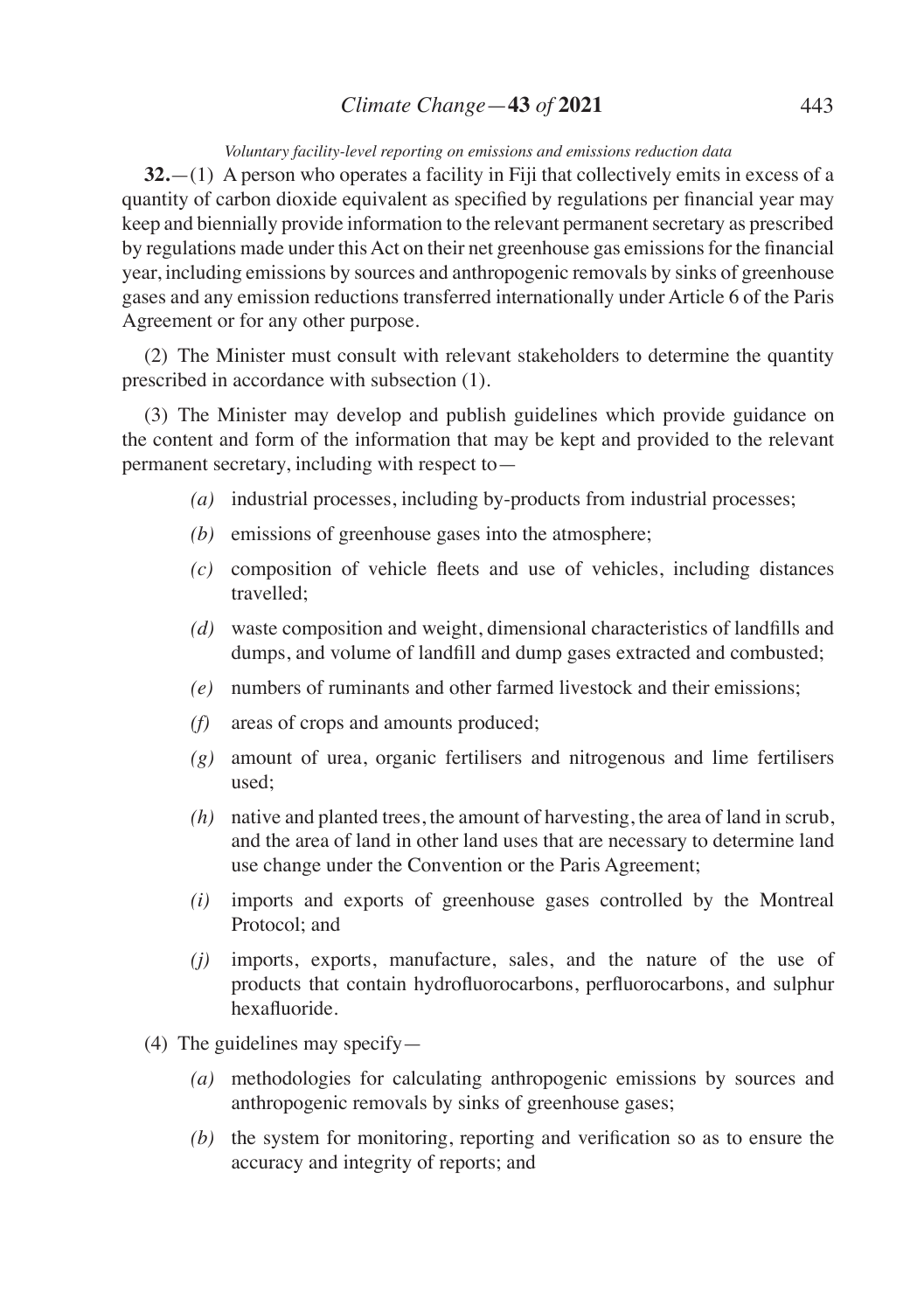*(c)* the manner and form in which records may be kept and provided, including specifying that those records must be declared as true, the form of that declaration, and who must sign that declaration.

(5) The following written material may be incorporated, in whole or in part, by reference in the guidelines—

- *(a)* decisions, rules, guidelines, principles, measures, methodologies, modalities, procedures, mechanisms, or other matters adopted, agreed on, made, or approved by any international or national organisation in accordance with the Convention or the Paris Agreement; and
- *(b)* any standards, requirements, or recommended practices of any international or national organisation that are adopted, agreed on, made, or approved in accordance with the Convention or the Paris Agreement.

## *National inventory report*

**33.**—(1) The Director must prepare a national inventory report biennially and in accordance with the Paris Agreement, using the emissions data contained in the Fijian GHG Inventory.

(2) The Director must submit each national inventory report to the Minister at least one month prior to the date by which national inventory reports must be submitted in accordance with the Paris Agreement.

(3) The Director must make national inventory reports publicly available online as soon as practicable after they are submitted in accordance with the Paris Agreement, including on the Information Platform.

# PART 8—RESEARCH, DATA COLLECTION, REPORTING AND COMMUNICATIONS

### *National climate change communications strategy*

**34.** The Minister may direct the Director to develop, review and update a national climate change communications strategy to guide the dissemination of climate change related information through a variety of formats, media-types, languages and other communications channels for the purpose of increasing the consistency of State entities' communications on climate change and improving public awareness, risk-reduction and preparedness.

#### *Collection of research from persons*

**35.** Any person who is undertaking research in Fiji is encouraged to provide the Director with a copy of any final research findings that relate to climate change, including final research findings—

- *(a)* formally submitted in satisfaction of some or all of the requirements of a degree or qualification either within or outside of Fiji; or
- *(b)* published online or in print, including in an academic journal.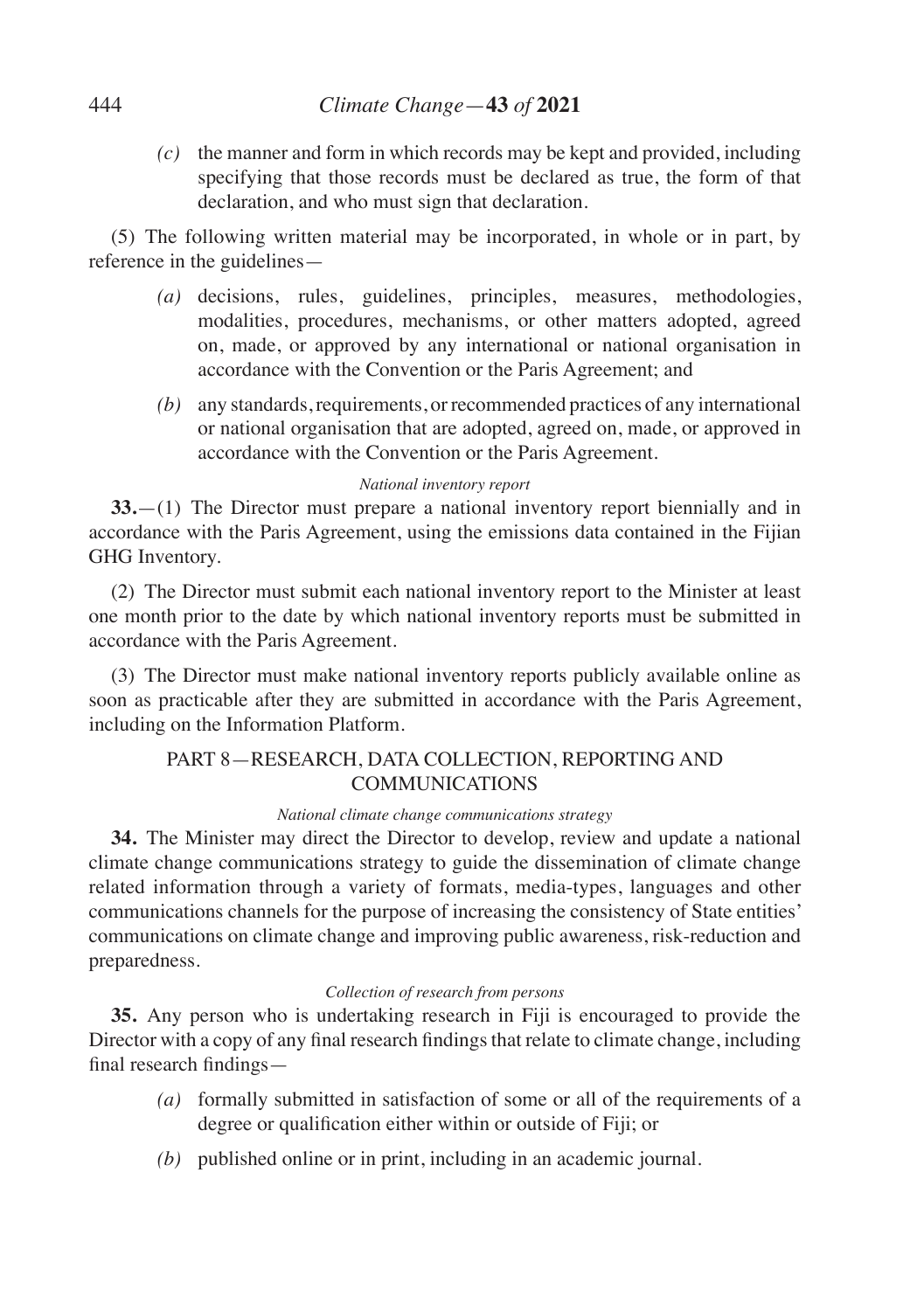# *Climate Change*—**43** *of* **2021** 445

### *Collection of research from organisations*

**36.**—(1) The Director may request that any organisation, including donor organisations, non-government organisations, tertiary institutions or other organisations, that fund or perform research in Fiji provide the Director with—

- *(a)* details of the research activities from the date such activities are approved; and
- *(b)* a copy of any final research findings that relate to climate change and substantially draw upon research undertaken in Fiji within 14 days of those final research findings being published online or in print, including in an academic journal.
- (2) Organisations who fund or perform research in Fiji must—
	- *(a)* promptly respond to any requests made by the Director in accordance with subsection (1); and
	- *(b)* provide the requested details or final research findings to the extent that such details or research findings are not commercial or confidential in nature.

## *Information Platform*

**37.**—(1) Within 12 months of the commencement of this section, the Director must develop a publicly accessible Information Platform online for the purpose of increasing the availability and accessibility of comprehensive data, information and government policies related to climate change.

(2) The Director must maintain the Information Platform and ensure that it contains all data and policies relevant to this purpose, including––

- *(a)* the National Development Plan, NCCP, LEDS, NAP, Fijian Planned Relocation Guidelines and National Ocean Policy;
- *(b)* any report relating to the review of the NCCP, NAP and National Ocean Policy;
- *(c)* any report, statement or communication made in accordance with Part 3, including Fiji's NDC, national inventory reports and adaptation communications;
- *(d)* research provided to the Director in accordance with sections 35 and 36;
- *(e)* statements made in accordance with section 38(3);
- *(f)* each carbon budget;
- *(g)* a link to the website containing the Registry;
- *(h)* a link to the website containing the Adaptation Registry;
- *(i)* any integrated risk scenarios developed in accordance with this Act;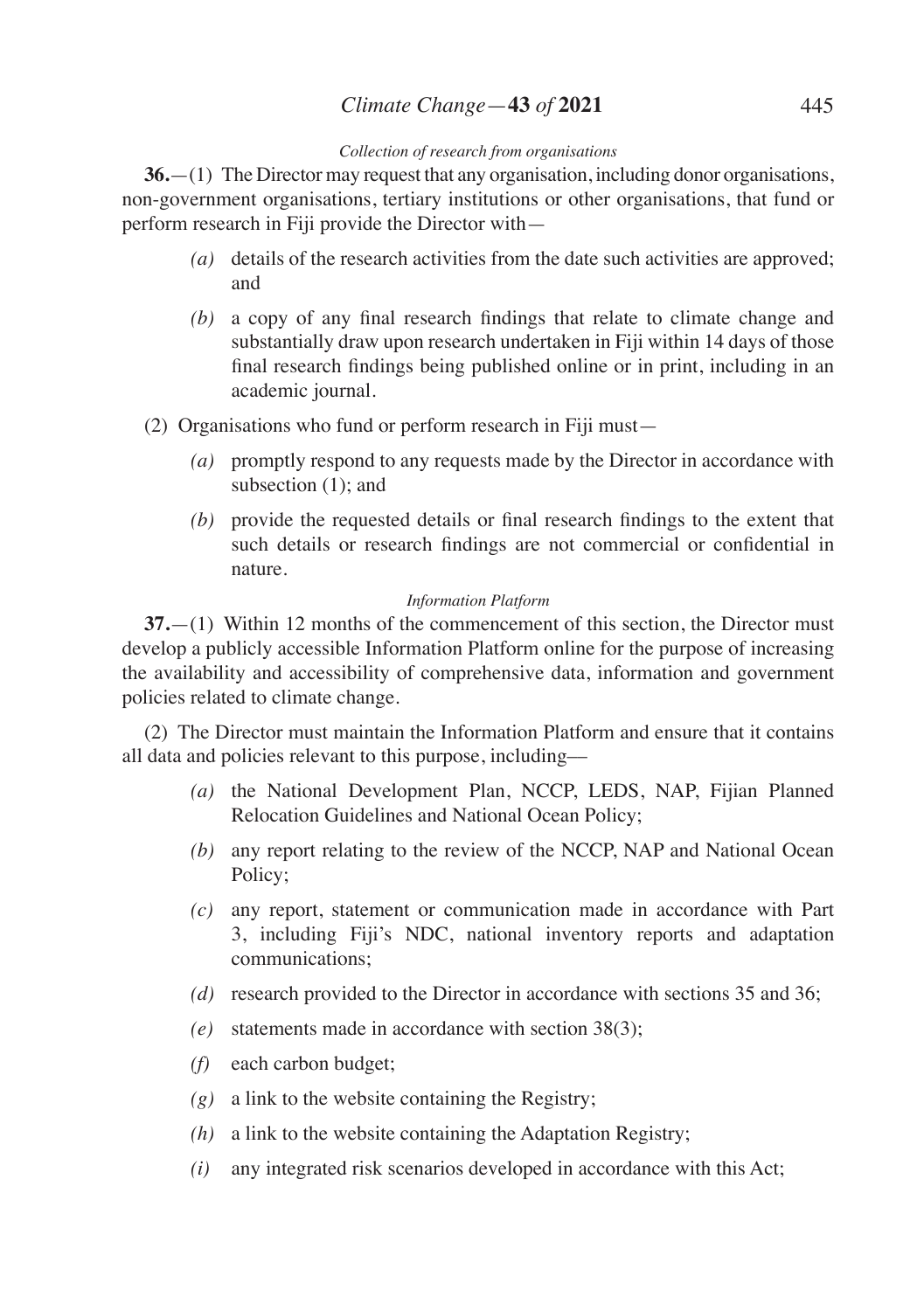- *(j)* information regarding national climate change vulnerability for human settlements, infrastructure, coastal zones and river deltas, agriculture, forests and biodiversity; and
- $(k)$  activities supported by climate finance initiatives, including those supported by the Green Climate Fund, Adaptation Fund, multilateral development banks, the ECAL and where available private sector sources, insurance initiatives and any other funds or mechanisms.

(3) The Director must take all reasonable steps to ensure that the Information Platform is accessible to people with disabilities.

(4) The Director must ensure that all national climate policies, plans, strategies and frameworks developed or updated have a knowledge management and data continuity plan and necessary data protection and security.

# PART 9—CLIMATE CHANGE MITIGATION

# *Long term emissions reduction target*

**38.**—(1) The long term emissions reduction target for Fiji is net zero greenhouse gas emissions by 2050.

(2) The Minister must, with the assistance of the Committee, take all reasonable steps to promote the achievement of the long term emissions reduction target through the development and implementation of carbon budgets, the LEDS, NCCP and NDC.

(3) Every 5 years the Minister must, with the assistance of the Committee, publish a statement of—

- *(a)* Fiji's greenhouse gas emissions over the 5-year period, and any preceding 5-year periods reported on under this section;
- *(b)* an assessment of the progress made towards Fiji's NDC and the long term emissions reduction target at the national and sectoral levels, with reference to carbon budgets and mitigation measures, policies and programmes; and
- *(c)* recommendations on measures needed to meet the emissions reduction target in Fiji's NDC and the long-term emissions reduction target.

## *Carbon budgeting*

**39.**—(1) This section establishes the process for the development of 5-year carbon budgets for the purposes of planning whole of economy emissions reductions as part of a cumulative effort to achieve net zero greenhouse gas emissions by 2050.

(2) The Minister, with the assistance of the Committee, must determine a carbon budget for Fiji in respect of each of the following periods—

- *(a)* 1 January 2026 to 31 December 2030;
- *(b)* 1 January 2031 to 31 December 2035;
- *(c)* 1 January 2036 to 31 December 2040;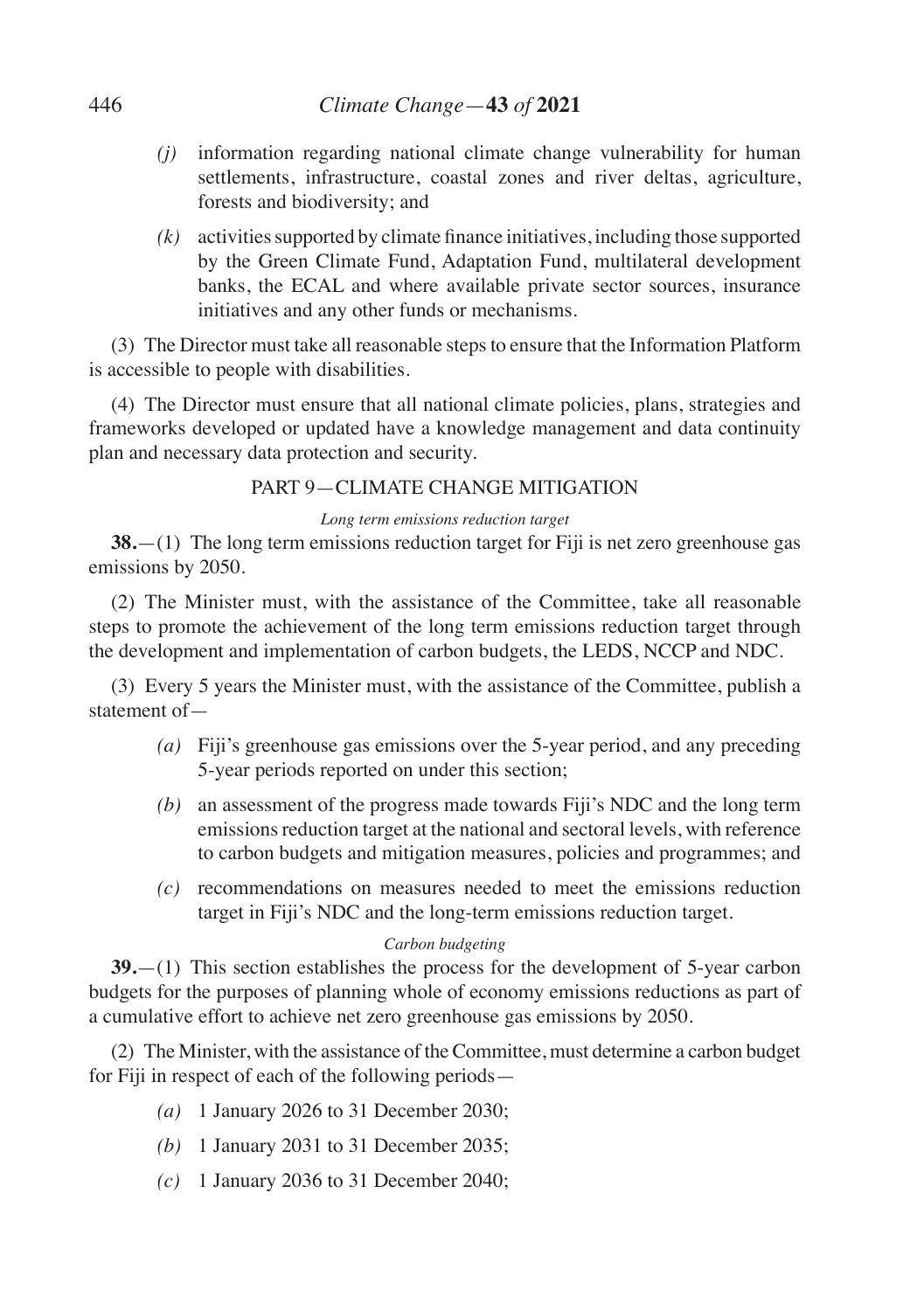*(d)* 1 January 2041 to 31 December 2045; and

*(e)* 1 January 2046 to 31 December 2050.

(3) The carbon budget under subsection (2)*(a)* must be determined on or before 31 March 2023.

(4) The carbon budget under subsection (2)*(b)* must be determined on or before 31 March 2025.

(5) The carbon budget under subsection (2)*(c)* must be determined on or before 31 March 2028.

(6) The carbon budget under subsection (2)*(d)* must be determined on or before 31 March 2033.

(7) The carbon budget under subsection (2)*(e)* must be determined on or before 31 March 2038.

(8) The Minister must cause each carbon budget to be laid before Parliament within 10 sitting days after the determination of the carbon budget.

(9) The Minister must make each carbon budget publicly available online as soon as practicable after the target is laid before Parliament in accordance with subsection (8), including on the Information Platform.

(10) The Minister must ensure that each carbon budget constitutes a greater reduction in greenhouse gas emissions than any previous carbon budget as part of the cumulative effort to achieve net zero greenhouse gas emissions by the year 2050.

(11) The Minister, with the assistance of the Committee, must take all reasonable steps to promote the achievement of each carbon budget.

#### *Form of carbon budgets*

**40.**—(1) Each carbon budget must be expressed as the extent to which the amount of Fiji's greenhouse gas emissions is to be reduced in relation to the amount of Fiji's greenhouse gas emissions for the year 2013.

(2) For the purposes of this section, the Minister must determine a figure that represents the amount of Fiji's greenhouse gas emissions for the year 2013 in accordance with the IPCC methodologies.

#### *Matters for consideration in determining carbon budgets*

**41.** In determining each carbon budget, the Minister must have regard to—

- *(a)* the long-term emissions reduction target and indicative trajectories for Fiji to achieve the long-term emissions reduction target;
- *(b)* the National Development Plan, NDC, NCCP, LEDS and any other relevant policy instruments;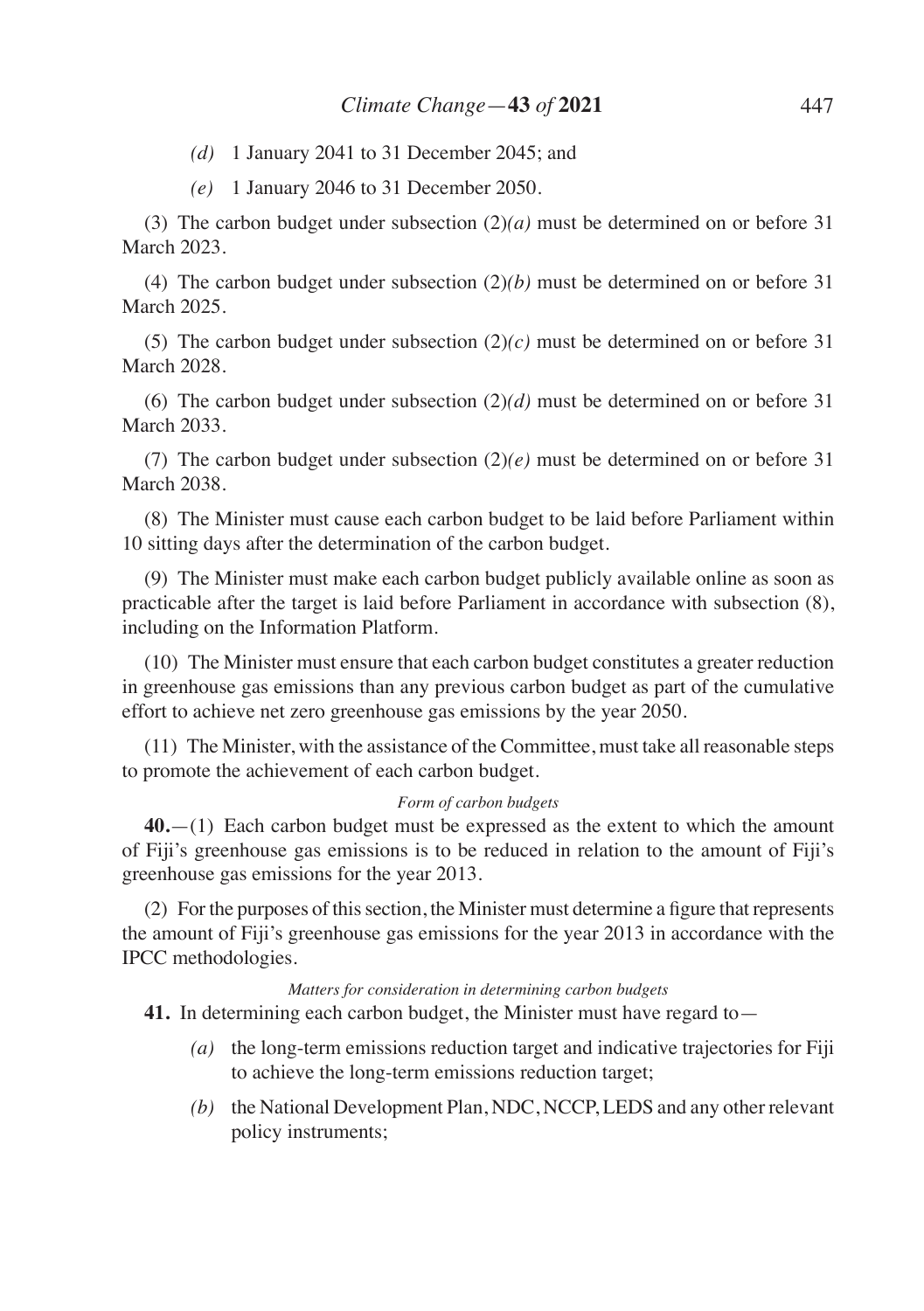- *(c)* potential opportunities across Fiji's economy for reducing greenhouse gas emissions in the most efficient and cost-effective manner in the carbon budget period, with reference to any technology relevant to mitigating climate change;
- *(d)* the best available scientific knowledge about climate change, including relevant information published by the IPCC;
- *(e)* economic circumstances, in particular the likely impact of the target on—
	- (i) the economy; and
	- (ii) the maintenance of competition in particular sectors of the economy;
- *(f)* social circumstances, in particular the likely impact of the target on the health and wellbeing of Fijians;
- *(g)* environmental circumstances, in particular the benefits to the environment of emissions reduction;
- *(h)* natural disasters and the adverse impacts of climate change, and the extent to which they have affected or will affect Fiji's greenhouse gas emissions;
- *(i)* the extent to which donor funding has been made available;
- *(j)* existing national and global action on climate change; and
- *(k)* any progress towards the reduction of greenhouse gas emissions in Fiji.

## *Amending carbon budgets*

**42.**—(1) Subject to this section, this Part applies to a proposed amendment to a carbon budget as if the proposed amendment were the initial carbon budget for a carbon budget period.

(2) The Minister may amend a carbon budget or the carbon budgets if, in the opinion of the Minister, exceptional circumstances apply.

(3) Section 39(3) to (7) will not apply to the amendment of a carbon budget.

(4) The publication of an amended carbon budget must be accompanied by a statement of the reasons why the amendment is necessary.

## *Minister has the power to introduce and implement regulations, measures and actions*

**43.**—(1) The Minister has the power to introduce and implement regulations, measures and actions with the purpose of limiting or reducing Fiji's greenhouse gas emissions across the economy including the energy, transport, industry, agriculture, forestry, fisheries, waste, tourism, aviation and shipping sectors.

(2) Without limiting subsection (1), the Minister may—

*(a)* introduce and implement a carbon pricing mechanism, including an emissions trading scheme;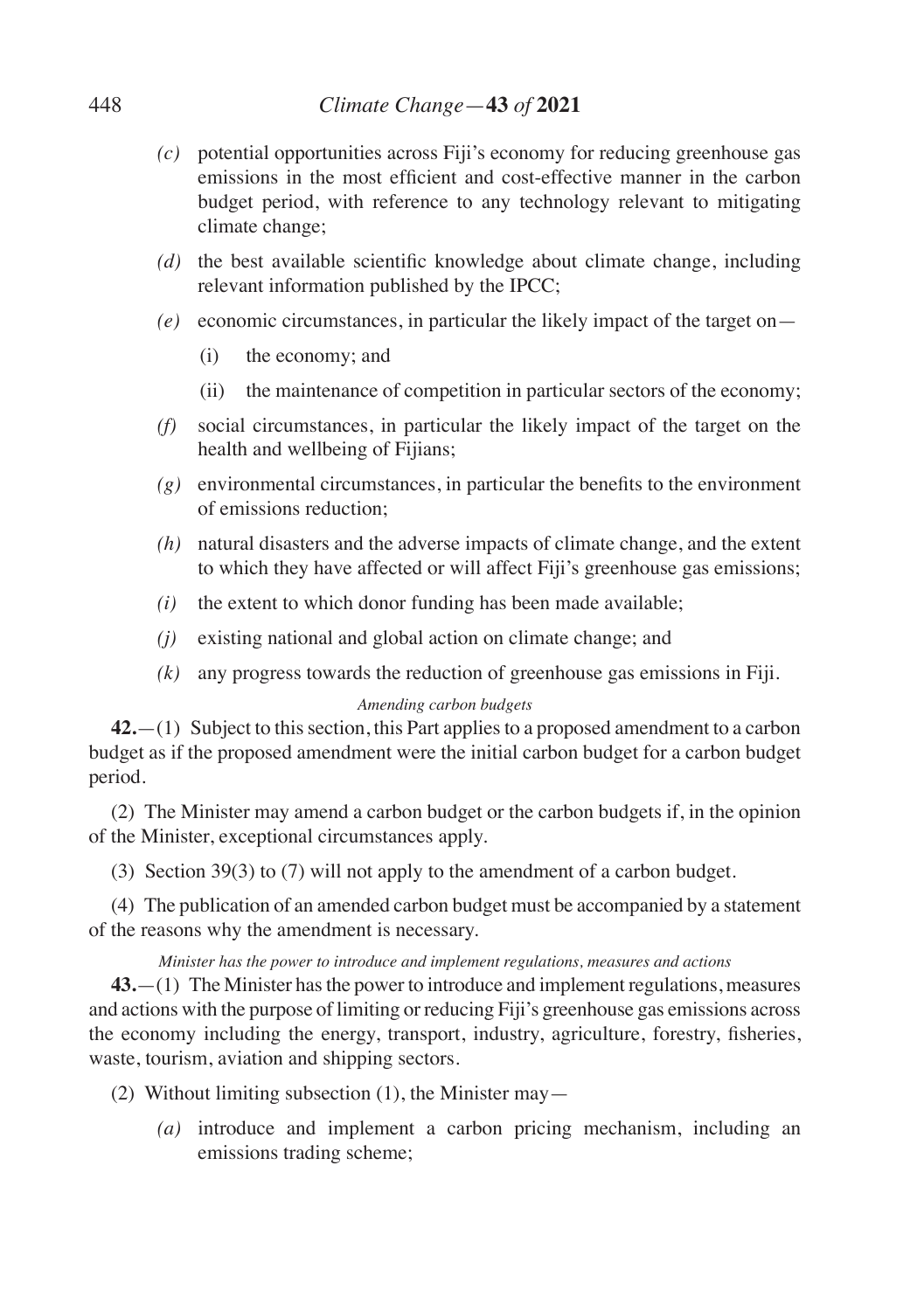- *(b)* prescribe fees and other charges due to the State paid on the volume of greenhouse gas emissions above a prescribed level;
- *(c)* introduce and implement fiscal incentives and national levies with the purpose of—
	- (i) limiting or reducing Fiji's greenhouse gas emissions, including in relation to particular sectors or industries;
	- (ii) enhancing the conservation of natural sinks, particularly within natural protected areas and ecological conservation zones; and
	- (iii) encouraging public and private investment in renewable energy and efficient cogeneration technologies, energy efficient infrastructure and zero-waste infrastructure and processes;
- *(d)* enhance environmental protection of land and ocean carbon sinks in consultation with the ministers responsible for forests, fisheries, agriculture and environment, including with respect to halting and reversing deforestation and degradation of forests, afforestation initiatives, Fiji's REDD+ initiative, reef and fisheries conservation, mangrove protection and planting initiatives, nature-based coastal protection applications and sustainable agricultural practices;
- *(e)* make regulations and develop policies for the construction of sustainable, low-emissions, energy efficient and climate resilient infrastructure and buildings; and
- *(f)* implement programmes that raise awareness of the impact of patterns of production and consumption in the generation of greenhouse gas emissions and compounds and promote patterns of sustainable production and consumption in the civil, social and private sectors.

(3) The Minister must have regard to the following factors when preparing regulations, measures and actions under subsection (1)—

- *(a)* the objectives and principles of this Act;
- *(b)* Fiji's long term emissions reduction target and carbon budgets; and
- *(c)* the alignment of the regulations, measures or actions with Fiji's current National Development Plan, NDC, NCCP and LEDS.

#### *Transport Decarbonisation Implementation Strategy*

**44.**—(1) The Minister must, in consultation with the Minister responsible for transport, develop and implement a detailed Transport Decarbonisation Implementation Strategy within 2 years from the commencement of this section, that builds upon the LEDS to decarbonise the transport sector by 2050.

(2) The Minister must review and update the Transport Decarbonisation Implementation Strategy every 5 years.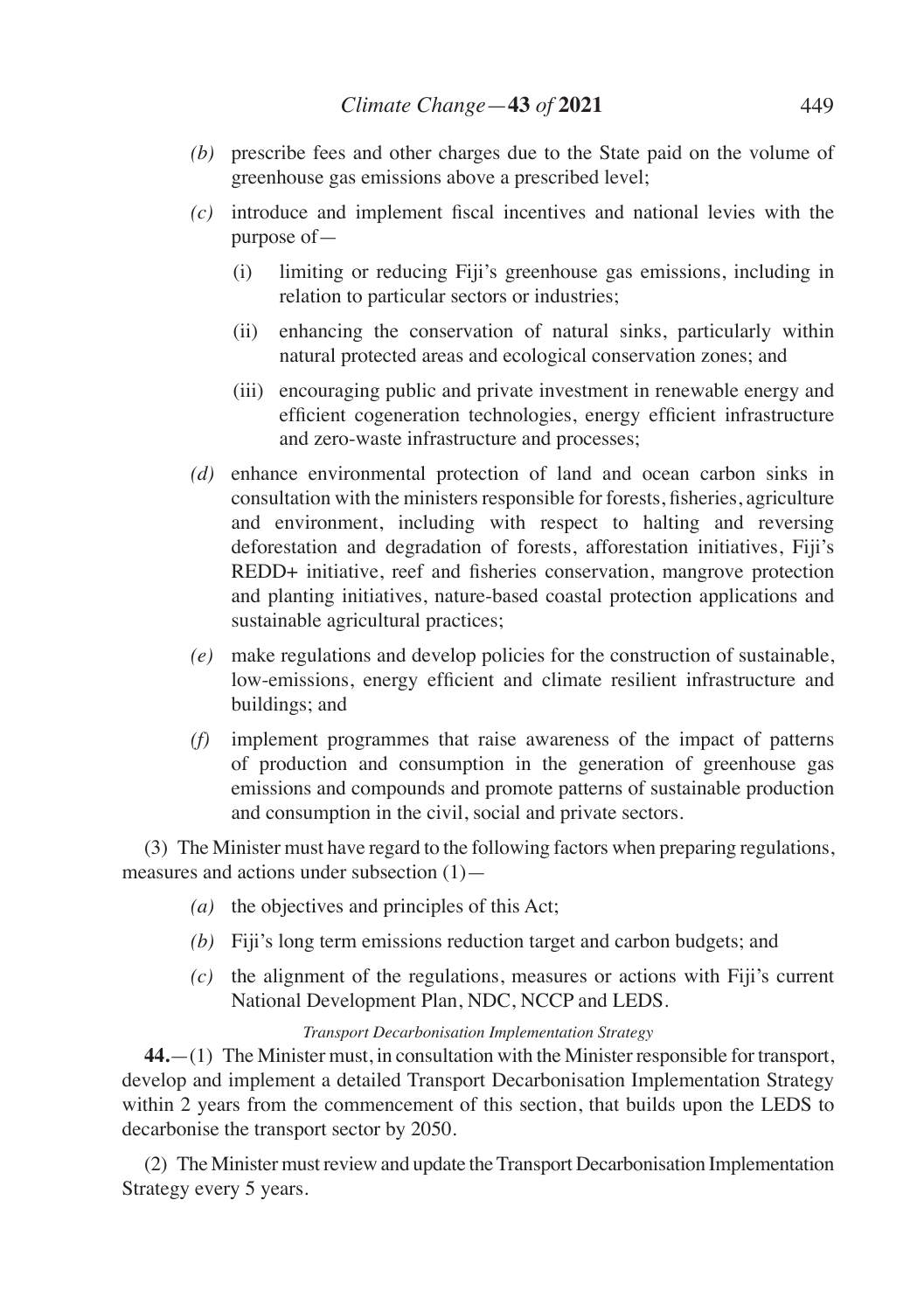# PART 10—CARBON SEQUESTRATION PROPERTY RIGHTS AND EMISSIONS REDUCTION PROJECTS, PROGRAMMES AND ACTIVITIES

# *Carbon sequestration property rights*

**45.**—(1) In this Act, carbon sequestration property right means the exclusive and distinct legal right to carbon sequestration and carbon stocks.

(2) A carbon sequestration property right—

- *(a)* must be registered in accordance with this Part with the office of the Registrar of Titles who, for the purposes of this Act, is the Registrar of Carbon Sequestration Property Rights (**the Registrar**);
- *(b)* is owned by the person to whom the carbon sequestration property right is registered under this Part (**right holder**);
- *(c)* is a separate interest in land over which the right applies;
- *(d)* does not confer a right of possession of land over which the right applies;
- *(e)* is registered in the form of a certificate that attaches to the area of land to which the right applies until it is cancelled under section 46(14) or its term is concluded or renewed; and
- *(f)* when registered in accordance with this Part and regulations made under this Act, entitles the right holder to deal with the right whether by sale, transfer, mortgage, charge or pledge.

# *Registration of carbon sequestration property rights*

**46.**—(1) The following persons may apply to the Registrar to register a carbon sequestration property right—

- *(a)* a person who holds a licence or lease over the land to which the right applies which has been granted by the landowner and has the consent of the landowner of the land, if applicable;
- *(b)* a third party, if the landowner of the land to which the right applies has consented to be issued the carbon sequestration property right; or
- *(c)* in relation to freehold land, the landowner of the land to which the right applies, if there is no conflicting licence or lease over the land.

(2) For the purposes of subsection (1) and in relation to iTaukei land, a landowner is deemed to consent to the registration of a carbon sequestration property right if a consent notice as prescribed by regulations made under this Act is delivered to the Registrar signed by a minimum of 60% of the qualifying members.

(3) If the application is for land for which a lease has been issued or granted by the iTaukei Land Trust Board or the Director of Lands, the carbon sequestration property right may only be registered or dealt with under section 45(2)*(f)* with the consent of the iTaukei Land Trust Board or the Director of Lands, as applicable.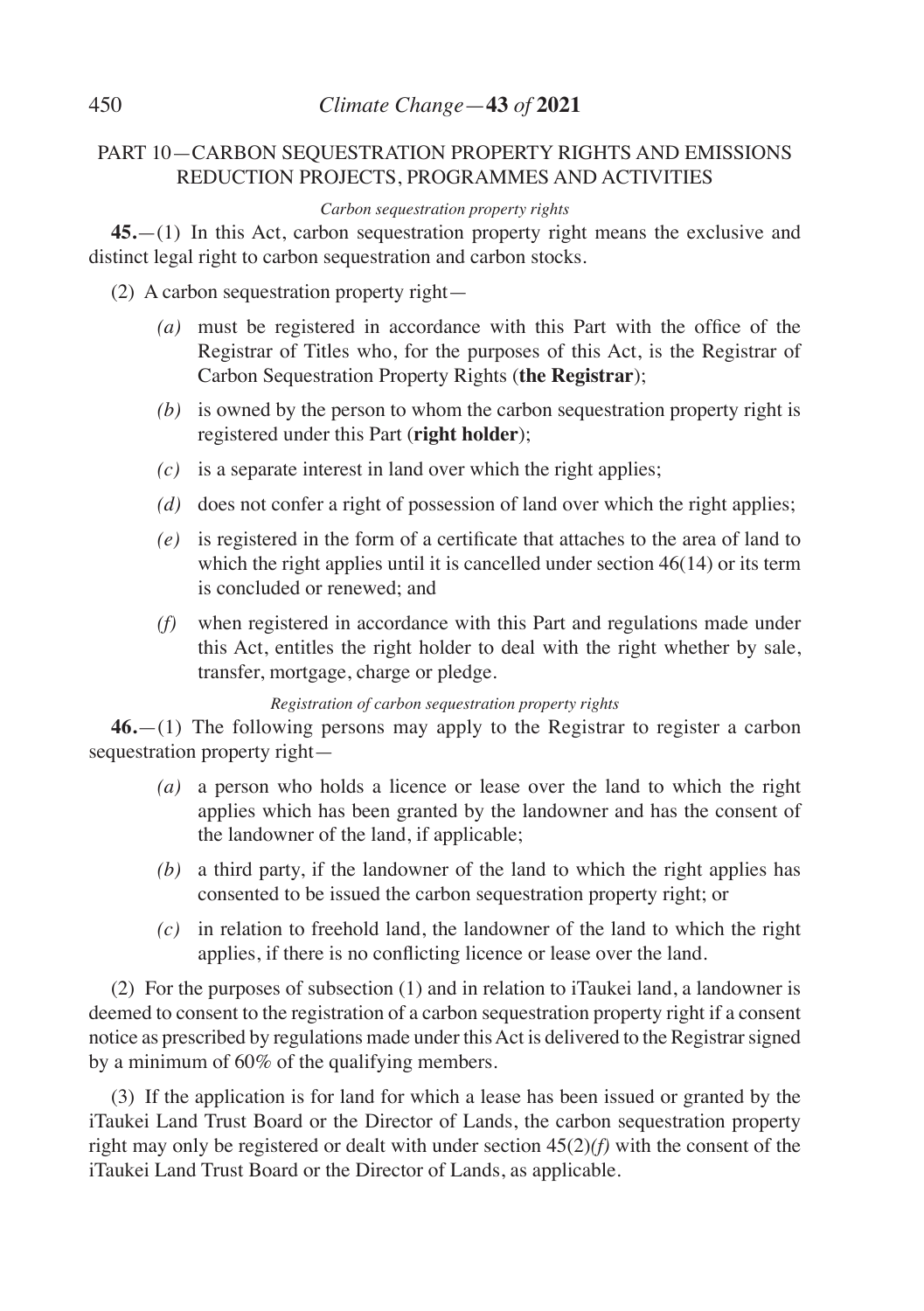(4) The Registrar may only register a carbon sequestration property right for proposed emissions reduction projects, programmes and activities involving forests with the consent of the Conservator of Forests.

(5) For the purposes of subsection (3), consent may only be refused where there is a breach of any lease condition or where the application is not in accordance with any law.

- (6) A carbon sequestration property right may only be registered for a term—
	- *(a)* that is equal to or greater than the permanence period of an emissions reduction project, programme or activity (as set out in the applicable emissions reduction methodology) proposed to be carried out on the land, or as otherwise determined by the Conservator of Forests;
	- *(b)* for land that is subject to a lease, approval notice for lease or agreement for lease, that is equal to or less than the term of the lease, approval notice for lease or agreement for lease.
- (7) A carbon sequestration property right may only be registered if the application—
	- *(a)* is in a form approved by the Registrar;
	- *(b)* contains a statement that it is for the creation of a carbon sequestration property right under this Act;
	- *(c)* contains the land description for the land over which it applies;
	- *(d)* identifies, if the carbon sequestration property right is to be in respect of only part of the land referred to in paragraph *(c)*, by way of a scheme plan, the part of the land that is the subject of the carbon sequestration property right; and
	- *(e)* specifies the term of the carbon sequestration property right.

(8) A certificate issued for a registered carbon sequestration property right is to be in the prescribed form.

(9) The Registrar may only register one carbon sequestration property right in respect of a particular area of land.

(10) The Registrar must record a registered carbon sequestration property right in a register entitled the "Register of Carbon Rights" (**the Register**), including details of the land and any licence or lease to which the right applies.

(11) Searches may be made in the Register and copies of certificates granted to the right holder upon payment of the prescribed fee.

(12) The Registrar of Titles must list a registered carbon sequestration property right as an encumbrance on a lease or title over land to which the registered carbon sequestration property right applies.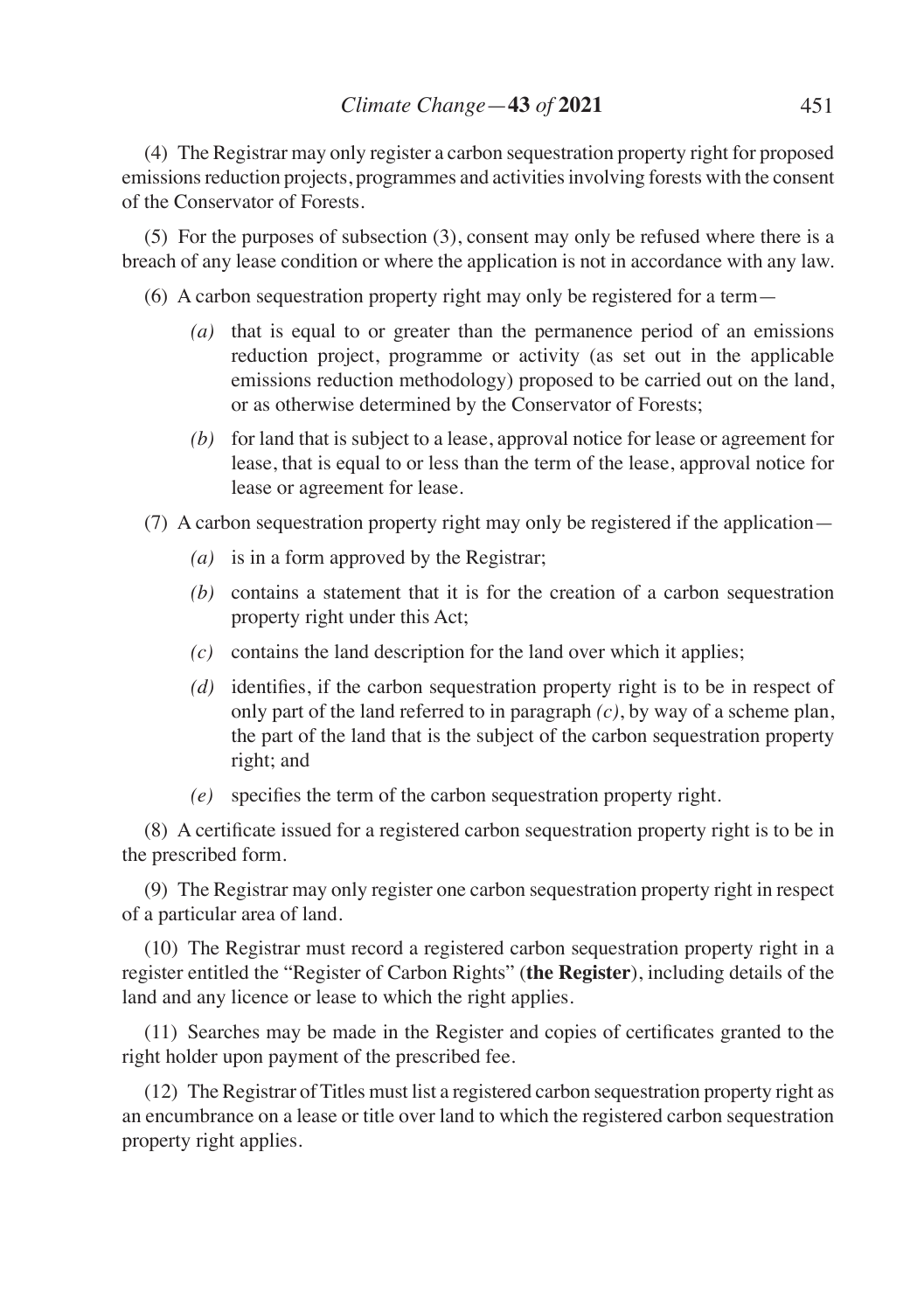(13) The Registrar of Deeds must register as a deed a registered carbon sequestration property right in respect of an approval notice of lease or agreement for lease over land to which the registered carbon sequestration property right applies.

(14) A right holder may apply to the Registrar for the cancellation of the certificate if the emissions reduction project, programme or activity is not approved by the Director or an approval or declaration is revoked by the Director.

*Land over which a carbon sequestration property right is registered*

**47.** No mining, logging, exploration, exploitation or extractive activity is to be approved on lands over which—

- *(a)* a carbon sequestration property right has been registered; and
- *(b)* an international REDD+ program or emissions reduction project, programme or activity involving forests, blue carbon or other project, programme or activity type prescribed by regulations made under this Act has been approved.

*REDD+ Policy*

**48.** The Minister responsible for forests is responsible for—

- *(a)* developing and updating Fiji's national REDD+ policy and strategy including the development of any national or sub-national REDD+ programme;
- *(b)* developing the national forest reference emissions level;
- *(c)* developing policies, procedures and safeguards for the implementation of REDD+ and forest emission reduction projects, programmes and activities, with all safeguards to be developed in accordance with sections 28, 29 and 40 of the Constitution, for the benefit of present and future generations;
- *(d)* Fiji's participation in international REDD+ programmes; and
- *(e)* developing a benefit sharing arrangement for forest emission reduction projects, programmes and activities.

*Fijian Emissions Reduction Methodologies*

**49.**—(1) The Director may develop emissions reduction methodologies.

(2) The Minister may by notice in the Gazette approve as a Fijian Emissions Reduction Methodology—

- *(a)* an emissions reduction methodology developed by the Director; or
- *(b)* an emissions reduction methodology that is approved under an approved international emissions reduction standard or a foreign emissions trading scheme and for which it has obtained consent to use.

(3) The Minister must consult with the Minister responsible for forests before approving a Fijian Emissions Reduction Methodology that relates to an emissions reduction project, programme or activity involving forests.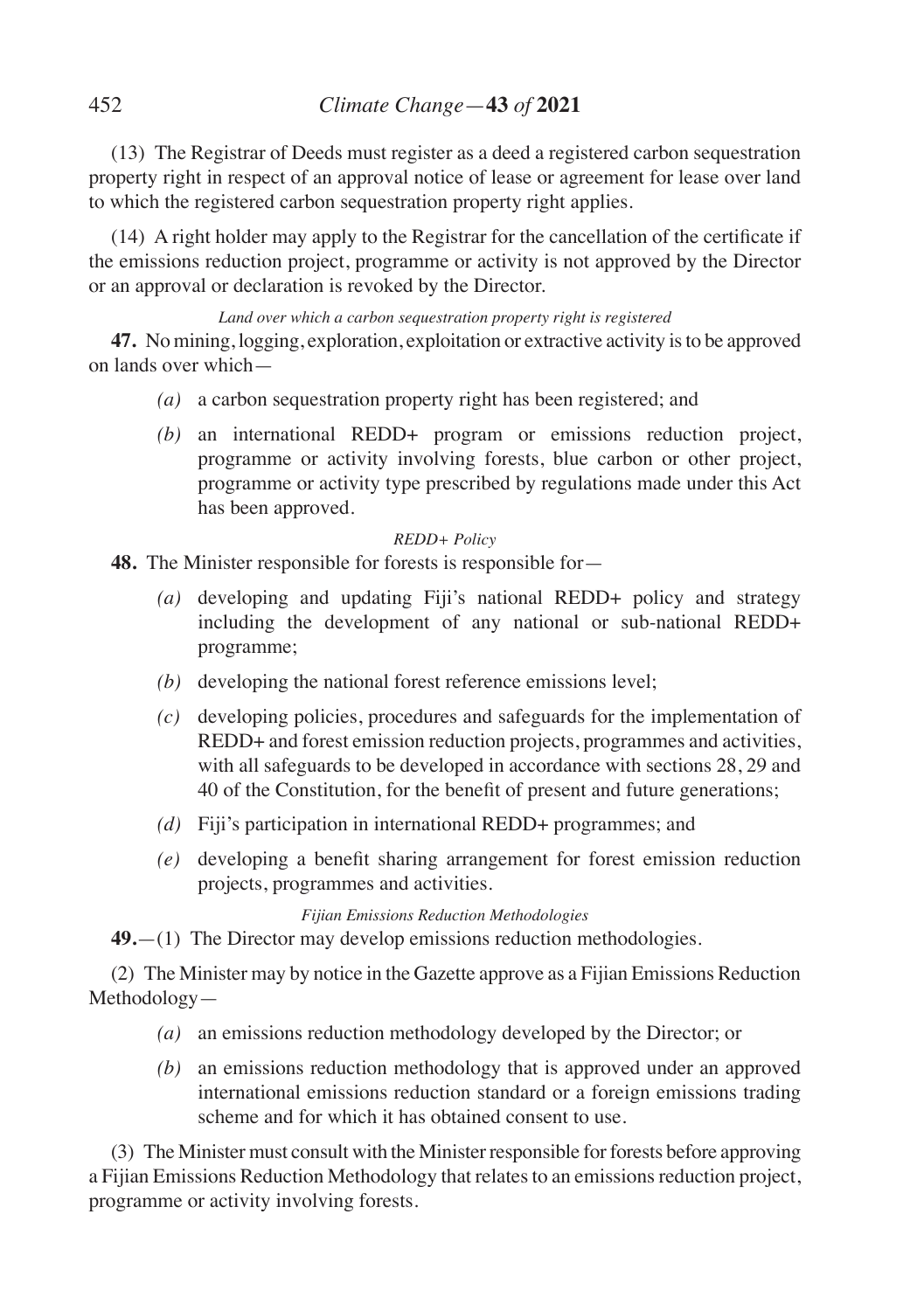## *Climate Change*—**43** *of* **2021** 453

(4) The Minister may order the variation of a Fijian Emissions Reduction Methodology.

#### *Fijian Emissions Reduction Projects, Programmes or Activities*

**50.**—(1) A person may apply to the Director for the declaration of an emissions reduction project, programme or activity as a Fijian Emissions Reduction Project, Programme or Activity.

(2) A person who is applying for the declaration in respect of an emissions reduction project, programme or activity involving forests, blue carbon or other project, programme or activity type prescribed by regulations must own the registered carbon sequestration property right for the land upon which that project, programme or activity is proposed to be conducted.

(3) The Director must determine, in writing, an application made in accordance with subsection (1) within 60 days of receiving the application by either—

- *(a)* declaring the emissions reduction project, programme or activity to be a Fijian Emissions Reduction Project, Programme or Activity, with or without conditions; or
- *(b)* refusing the application.

(4) If the Director makes the declaration, the Director must also specify the crediting period in the declaration.

(5) Notwithstanding subsection (3), the Director must refuse an application if the emissions reduction project, programme or activity does not meet the requirements that are set out in a Fijian Emissions Reduction Methodology, this Act or regulations made under this Act, or if carried out, that project, programme or activity would result in a contravention of this Act or regulations made under this Act.

(6) The Director must consult with the Conservator of Forests prior to making a determination in accordance with subsections (3) and (4) in relation to a project, programme or activity involving forests.

(7) The Director must immediately register a Fijian Emissions Reduction Project, Programme or Activity in the Registry.

(8) A person who disagrees with a decision of the Director under subsection (3) may, within 30 days of the decision, appeal to the Court.

#### *Fijian Emissions Reduction Statement*

**51.**—(1) After the end of a reporting period for a Fijian Emissions Reduction Project, Programme or Activity, the proponent of that project, programme or activity may apply to the Director for a Fijian Emissions Reduction Statement.

(2) The application must—

- *(a)* be in the form approved by the Director;
- *(b)* nominate a Registry account number that Fijian Mitigation Outcomes Units are to be issued to;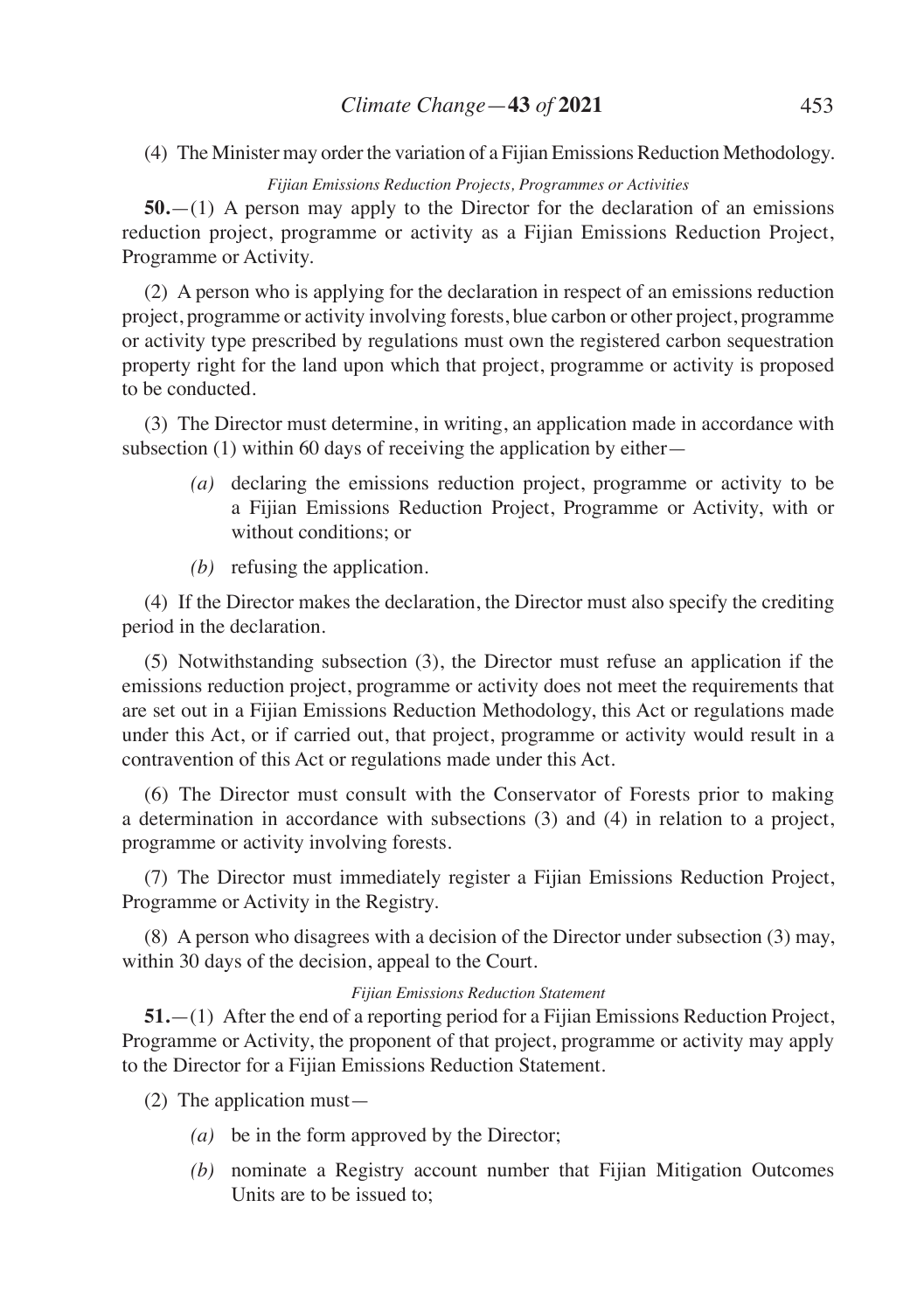- *(c)* contain a verification report; and
- *(d)* contain such other information as prescribed by regulations made under this Act.

(3) The Director may, by written notice require the applicant to give the Director, within the period specified in the notice, further information in connection with the application.

(4) The Director must issue a Fijian Emissions Reduction Statement within 30 days of receiving the application if he or she is satisfied that—

- *(a)* the applicant was, immediately before the end of the period, the project, programme or activity proponent;
- *(b)* the verification report is true and correct and the emissions reductions generated by the project, programme or activity have been verified in accordance with the applicable methodology, regulations, rules or standards;
- *(c)* the grant of the statement will not result in any double counting of emission reductions from the project, programme or activity; and
- *(d)* any preconditions specified in the regulations have been met.

(5) The Fijian Emissions Reduction Statement must state that a specified number of emissions reductions have been achieved by the Fijian Emissions Reduction Project, Programme or Activity for the relevant reporting period and that an equivalent number of Fijian Mitigation Outcome Units may be issued to the nominated Registry account.

### *Issue of Fijian Mitigation Outcome Units in respect of Fijian Emissions Reduction Projects, Programmes and Activities*

**52.**—(1) If a Fijian Emissions Reduction Statement has been issued in respect of a Fijian Emissions Reduction Project, Programme or Activity for a reporting period, the Director must, as soon as practicable after the day on which the Fijian Emissions Reduction Statement was issued, issue to the Registry account nominated on the statement a number of Fijian Mitigation Outcome Units equal to the number specified in the statement as the unit entitlement for that statement.

(2) Upon the issuance of a Fijian Mitigation Outcome Unit to a person, that person will be the legal owner of the Fijian Mitigation Outcome Unit.

#### *Property in Fijian Mitigation Outcome Units*

**53.**—(1) A Fijian Mitigation Outcome Unit is personal property and subject to this Act and regulations made under this Act is transmissible by assignment, by will and by devolution by operation of law.

(2) For the avoidance of doubt, a Fijian Mitigation Outcome Unit is personal property for the purposes of—

- *(a)* the Personal Property Securities Act 2017; and
- *(b)* the Proceeds of Crime Act 1997.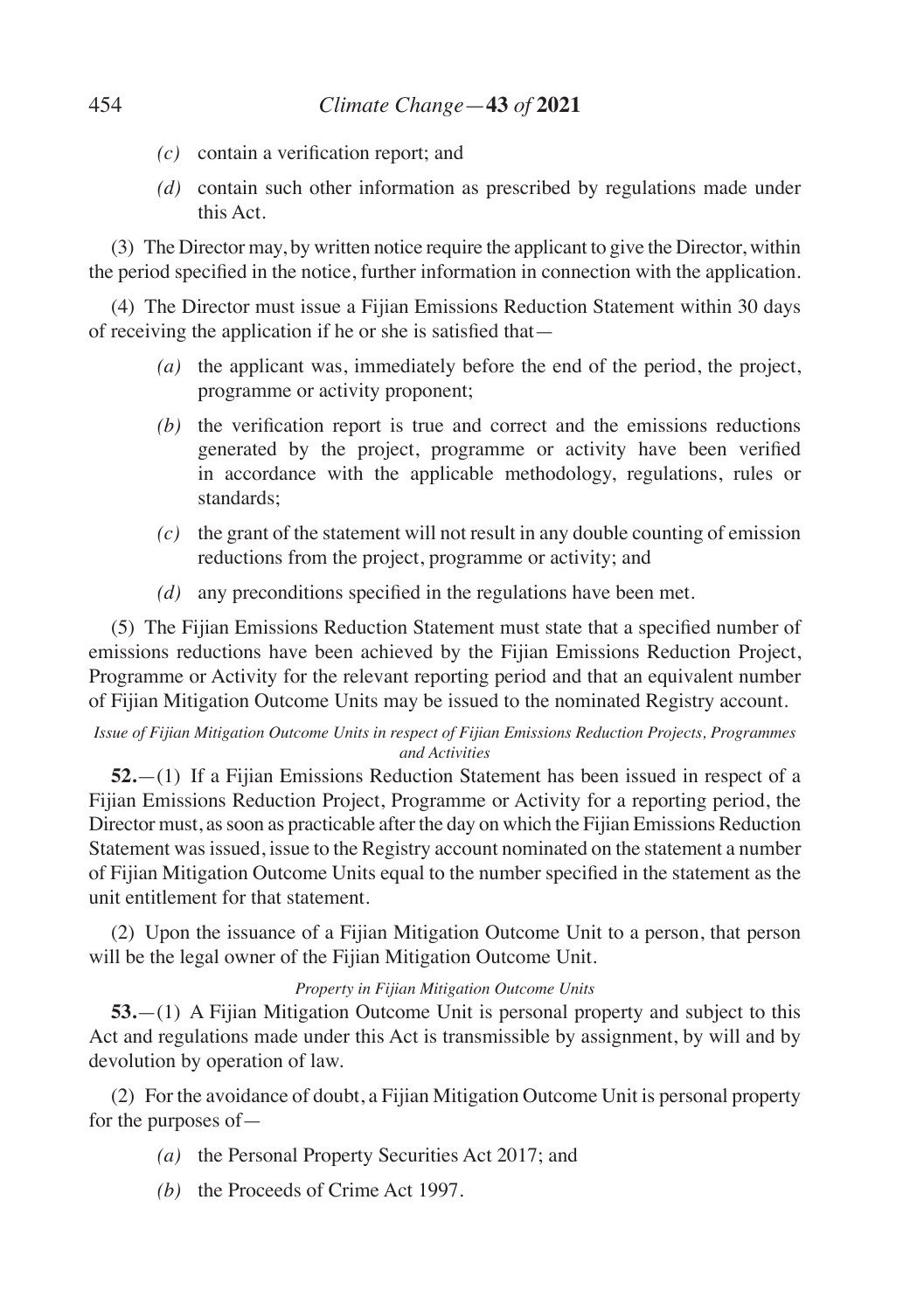(3) The registered holder of a Fijian Mitigation Outcome Unit may transfer the unit domestically or internationally subject to the requirements in this Act and regulations made under this Act.

*Requirement to cancel Fijian Mitigation Outcome Units where there has been a reversal of sequestration*

**54.**—(1) If Fijian Mitigation Outcome Units have been issued in respect of a Fijian Emissions Reduction Programme, Project or Activity involving forests, blue carbon, or other project, programme or activity type prescribed by regulations, and there has been a material reversal or loss of carbon stocks within the permanence period of that programme, project or activity, the proponent must report the reversal or loss of carbon stocks to the Director as soon as practicable after becoming aware of the reversal or loss of carbon stocks.

(2) The Director may, taking into account any factors outside the control of the proponent that contributed to the reversal or loss of carbon stocks, by writing, require the proponent to remedy the reversal or loss of carbon stocks.

(3) A proponent may satisfy a requirement under subsection (2) to remedy the reversal or loss of carbon stocks by, within 90 days after the requirement was issued—

- *(a)* submitting a remediation plan to the Director; or
- *(b)* purchasing and cancelling a number of Fijian Mitigation Outcome Units or other emissions reduction units approved by the Director as equivalent to the reversal or loss of carbon stocks.

(4) If a proponent fails to satisfy either subsection  $(3)(a)$  and carry out the remediation plan to the satisfaction of the Director or subsection  $(3)(b)$ , the Director may revoke the declaration of the programme, project or activity as a Fijian Emissions Reduction Programme, Project or Activity.

*Registration and conduct of emissions reduction projects, programmes and activities under approved international emissions reduction standards*

**55.**—(1) A person who registers and conducts an emissions reduction project, programme or activity in Fiji under an approved international emissions reduction standard or uses, sells or transfers emission reduction units under the relevant standard without the consent of the Director commits an offence and is liable on conviction to a fine not exceeding \$750,000.

(2) A person may apply to the Director for the Director's consent for the proponent to—

- *(a)* register or conduct an emissions reduction project, programme or activity in Fiji under an approved international emissions reduction standard for a designated crediting period; or
- *(b)* use, sell and transfer domestically and/or internationally emissions reduction units issued under an approved international emissions reduction standard for an emissions reduction project, programme or activity during the designated crediting period.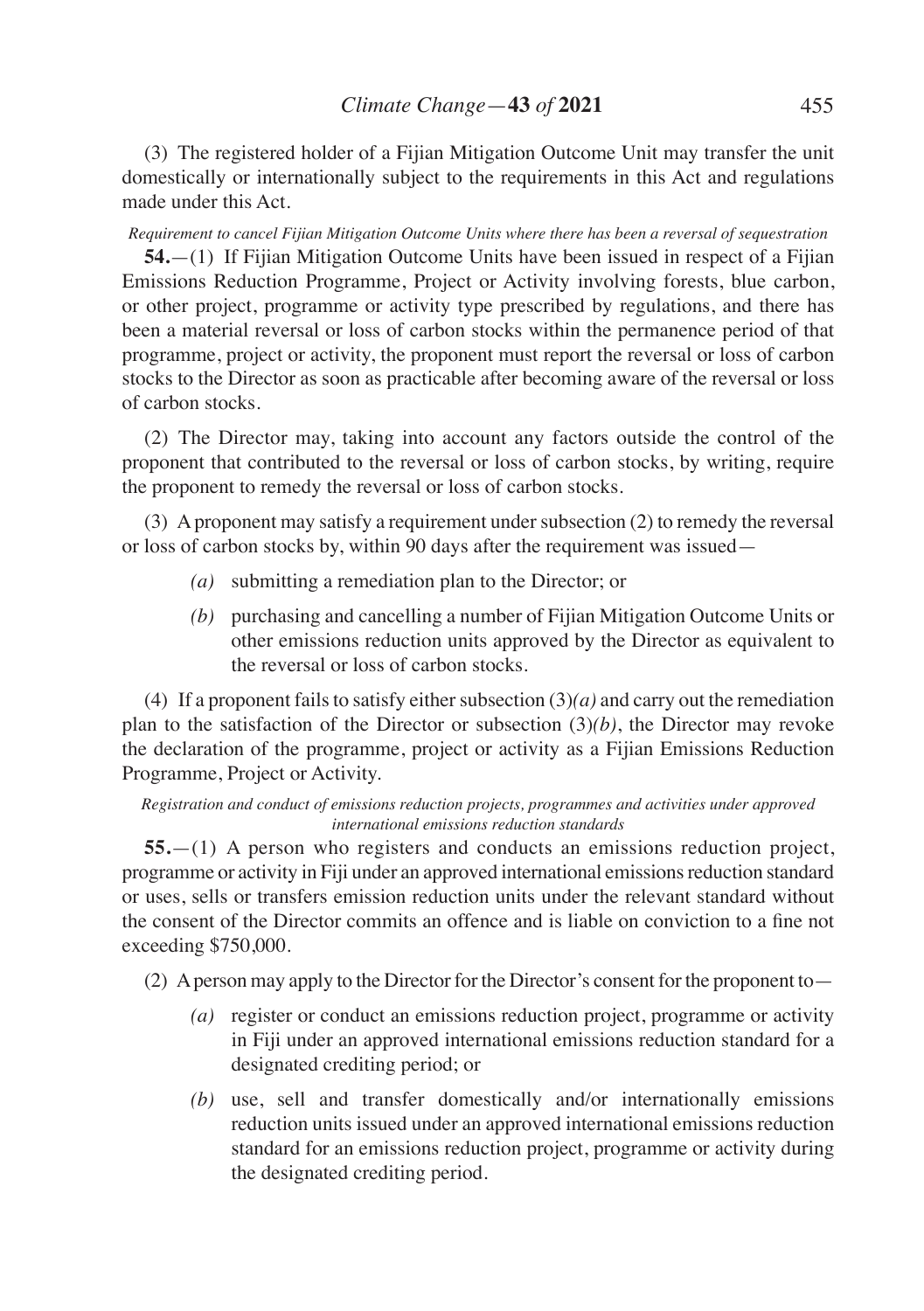(3) A person who is making an application in accordance with subsection (2)*(a)* that involves forests, blue carbon or other project, programme or activity type prescribed by regulations must own the registered carbon sequestration property right for the land upon which the emissions reduction project, programme or activity is proposed to be conducted.

(4) The Director must determine, in writing, an application made in accordance with subsection (2) within 30 days of receiving the application by either—

- *(a)* granting consent for some or all of the matters which are the subject of the application, with or without conditions; or
- *(b)* refusing consent to the application.

(5) The Director may only grant consent, under subsection  $(4)(a)$ , to an application if he or she is satisfied that the project, programme or activity or domestic or international use, sale or transfer of emissions reduction units issued under an approved international emissions reduction standard—

- *(a)* complies with this Act and regulations made under this Act;
- *(b)* is consistent with Fiji's NDC;
- *(c)* is consistent with any relevant policy, guidelines, standards or procedures adopted by the Government;
- *(d)* if applicable, is consistent with any requirements under the Paris Agreement or any other international agreements to which Fiji is a Party including those with respect to avoiding double counting; and
- *(e)* if applicable, is consistent with any rules, modalities and guidance developed by the CMA for the purposes of Articles 6 and 13 of the Paris Agreement.

(6) The Director must consult with the Conservator of Forests prior to giving consent in relation to a project, programme or activity involving forests.

(7) A person who disagrees with a decision of the Director under subsection (4) may, within 21 days of the decision, appeal to the Court.

(8) Emissions reduction projects, programmes or activities in Fiji that are registered under an approved international emissions reduction standard prior to the date this section commences must apply for the Director's consent, in accordance with subsection (2), to continue conducting the project, programme or activity from the date this section commences.

(9) The Director must record the approval of an international transfer under this section and ensure that each emission reduction unit issued in relation to an emissions reduction project, programme or activity in Fiji that is registered under an approved international emissions reduction standard is issued with a unique serial number and properly recorded and tracked in the Registry and accounted for in the Fijian GHG Inventory.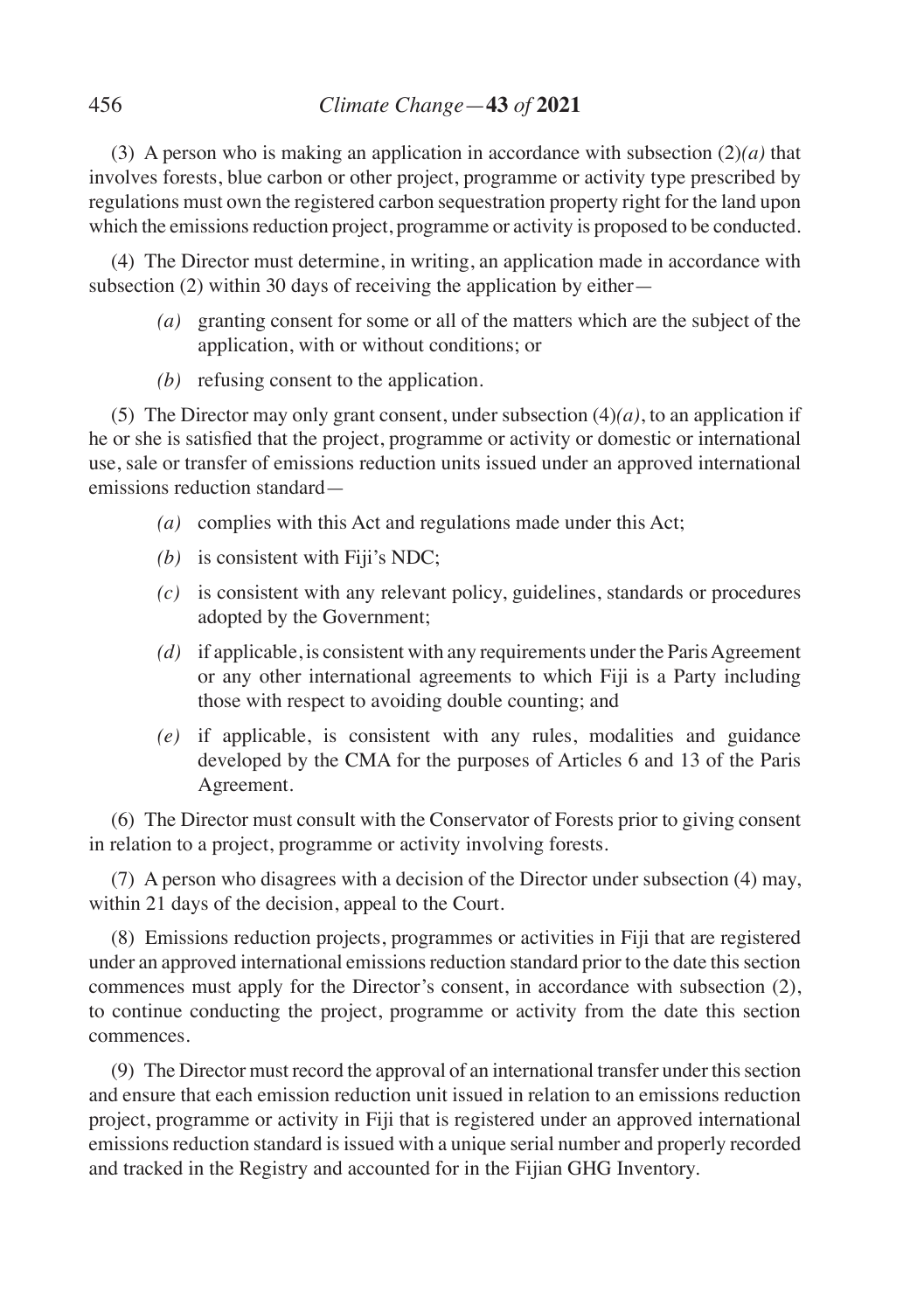(10) Subsection (9) applies to projects, programmes or activities that were registered under an approved international emissions reduction standard both prior to and after the commencement of this section.

#### *Conversion of emission reduction units generated in Fiji under international emissions reduction standards to Fijian Mitigation Outcome Units*

**56.**—(1) The proponent of an emissions reduction project, programme or activity in Fiji that is registered under an approved international emissions reduction standard may apply to the Director for the Director's consent for the proponent to convert any or all of the emission reduction units issued in relation to the project, programme or activity to Fijian Mitigation Outcome Units.

- (2) The application must nominate—
	- *(a)* the applicable approved international emissions reduction standard;
	- *(b)* the emissions reduction project, programme or activity;
	- *(c)* the number of emission reduction units that the proponent is proposing to cancel from a foreign account;
	- *(d)* the number of Fijian Mitigation Outcome Units that represent an equal amount of emissions reductions to the emission reduction units that the proponent is proposing to cancel; and
	- *(e)* a Registry account number that Fijian Mitigation Outcome Units may be issued to.

(3) The Director must determine, in writing, the application within 60 days of receiving the application by either—

- *(a)* granting consent to the application, with or without conditions; or
- *(b)* refusing consent to the application.

(4) The Director may only grant consent to the application if he orshe issatisfied that—

- *(a)* there will be no double-counting of emissions reductions;
- *(b)* the emissions reductions represented by the number of emission reduction units nominated in the application for cancellation are equal to the emissions reductions represented by the number of Fijian Mitigation Outcome Units nominated in the application for issuance; and
- *(c)* in the case of an emissions reduction project, programme or activity that involves forests, blue carbon or other project, programme or activity type prescribed by regulations made under this Act, the proponent holds the carbon sequestration property entitlement.

(5) A person who disagrees with a decision of the Director under subsection (3) may, within 21 days of the decision, appeal to the Court.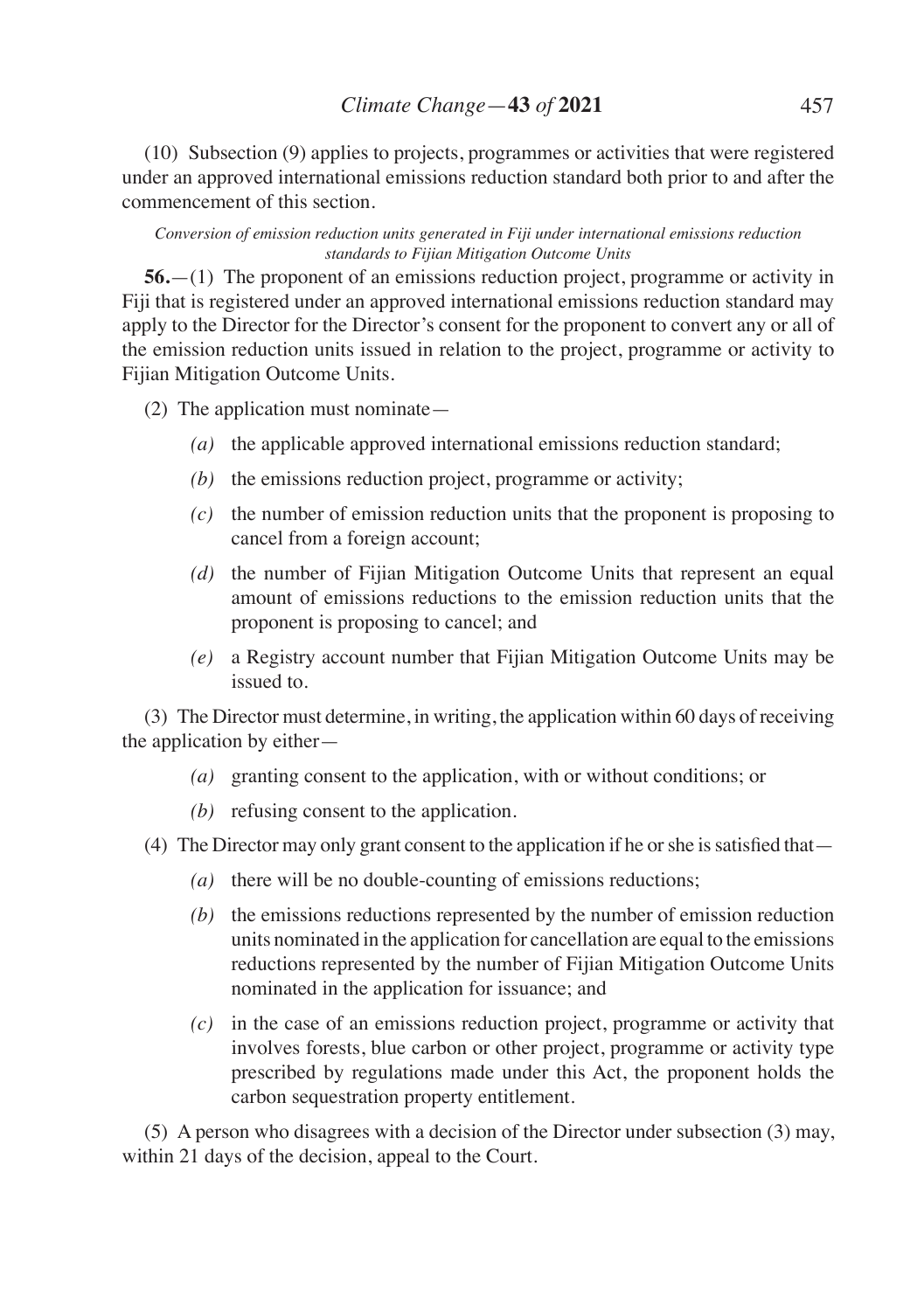(6) If the Director grants consent to the application, the Director must immediately issue a conversion statement to the proponent which sets out—

- *(a)* the number of emission reduction units issued for the nominated project, programme or activity that must be cancelled from a foreign account; and
- *(b)* the equivalent number of Fijian Mitigation Outcome Units that will be issued to the nominated Registry account.

(7) The proponent must provide evidence to the Director of the cancellation of the number of emission reduction units set out in the conversion statement.

(8) As soon as practicable after the Director receives evidence of the cancellation of the number of emission reduction units set out in the conversion statement from a foreign account, the Director must issue the number of Fijian Mitigation Outcomes Units set out in the conversion statement to the nominated Registry account.

### *Emissions reduction projects, programmes and activities for the purposes of Article 6 of the Paris Agreement*

**57.**—(1) A person who registers, conducts or otherwise operates an emissions reduction project, programme or activity in Fiji for the purposes of Article 6 of the Paris Agreement without the consent of the Director commits an offence and is liable on conviction to a fine not exceeding \$750,000.

(2) For the avoidance of doubt, subsection (1) only applies to an emissions reduction project, programme or activity in Fiji—

- *(a)* to the extent that the project, programme or activity is registered, conducted or otherwise operated for the purposes of Article 6 of the Paris Agreement; and
- *(b)* if a project, programme or activity was first registered and conducted for purposes other than Article 6 of the Paris Agreement, including as a Fijian Emissions Reduction Project, Programme or Activity in accordance with this Act, subsection (1) will only apply from the date the project, programme or activity was registered, conducted or otherwise operated for the purposes of Article 6 of the Paris Agreement.

(3) A person may apply to the Director for the Director's consent for the proponent to register, conduct or otherwise operate an emissions reduction project, programme or activity in Fiji for the purposes of Article 6 of the Paris Agreement.

(4) If the application involves forests, blue carbon or other project, programme or activity type prescribed by regulations made under this Act, the applicant must hold the carbon sequestration property right for the land on which the emissions reduction project, programme or activity is proposed to be conducted.

(5) The Director must determine, in writing, the application within 60 days of receiving the application by either—

*(a)* granting consent for some or all of the matters which are the subject of the application, with or without conditions; or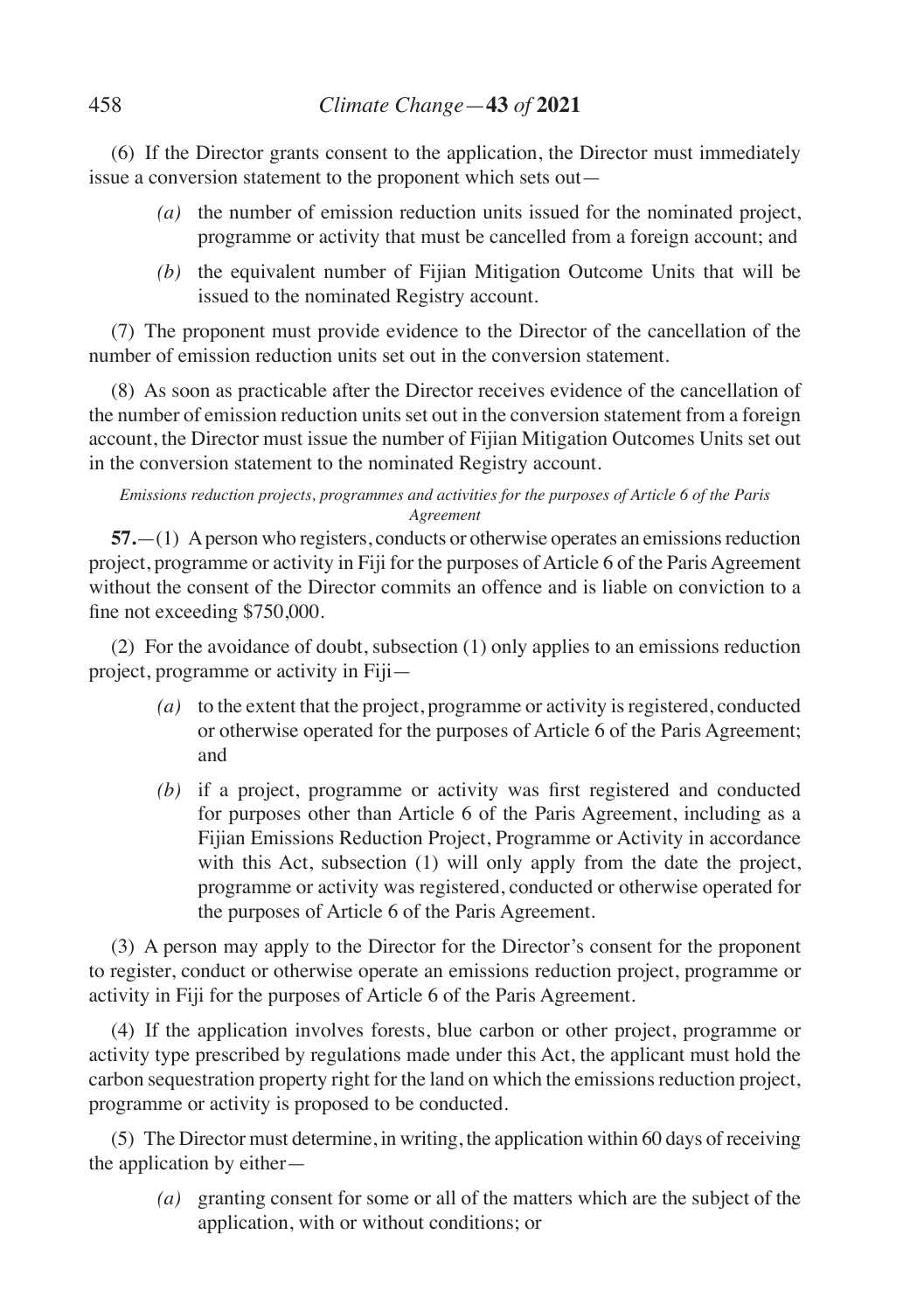*(b)* refusing consent to the application.

(6) The Director may only grant consent to the application if he or she is satisfied that the project, programme or activity—

- *(a)* complies with this Act and regulations made under this Act;
- *(b)* is consistent with Fiji's NDC, current carbon budget and the long term emissions reduction target;
- *(c)* is consistent with and will be accounted for in accordance with any rules, modalities and guidance developed by the CMA for the purposes of Articles 6 and 13 of the Paris Agreement; and
- *(d)* any emissions reduction units, including ITMOs, that are issued in relation to the project, programme or activity will be given a unique serial number and will be properly recorded and tracked in the Registry, or if the Registry is not yet operational, provision is made for the subsequent proper recording in the Registry.

(7) The Director must consult with the Conservator of Forests before giving consent in relation to a project, programme or activity involving forests.

(8) A person may, appeal the decision of the Director to the Court within 21 days of the decision.

(9) The Director must record the approval of a project, programme or activity under this section in the Registry, and give emissions reduction units, including ITMOs, issued in relation to an emissions reduction project, programme or activity approved under this section a unique serial number that allows them to be registered and tracked by the Registry.

(10) The Director may revoke the approval of a project, programme or activity under this section in circumstances where—

- *(a)* the Director becomes aware of false or misleading information provided to the Director in relation to the project, programme or activity;
- *(b)* the Director becomes aware of fraudulent or criminal conduct associated with the project, programme or activity or the units issued for the project, programme or activity; or
- *(c)* the project, programme or activity fails to meet requirements prescribed by regulations made under this Act for the purposes of this Part.

# *International transfer of Fijian Mitigation Outcome Units*

**58.**—(1) In accordance with this Act, the Director may develop standards and guidelines for the international transfer of Fijian Mitigation Outcome Units.

- (2) A person who, without the consent of the Director—
	- *(a)* transfers Fijian Mitigation Outcome Units to a foreign account; or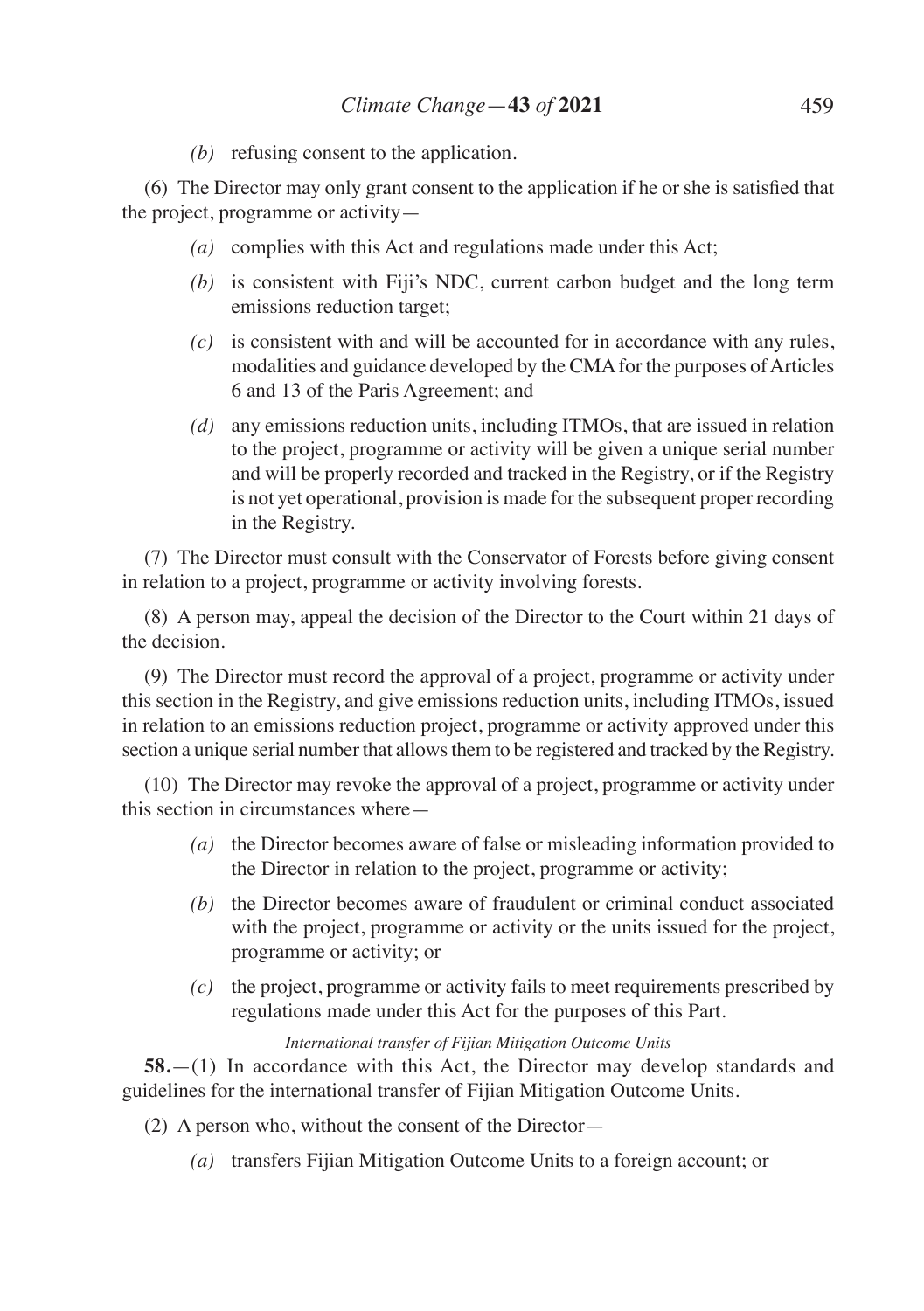*(b)* transfers Fijian Mitigation Outcome Units internationally and for the purposes of Article 6 of the Paris Agreement,

commits an offence and is liable on conviction to a fine not exceeding \$750,000.

- (3) A person may apply to the Director for the international transfer of—
	- *(a)* Fijian Mitigation Outcome Units to a foreign account; or
	- *(b)* Fijian Mitigation Outcome Units for the purposes of Article 6 of the Paris Agreement.
- (4) The application must set out––
	- *(a)* the account number of the relevant Registry account held by the applicant; and
	- *(b)* such other information as is specified in the regulations.

(5) The Director must determine, in writing, the application within 30 days of receiving the application by either—

- *(a)* granting consent for some or all of the matters which are the subject of the application, with or without conditions; or
- *(b)* refusing consent to the application.

(6) The Director may only grant consent to an application if it is satisfied that the international transfer—

- *(a)* complies with this Act and any regulations made under this Act;
- *(b)* is consistent with Fiji's NDC;
- *(c)* is consistent with any policy, guidelines, standards or procedures adopted by the Government for the transfer and use of ITMOs and the international transfer of Fijian Mitigation Outcome Units in accordance with the Paris Agreement or any other international agreements to which Fiji is a Party including with respect to avoiding double counting; and
- *(d)* is consistent with and will be accounted for in accordance with any rules, modalities and guidance developed by the CMA for the purposes of Articles 6 and 13 of the Paris Agreement.

(7) A person may appeal the decision of the Director to the Court within 21 days of the decision.

(8) The Director must record the approval of an international transfer under this section in the Registry in accordance with this Act and any regulations made under this Act.

*Emissions reduction projects, programmes or activities that are not designed to generate emissions reduction units*

**59.** Nothing in this Part is intended to limit the ability of persons to undertake projects, programmes or activities that result in emissions reductions but are not designed to generate emissions reduction units.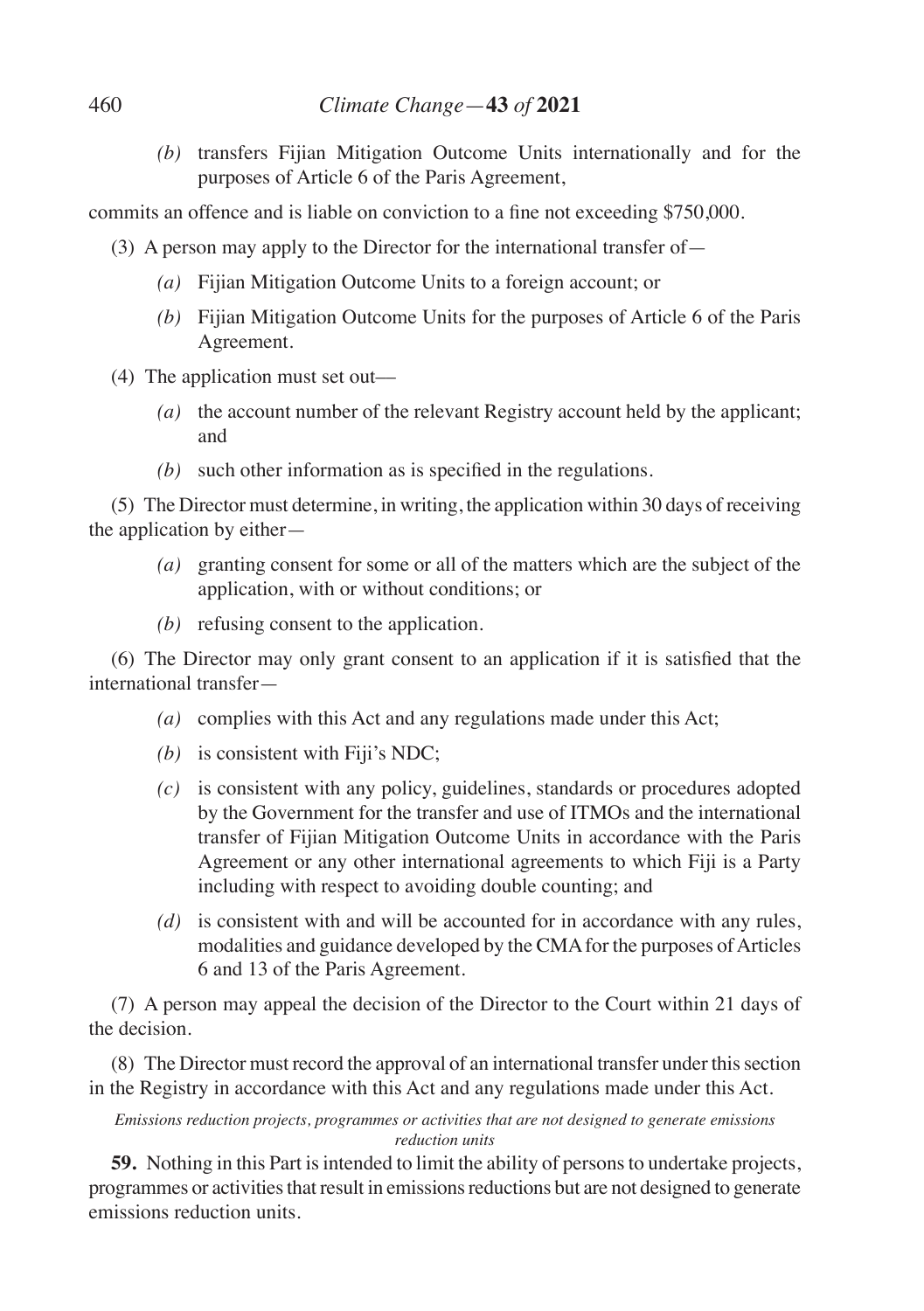# *Climate Change*—**43** *of* **2021** 461

### *Transactions under international REDD+ programmes*

**60.**—(1) Where the Government participates in any transaction under an international REDD*+* programme, the Minister is to be taken to have the authority of the person who owns the registered carbon sequestration property right under section 45(2) to sell and transfer all carbon sequestered by the forest including in the form of emissions reductions, Fijian Mitigation Outcome Units or carbon sequestration resulting from that programme provided that—

- *(a)* the Minister has the prior and informed consent of the iTaukei Land Trust Board, if applicable;
- *(b)* the Minister has the prior and informed consent of any other person who owns the registered carbon sequestration property right with respect to the land that is included in the proposed REDD+ transaction, if applicable;
- *(c)* the Government compensates the iTaukei Land Trust Board, if applicable, and any other landowner with forest carbon or person who owns a registered carbon sequestration property right included in the transaction under an approved benefits sharing plan;
- *(d)* the Minister has considered the market value of the emissions reductions or Fijian Mitigation Outcome Units at the time of evaluating the proposed transaction and the impact such a transaction will have on Fiji's NDC; and
- *(e)* any other necessary arrangements with the landowner and person who owns the registered carbon sequestration property right under section 45(2) are entered into.

(2) The Minister responsible for forests, in consultation with the Minister responsible for lands, may approve a benefit sharing plan for any transaction under international REDD+ programmes.

- (3) The benefit sharing plan must—
	- *(a)* take into consideration matters raised by landowners, person who own the registered carbon sequestration property right under section 45(2), communities and other stakeholders in response to public consultations on the plan;
	- *(b)* equitably and transparently recognise and reward landowners, person who own the registered carbon sequestration property right under section 45(2), communities and other stakeholders for their contribution to the emissions reductions achieved under the programme, including women and minority groups;
	- *(c)* clearly identify the beneficiaries of the plan;
	- *(d)* establish a mechanism for the distribution of payments for verified emissions reductions; and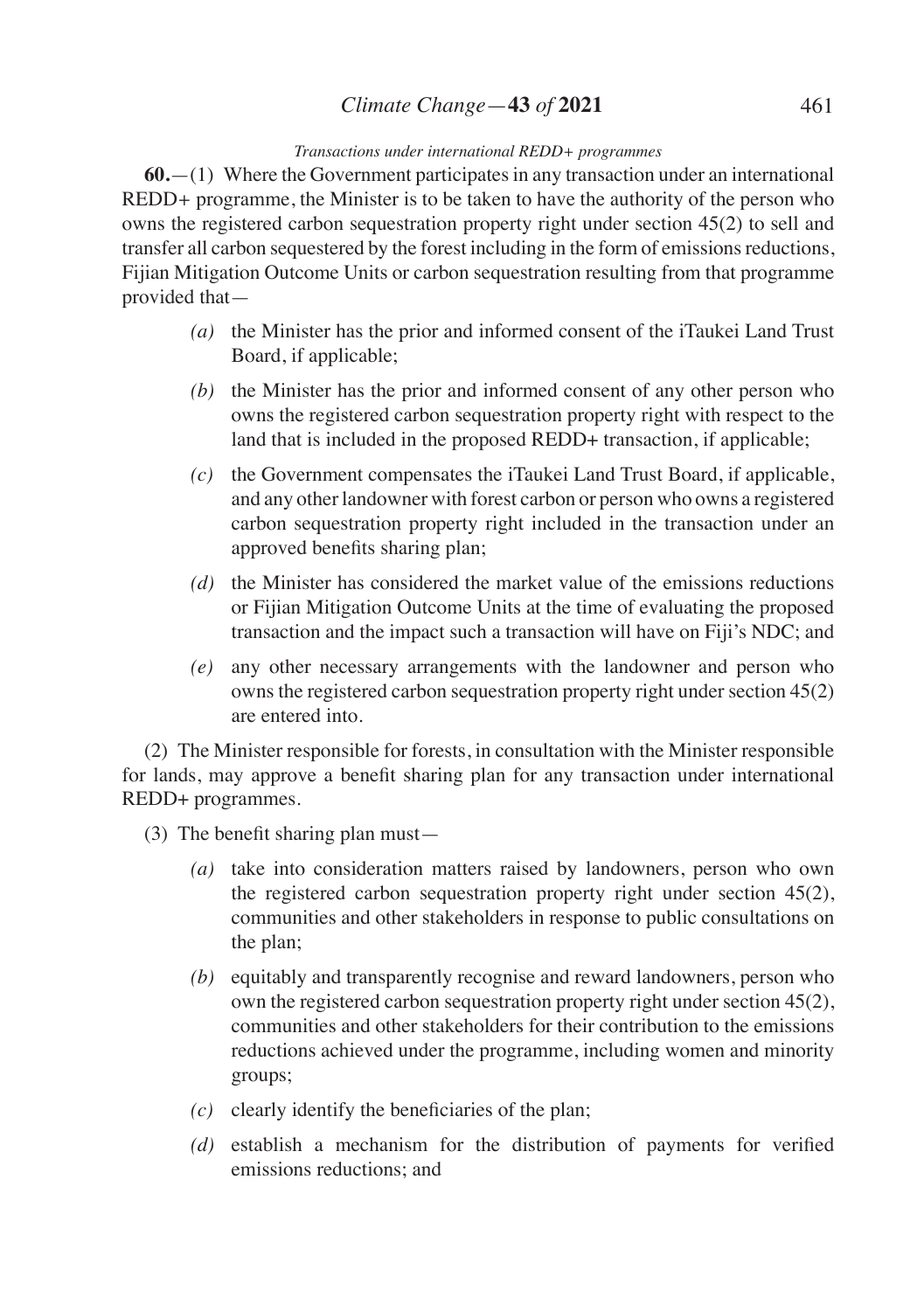# 462 *Climate Change*—**43** *of* **2021**

*(e)* identify the nature of the benefits to be distributed under the plan, including whether they are monetary or non-monetary benefits.

(4) Notwithstanding any other provisions in this Act, any transaction carried out in accordance with this section is to be carried out on terms agreed between the parties to the transaction, provided that any such transactions are recorded and accounted for in the Registry.

## *Fijian Registry*

**61.**—(1) This section establishes the Fijian Registry.

- (2) The Director must keep and maintain the Registry by electronic means.
- (3) The Director must make the Registry publicly accessible online.
- (4) The purposes of the Registry are as follows—
	- *(a)* to be a registry for emissions reduction projects, programmes and activities;
	- *(b)* to be a registry for Fijian Mitigation Outcome Units;
	- *(c)* to be a registry for emissions reduction units issued under an approved international emissions reduction standard in relation to an emissions reduction project, programme or activity in Fiji; and
	- *(d)* to be Fiji's national registry for any incoming ITMOs from another country or outgoing Fijian Mitigation Outcome Units to another country.

(5) An account kept in the name of a person is to be known as a Registry account of the person.

(6) Each Registry account is to be identified by a unique number, to be known as the account number of the Registry account.

(7) The Director must publish the following information on the Registry as soon as practicable after the end of each financial year—

- *(a)* the total number of Fijian Mitigation Outcome Units issued in respect of each Fijian Emissions Reduction Project, Programme and Activity for that financial year;
- *(b)* the total number of ITMOs or other emissions reduction units issued in relation to each project in Fiji that is operated for the purposes of Article 6 of the Paris Agreement for that financial year; and
- *(c)* the total number of emissions reduction units issued in accordance with approved international emissions reduction standards in relation to projects in Fiji for that financial year.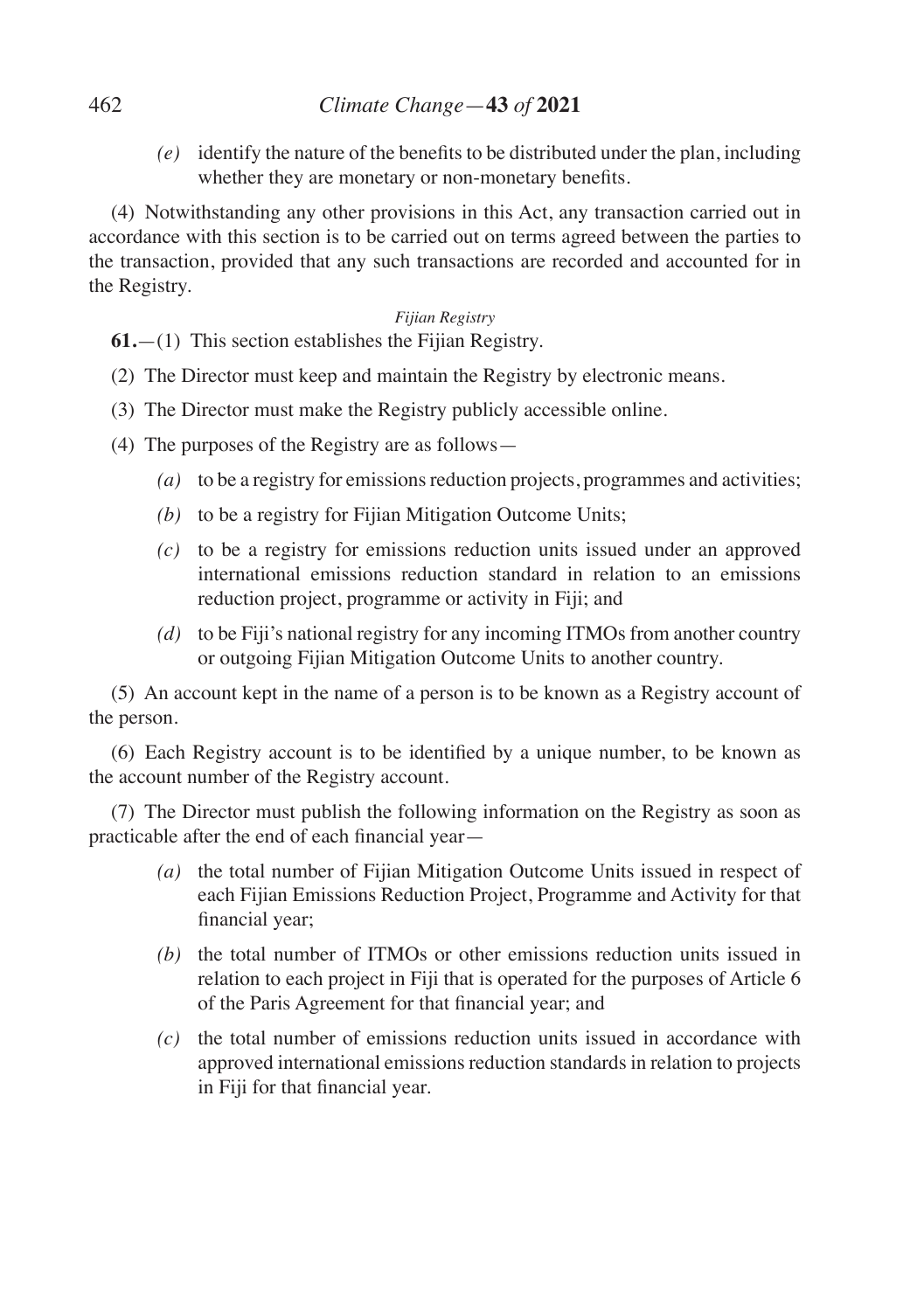# *Climate Change*—**43** *of* **2021** 463

### *Information-gathering powers*

**62.**—(1) If the Director believes on reasonable grounds that a person has information or a document that is relevant to the operation of this Part or the associated provisions, the Director may, by written notice given to the person, require the person—

- *(a)* to give to the Director, within the period and in the manner and form specified in the notice, any such information; or
- *(b)* to produce to the Director, within the period and in the manner specified in the notice, any such documents.

(2) A person who does not comply with a requirement under subsection (1) within the period specified in the notice to the extent that the person is capable of doing so commits an offence and is liable on conviction to a fine not exceeding \$750,000.

### *Audits*

**63.** If a person is, or has been, the proponent of an emissions reduction project, programme or activity in Fiji and the Director has reasonable grounds to suspect that the person has contravened, is contravening, or is proposing to contravene, this Part or the associated provisions, the Director may, by written notice given to the person, require the person to appoint an independent auditor to—

- *(a)* carry out an audit on one or more aspects of the person's compliance with this Part or the associated provisions;
- *(b)* give the person a written report setting out the results of the audit;
- *(c)* give the Director a copy of the audit report on or before the day specified in the notice.

## *Fraudulent conduct*

**64.**—(1) If a person is convicted of an offence relating to fraudulent conduct in Fiji, and the Court is satisfied that the person was issued emissions reduction units, and the issue of those units was directly or indirectly attributable to the commission of the offence, the Court may order the person to cancel a specified number of emissions reduction units by a specified time.

(2) The number of emissions reduction units that the Court orders a person to cancel must not exceed those issued to the person that were directly or indirectly attributable to the commission of the offence.

# PART 11—CLIMATE CHANGE ADAPTATION AND RESILIENT DEVELOPMENT

## *Climate change is a threat to the rights and freedom of Fijians*

**65.** This Act recognises that climate change is a threat to the rights and freedoms recognised in Chapter 2 of the Constitution, and in particular—

- *(a)* the right to a clean and healthy environment;
- *(b)* the right to adequate food and water;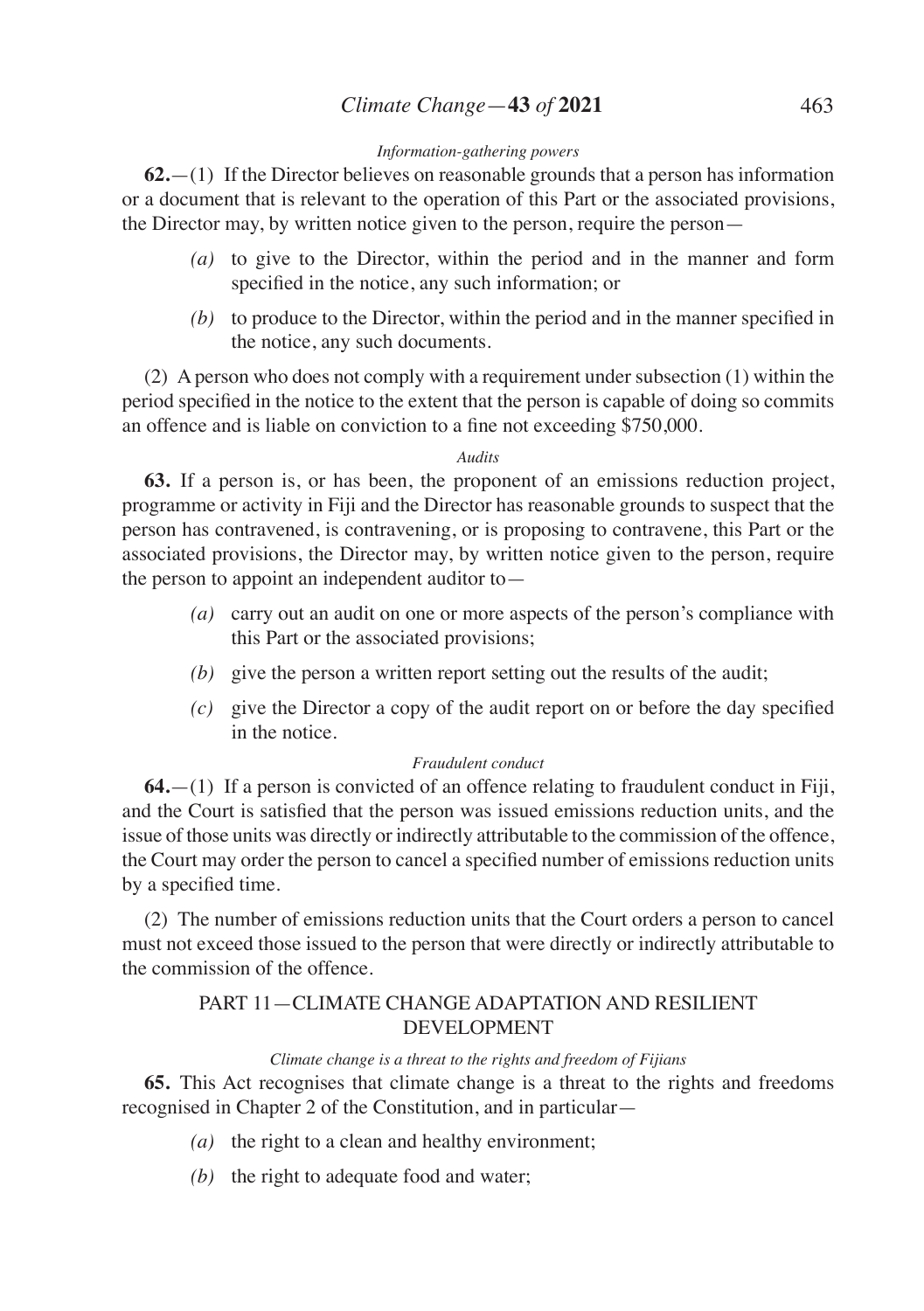- *(c)* the right to health;
- *(d)* the rights of children and persons with disabilities;
- *(e)* the right to housing and sanitation; and
- *(f)* the right to reasonable access to transportation.

*National Adaptation Plan Steering Committee*

**66.**—(1) This section establishes the National Adaptation Plan Steering Committee.

(2) The governance, membership, operation, frequency of meetings and reporting procedures of the NAP Steering Committee must be in accordance with the NAP Steering Committee Terms of Reference.

(3) The Minister must promote gender balance when appointing members of the NAP Steering Committee.

(4) The NAP Steering Committee must meet as and when instructed by the Minister or at least every 5 years for the purpose of reviewing the NAP and performing any other functions prescribed by regulations made under this Act.

#### *National Adaptation Plan*

**67.**—(1) The NAP Steering Committee must prepare successive NAPs, that may address—

- *(a)* comprehensive risk management;
- *(b)* water resources;
- *(c)* agriculture, forestry, fishing and aquaculture;
- *(d)* ecosystems and biodiversity;
- *(e)* transportation and communication infrastructure;
- *(f)* land-use planning and urban development;
- *(g)* health and public health infrastructure;
- *(h)* marine and terrestrial pollution reduction objectives;
- *(i)* adaptation and mitigation co-benefits resulting from environmental conservation activities;
- *(j)* natural resource management measures that support and enhance local livelihoods;
- *(k)* climate information management and services, including the capacity to generate, manage, disseminate and use climate change information;
- *(l)* resource mobilisation, including the accumulation and coordination of financial and non-financial resources during the design, implementation and monitoring of adaptation measures as well as any associated capacity building;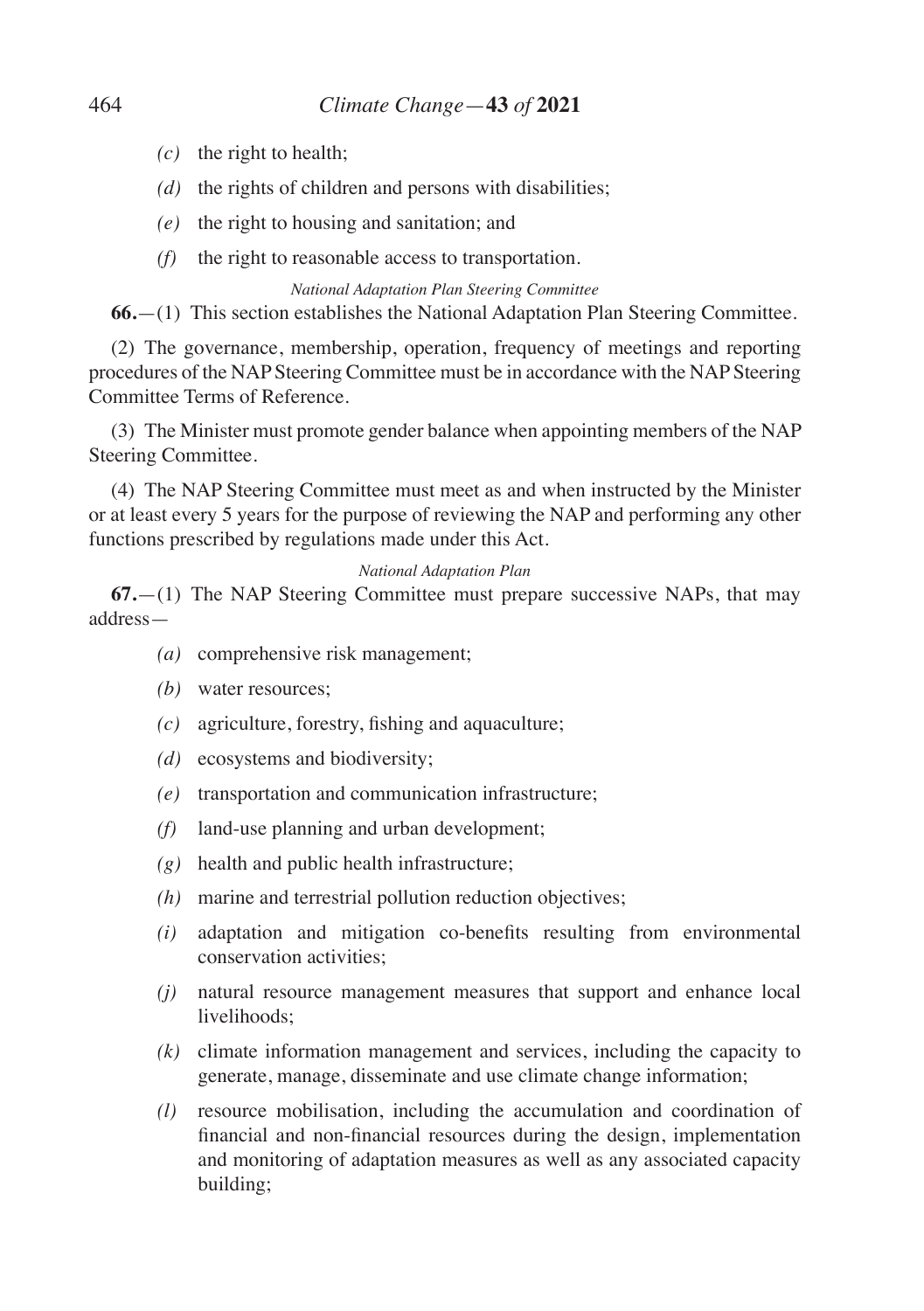- *(m)* climate change awareness and knowledge, including enhancing understanding of climate change by increasing the flow of climate information to relevant adaptation stakeholders;
- *(n)* horizontal integration, including the mainstreaming of climate change issues into national-level development planning processes so that they are suitably climate-informed; and
- *(o)* vertical integration, including the integration of environmental and climate risk into sub-national development planning processes.

(2) The NAP Steering Committee, when developing and reviewing successive NAPs, must conduct public consultations in a manner that encourages the participation of a diverse range of stakeholders, including the private sector, civil society organisations, youth organisations or representatives, and vulnerable and at-risk groups and communities.

(3) The NAP Steering Committee, in developing, reviewing and updating successive NAPs, is to be informed by—

- *(a)* the objectives, principles, rights, powers and obligations established under this Act;
- *(b)* the rights and freedoms recognised in Chapter 2 of the Constitution, and in particular those rights listed in section 65;
- *(c)* the data collated and submitted by the Minister, the Director and the Division in satisfaction of monitoring and reporting requirements under the Convention, the Paris Agreement, the Convention on Biological Diversity and any voluntary reporting in relation to the SDGs;
- *(d)* the best available scientific knowledge about climate change impacts and adaptation, including relevant information published by the IPCC;
- *(e)* any integrated risk scenarios developed in accordance with this Act;
- *(f)* technology and technological innovations relevant to climate change adaptation;
- $(g)$  economic circumstances, in particular the likely impact of the NAP on-
	- (i) the economy;
	- (ii) the maintenance of competition in particular sectors of the economy;
	- (iii) small and medium enterprises;
	- (iv) employment opportunities; and
	- (v) the socio-economic well-being of any segment or part of the population;
- *(h)* social circumstances, in particular the likely impact of strategies and policies on the marginalised and disadvantaged communities;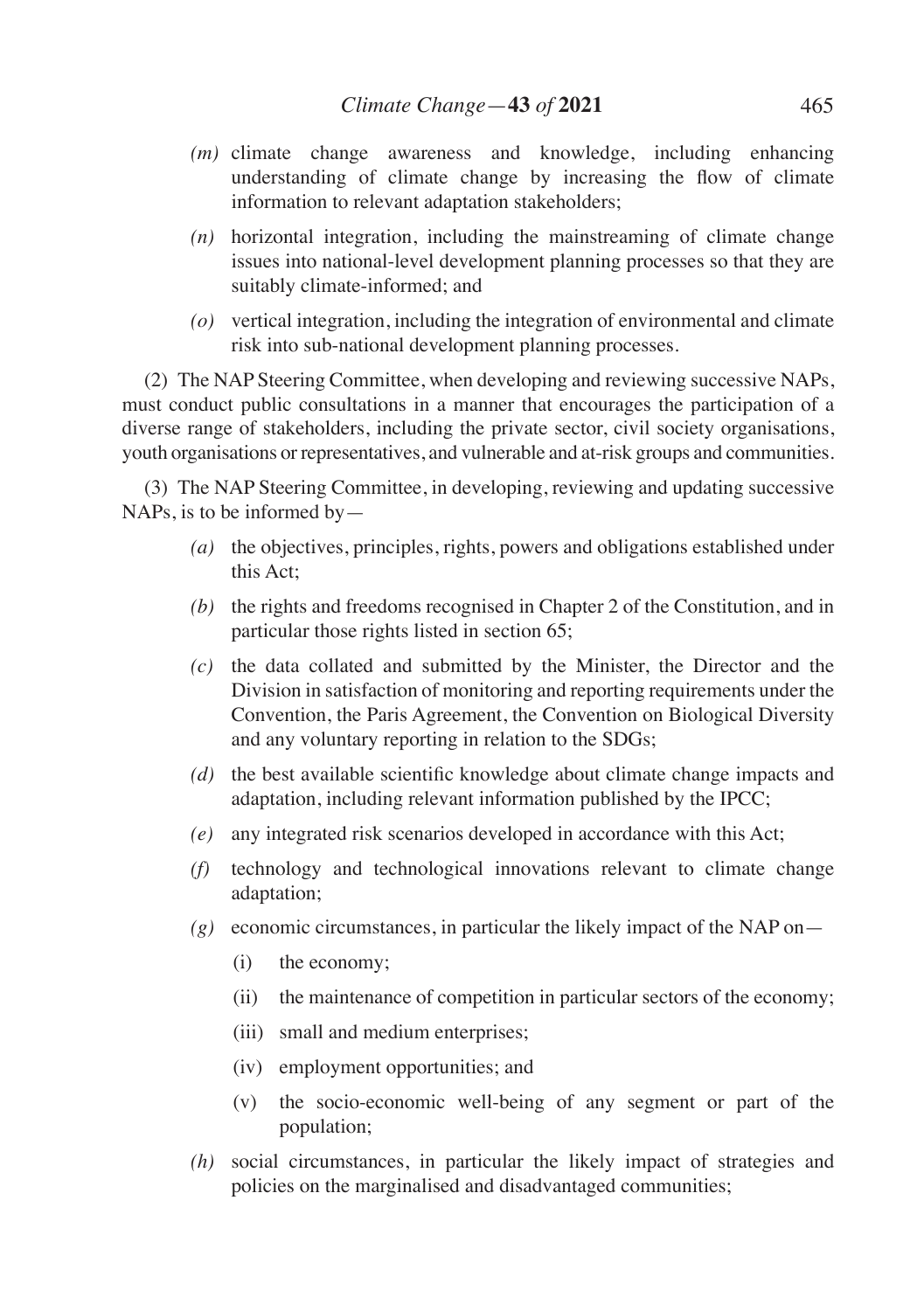- *(i)* fiscal impacts especially in relation to the avoidance of future costs;
- *(j)* environmental circumstances, in particular the likely impact of the NAP on land and ocean biodiversity and ecosystem services;
- *(k)* international law and policy relating to climate change;
- *(l)* traditional knowledge of all Fijians relating to climate change adaptation; and
- *(m)* matters raised during public consultations conducted for the purpose of this section.

(4) The NAP Steering Committee may call upon relevant technical expertise from within the civil service or independent experts appointed in accordance with section  $9(1)(d)$  to support committee meetings and form technical working groups as needed to progress decision-making.

(5) The NAP Steering Committee may convene consultative groups or national stakeholder workshops involving government, non-government, private sector, civil society and youth representatives, and representatives from vulnerable and at-risk groups and communities, to inform both the review of progress under the NAP and the development of revised actions.

(6) The NAP Steering Committee must prepare—

- *(a)* a report for the Minister outlining the findings of the review of the NAP and contains recommendations for how the NAP should be updated; and
- *(b)* an updated NAP in accordance with the recommendations in the report prepared in accordance with paragraph *(a)*.

(7) The Minister must consider the recommendations of the NAP Steering Committee when deciding whether or not to approve the updated NAP and must publish reasons for any failure to adopt a recommendation of the NAP Steering Committee.

(8) The Director must make the updated NAP and the reports of the NAP Steering Committee publicly available online, including on the Information Platform.

*Minister has the power to introduce and implement regulations, policies, measures, adptation planning processes and actions*

**68.**—(1) The Minister has the power to introduce and implement regulations, policies, measures, adaptation planning processes and actions with the purpose of increasing Fiji's resilience to climate change and ability to adapt to climate change.

(2) The Minister must have regard to the following factors when making and implementing regulations, policies, measures, adaptation planning processes and actions under subsection (1)—

*(a)* the objectives and principles of this Act; and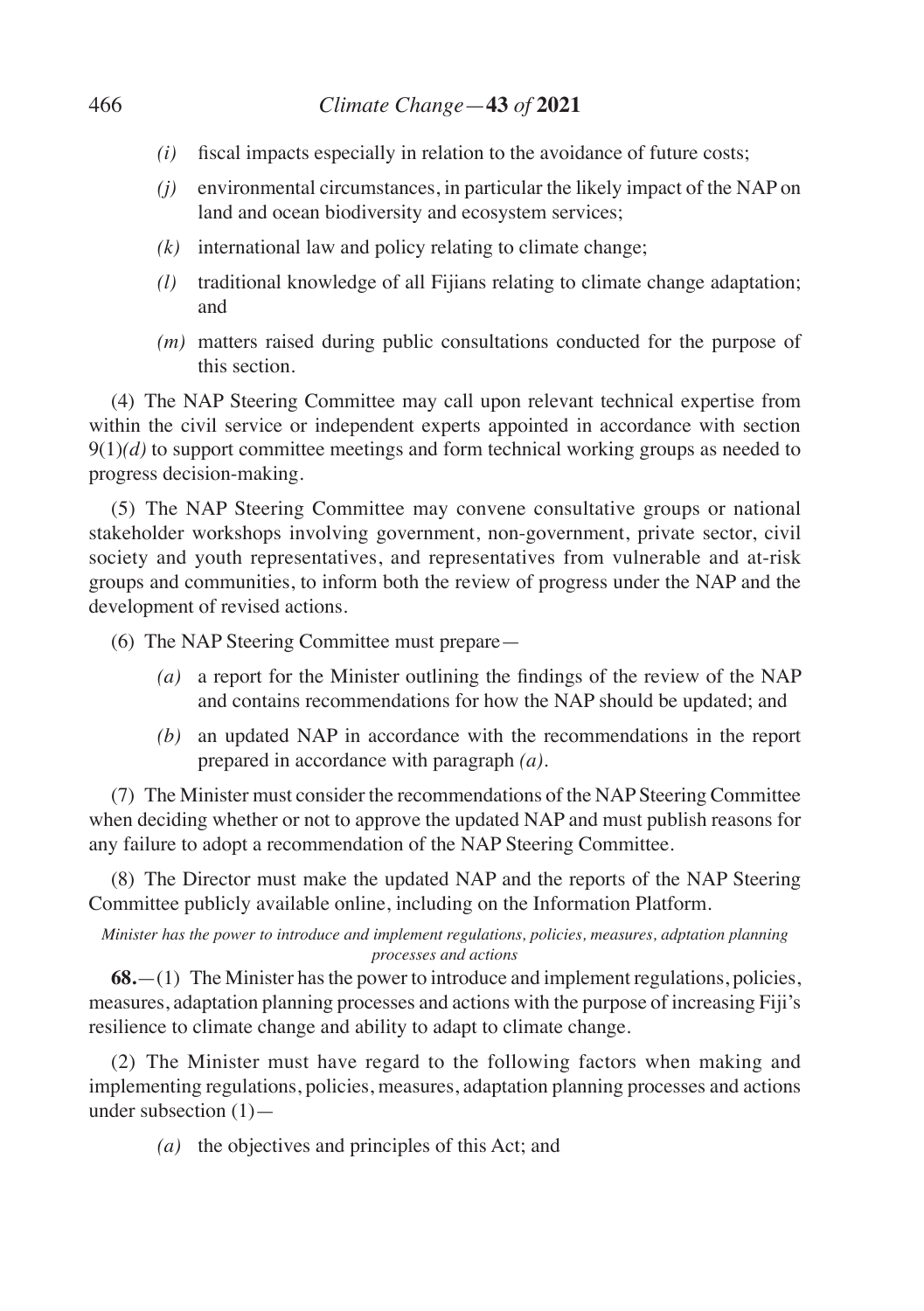*(b)* the alignment of the regulations, measures, adaptation planning processes or actions with Fiji's current National Development Plan, NDC, NCCP and NAP.

(3) The Director must record any regulations, policies, measures, adaptation planning processes and actions implemented in accordance with this section on the Adaptation Registry.

### *Integrated risk scenarios*

**69.**—(1) The Director, in consultation with the Fiji Meteorological Service and other relevant stakeholders, may build or commission work to consider, analyse and consult upon interdisciplinary information, data, trends and projections that can be integrated to produce intelligence on potential future risk scenarios.

(2) These integrated risk scenarios must—

- *(a)* model the potential and projected physical impacts of climate change as well as the way these impacts interact with other projected risks and socioeconomic factors and considerations over different time horizons;
- *(b)* support national, sub-national and localised vulnerability, exposure and sensitivity assessments as required; and
- *(c)* assist efforts to assess adaptive management options, conduct thresholds analysis and improve capacity for system-based approaches to achieving resilient development objectives.

(3) Integrated risk scenarios must be developed based on the best available scientific knowledge about climate change, including relevant information published by the IPCC, and the NAP.

(4) The Director must present any integrated risk scenarios to the Committee and make them publicly available online, including on the Information Platform.

## *Audit of public infrastructure and physical assets*

**70.**—(1) The Minister may, in close co-ordination with relevant ministries and State entities, conduct an audit of existing public infrastructure and physical assets that are at risk from climate change, including—

- *(a)* any applicable infrastructure or asset management strategies;
- *(b)* the value of public infrastructure and physical assets, including the accounting value and the replacement value;
- *(c)* the features of infrastructure and physical assets that influence its level of vulnerability; and
- *(d)* the extent to which infrastructure and physical assets are climate resilient, including physical, social and environmental resilience to the impacts of climate change, with reference to any integrated risk scenarios developed in accordance with this Act.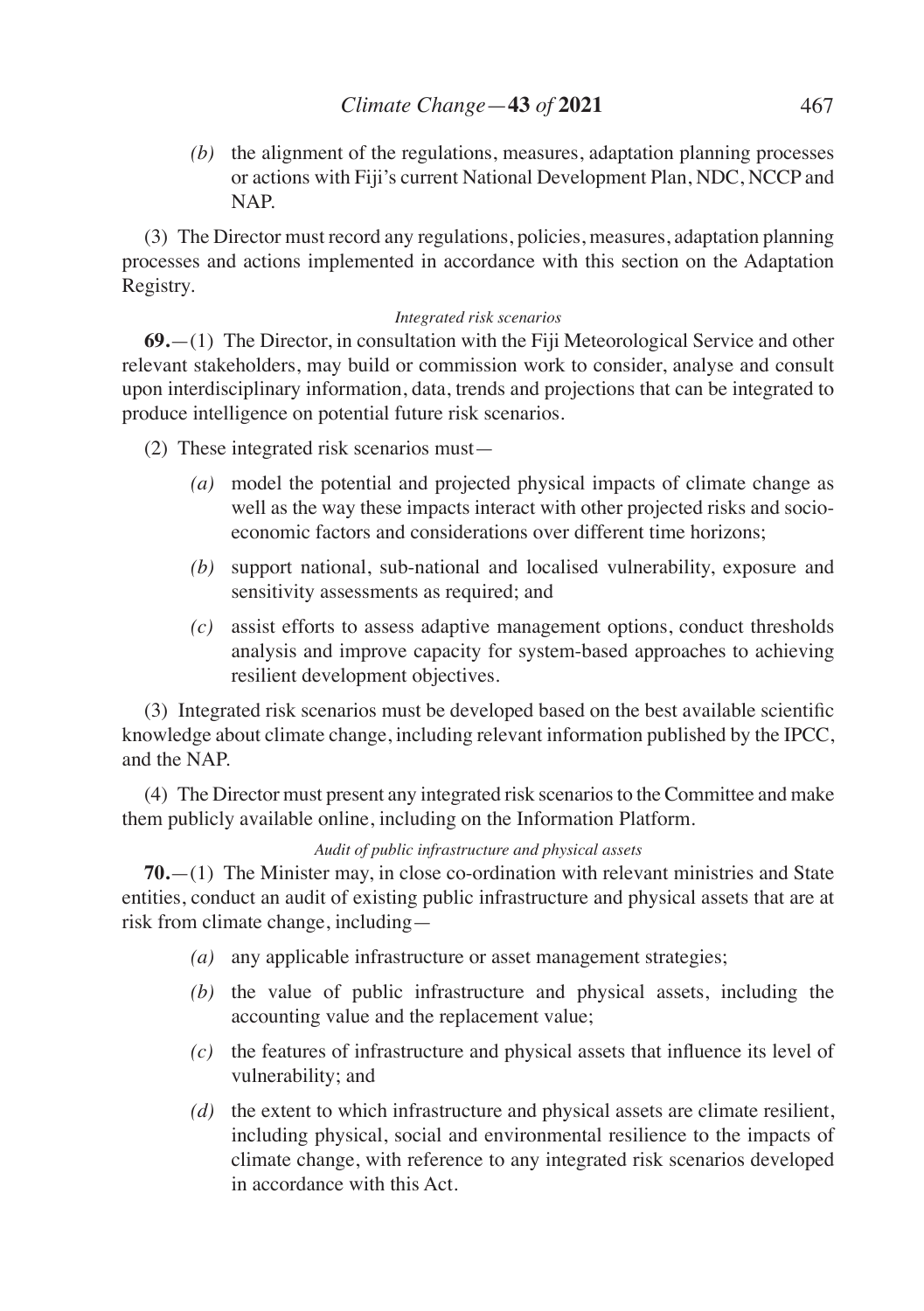(2) The Minister may maintain a register of all existing public infrastructure and physical assets which records the data collected by the audit conducted in accordance with subsection (1) and any repairs carried out on public infrastructure and physical assets for the purpose of increasing resilience to the impacts of climate change.

### *Climate resilient buildings and infrastructure*

**71.**—(1) In addition to sections 19, 22 and 23, all ministers, State entities and other persons making decisions relating to proposals for new infrastructure must––

- *(a)* direct that a climate risk and resilience assessment be conducted on the proposal with reference to any integrated risk scenarios developed in accordance with this Act and other relevant risk scenarios;
- *(b)* consider the climate risk and resilience assessment prepared in accordance with paragraph *(a)* when deciding whether or not to approve the proposal; and
- *(c)* make a decision to approve or not approve the proposal that promotes and is consistent with the climate risk and resilience assessment prepared in accordance with paragraph *(a)*.

(2) For the avoidance of doubt, proposals for new infrastructure include proposals for infrastructure that must be replaced due to the impacts of natural disasters and the adverse impacts of climate change.

(3) The Minister, in consultation with the Committee, must prepare and issue guidelines on how climate risk and resilience assessments are to be conducted in accordance with this section.

## *National Building Code*

**72.**—(1) The Minister responsible for health, with the assistance of the Director and the Minister responsible for infrastructure as required, must review and if necessary amend the content, expand the scope and scale up the implementation and enforcement of the National Building Code immediately upon the commencement of this section and every 5 years thereafter for the purpose of increasing the climate resilience of Fiji's buildings and the alignment of the National Building Code with the objectives and principles of this Act.

(2) The Minister responsible for health, in reviewing and amending the National Building Code, must take into consideration—

- *(a)* the objectives and principles of this Act, in particular the objective to provide for the implementation, operation and administration of regulations, measures and actions that build climate resilience and enhance adaptive capacity to the impacts of climate change, with respect to Fiji's communities, built environment and ecosystems; and
- *(b)* the mitigation and adaptation objectives expressed in the National Development Plan, NDC, NCCP, NAP and any other relevant policy instruments.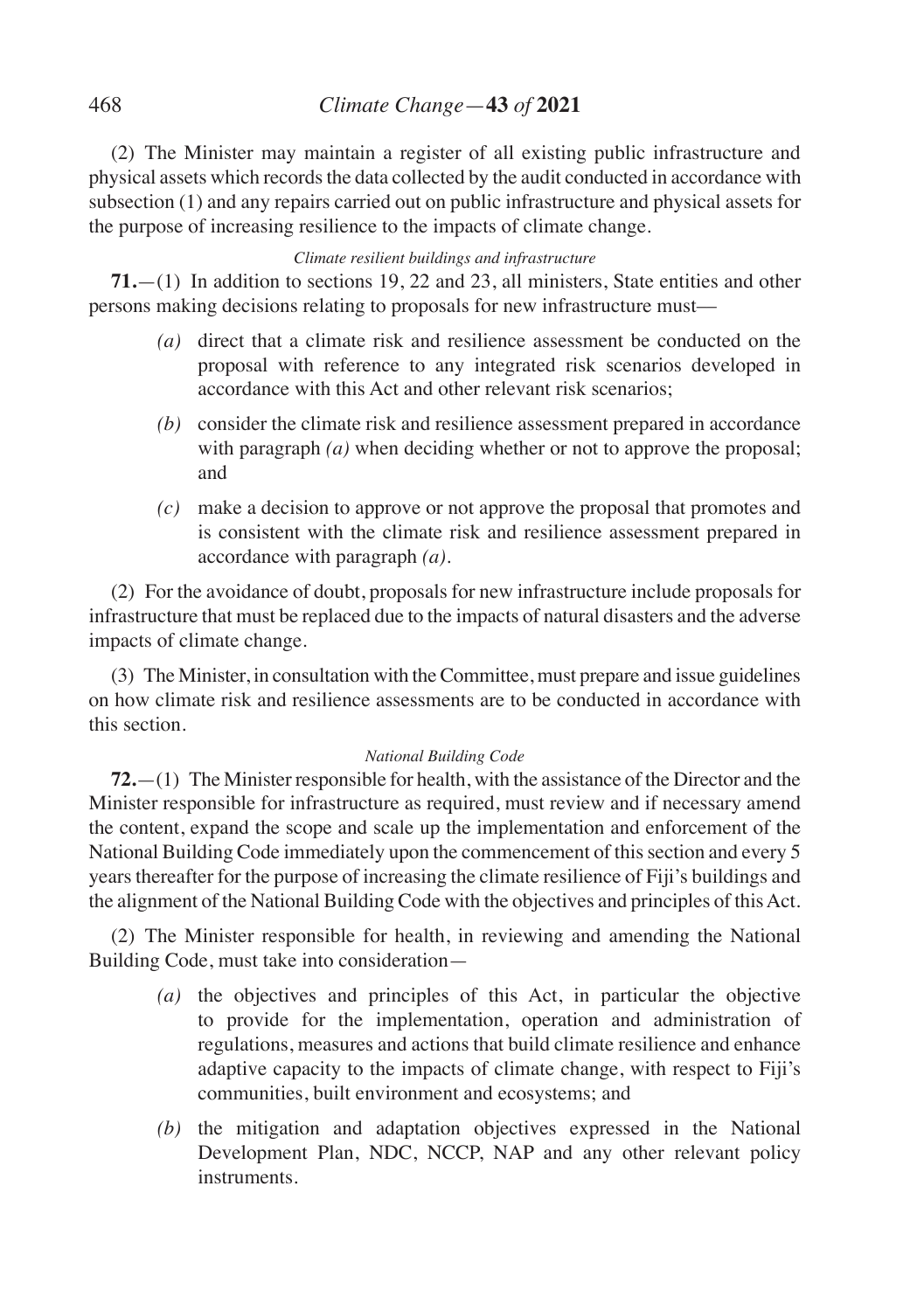#### *Fijian Adaptation Registry*

**73.**—(1) This section establishes the Fijian Adaptation Registry.

(2) The Director must keep and maintain the Adaptation Registry.

(3) The Adaptation Registry is to be maintained by electronic means and publicly accessible online.

(4) The purpose of the Adaptation Registry is to be a registry for adaptation projects in Fiji.

#### *Voluntary reporting on adaptation projects*

**74.**—(1) A person who implements an adaptation project in Fiji may provide reports to the Director.

(2) The report may include—

- *(a)* a description of the project;
- *(b)* the social, economic and environmental benefits of the project;
- *(c)* the contribution of the project to objectives set out under the NAP or the SDGs; and
- *(d)* the verified outcomes of the project.

(3) If the Director considers that the report is in relation to an adaptation project in Fiji, the Director must register the Project and publish the report on the Adaptation Registry.

## PART 12—CLIMATE DISPLACEMENT AND RELOCATION

#### *Fijian Taskforce on the Relocation and Displacement of Communities Vulnerable to the Impacts of Climate Change*

**75.**—(1) This section establishes the Fijian Taskforce on the Relocation and Displacement of Communities Vulnerable to the Impacts of Climate Change.

(2) The governance, membership, operation, frequency of meetings and reporting procedures of the Fijian Taskforce on Relocation and Displacement must be in accordance with the Fijian Taskforce on Relocation and Displacement's Terms of Reference.

#### *Fijian Planned Relocation Guidelines*

**76.**—(1) The Minister, with the assistance of the Fijian Taskforce on Relocation and Displacement, must prepare successive Fijian Planned Relocation Guidelines.

(2) The Minister, with the assistance of the Fijian Taskforce on Relocation and Displacement, must operationalise the Fijian Planned Relocation Guidelines through developing standard operating procedures which enable pro-active processes for addressing the risk of climate and disaster driven displacement.

(3) The Minister, with the assistance of the Fijian Taskforce on Relocation and Displacement, must review and amend the Fijian Planned Relocation Guidelines and the standard operating procedures when the Minister considers necessary.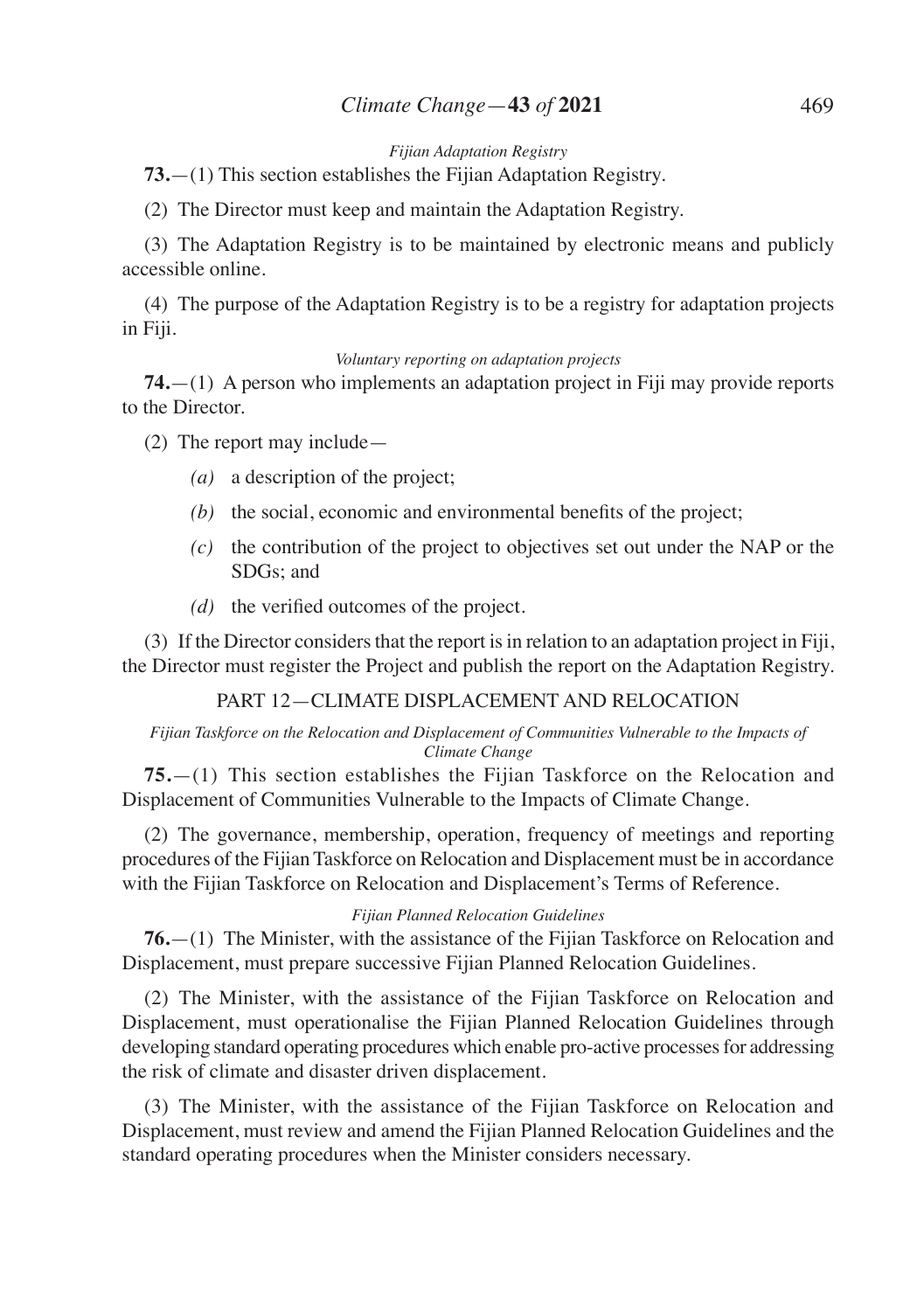# 470 *Climate Change*—**43** *of* **2021**

### *Relocation of at-risk communities*

**77.**—(1) The Minister, with the support of the Fijian Taskforce on Relocation and Displacement, is responsible for relocating and supporting at-risk communities in accordance with the following objectives—

- *(a)* to allow for the orderly, respectful and dignified relocation of at-risk communities;
- *(b)* to provide for a minimum standard of protection and assistance to persons at risk of, or affected by, disasters and climatic change, including the most vulnerable persons and taking into consideration the special needs and circumstances of persons living with disabilities, the elderly, sick, women and children;
- *(c)* for planned relocations, provide a coordination mechanism to enable all affected stakeholders to participate in decisions affecting communities;
- *(d)* to relocate at-risk communities only when other adaptation measures as set out in the NAP have been exhausted;
- *(e)* to relocate at-risk communities only with the full free and prior informed consent of the communities, following inclusive and gender responsive consultation and participatory processes;
- *(f)* to ensure that relocation sites—
	- (i) are on land that is least vulnerable to climate change impacts and capable of supporting the current and future needs of the at-risk community and any existing or host communities; and
	- (ii) have similar or better housing, infrastructure, social infrastructure and other social and financial support systems, employment opportunities than the community from which persons were relocated, and can meet the current and future sustainable development needs of both the existing or host community and the at-risk community that is to be relocated to that site;
- *(g)* if an at-risk community is relocated to land that supports existing communities, the rights and concerns of those existing or host communities are taken into account and respected;
- *(h)* where possible and desirable, infrastructure is relocated from the at-risk community to the relocation site;
- *(i)* relocation is to be non-discriminatory; and
- *(j)* the adoption of approaches which—
	- (i) are human-centred including prioritising community needs from the bottom up;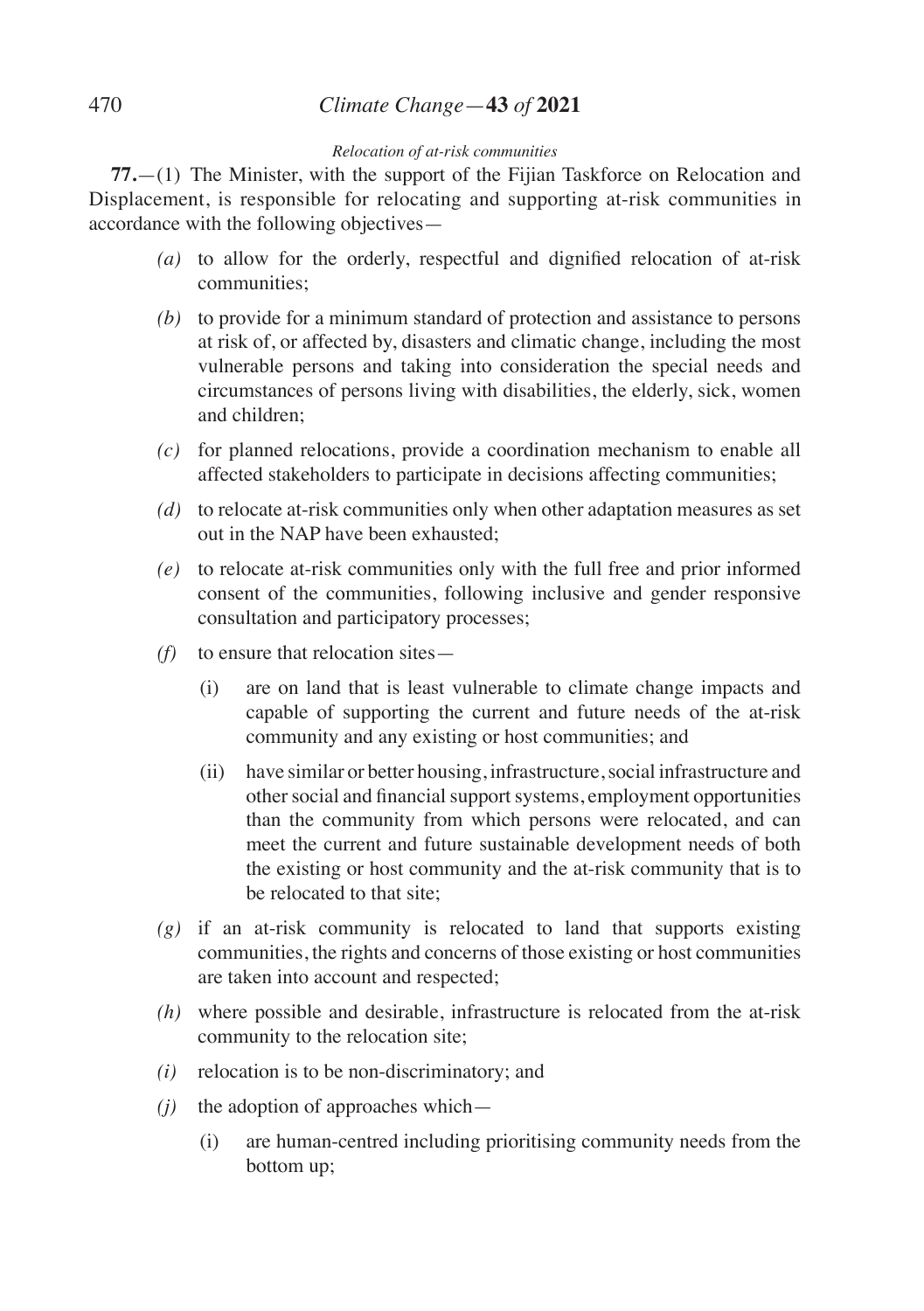- (ii) support the continuation of livelihoods;
- (iii) are human rights based; and
- (iv) are pre-emptive.

(2) Prior to the Minister making a decision on relocating at-risk communities, the Fijian Taskforce on Relocation and Displacement must—

- *(a)* consult affected persons or communities and communicate the rights of those persons or communities and the scientific and policy justification for the proposed relocation;
- *(b)* conduct a public hearing whereby the affected persons or communities have the right to legal representation; and
- *(c)* provide a record of all views raised during the consultations and public hearing to the Minister.

(3) When conducting consultations and public hearings, the Minister must encourage the participation of vulnerable persons or communities and ensure that their views are taken into account.

(4) When making a decision whether or not to relocate an at-risk community, the Minister must—

- *(a)* take into account all views raised during the consultations and public hearing;
- *(b)* take into account any recommendations of the Fijian Taskforce on Relocation and Displacement;
- *(c)* consider the availability of appropriate financial resources to facilitate relocation;
- *(d)* ensure that the decision is consistent with, and following the processes and requirements established under, the Fijian Planned Relocation Guidelines and any supporting standard operating procedures; and
- *(e)* ensure that the decision is consistent with the principles in subsection (1).

*Trust Fund for the Planned Relocation of Communities in Fiji that are adversely affected by climate change*

**78.** The Minister may use monies in the Climate Relocation of Communities Trust Fund established under section 3 of the Climate Relocation of Communities Trust Fund Act 2019 for the purposes of this Part.

### PART 13—OCEANS AND CLIMATE CHANGE

*Healthy oceans for a healthy climate*

- **79.** This Act recognises that—
	- *(a)* oceans are critical to the identity and livelihoods of the people of Fiji and the Pacific island peoples;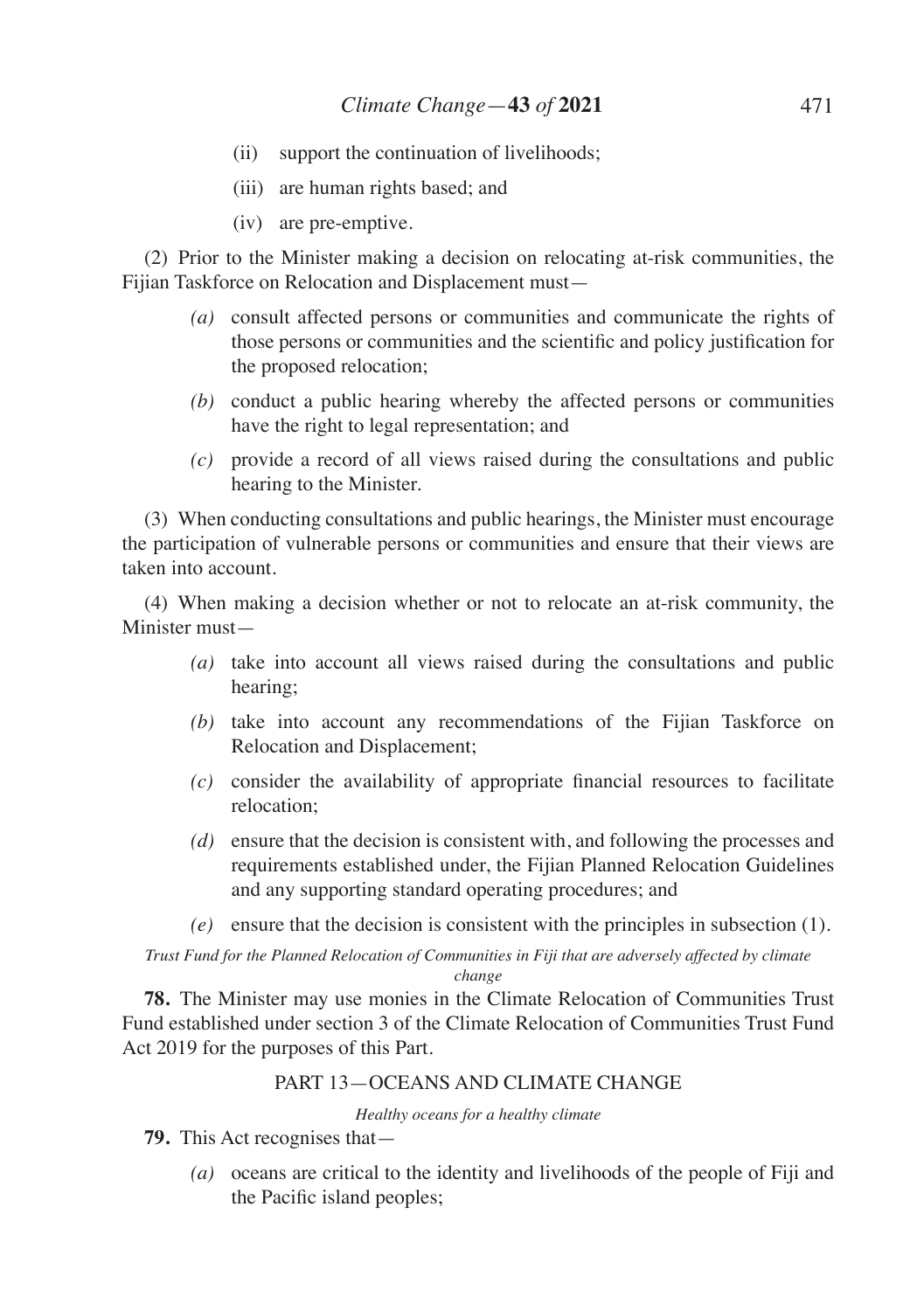- *(b)* oceans and maritime boundaries are critical to Fiji's sovereignty and the exercise of its sovereign rights;
- *(c)* climate change presents a number of risks to the marine environment, including coral bleaching, ocean acidification, loss of marine biodiversity and de-oxygenation;
- *(d)* healthy oceans are necessary to delivering a healthy climate and oceans must be protected through urgent, ambitious and collaborative action on climate change and the reduction of other anthropogenic stressors such as plastics pollution, land-based sedimentation and unsustainable fishing practices;
- *(e)* the resilience of oceans must be strengthened, including by improving the resilience of marine ecosystems, mangroves, seagrasses and coral reefs, strengthening land-sea management and sustainably managing the marine resources within Fiji's maritime boundaries; and
- *(f)* oceans play an important role in climate change mitigation.

## *Permanence of Fiji's maritime boundaries and maritime zones*

**80.**—(1) This Act recognises the permanence of Fiji's maritime boundaries and maritime zones and maintains the rights and entitlements that flow from Fiji's maritime zones under Articles 3, 8, 33, 49, 57 and 76 of UNCLOS notwithstanding the effects of climate change and sea level rise.

(2) For the purposes of subsection (1), the list of geographical coordinates submitted to the Secretary-General of the United Nations pursuant to UNCLOS are, without reduction, to be maintained as Fiji's permanent maritime boundaries, notwithstanding the effects of climate change and sea level rise.

### *Ocean sustainability targets*

**81.**—(1) This section sets Fiji's long term ocean sustainability target, which is for Fiji's internal waters, archipelagic waters, territorial seas, contiguous zone and exclusive economic zone to be 100% sustainably and effectively managed.

(2) This section sets Fiji's 2030 marine protected area target, which is for 30% of Fiji's internal waters, archipelagic waters, territorial seas, contiguous zone and exclusive economic zone to be designated as a marine protected area by 2030.

(3) The Minister must take all reasonable steps to promote the achievement of the long term ocean sustainability target and the 2030 marine protected area target through the development and implementation of the National Ocean Policy.

## *National Ocean Policy Steering Committee*

**82.**—(1) This section establishes the National Ocean Policy Steering Committee.

(2) The Minister must appoint an employee of the ministry responsible for climate change to be the chairperson of the National Ocean Policy Steering Committee.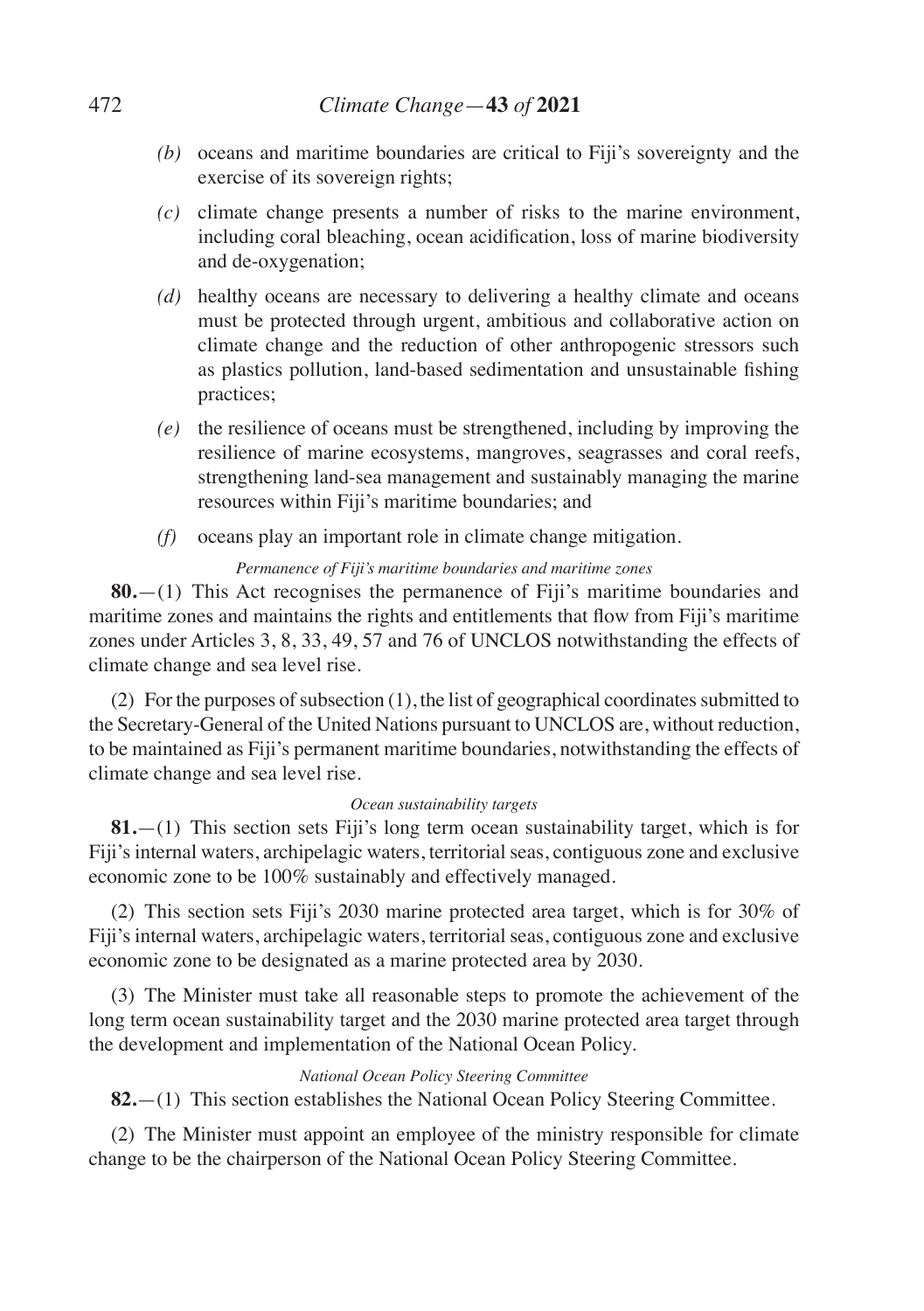- (3) The National Ocean Policy Steering Committee is to be constituted by—
	- *(a)* representatives of the ministries responsible for finance, environment, maritime development, education, defence, lands, iTaukei affairs, foreign affairs, fisheries, transport, the Office of the Prime Minister and the Office of the Solicitor-General as appointed by the ministers responsible for those ministries and offices;
	- *(b)* a representative from the Fijian Navy, as appointed by the Commander of the Republic of Fiji Military Forces; and
	- *(c)* 2 scientific advisors from academic institutions with relevant expertise, as appointed by the Chair of the National Ocean Policy Steering Committee.

(4) Ministers must promote gender balance when appointing representatives to the National Ocean Policy Steering Committee.

(5) The National Ocean Policy Steering Committee must meet as and when instructed by the Minister or every 5 years for the purpose of reviewing the National Ocean Policy.

#### *National Ocean Policy*

**83.**—(1) The National Ocean Policy Steering Committee must prepare successive National Ocean Policies.

(2) The purpose of the National Ocean Policy is to guide all government policies in relation to fisheries, marine resources, maritime issues, marine scientific research and any other issues related to the use, management and conservation of Fiji's maritime waters.

(3) The National Ocean Policy Steering Committee must review and if necessary update the National Ocean Policy when instructed by the Minister or at least every 5 years.

(4) The National Ocean Policy Steering Committee, when developing and reviewing successive National Ocean Policies, must conduct public consultations in a manner that encourages the participation of a diverse range of stakeholders, including the private sector, civil society organisations, youth organisations or representatives, and vulnerable and at-risk groups and communities.

(5) The National Ocean Policy Steering Committee, in developing, reviewing and updating successive National Ocean Policies, is to be informed by—

- *(a)* the long term ocean sustainability target and the 2030 marine protected area target;
- *(b)* the objectives, principles, rights, powers and obligations established under this Act;
- *(c)* the best available scientific knowledge about climate change and other anthropogenic impacts on oceans and about the climate change mitigation potential of oceans, including relevant information published by the IPCC;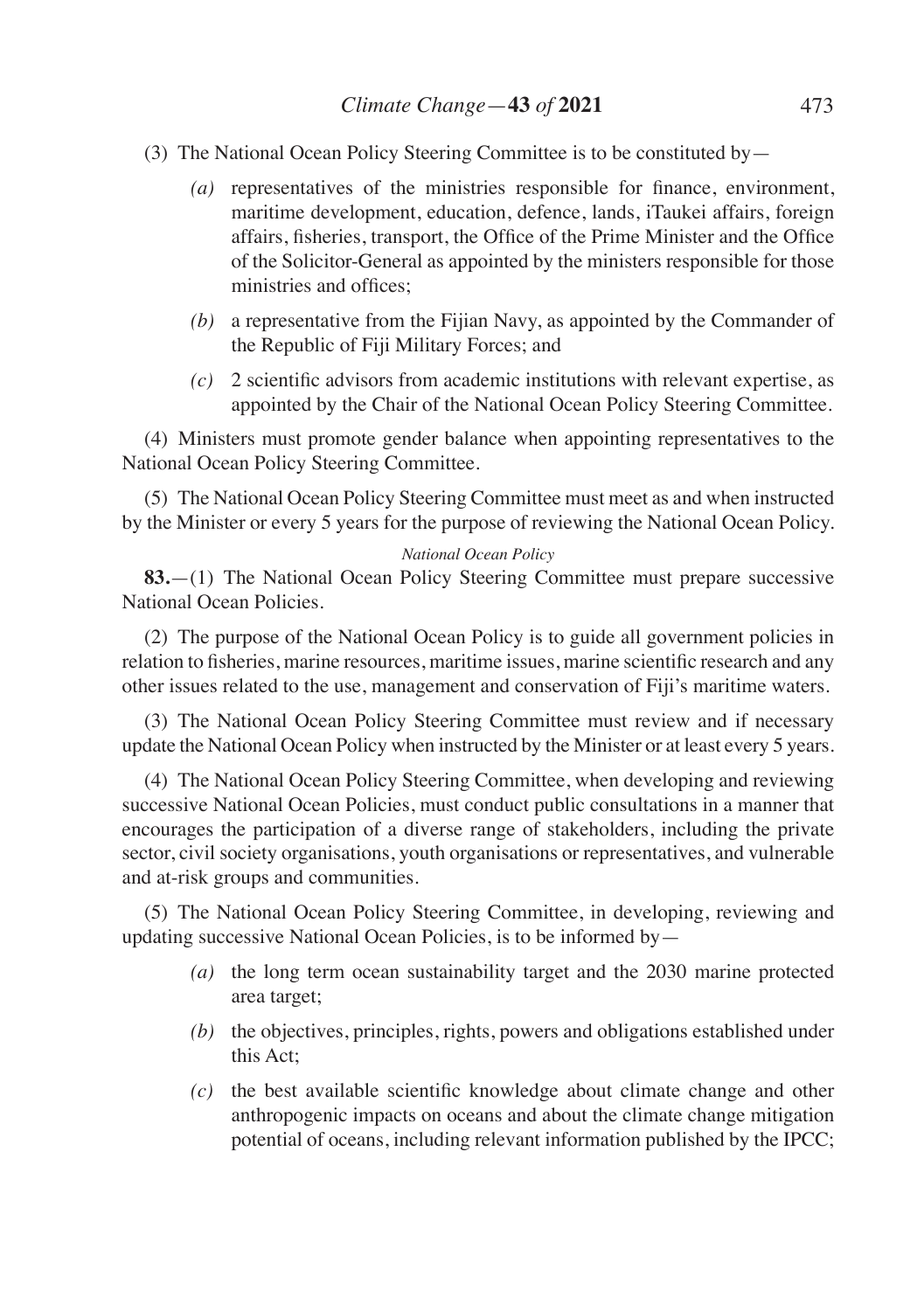- *(d)* regional and international best practices and developments related to maintaining and reinforcing Fiji's maritime boundaries pursuant to section 80;
- *(e)* the data collated and submitted by the Minister, the Director and the Division in satisfaction of monitoring and reporting requirements under the Convention, the Paris Agreement, the Convention on Biological Diversity and any voluntary reporting in relation to the SDGs;
- *(f)* clean technology and technological innovations relevant to the sustainable management of oceans;
- *(g)* economic circumstances, in particular the likely impact of the National Ocean Policy on the following—
	- (i) the economy;
	- (ii) the maintenance of competition in particular sectors of the economy;
	- (iii) small and medium enterprises;
	- (iv) employment opportunities; and
	- (v) the socio-economic well-being of any segment or part of the population;
- *(h)* social circumstances, in particular the likely impact of strategies and policies on the marginalised and disadvantaged communities;
- *(i)* fiscal impacts especially in relation to the avoidance of future costs;
- *(j)* environmental circumstances, in particular the likely impact of the National Ocean Policy on land and ocean biodiversity and ecosystem services;
- *(k)* international law and policy relating to climate change and oceans;
- *(l)* traditional knowledge of all Fijians relating to the sustainable management of oceans; and
- *(m)* matters raised during public consultations conducted for the purpose of this section.

(6) The National Ocean Policy Steering Committee may call upon relevant technical expertise from within the civil service or independent experts appointed in accordance with section  $9(1)(d)$  to support committee meetings and form technical working groups as needed to progress decision-making.

(7) The National Ocean Policy Steering Committee may convene consultative groups or national stakeholder workshops involving government, non-government, private sector, civil society and youth representatives, and representatives from vulnerable and at risk groups and communities, to inform both the review of progress under the National Ocean Policy and the development of revised actions.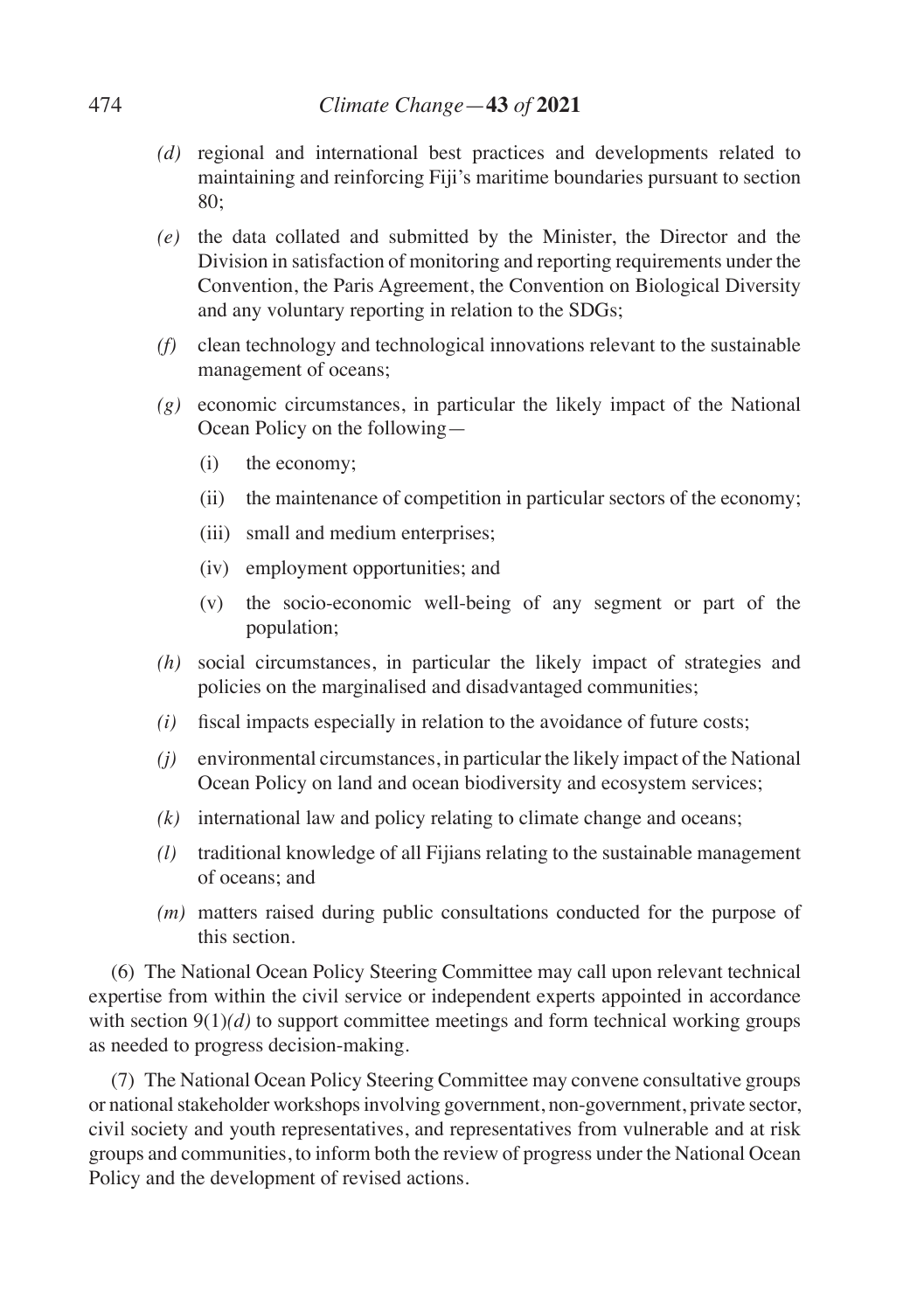- (8) The National Ocean Policy Steering Committee must prepare—
	- *(a)* a report for the Minister which outlines the findings of the review of the National Ocean Policy and contains recommendations for how the National Ocean Policy should be updated; and
	- *(b)* an updated National Ocean Policy in accordance with the recommendations in the report prepared in accordance with paragraph *(a)*.

(9) The Minister must consider the recommendations of the National Ocean Policy Steering Committee when deciding whether or not to approve the updated National Ocean Policy and must publish reasons for any failure to adopt a recommendation of the National Ocean Policy Steering Committee.

(10) The Director must make the updated National Ocean Policy and the report of the National Ocean Policy Steering Committee publicly available online, including on the Information Platform.

*Minister has the power to introduce and implement regulations, policies, measures and actions*

**84.**—(1) The Minister may make and implement regulations, policies, measures and actions that promote an evidence-based approach to the conservation and restoration of Fiji's internal waters, archipelagic waters, territorial seas, contiguous zone and exclusive economic zone and coastal environments, including—

- *(a)* protecting stores of blue carbon;
- *(b)* sustainable management of oceans and reducing anthropogenic stresses on marine and coastal ecosystems;
- *(c)* putting in place measures to maintain and reinforce Fiji's maritime boundaries pursuant to section 80; and
- *(d)* fiscal incentives and education campaigns supporting alternatives to nonbiodegradable and non-ecofriendly materials.

(2) Regulations, policies, measures and actions introduced and implemented under subsection (1) must use a science-based and data-driven approach.

(3) The Minister must consult with the ministers responsible for environment and fisheries on the development of regulations, policies, measures and actions under this section to the extent that they may have an impact on the management of fisheries.

### *Mitigation potential of oceans*

**85.**—(1) The Minister may make regulations and policies and implement measures and actions to enhance the mitigation potential of oceans, including—

- *(a)* enhancing blue carbon;
- *(b)* developing offshore renewable energy generation; and
- *(c)* increasing energy efficiency in maritime services.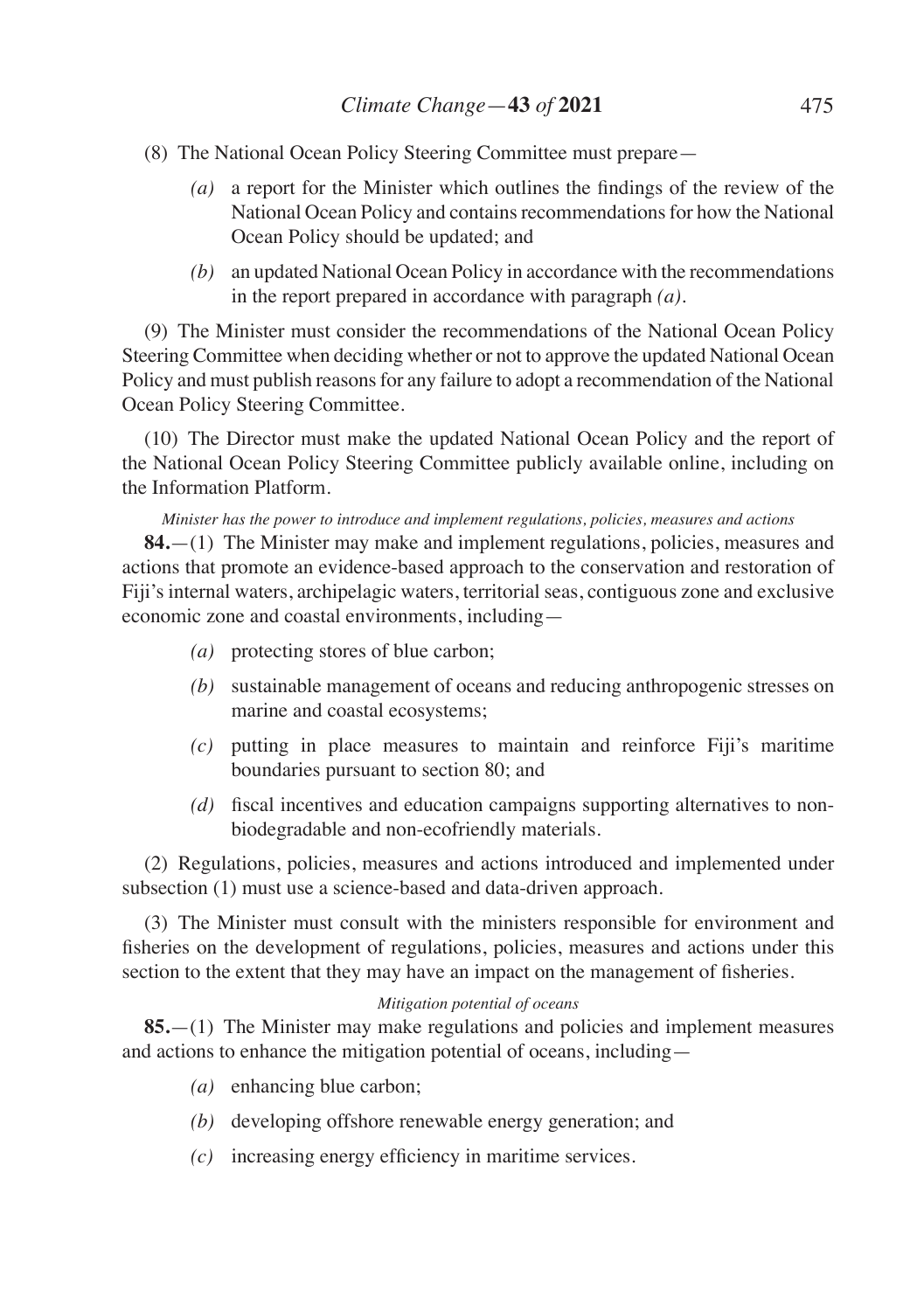(2) The Minister must consult with the ministers responsible for transport, forests, energy and fisheries on the development ofregulations policies, measures and actions under this section to the extent that they may have an impact on the management of fisheries.

# *Minister may direct Fiji Meteorological Service or any State entity to prepare studies*

**86.** The Minister may direct the Fiji Meteorological Service or any State entity to prepare and regularly update studies on the impact of climate change on oceans and the ability of oceans to sustainably provide resources for Fijians for commercial, subsistence and other purposes.

# PART 14—SUSTAINABLE FINANCING

*Powers of the Minister responsible for finance*

**87.**—(1) The Minister responsible for finance may—

- *(a)* act as a conduit between donors, climate funds, and sector recipients of climate finance to help support a collaborative approach to proposal design, funding alignment with priorities, and efficient implementation arrangements;
- *(b)* work closely with the national budget process and relevant offices within the ministry responsible for finance to implement climate budget coding and tracking systems and the incorporation of such systems in to the Government's overall public financial management system;
- *(c)* carry out the reporting, monitoring and evaluation of domestic climate finance sources including ECAL, private sector sources, and insurance initiatives and make any such reports publicly available on the Information Platform;
- *(d)* actively oversee Fiji's engagement with the Green Climate Fund, Adaptation Fund and multilateral development banks to facilitate and enhance Fiji's access to sustainable climate finance flows; and
- *(e)* review donor engagement and coordination arrangements to enhance efficiency, complementarity, and the leveraging of co-benefits in alignment with the NCCP.

(2) The Minister responsible for finance may delegate the role of national focal point or national designated authority to any international cooperation agency responsible for mobilising or distributing climate finance and may divide any responsibilities between the permanent secretary responsible for climate change and the Director as necessary to avoid any conflicts of interest.

## *Incentives for the promotion of climate change initiatives*

**88.**—(1) The Minister responsible for finance may, in accordance with the Financial Management Act 2004, grant to persons that—

*(a)* encourage and put in place measures for the mitigation of climate change including reduction of greenhouse emissions, use of renewable energy and energy efficiency;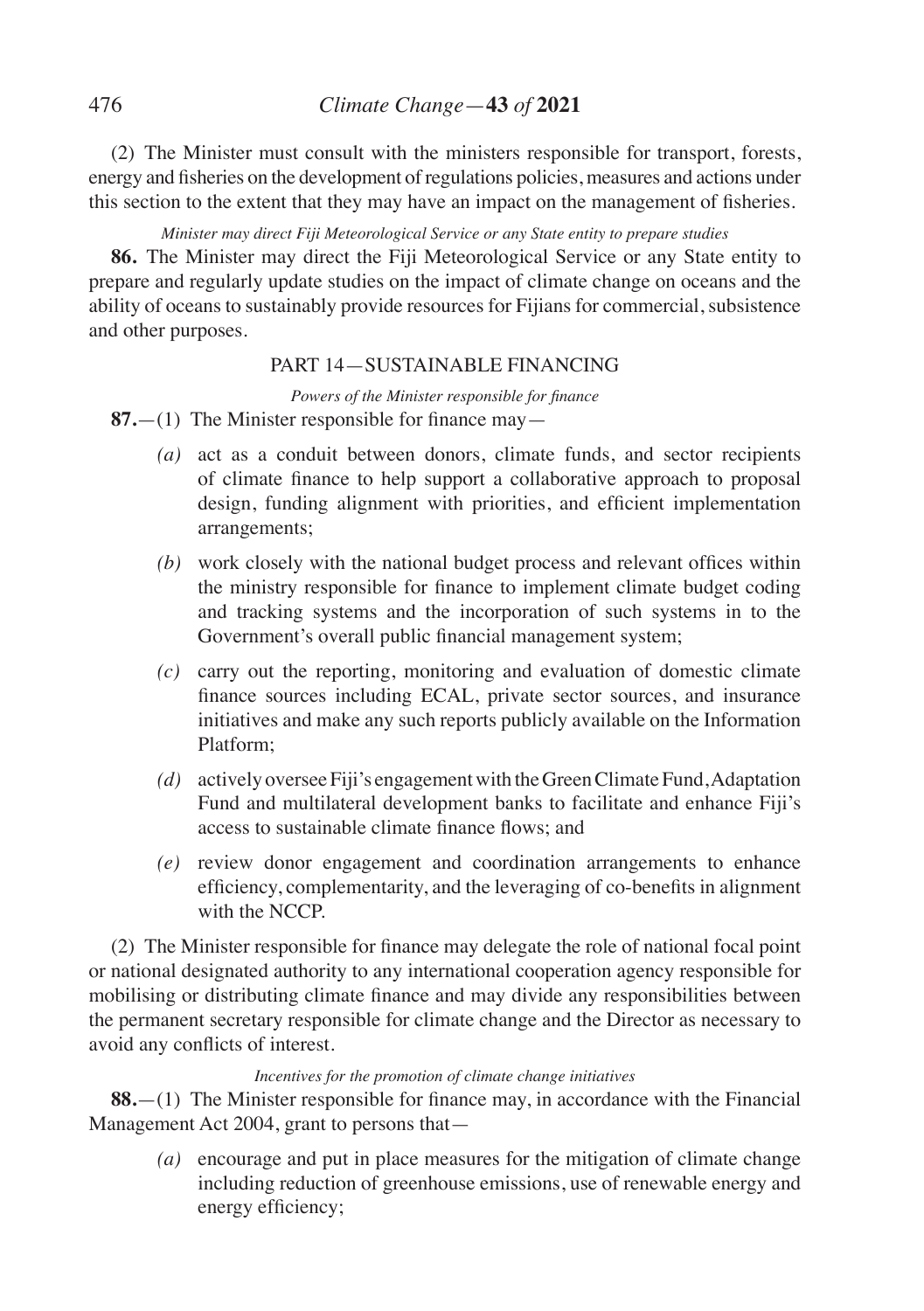- *(b)* put in place measures to adapt and improve Fiji's resilience to climate change; or
- *(c)* are involved in the conduct of accredited training in programmes that are aimed at mitigating and adapting to climate change,

such incentives as may be necessary for the advancement of such measures and activities designed for the mitigation of and adaptation to climate change.

(2) The Minister responsible for finance must, if granting incentives to persons in accordance with subsection (1), in regulations set out the nature of the incentives, the conditions for the grant or withdrawal of such incentives and such other matter as may be necessary for the exercise of the power conferred under subsection (1), including that such incentives are non-discretionary.

(3) In granting incentives under subsection (1), the Minister responsible for finance must take into account international standards and best practice.

#### *Accredited climate finance organisations*

**89.**—(1) State entities or private organisations accredited to climate funds, including the Green Climate Fund, can be recipients and administrators of public or private contributions designated to be used for the implementation of measures for mitigation and adaptation to climate change with the approval of the Minister.

(2) Administrators of the State entities or private organisations in subsection (1) must monitor, evaluate, publish and communicate to the Minister and the Minister responsible for finance the results of their actions to address climate change and demonstrate the effectiveness and efficiency of their expenditure.

(3) The Minister responsible for finance may, with the support of the Director, establish guidelines for the use of climate finance, to be applied by the State entities or private organisations in subsection (1), in order to ensure strategic and complementary use of the funds that will be allocated for climate finance.

#### *Mechanisms for climate finance*

**90.** The Minister responsible for finance, subject to and in accordance with all written laws, may institute financial instruments and mechanisms with the purpose of implementing this Act and climate change mitigation and adaptation actions pursuant to the objectives and principles of this Act.

### *National climate finance strategies*

**91.**—(1) The Minister responsible for finance, in consultation with the Reserve Bank, must develop national climate finance strategies, frameworks and approaches to support and coordinate Fiji's ongoing access to climate finance.

(2) National climate finance strategies, frameworks and approaches must address Fiji's readinessfor climate finance, including appropriate governance arrangements, accounting systems, and transparency frameworks.

(3) The Minister, in consultation with the Reserve Bank, must review the national climate finance strategies and frameworks every 5 years.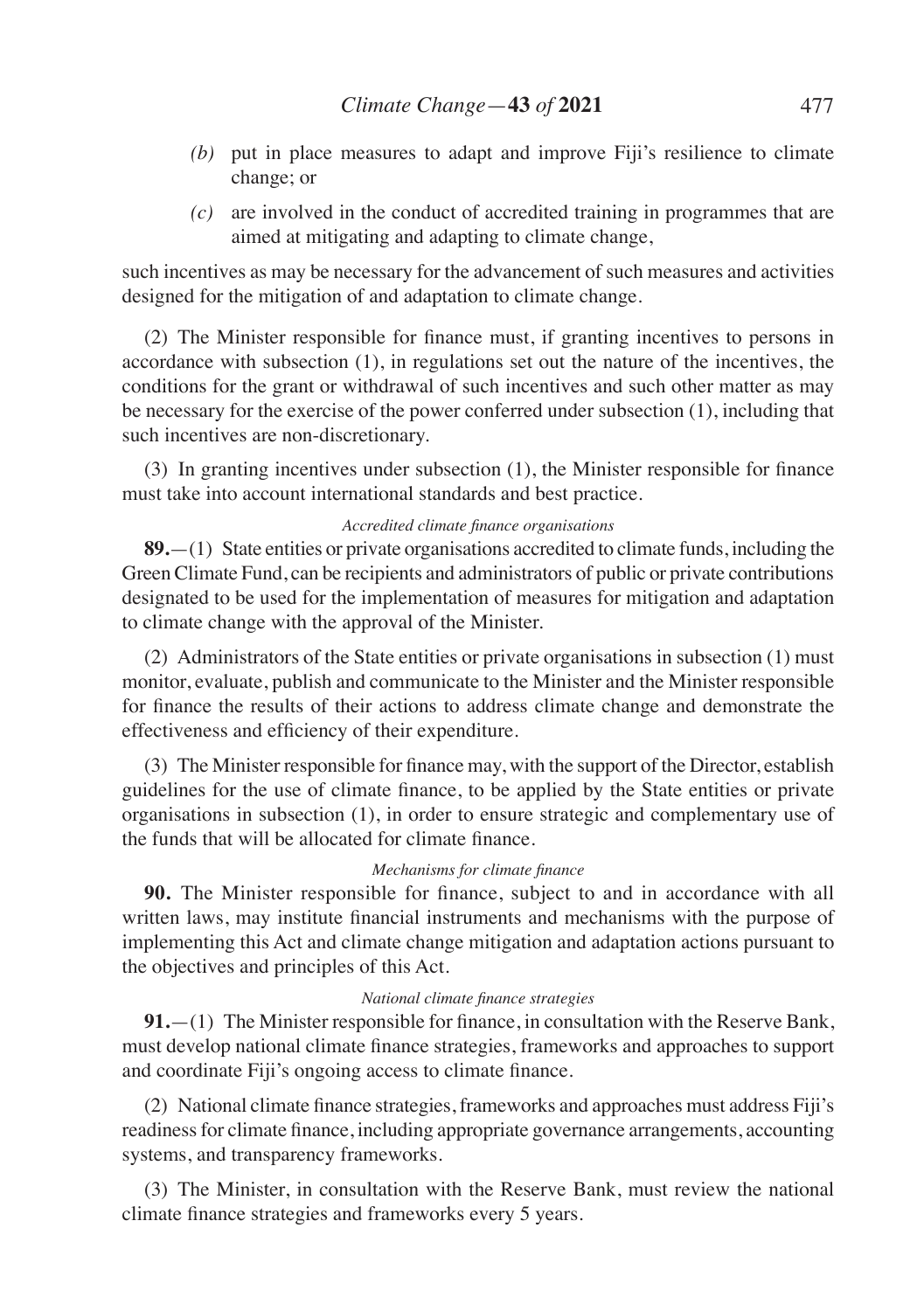# PART 15—PRIVATE SECTOR TRANSITION AND ENGAGEMENT

### *Private sector advisory committee*

**92.** The Minister may establish a private sector advisory committee for the following purposes—

- *(a)* promoting dialogue with the private sector on the implementation of this Act;
- *(b)* promoting the sharing of knowledge and experience between the private and public sectors;
- *(c)* developing and disseminating resources to assist the private sector in complying with this Act; and
- *(d)* promoting and creating an enabling environment for public private partnerships that are consistent with achieving the objectives and principles of this Act.

### *Guidance and adopting best practice*

**93.**—(1) Within 12 months of the commencement of this section, the Minister must develop and publish guidance materials for the purpose of assisting directors or other officers of a company, managed investment schemes, the Fiji National Provident Fund Board, licensed financial institutions and the Reserve Bank to fulfil their obligations under this Part.

(2) In developing such guidance materials, the Minister must have regard to industry best practice including the recommendations of the Financial Stability Board's Task Force on Climate-related Financial Disclosures.

*Directors must consider and evaluate climate change risks and opportunities* 

**94.**—(1) In exercising reasonable care and diligence under section 106(1) of the Companies Act 2015, directors or other officers of a company must consider and evaluate climate change risks and opportunities to the extent they are foreseeable and intersect with the interests of the company.

(2) For the purposes of this Part, climate change risks include—

- *(a)* the physical risks associated with climate change, including both acute risks (for example extreme weather events) and chronic risks (for example rising temperatures, rising sea levels and changes in water availability, sourcing and quality) that may affect, for example, a company's premises and other assets, operations, supply chains, transport needs and employee safety;
- *(b)* the transition risks associated with changes that may occur in the process of adjusting towards a low-carbon economy including policy and legal changes, technological changes, market changes and reputation risks associated with changing customer or community perceptions;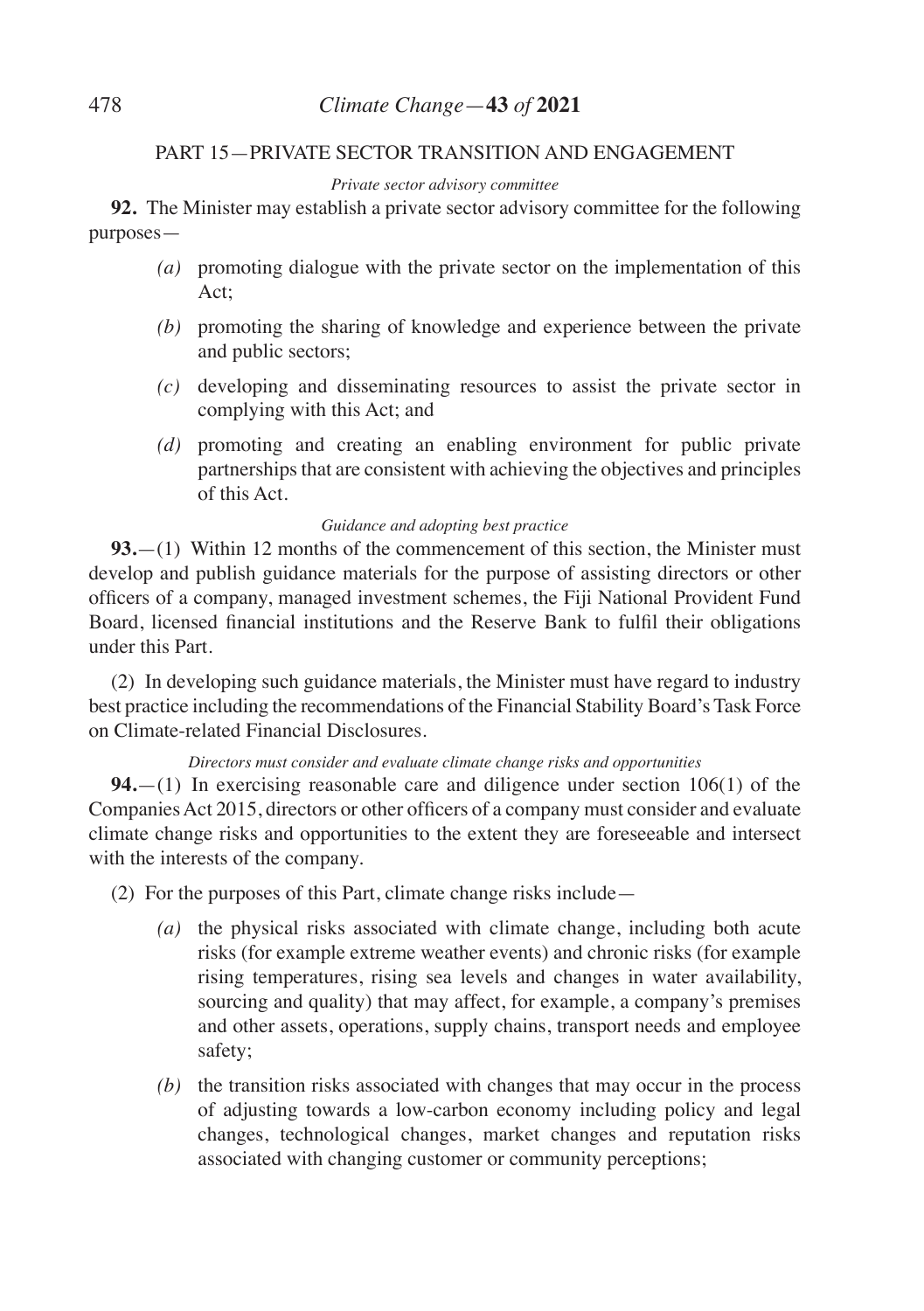- *(c)* the liability risk stemming from the failure to consider and address the physical risks and transition risks; and
- *(d)* the economic and financial loss or impact arising from paragraphs *(a)*, *(b)* and *(c)*.
- (3) For the purposes of subsection (1), climate change opportunities may include—
	- *(a)* reducing operating costs by improving efficiency across premises, operations and processes;
	- *(b)* saving on annual energy costs through shifting energy usage towards low emission energy sources;
	- *(c)* capitalising on shifting consumer and producer preferences by innovating and developing new low-emission products and services;
	- *(d)* opportunities in new markets or types of assets; and
	- *(e)* enhancing climate resilience to climate change risks thus avoiding future economic costs.

*Fiji National Provident Fund Board must consider and evaluate climate change risks and opportunities*

**95.** In exercising its duties under section 9 of the Fiji National Provident Fund Act 2011, the Fiji National Provident Fund Board must consider and evaluate climate change risks and opportunities to the extent they are foreseeable and intersect with the interests of each fund and the Board.

### *Disclosure of financial risks of climate change and measures adopted to reduce them by companies and managed investment schemes*

**96.**—(1) All companies and managed investment schemes that are required to prepare financial statements and a directors'report under section 388 of the Companies Act 2015 must disclose, in their financial statements and directors' report—

- *(a)* any material financial risks to the company or managed investment scheme arising from climate change risks and climate change opportunities;
- *(b)* measures adopted by the company or managed investment scheme to reduce its exposure to these material financial risks;
- *(c)* how consideration of climate change risks are integrated into investment policies, risk management policies and investment decision-making processes; and
- *(d)* the climate change impacts of the activities of the company or managed investment scheme activities and of the use of goods and services it produces and the extent to which the company or managed investment scheme complies with the long-term temperature goal in Article 2 of the Paris Agreement.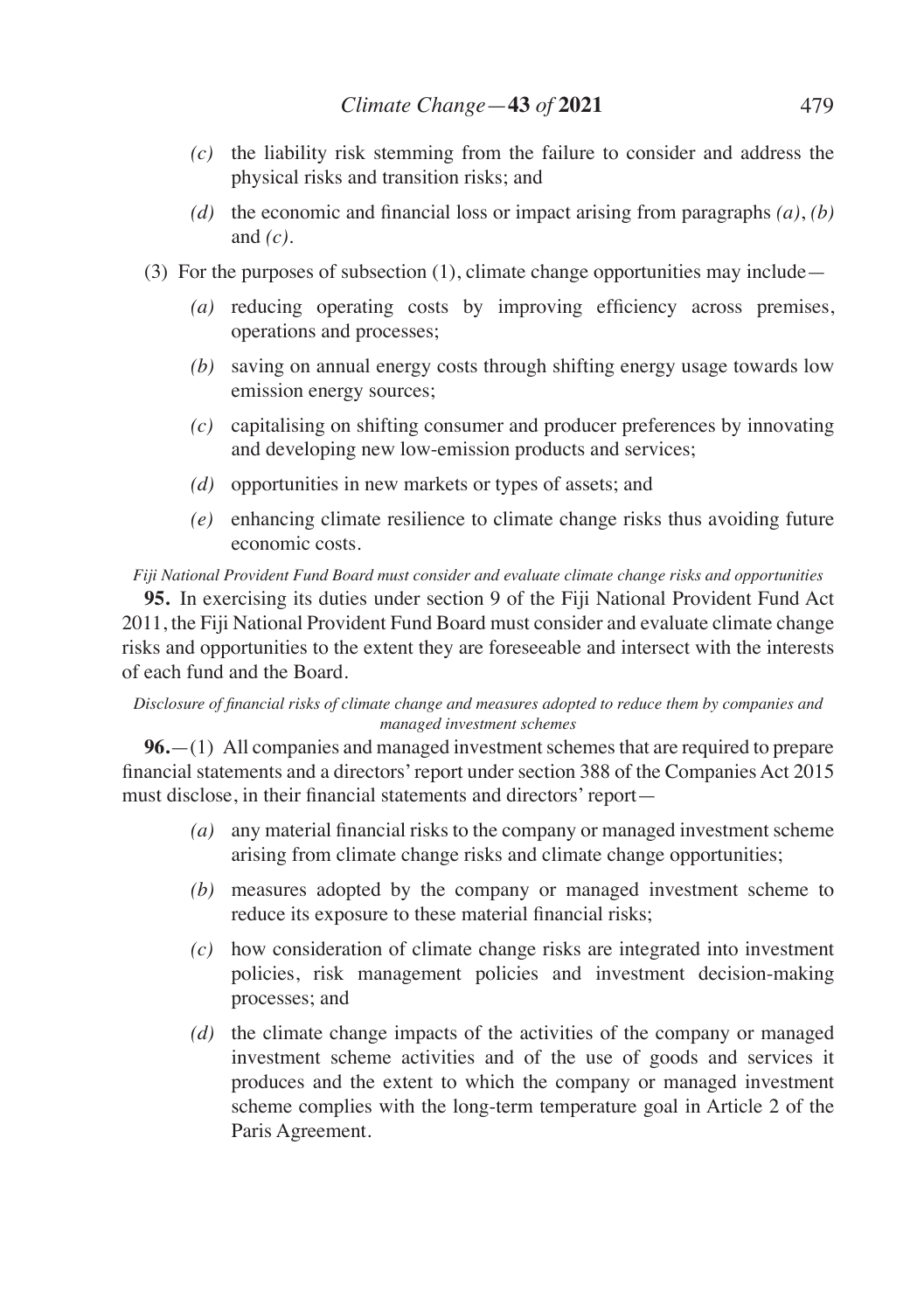(2) For the purposes of this Part, the financial risks arising from climate change risks and climate change opportunities may include—

- *(a)* impacts on revenue arising from the impacts of climate change risks on demand for products and services;
- *(b)* impacts on expenditure due to costs arising from climate change risks;
- *(c)* impacts on the valuation of assets and liabilities arising from the impacts of changes in policies, technology and market dynamics on supply and demand; and
- *(d)* impacts on capital and financing, including debt and equity structure (for example by increasing debt levels to compensate for reduced operating cash flows or for new capital expenditures) and the ability to raise new debt and refinance.

# *Disclosure of financial risks of climate change and measures adopted to reduce them by the Fiji National Provident Fund Board*

**97.**—(1) The Fiji National Provident Fund Board, when preparing financial reports in accordance with section 25 of the Fiji National Provident Fund Act 2011, must disclose in their financial reports—

- *(a)* any material financial risks to each fund and the Board arising from climate change risks and climate change opportunities;
- *(b)* measures adopted by each fund and the Board to reduce its exposure to these material financial risks;
- *(c)* how consideration of climate change risks are integrated into investment policies, risk management policies and investment decision-making processes; and
- *(d)* the climate change impacts of each fund and the Board's activities and of the use of goods and services it produces and the extent to which each fund and the Board complies with the long-term temperature goal in Article 2 of the Paris Agreement.

(2) In this section, "fund" has the meaning given in section 4(1) of the Fiji National Provident Fund Act 2011.

*Disclosure of financial risks of climate change and measures adopted to reduce them by licensed financial institutions*

**98.** Every licensed financial institution that is required to submit statements and returns under section 26(1) of the Banking Act 1995 must disclose in their submission—

- *(a)* any material financial risks to the licensed financial institution arising from climate change risks and climate change opportunities;
- *(b)* measures adopted by the licensed financial institution to reduce its exposure to these material financial risks;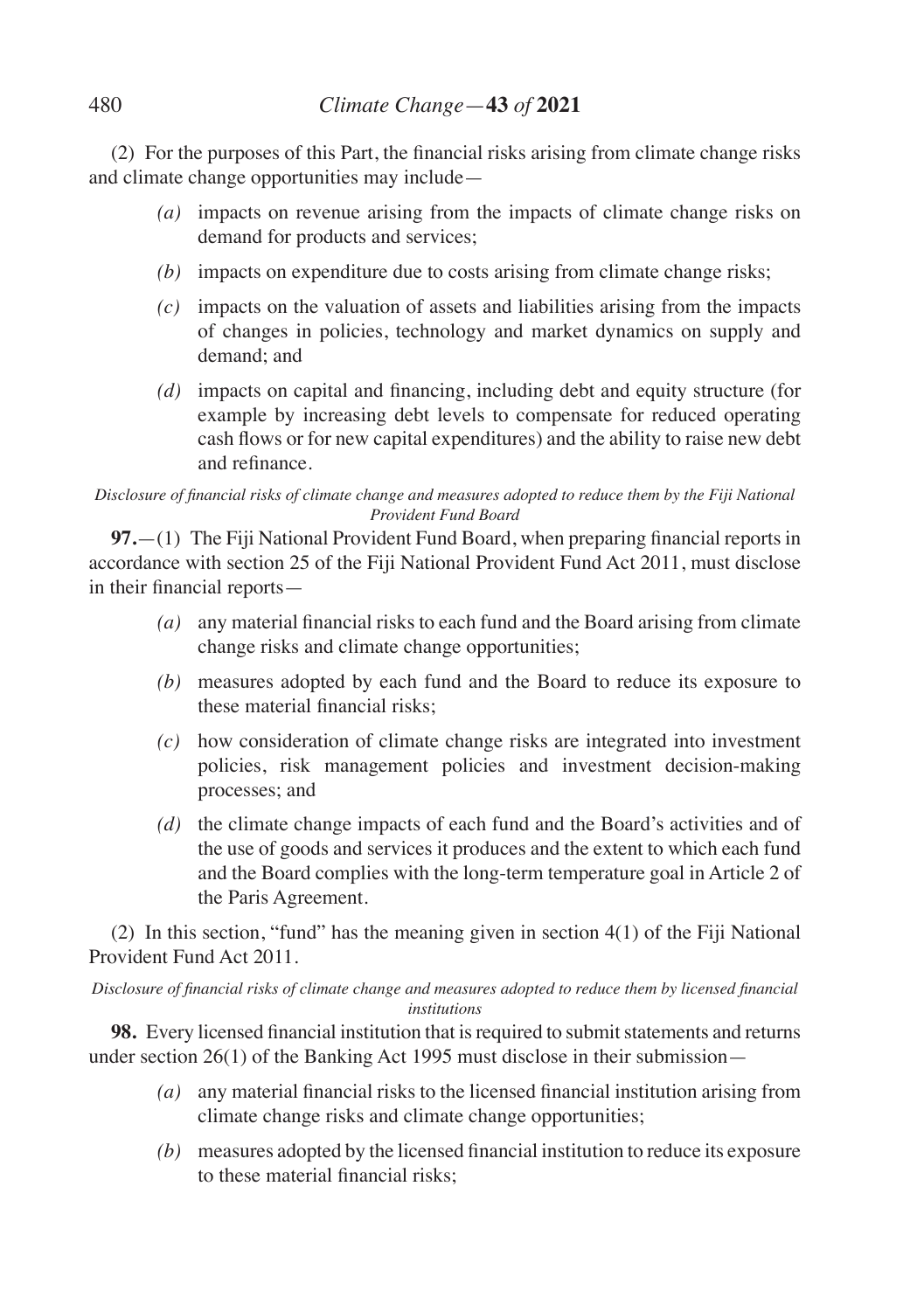- *(c)* how consideration of climate change risks are integrated into investment policies, risk management policies and investment decision-making processes; and
- *(d)* the climate change impacts of the licensed financial institution's activities and of the use of goods and services it produces and the extent to which the licensed financial institution complies with the long-term temperature goal in Article 2 of the Paris Agreement.

*Disclosure of financial risks of climate change and measures adopted to reduce them by the Reserve Bank*

**99.** The Reserve Bank must disclose in its annual accounts and reports of its operations transmitted to the Minister in accordance with section 56(1) of the Reserve Bank of Fiji Act 1983—

- *(a)* any material financial risks to the Reserve Bank arising from climate change risks and climate change opportunities;
- *(b)* measures adopted by the Reserve Bank to reduce its exposure to these material financial risks;
- *(c)* how consideration of climate change risks are integrated into investment policies, risk management policies and investment decision-making processes; and
- *(d)* the climate change impacts of the Reserve Bank's activities and of the use of goods and services it produces and the extent to which the Reserve Bank complies with the long-term temperature goal in Article 2 of the Paris Agreement.

### *Application to entities that also carry on business in foreign jurisdictions*

**100.** To the extent that this Part applies to entities that also carry on business in foreign jurisdictions, the requirements under sections 94 to 99 apply only in relation to the aspects of an entity's business that are carried on in Fiji.

# PART 16—ENFORCEMENT

### *Limitation period for offences*

**101.** No proceedings for an offence under this Act may be commenced 3 years after—

- *(a)* the date on which the offence was committed; or
- *(b)* the date on which evidence of the offence first came to the attention of the Division,

whichever is the later.

### *Other offences*

**102.** A person who—

*(a)* wilfully or deliberately, provides false or misleading information in a material particular if required under this Act;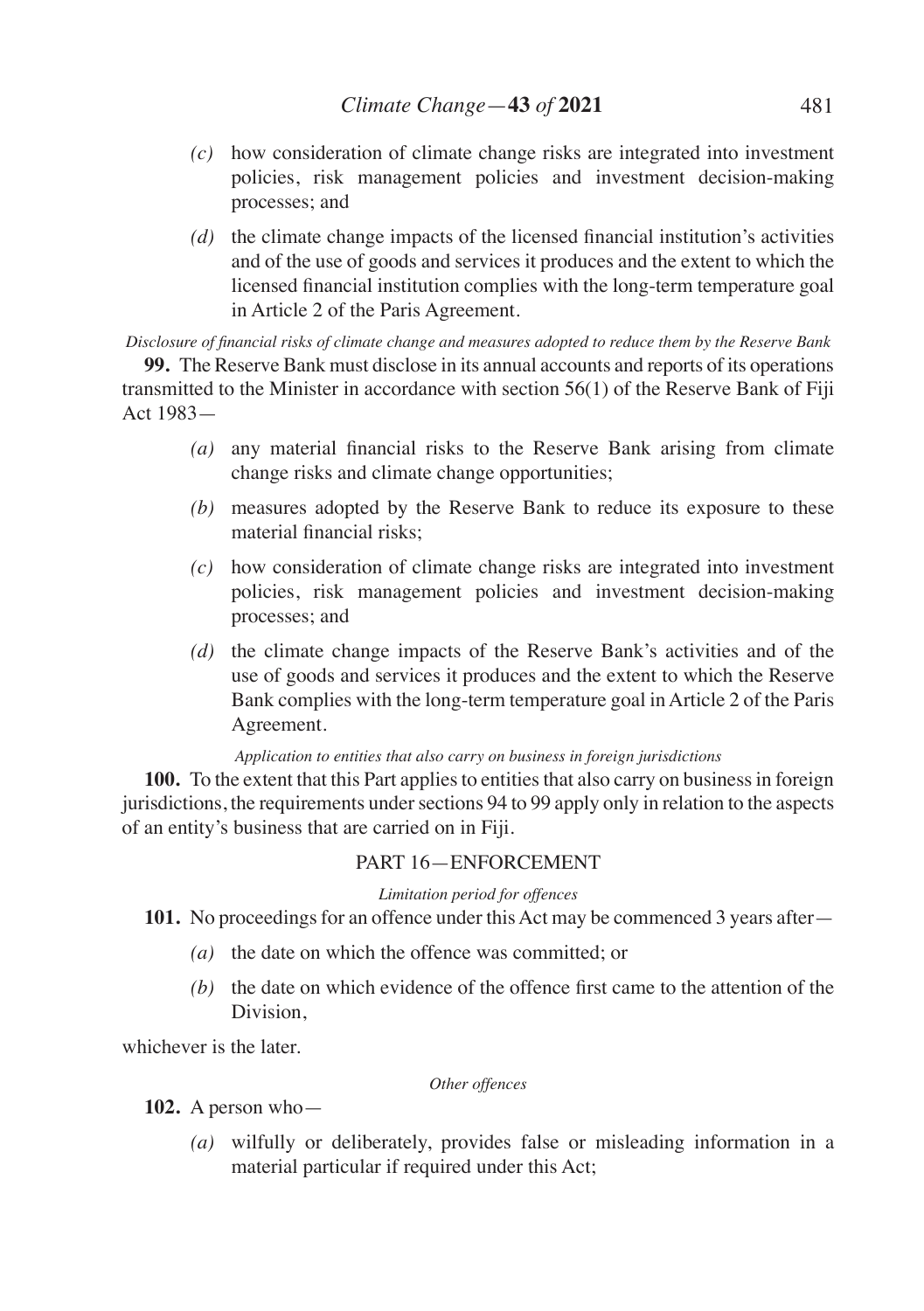- *(b)* wilfully or deliberately, fails to provide any document or information required under this Act; or
- *(c)* for the purpose of procuring anything to be done or not to be done under this Act, whether for his or her own benefit or for the benefit of any other person, wilfully or deliberately, make a statement that is false in a material particular,

commits an offence and is liable on conviction to a fine not exceeding \$750,000 or imprisonment for a term not exceeding 10 years or both.

# *General penalties*

**103.** A person who commits an offence against this Act for which no penalty is provided is liable on conviction to a fine not exceeding \$750,000 or imprisonment for a term not exceeding 10 years or both.

# *Enforcement of this Act by third parties*

**104.**—(1) Any person may bring proceedings in the Court for an order to remedy or restrain a breach of this Act.

(2) Proceedings under this section may be brought by a person—

- *(a)* on his or her own behalf; or
- *(b)* on behalf of himself or herself and on behalf of other persons (with their consent) having like or common interests in those proceedings.

(3) Where the Court is satisfied that a breach of this Act has been committed or that a breach of this Act will, unless restrained by order of the Court, be committed, the Court may make such order as it thinks fit to remedy or restrain the breach.

(4) The functions of the Court under this Act are in addition to and not in derogation from any other functions of the Court.

(5) For the purposes of this Part, a reference to a breach of this Act is a reference to—

- *(a)* a contravention of or failure to comply with this Act; and
- *(b)* a threatened or an apprehended contravention of or a threatened or apprehended failure to comply with this Act.

### *Other orders*

**105.**—(1) The Court, when convicting a person for an offence under this Act or when making an order to remedy or restrain a breach of this Act, and having regard to the nature of the offence or the breach and the circumstances surrounding its commission, may, in addition to any penalty or order imposed, make an order prohibiting the person from doing any act or engaging in any activity or undertaking that may result in the continuation or repetition of the offence or breach—

*(a)* so far as is practicable, requiring the demolition or removal of infrastructure or the reinstatement of infrastructure or land to the condition or state the infrastructure or land was in immediately before the offence or breach;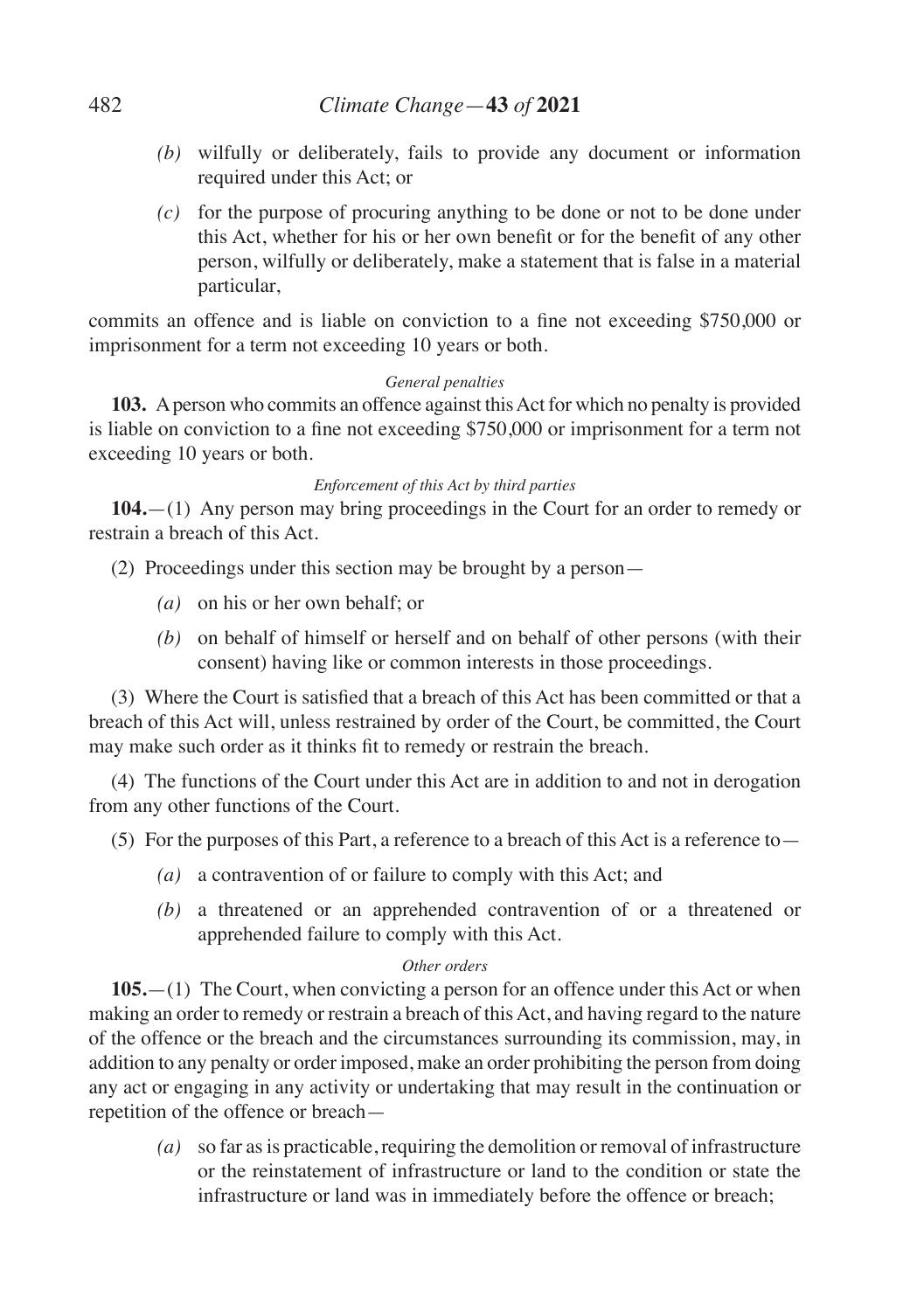- *(b)* requiring the restoration, improvement or remediation of an area or the offsetting of any harm caused, including through the purchase and cancellation of Fijian Mitigation Outcome Units or other emission reduction units, with the purpose of restoring the environment to as near to its original condition with the cost to be borne by the person convicted of an offence;
- *(c)* directing the person to pay to the Division an amount that is to be held on trust as a refundable security for costs to ensure compliance with an order made under this section; or
- *(d)* requiring the person to comply with any other condition the Court considers appropriate in the circumstances.

(2) The Court, when convicting a person for an offence under this Act or when making an order to remedy or restrain a breach of this Act, and having regard to the nature of the offence or the breach and the circumstances surrounding its commission, may on the application of the victim or victims, in addition to any penalty or order imposed, order the convicted person or the person who committed the breach to pay the victim or victims—

- *(a)* compensation for loss or damage proved to have been suffered by the victim as a result of the act or omission; or
- *(b)* the cost of any preventative or remedial action proved to have been reasonably taken or caused to be taken by or on behalf of the victim or victims as a result of the act or omission.
- (3) For the purposes of subsection (2), a victim may include any person.
- (4) An order under subsection  $(1)(a)$  is enforceable as if it were an injunction.

(5) An order under this section relating to payment of money is enforceable as if it were a judgment debt and recoverable in a Court.

(6) If a person fails to comply with a Court order or direction made under this section relating to the restoration, improvement or remediation of an area or offsetting of any harm caused by the act or omission, the Division may undertake the restoration, improvement or remediation of the area, or offsetting of any harm caused, and the cost becomes a debt recoverable in a Court (including using the security for costs deposited on trust with the Division).

### *Employees protection*

**106.** An employer must not—

- *(a)* dismiss or threaten to dismiss an employee;
- *(b)* discipline or suspend an employee;
- *(c)* impose a penalty on an employee; or
- *(d)* intimidate or coerce an employee,

on the basis that the employee reported a contravention of this Act.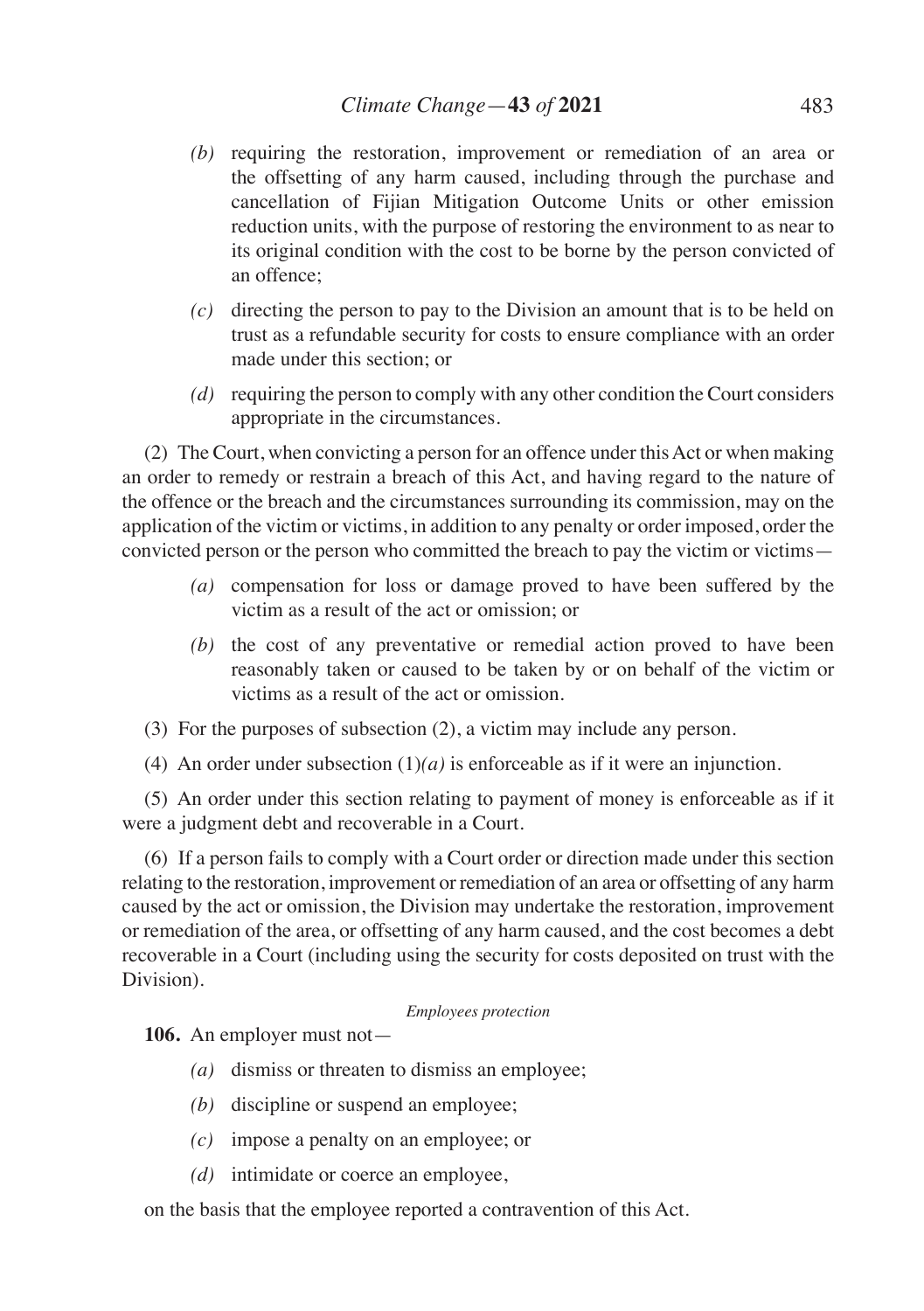# 484 *Climate Change*—**43** *of* **2021**

### *Civil claims and damages*

**107.**—(1) A person who has suffered loss as a result of any breach of this Act by any person may institute a civil claim for damages in a court, which may include a claim for—

- *(a)* economic loss resulting from the breach or from activities undertaken to prevent, mitigate, manage, clean up or remedy the breach;
- *(b)* loss of earnings arising from damage to any natural resources;
- *(c)* loss to or of any natural environment or resource; or
- *(d)* costs incurred in any inspection, audit or investigation undertaken to determine the nature of any pollution incident or to investigate remediation options.

(2) A claim under this section may be set off against any compensation paid under section 105(2).

# *Liability of companies and directors*

**108.** If a company commits an offence under this Act, a director, officer, employee or agent of the company who directed, authorised, assented to, acquiesced in or participated in the commission of the offence also commits the offence, and is liable to the penalty prescribed for the offence, whether or not the company has been prosecuted or convicted.

# *Priority of penalty or damages in cases of bankruptcy*

**109.** Notwithstanding any other written law, if a company commits an offence under this Act, penalties or damages awarded under this Act have priority over any secured or preferred claim lodged in any action for bankruptcy against the company.

# PART 17—MISCELLANEOUS

# *Act to prevail*

**110.** This Act has effect notwithstanding any provision of any other written law, and accordingly, to the extent that there is any inconsistency between this Act and any other written law, this Act prevails.

# *Regulations*

**111.**—(1) The Minister may make regulations to prescribe matters that are required or permitted by this Act to be prescribed or are necessary or convenient to be prescribed for carrying out or giving effect to this Act and generally for achieving the purposes of this Act including providing for—

- *(a)* Fiji's participation in schemes adopted to regulate emissions from international aviation or international shipping;
- *(b)* the prescribed form of an improvement notice issued in accordance with this Act;
- *(c)* obligations of authorised officers or inspectors to inform the responsible entity for a facility, land or premises that the responsible entity may refuse consent to enter premises in specified circumstances;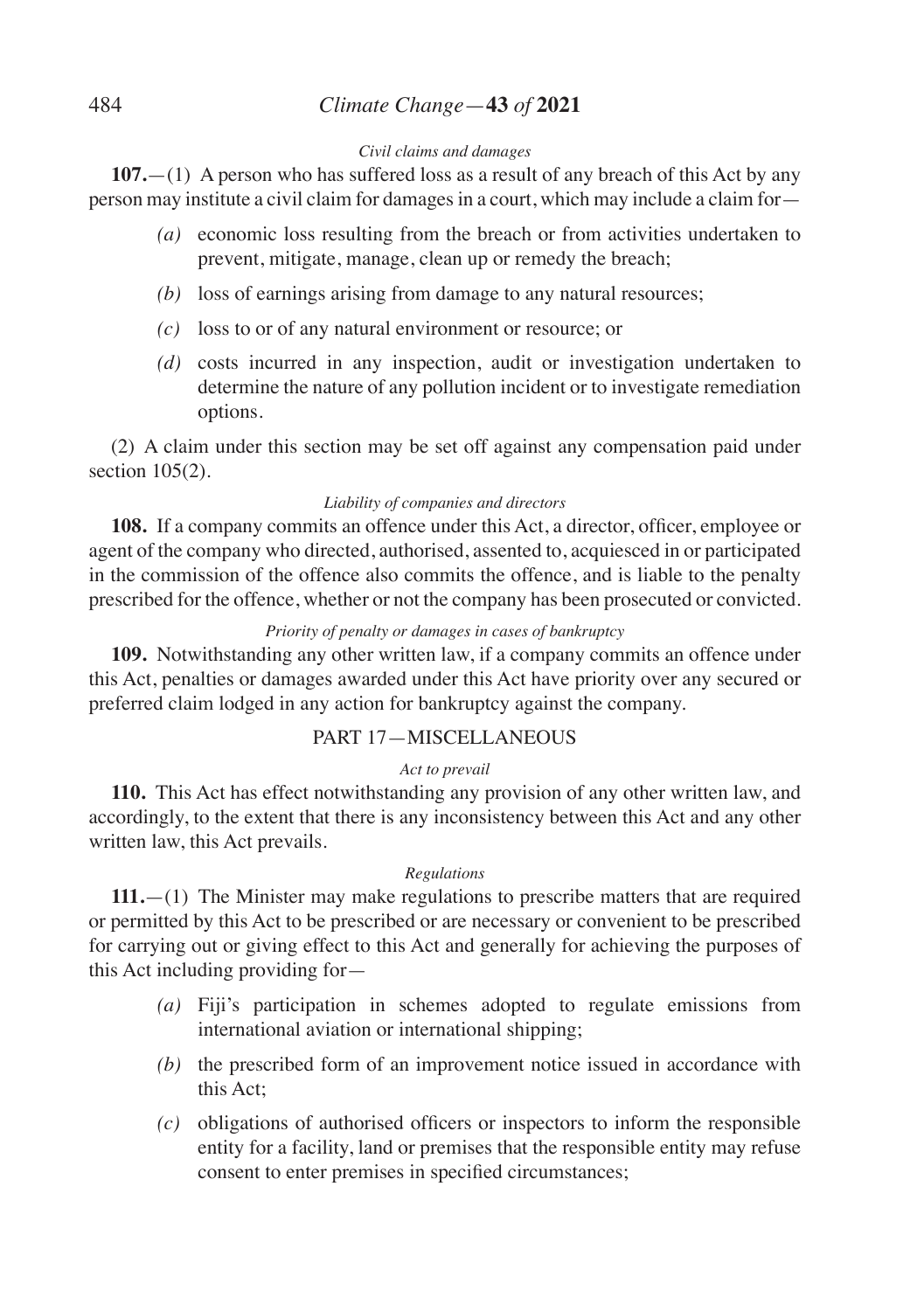- *(d)* obligations of authorised officers or inspectors to make specified announcements before entering a facility, land or premises;
- *(e)* the responsibility of a ministry, department, statutory authority or local authority or the responsible entity for a facility, land or premises to provide an authorised officer or inspector with facilities and assistance;
- *(f)* the roles and responsibilities of ministries, departments, statutory authorities or any other body to support with carrying out the objectives of section 30:
- *(g)* limiting or reducing Fiji's GHG across the economy in accordance with section  $43(1)$ ;
- *(h)* increasing Fiji's resilience to climate change and ability to adapt to climate change in accordance with section 68;
- *(i)* promoting an evidence-based approach to the conservation and restoration of Fiji's internal waters, archipelagic waters, territorial seas, contiguous zone and exclusive economic zone and coastal environments in accordance with section 84.
- *(j)* enhancing the mitigation potential of oceans in accordance with section 85; and
- *(k)* fines not exceeding \$10,000 or a term of imprisonment not exceeding 2 years or both for an offence under regulations.

(2) The Minister may, in consultation with relevant ministers, make regulations that give effect to any provision of this Act and that impose duties or obligations on any person, including State entities.

(3) The Minister may make regulations in relation to the following aspects of emissions reduction projects, programmes and activities—

- *(a)* project, programme or activity proponent eligibility;
- *(b)* guidance on satisfying the requirement to hold the legal right to carry out the project, programme or activity;
- *(c)* sectoral scope and type;
- *(d)* other project, programme or activity type for the purposes of sections 47*(b)*, 50(2), 54(1), 55(3), 56(4) and 57(4);
- *(e)* criteria for the approval of Fijian Emissions Reduction Methodologies;
- *(f)* criteria for the approval or an emissions reduction project, programme or activity as a Fijian Emissions Reduction Project, Programme or Activity;
- *(g)* variation or revocation of a declaration that an emissions reduction project, programme or activity is a Fijian Emissions Reduction Project, Programme or Activity;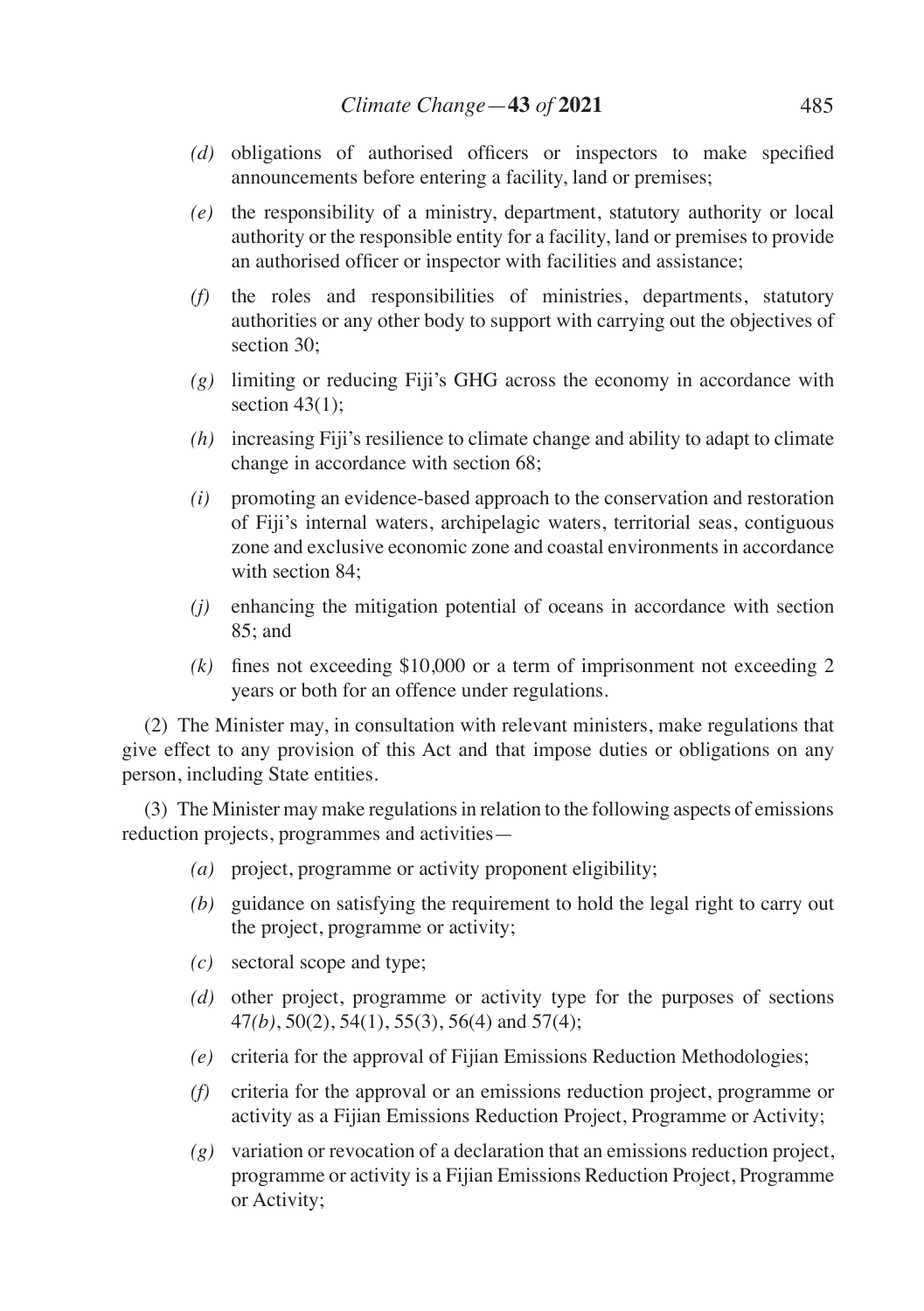- *(h)* accounting for emissions reductions, including to ensure that there is no double counting of emissions reductions achieved by an emissions reduction project, programme or activity;
- *(i)* baseline setting;
- *(j)* crediting periods or reporting periods;
- *(k)* additionality of emissions reductions;
- *(l)* permanence of emissions reductions;
- *(m)* monitoring, reporting and verification of emissions reductions;
- *(n)* the consent of landholders and other interest holders;
- *(o)* registration of emissions reduction projects, programmes and activities in the Registry;
- *(p)* benefit sharing;
- *(q)* issuance of Fijian Mitigation Outcome Units;
- *(r)* imposing a charge or levy on the issuance of Fijian Mitigation Outcome Units;
- *(s)* transfer of Fijian Mitigation Outcome Units domestically and internationally, including the prevention, restriction or limitation of international transfers of Fijian Mitigation Outcome Units;
- *(t)* approval of the registration and conduct of emissions reduction projects, programmes and activities for the purposes of Article 6 of the Paris Agreement;
- *(u)* approval of the registration and conduct of emissions reduction projects, programmes and activities under approved international emissions reduction standards;
- *(v)* approval of the use, sale and transfer domestically or internationally of emissions reduction units issued under an approved international emissions reduction standard;
- *(w)* incoming international transfer of ITMOs and subsequent domestic transfers of ITMOs;
- *(x)* approval of the conversion of emission reduction units in accordance with section 56:
- *(y)* approved international emissions reduction standards; and
- *(z)* linking the Fijian Emissions Reduction Standard to foreign emissions trading schemes including through Article 6 of the Paris Agreement.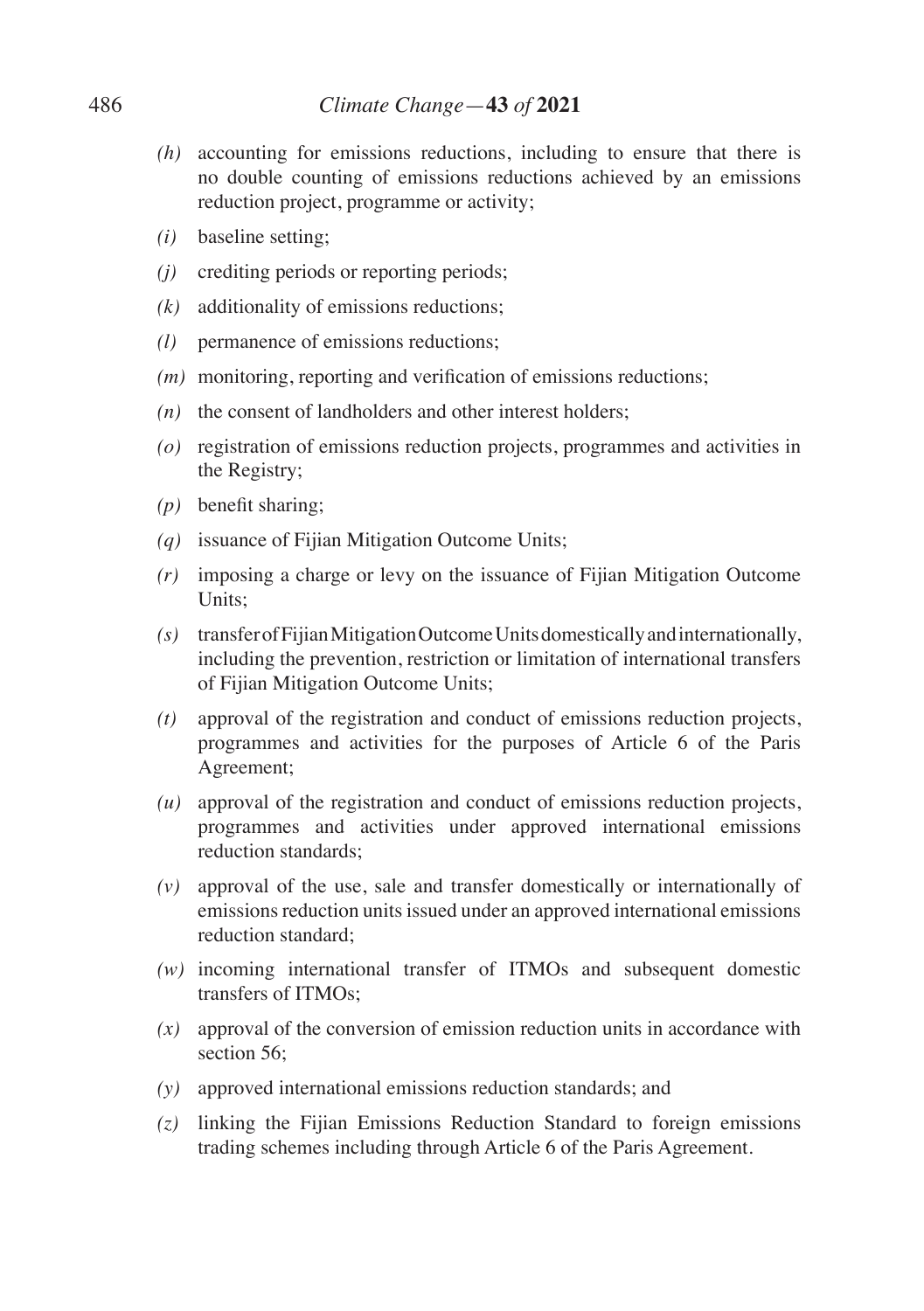(4) The Minister, with the assistance of the Minister responsible for forests (as appropriate), may make regulations under subsection (3) to facilitate the development of emissions reduction projects, programmes and activities involving forests, blue carbon or other project, programme or activity type prescribed by regulations. Such regulations may provide for circumstances in which a protection order or other arrangement may be imposed in relation to an area or areas of forests, blue carbon or other project, programme or activity type prescribed by regulations that has or have been subject to the reversal or loss of carbon stocks.

- (5) The Minister may make regulations for the operation of the Registry, including for—
	- *(a)* identification procedures that must be carried out by the Director before the Director opens a Registry account in the name of a person;
	- *(b)* the voluntary closure of a Registry account if requested by the person whose name the account is in:
	- *(c)* the suspension of Registry accounts;
	- *(d)* the unilateral closure of a Registry account by the Director;
	- *(e)* entries for Fijian Mitigation Outcome Units, ITMOs, or any other emission reduction units issued in accordance with approved international emissions reduction standards;
	- *(f)* the holding, surrender, cancellation or transfer of Fijian Mitigation Outcome Units or ITMOs;
	- *(g)* the holding of emission reduction units issued in accordance with approved international emissions reduction standards;
	- *(h)* the voluntary cancellation of Fijian Mitigation Outcome Units or ITMOs;
	- *(i)* correction and rectification by the Director of clerical errors, obvious defects or unauthorised entries in the Registry;
	- *(j)* the protection of any confidential data held in the Registry;
	- *(k)* the publication of information relating to Fijian Mitigation Outcome Units, ITMOs, or other emission reduction units issued in accordance with approved international emissions reduction standards; and
	- *(l)* compliance by Fiji with eligibility requirements relating to ITMOs and the international transfer of Fijian Mitigation Outcome Units under the Paris Agreement.

(6) The Minister may make regulations that require a person to make a record of certain information in relation to emissions reductions projects, programmes and activities approved under this Part and retain the record for 7 years after the making of the record.

### *Consequential amendments*

**112.** The Acts listed in Schedule 2 are amended as set out in that schedule.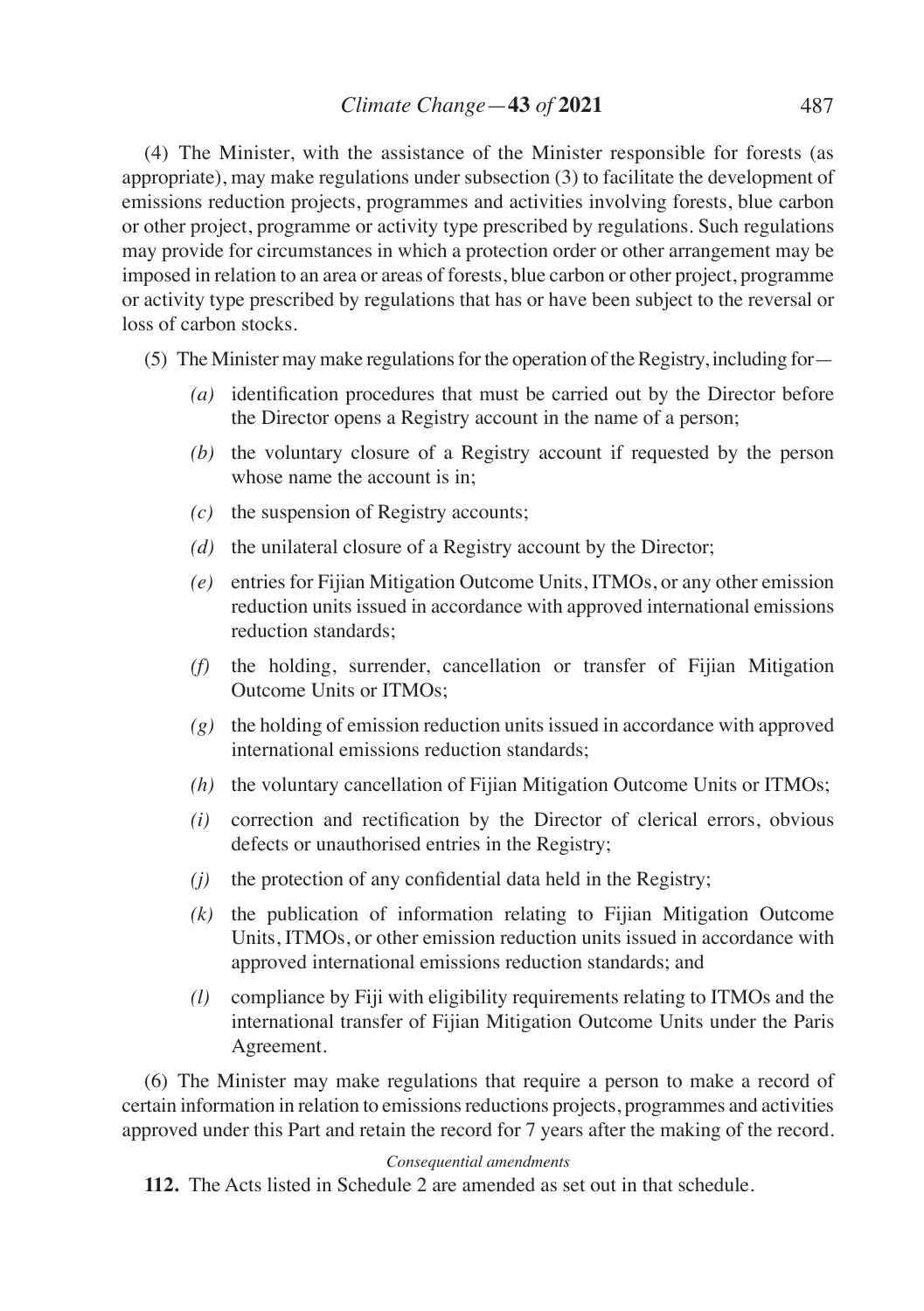# 488 *Climate Change*—**43** *of* **2021**

# SCHEDULE 1 *(Section 19)*  $\overline{\phantom{a}}$  ,  $\overline{\phantom{a}}$  ,  $\overline{\phantom{a}}$  ,  $\overline{\phantom{a}}$  ,  $\overline{\phantom{a}}$  ,  $\overline{\phantom{a}}$  ,  $\overline{\phantom{a}}$  ,  $\overline{\phantom{a}}$  ,  $\overline{\phantom{a}}$  ,  $\overline{\phantom{a}}$  ,  $\overline{\phantom{a}}$  ,  $\overline{\phantom{a}}$  ,  $\overline{\phantom{a}}$  ,  $\overline{\phantom{a}}$  ,  $\overline{\phantom{a}}$  ,  $\overline{\phantom{a}}$

### LIST OF PRESCRIBED LAWS

- 1. Banaban Lands Act 1965
- 2. Banaban Settlement Act 1970
- 3. Biosecurity Act 2008
- 4. Climate Action Trust Fund Act 2017
- 5. Coconut Industry Development Act 2010
- 6. Continental Shelf Act 1970
- 7. Drainage Act 1961
- 8. Environment and Climate Adaptation Levy Act 2015
- 9. Environment Management Act 2005
- 10. Fiji Roads Authority Act 2012
- 11. Fisheries Act 1941
- 12. Forest Act 1992
- 13. Irrigation Act 1973
- 14. iTaukei Affairs Act 1944
- 15. iTaukei Land Trust Act 1940
- 16. Land Conservation and Improvement Act 1953
- 17. Land Development Act 1961
- 18. Land Transport Act 1998
- 19. Land Use Act 2010
- 20. Mahogany Industry Development Act 2010
- 21. Marine Spaces Act 1977
- 22. Maritime Safety Authority of Fiji Act 2009
- 23. Maritime Transport Act 2013
- 24. Mining Act 1965
- 25. Natural Disaster Management Act 1998
- 26. Offshore Fisheries Management Act 2012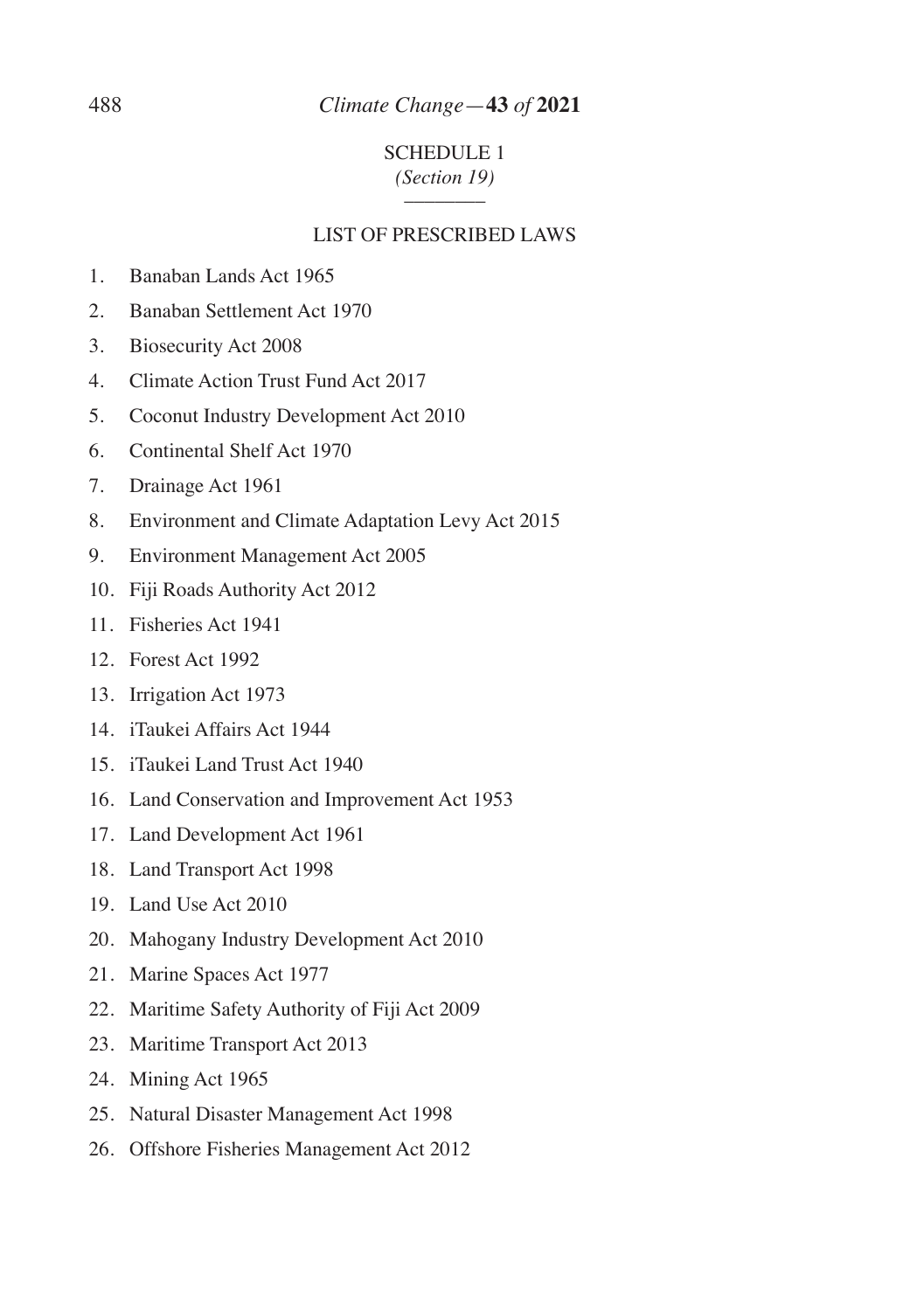- 27. Ozone Depleting Substances Act 1998
- 28. Pesticides Act 1971
- 29. Petroleum Act 1938
- 30. Petroleum (Exploration and Exploitation) Act 1978
- 31. Quarries Act 1939
- 32. Regulation of Building Permits Act 2017
- 33. Regulation of Surfing Areas Act 2010
- 34. Rivers and Streams Act 1880
- 35. Rotuma Act 1927
- 36. Rotuma Lands Act 1959
- 37. Sea Ports Management Act 2005
- 38. State Lands Act 1945
- 39. Tax Free Zones Act 1991
- 40. Town Planning Act 1946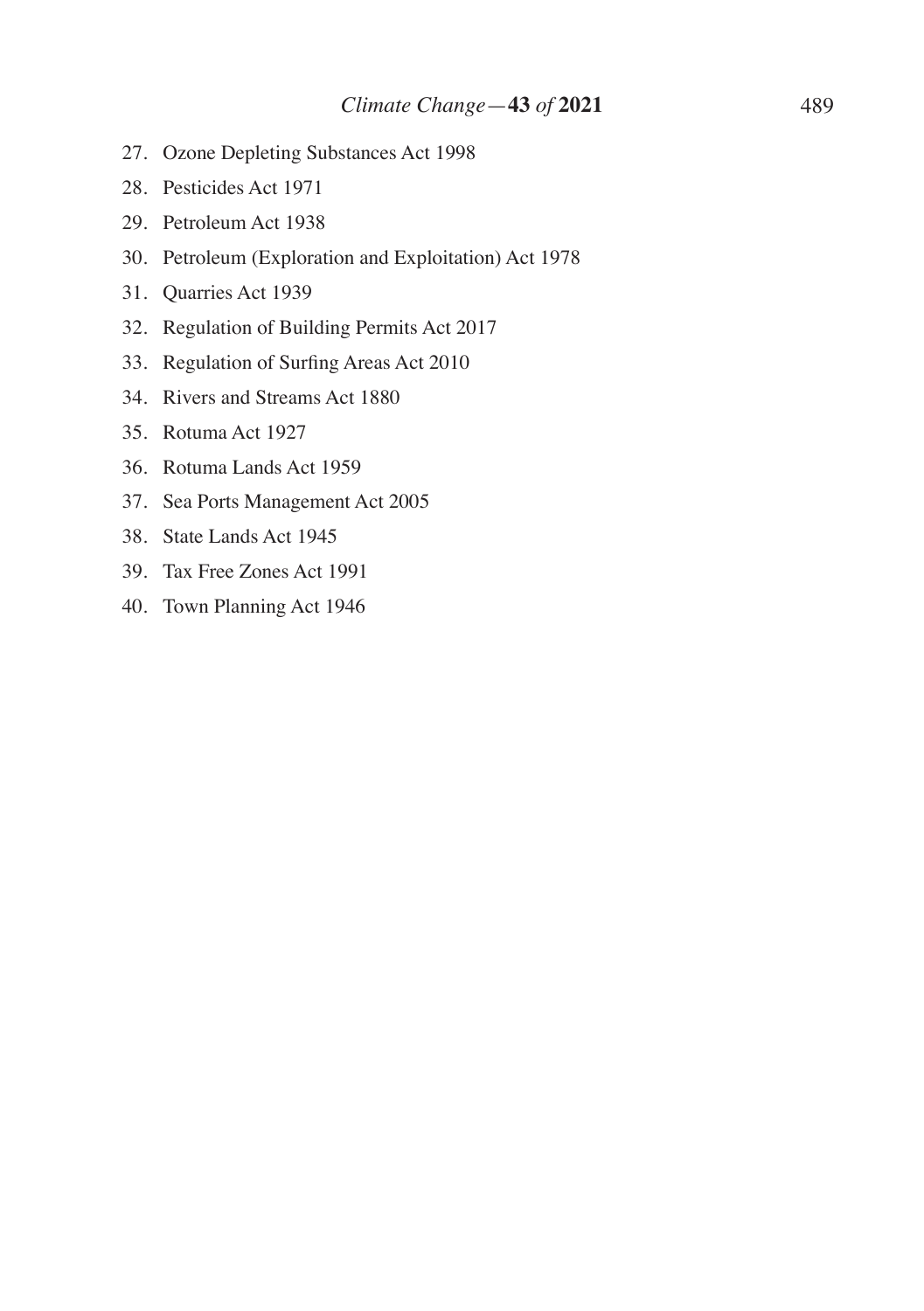### SCHEDULE 2 *(Section 112)*  $\overline{\phantom{a}}$  ,  $\overline{\phantom{a}}$  ,  $\overline{\phantom{a}}$  ,  $\overline{\phantom{a}}$  ,  $\overline{\phantom{a}}$  ,  $\overline{\phantom{a}}$  ,  $\overline{\phantom{a}}$  ,  $\overline{\phantom{a}}$  ,  $\overline{\phantom{a}}$  ,  $\overline{\phantom{a}}$  ,  $\overline{\phantom{a}}$  ,  $\overline{\phantom{a}}$  ,  $\overline{\phantom{a}}$  ,  $\overline{\phantom{a}}$  ,  $\overline{\phantom{a}}$  ,  $\overline{\phantom{a}}$

### CONSEQUENTIAL AMENDMENTS

*Environment Management Act 2005* 1. The Environment Management Act 2005 is amended by—

- *(a)* in section 27—
	- (i) in subsection  $(2)$ 
		- (A) in paragraph *(c)*, deleting "or";
		- (B) in paragraph *(d)*, deleting "." and substituting "; and"; and
		- (C) after paragraph *(d)*, inserting the following new paragraph—
			- "*(e)* where the proposed activity may result in material greenhouse gas emissions or could be adversely affected by the impacts of climate change, an assessment of those matters, measures to address them and whether the activity or undertaking is compatible with the objectives and principles of the Climate Change Act 2021, Fiji's Nationally Determined Contributions, National Development Plan, National Climate Change Policy, National Ocean Policy, National Adaptation Plan and Low Emission Development Strategy."; and
	- (ii) in subsection (4) after "impact", inserting "or may result in material greenhouse gas emissions or could be adversely affected by the impacts of climate change";
- *(b)* in section 28 after subsection (3), inserting the following new subsection—

 "(3A) Where the proposed activity may result in material greenhouse gas emissions or may be adversely affected by the impacts of climate change, terms of reference must be prepared for the EIA study that require consideration of those matters, measures to address them and whether the activity or undertaking is compatible with the objectives and principles of the Climate Change Act 2021, Fiji's Nationally Determined Contributions, National Development Plan, National Climate Change Policy, National Ocean Policy, National Adaptation Plan and Low Emission Development Strategy.";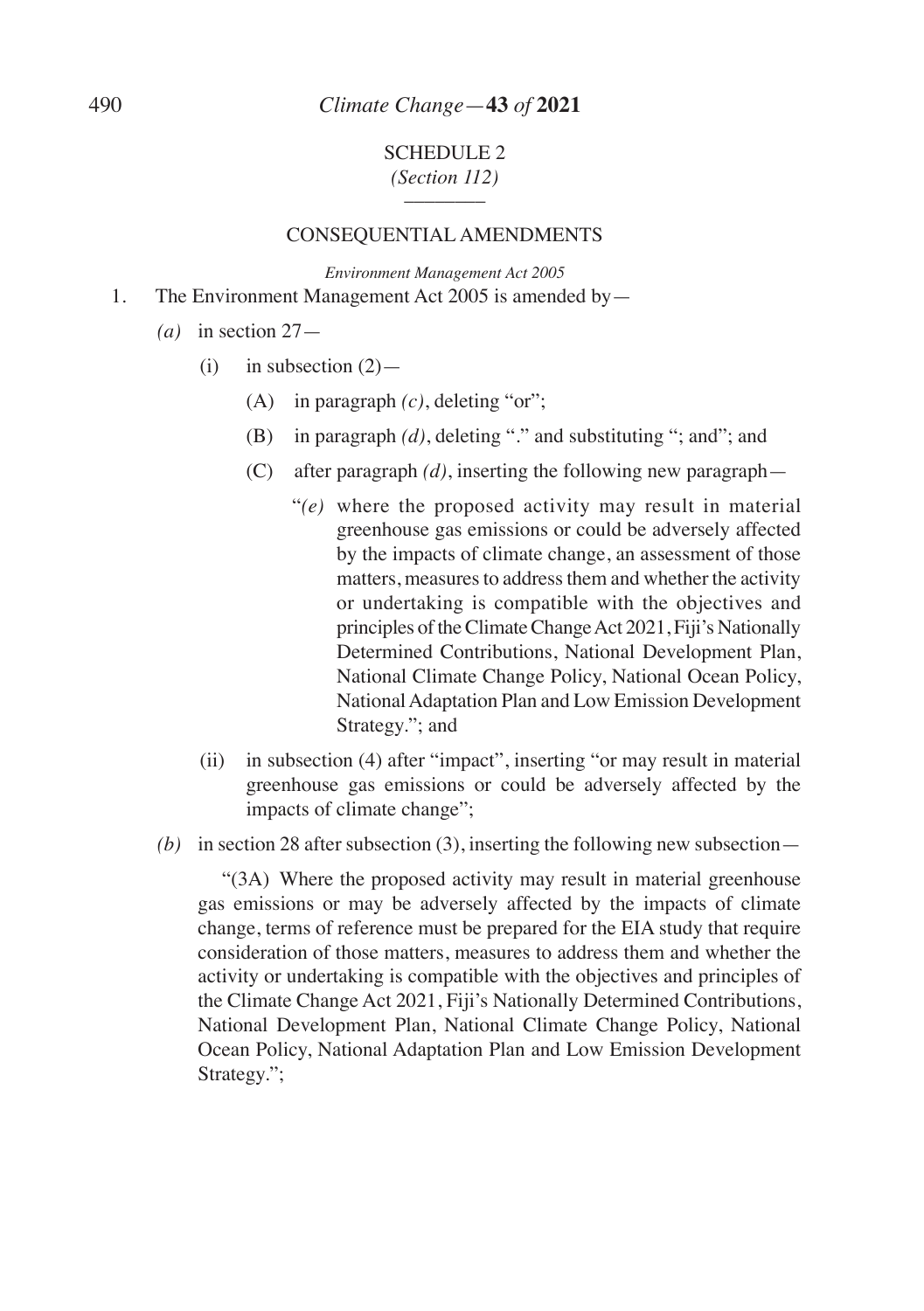*(c)* in section 30 after subsection (5), inserting the following new subsection—

 "(6) Where the EIA report finds that the activity or undertaking may result in material greenhouse gas emissions or may be adversely affected by the impacts of climate change, the EIA Administrator or the approving authority must request that the Director responsible for climate change provide recommendations on whether or not the report should be approved with or without conditions or whether an additional study is necessary." and

- *(d)* in Schedule 1 after item 14, inserting the following new item—
	- "15. Climate Change Act 2021".

*Petroleum (Exploration and Exploitation) Act 1978*

- 2. The Petroleum (Exploration and Exploitation) Act 1978 is amended by—
	- *(a)* in section 4 after subsection (3), inserting the following new subsection—

 "(4) Notwithstanding the other provisions of this section, the State must not carry out petroleum exploration operations on lands over which—

- *(a)* carbon sequestration property rights have been granted; and
- *(b)* an international REDD+ program or emissions reduction project, programme or activity involving forests, blue carbon or other project, programme or activity type prescribed by regulations made under the Climate Change Act 2021 has been approved.";
- *(b)* in section 6 after subsection (2), inserting the following new subsection—

 "(3) Notwithstanding the other provisions of this section, the Minister must not grant an exploration licence on lands over which—

- *(a)* carbon sequestration property rights have been granted; and
- *(b)* an international REDD+ program or emissions reduction project, programme or activity involving forests, blue carbon or other project, programme or activity type prescribed by regulations made under the Climate Change Act 2021 has been approved."; and
- *(c)* in section 16, deleting subsection (1) and substituting the following—

 "(1) Subject to the provisions of this Act and to any terms and conditions not inconsistent therewith that he or she may think fit, the Minister may grant an exploration licence in respect of the whole or any part of the area applied of under section 15, provided that an exploration licence—

*(a)* must not be granted in respect of any block or blocks which are already the subject of an exploration licence or production licence previously granted under the provisions of this Act; and